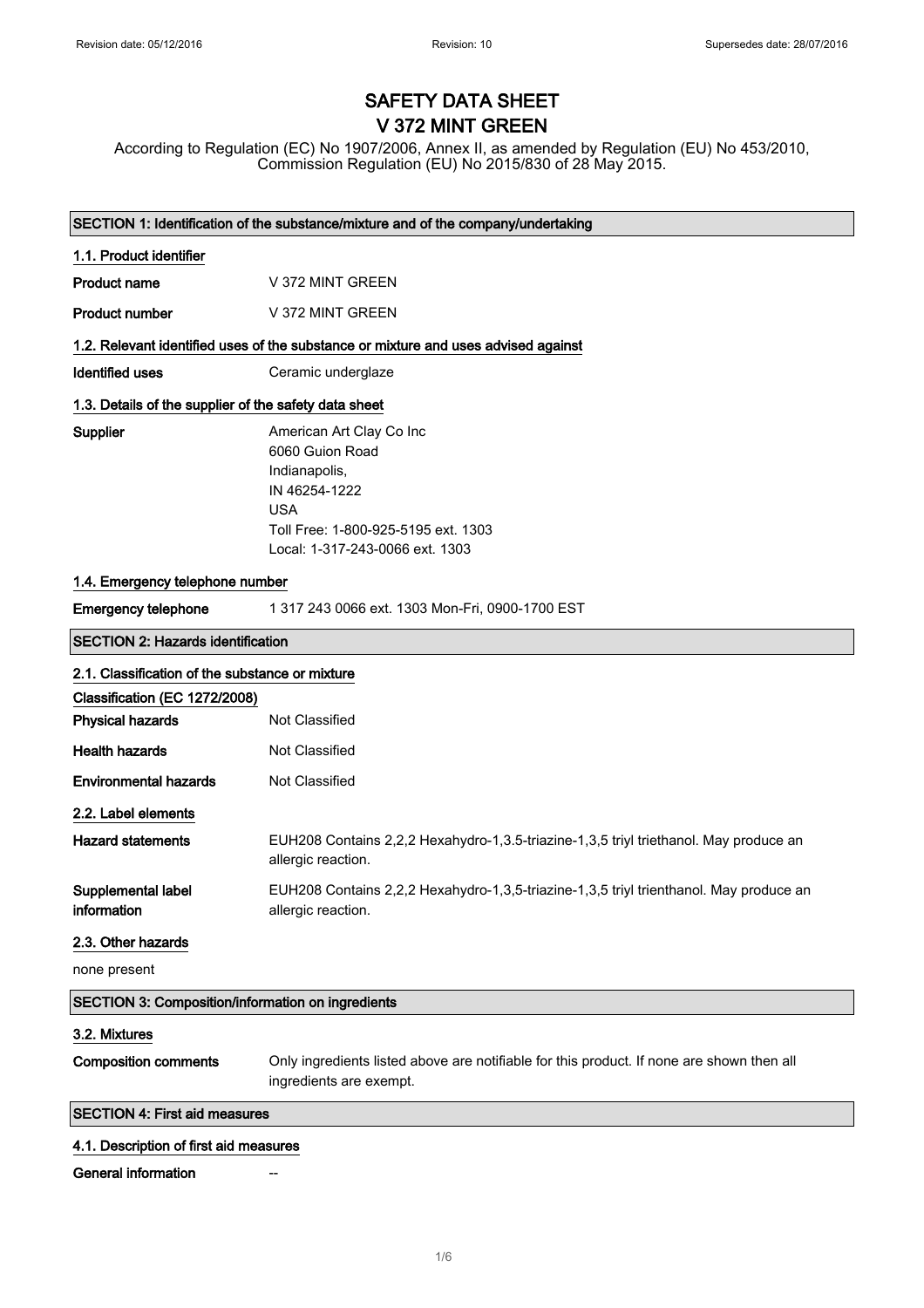| Ingestion                                                  | Do not induce vomiting. Rinse mouth thoroughly with water. Give a few small glasses of water<br>or milk to drink. Get medical attention if any discomfort continues.                                                                                                                                        |  |
|------------------------------------------------------------|-------------------------------------------------------------------------------------------------------------------------------------------------------------------------------------------------------------------------------------------------------------------------------------------------------------|--|
| <b>Skin contact</b>                                        | Wash skin thoroughly with soap and water.                                                                                                                                                                                                                                                                   |  |
| Eye contact                                                | Rinse with water.                                                                                                                                                                                                                                                                                           |  |
|                                                            | 4.2. Most important symptoms and effects, both acute and delayed                                                                                                                                                                                                                                            |  |
| Inhalation                                                 | Read Section 2 for any specific precautions associated with this product. In general, breathing<br>any type of dust / mist can and may aggravate irritation of the throat and lungs.                                                                                                                        |  |
| Ingestion                                                  | Read Section 2 for any specific precautions associated with the use of this product. Products<br>with specific warnings about ingestion will give guidance there.                                                                                                                                           |  |
| <b>Skin contact</b>                                        | Read Section 2 for any specific precautions associated with the use of this product. In general<br>most ceramic glazes, clays and special products will tend to have a drying effect on the skin<br>and may cause some sensitivity to users with sensitive skin.                                            |  |
| Eye contact                                                | Read Section 2 for any specific precautions associated with the use of this product. In general<br>most ceramic and special products contain materials that maybe abrasive to eyes. Keeping<br>materials from contacting the eyes is prudent. If contact does occur, flush with clean water, do<br>not rub. |  |
|                                                            | 4.3. Indication of any immediate medical attention and special treatment needed                                                                                                                                                                                                                             |  |
| Notes for the doctor                                       | Treat symptomatically.                                                                                                                                                                                                                                                                                      |  |
| <b>SECTION 5: Firefighting measures</b>                    |                                                                                                                                                                                                                                                                                                             |  |
| 5.1. Extinguishing media                                   |                                                                                                                                                                                                                                                                                                             |  |
| Suitable extinguishing media                               | Use fire-extinguishing media suitable for the surrounding fire.                                                                                                                                                                                                                                             |  |
| 5.2. Special hazards arising from the substance or mixture |                                                                                                                                                                                                                                                                                                             |  |
| Specific hazards                                           | The product is not believed to present a hazard due to its physical nature.                                                                                                                                                                                                                                 |  |
| 5.3. Advice for firefighters                               |                                                                                                                                                                                                                                                                                                             |  |
| Special protective equipment<br>for firefighters           | Use protective equipment appropriate for surrounding materials.                                                                                                                                                                                                                                             |  |
| <b>SECTION 6: Accidental release measures</b>              |                                                                                                                                                                                                                                                                                                             |  |
|                                                            | 6.1. Personal precautions, protective equipment and emergency procedures                                                                                                                                                                                                                                    |  |
| <b>Personal precautions</b>                                | For personal protection, see Section 8.                                                                                                                                                                                                                                                                     |  |
| 6.2. Environmental precautions                             |                                                                                                                                                                                                                                                                                                             |  |
| <b>Environmental precautions</b>                           | Please read Section 2 completely. If any environmental warnings such as; H411 or H412 are<br>listed in Section 2, please use appropriate procedures when disposing of product and<br>container. Do not put materials into waterways or sewers.                                                              |  |
| 6.3. Methods and material for containment and cleaning up  |                                                                                                                                                                                                                                                                                                             |  |
| Methods for cleaning up                                    | Collect spillage for reclamation or absorb in vermiculite, dry sand or similar material                                                                                                                                                                                                                     |  |
| 6.4. Reference to other sections                           |                                                                                                                                                                                                                                                                                                             |  |
| Reference to other sections                                | For waste disposal, see Section 13. For personal protection, see Section 8.                                                                                                                                                                                                                                 |  |
| <b>SECTION 7: Handling and storage</b>                     |                                                                                                                                                                                                                                                                                                             |  |
| 7.1. Precautions for safe handling                         |                                                                                                                                                                                                                                                                                                             |  |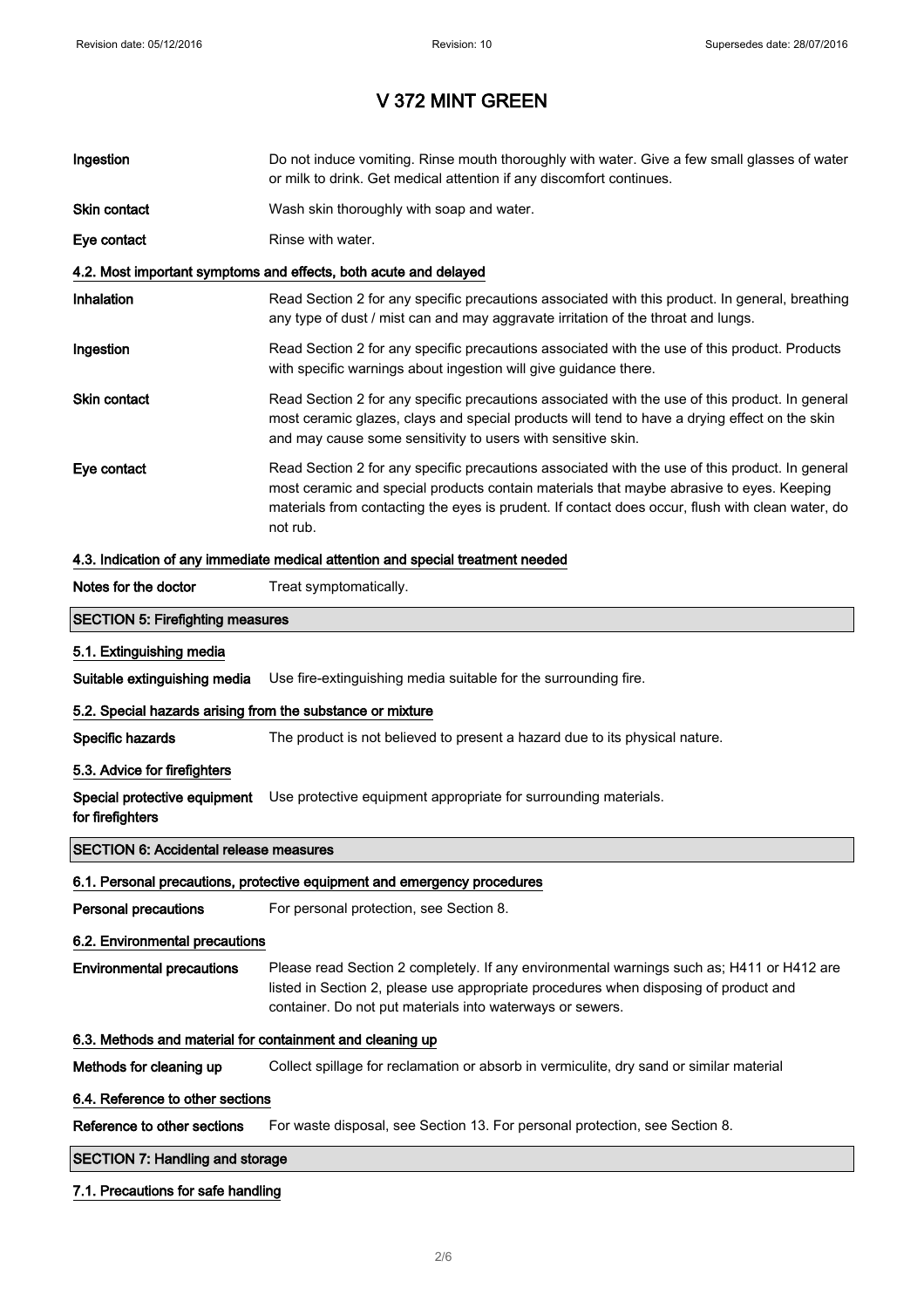| Usage precautions                                       | Read label before use. Do not eat, drink or smoke when using this product. Good personal<br>hygiene procedures should be implemented. Wash hands and any other contaminated areas<br>of the body with soap and water before leaving the work site. |  |
|---------------------------------------------------------|----------------------------------------------------------------------------------------------------------------------------------------------------------------------------------------------------------------------------------------------------|--|
|                                                         | 7.2. Conditions for safe storage, including any incompatibilities                                                                                                                                                                                  |  |
| <b>Storage precautions</b>                              | Store in tightly-closed, original container in a dry and cool place.                                                                                                                                                                               |  |
| 7.3. Specific end use(s)                                |                                                                                                                                                                                                                                                    |  |
| Specific end use(s)                                     | The identified uses for this product are detailed in Section 1.2.                                                                                                                                                                                  |  |
| <b>SECTION 8: Exposure Controls/personal protection</b> |                                                                                                                                                                                                                                                    |  |
| 8.1. Control parameters                                 |                                                                                                                                                                                                                                                    |  |
| Ingredient comments                                     | Only ingredients listed n Section 3 are notifiable for this product. If none are shown then all<br>ingredients are exempt.                                                                                                                         |  |
| 8.2. Exposure controls                                  |                                                                                                                                                                                                                                                    |  |
| Appropriate engineering<br>controls                     | No specific ventilations requirements unless the "FAN" pictogram is shown above or specified<br>in Section 2.                                                                                                                                      |  |
| Eye/face protection                                     | No specific eye protection required unless the "EYE PROTECTION" pictogram is shown<br>above or specified in Section 2.                                                                                                                             |  |
| Hand protection                                         | No specific hand protection required unless the "HAND PROTECTION" pictogram is shown<br>above or specified in Section 2.                                                                                                                           |  |
| Hygiene measures                                        | Using good personal hygiene practices is always appropriate. Keeping a clean work space,<br>cleaning up properly when done, and not eating, drinking or smoking when using this product.                                                           |  |
| <b>Respiratory protection</b>                           | No specific respiratory protection required unless the "RESPIRATOR" pictogram is shown<br>above or specified in Section 2. Using the appropriate certified protection for the operation is<br>important if required.                               |  |

### SECTION 9: Physical and Chemical Properties

### 9.1. Information on basic physical and chemical properties

| Appearance                                      | Coloured liquid.          |
|-------------------------------------------------|---------------------------|
| Colour                                          | Various colours.          |
| Odour                                           | Almost odourless.         |
| Odour threshold                                 | No information available. |
| рH                                              | 6-8                       |
| <b>Melting point</b>                            | No information available. |
| Initial boiling point and range                 | No information available. |
| Flash point                                     | No information available. |
| <b>Evaporation rate</b>                         | No information available. |
| Flammability (solid, gas)                       | No information available. |
| Upper/lower flammability or<br>explosive limits | No information available. |
| Vapour pressure                                 | No information available. |
| Relative density                                | Greater than 1.0          |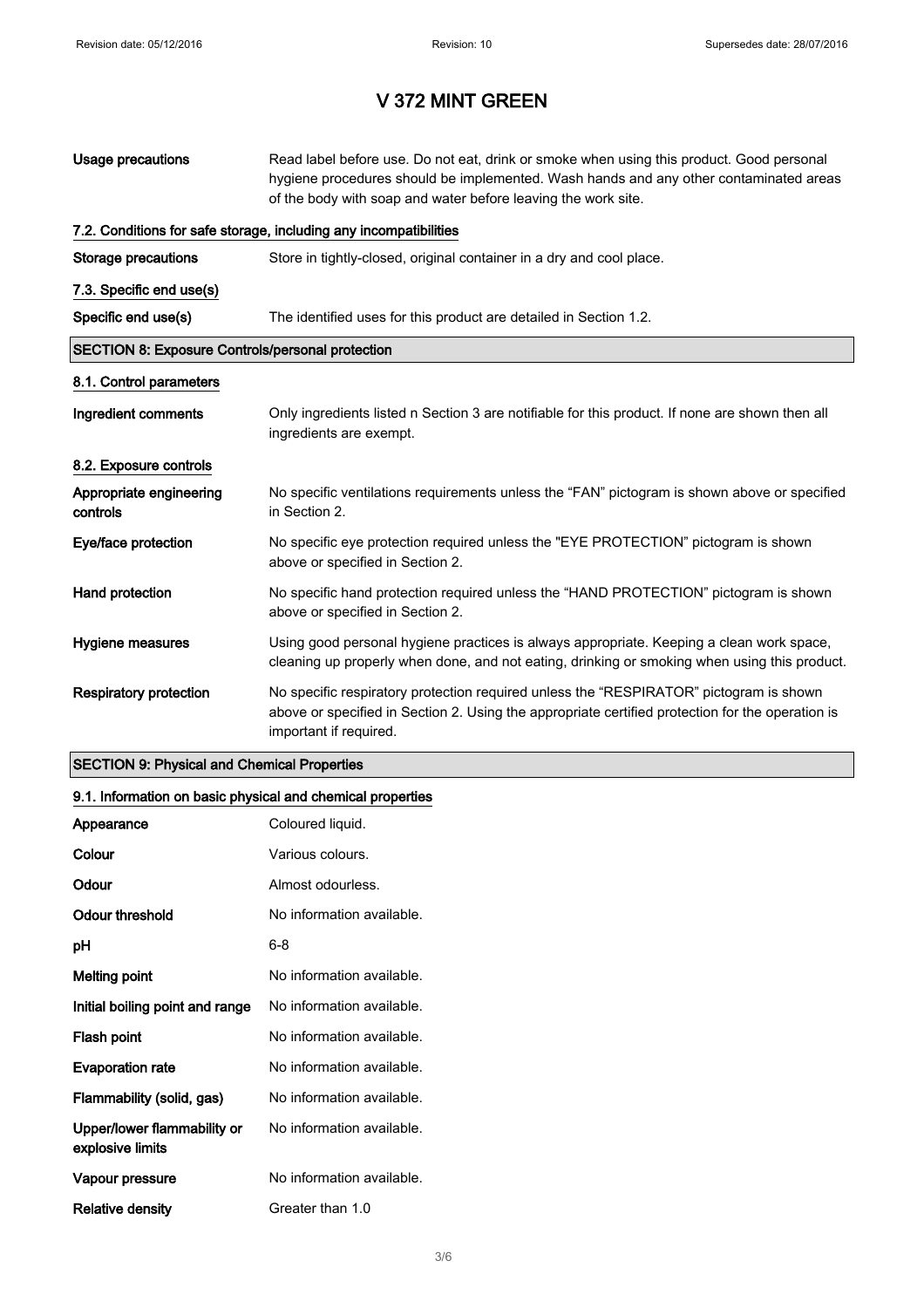| Solubility(ies)                              | Not applicable.                                                                                                                                                                   |
|----------------------------------------------|-----------------------------------------------------------------------------------------------------------------------------------------------------------------------------------|
| <b>Partition coefficient</b>                 | No information available.                                                                                                                                                         |
| Auto-ignition temperature                    | Not applicable.                                                                                                                                                                   |
| <b>Decomposition Temperature</b>             | No information available.                                                                                                                                                         |
| <b>Viscosity</b>                             | No information available.                                                                                                                                                         |
| <b>Explosive properties</b>                  | none                                                                                                                                                                              |
| <b>Oxidising properties</b>                  | none                                                                                                                                                                              |
| 9.2. Other information                       |                                                                                                                                                                                   |
| Other information                            | Not applicable.                                                                                                                                                                   |
| <b>SECTION 10: Stability and reactivity</b>  |                                                                                                                                                                                   |
| 10.1. Reactivity                             |                                                                                                                                                                                   |
| Reactivity                                   | There are no known reactivity hazards associated with this product.                                                                                                               |
| 10.2. Chemical stability                     |                                                                                                                                                                                   |
| <b>Stability</b>                             | No particular stability concerns.                                                                                                                                                 |
| 10.3. Possibility of hazardous reactions     |                                                                                                                                                                                   |
| Possibility of hazardous<br>reactions        | None known.                                                                                                                                                                       |
| 10.4. Conditions to avoid                    |                                                                                                                                                                                   |
| Conditions to avoid                          | None known.                                                                                                                                                                       |
| 10.5. Incompatible materials                 |                                                                                                                                                                                   |
| Materials to avoid                           | None known.                                                                                                                                                                       |
| 10.6. Hazardous decomposition products       |                                                                                                                                                                                   |
| Hazardous decomposition<br>products          | None known.                                                                                                                                                                       |
| <b>SECTION 11: Toxicological information</b> |                                                                                                                                                                                   |
| 11.1. Information on toxicological effects   |                                                                                                                                                                                   |
| <b>Toxicological effects</b>                 | Please read Section 2 thoroughly to understand the toxicological risks, (if any) and<br>precautions for safe use (if any).                                                        |
| Skin corrosion/irritation                    |                                                                                                                                                                                   |
| Skin sensitisation                           |                                                                                                                                                                                   |
| <b>Skin sensitisation</b>                    | Based on available data the classification criteria are not met.                                                                                                                  |
| Eye contact                                  | May cause temporary eye irritation.                                                                                                                                               |
| <b>SECTION 12: Ecological Information</b>    |                                                                                                                                                                                   |
| Ecotoxicity                                  | Please read Section 2 completely. If any environmental warnings such as; H411 or H412 are<br>listed in Section 2, please use appropriate procedures when disposing of product and |

12.1. Toxicity

container. Do not put materials into waterways or sewers.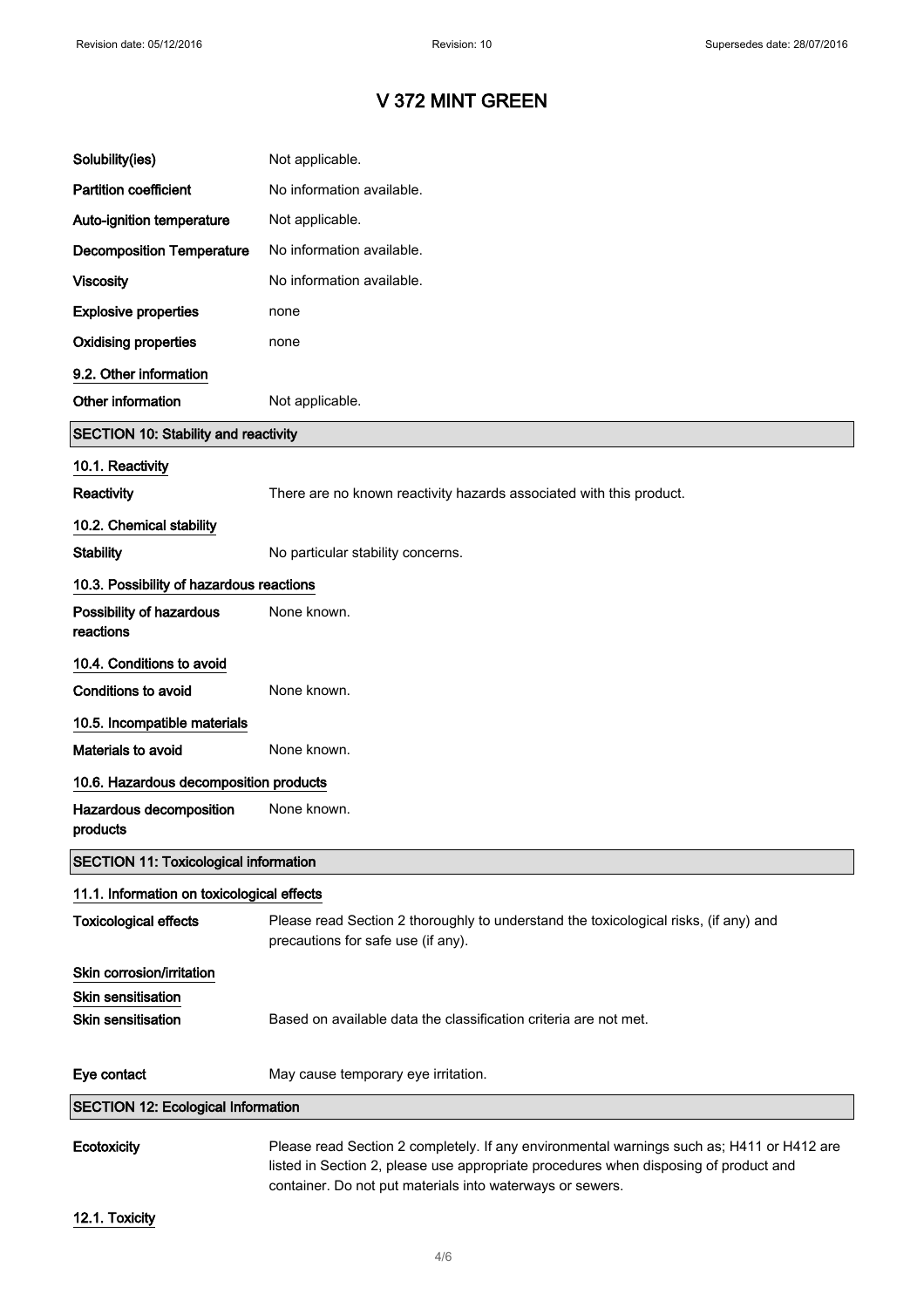| <b>Toxicity</b>                                                                                                                                                                                                                                             | Please read Section 2 completely. If any environmental warnings such as; H411 or H412 are<br>listed in Section 2, please use appropriate procedures when disposing of product and<br>container. Do not put materials into waterways or sewers. |  |
|-------------------------------------------------------------------------------------------------------------------------------------------------------------------------------------------------------------------------------------------------------------|------------------------------------------------------------------------------------------------------------------------------------------------------------------------------------------------------------------------------------------------|--|
| 12.2. Persistence and degradability                                                                                                                                                                                                                         |                                                                                                                                                                                                                                                |  |
| Persistence and degradability No data available.                                                                                                                                                                                                            |                                                                                                                                                                                                                                                |  |
| Biodegradation                                                                                                                                                                                                                                              | Not inherently biodegradable.                                                                                                                                                                                                                  |  |
| 12.3. Bioaccumulative potential                                                                                                                                                                                                                             |                                                                                                                                                                                                                                                |  |
| <b>Partition coefficient</b>                                                                                                                                                                                                                                | No information available.                                                                                                                                                                                                                      |  |
| 12.4. Mobility in soil                                                                                                                                                                                                                                      |                                                                                                                                                                                                                                                |  |
| <b>Mobility</b>                                                                                                                                                                                                                                             | Semi-mobile.                                                                                                                                                                                                                                   |  |
| 12.5. Results of PBT and vPvB assessment                                                                                                                                                                                                                    |                                                                                                                                                                                                                                                |  |
| Results of PBT and vPvB<br>assessment                                                                                                                                                                                                                       | This product does not contain any substances classified as PBT or vPvB.                                                                                                                                                                        |  |
| 12.6. Other adverse effects                                                                                                                                                                                                                                 |                                                                                                                                                                                                                                                |  |
| Other adverse effects                                                                                                                                                                                                                                       | None known.                                                                                                                                                                                                                                    |  |
| <b>SECTION 13: Disposal considerations</b>                                                                                                                                                                                                                  |                                                                                                                                                                                                                                                |  |
| 13.1. Waste treatment methods                                                                                                                                                                                                                               |                                                                                                                                                                                                                                                |  |
| <b>General information</b>                                                                                                                                                                                                                                  | Dispose of waste product or used containers in accordance with local regulations When<br>handling waste, the safety precautions applying to handling of the product should be<br>considered.                                                   |  |
| <b>SECTION 14: Transport information</b>                                                                                                                                                                                                                    |                                                                                                                                                                                                                                                |  |
| General                                                                                                                                                                                                                                                     | The product is not covered by international regulations on the transport of dangerous goods<br>(IMDG, IATA, ADR/RID).                                                                                                                          |  |
| 14.1. UN number                                                                                                                                                                                                                                             |                                                                                                                                                                                                                                                |  |
| Not applicable.                                                                                                                                                                                                                                             |                                                                                                                                                                                                                                                |  |
| 14.2. UN proper shipping name                                                                                                                                                                                                                               |                                                                                                                                                                                                                                                |  |
| Not applicable.                                                                                                                                                                                                                                             |                                                                                                                                                                                                                                                |  |
| 14.3. Transport hazard class(es)                                                                                                                                                                                                                            |                                                                                                                                                                                                                                                |  |
| No transport warning sign required.                                                                                                                                                                                                                         |                                                                                                                                                                                                                                                |  |
| 14.4. Packing group                                                                                                                                                                                                                                         |                                                                                                                                                                                                                                                |  |
| Not applicable.                                                                                                                                                                                                                                             |                                                                                                                                                                                                                                                |  |
| 14.5. Environmental hazards                                                                                                                                                                                                                                 |                                                                                                                                                                                                                                                |  |
| Environmentally hazardous substance/marine pollutant<br>Please refer to Section 2 for any environmental hazards associated with this product. If H411/H412 warnings are shown then<br>please verify packaging and labeling requirements for larger volumes. |                                                                                                                                                                                                                                                |  |

### 14.6. Special precautions for user

Not applicable.

### 14.7. Transport in bulk according to Annex II of MARPOL and the IBC Code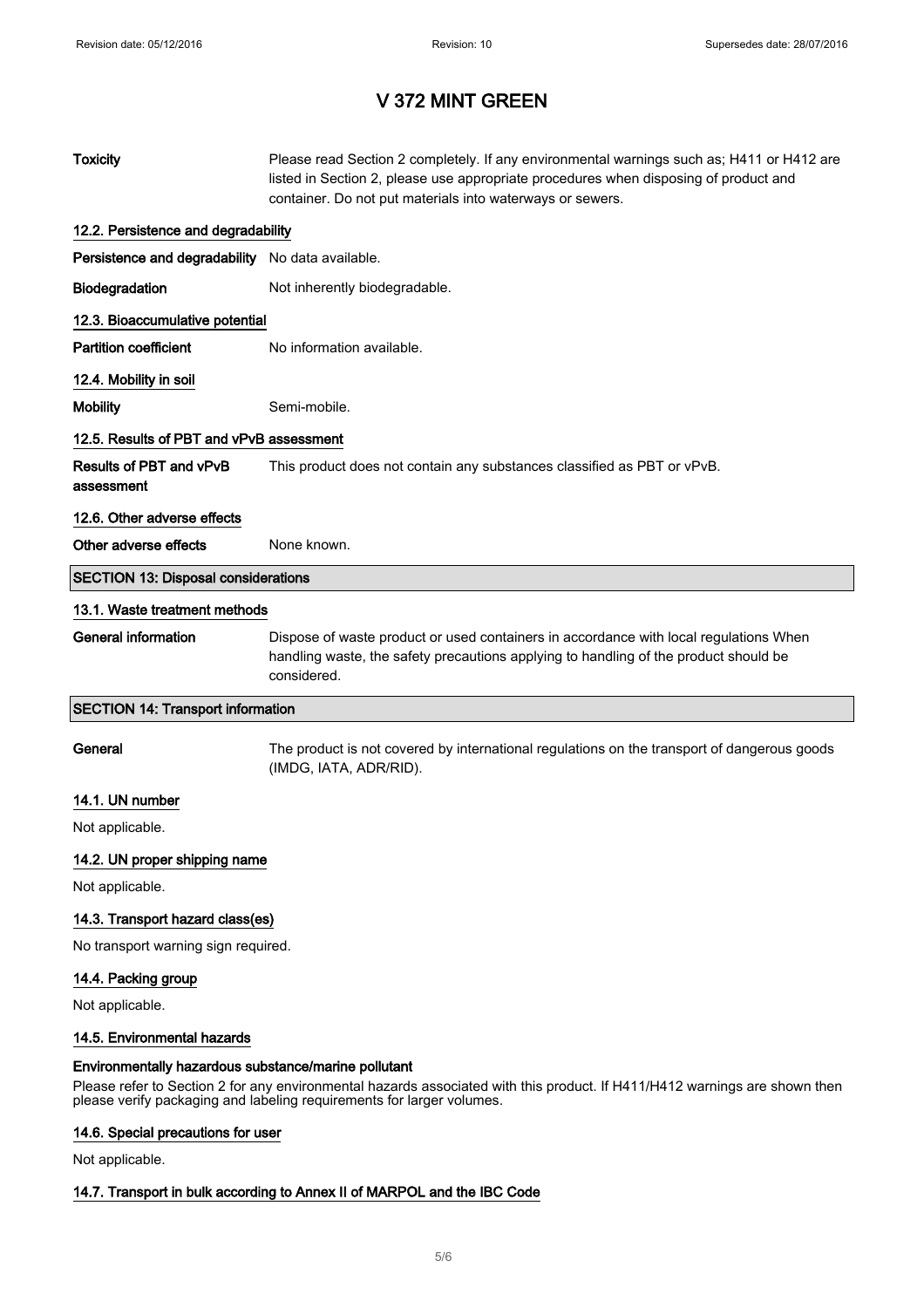### Transport in bulk according to Not applicable. Annex II of MARPOL 73/78 and the IBC Code

#### SECTION 15: Regulatory information

#### 15.1. Safety, health and environmental regulations/legislation specific for the substance or mixture

| <b>National regulations</b> | Health and Safety at Work etc. Act 1974 (as amended).<br>The Chemicals (Hazard Information and Packaging for Supply) Regulations 2009 (SI 2009<br>No. 716).                                                                                                                                                  |
|-----------------------------|--------------------------------------------------------------------------------------------------------------------------------------------------------------------------------------------------------------------------------------------------------------------------------------------------------------|
| EU legislation              | Dangerous Preparations Directive 1999/45/EC.<br>Dangerous Substances Directive 67/548/EEC.<br>Regulation (EC) No 1907/2006 of the European Parliament and of the Council of 18<br>December 2006 concerning the Registration, Evaluation, Authorisation and Restriction of<br>Chemicals (REACH) (as amended). |

#### 15.2. Chemical safety assessment

Not applicable.

#### Inventories

#### US - TSCA

All the ingredients are listed or exempt.

### US - TSCA 12(b) Export Notification

All the ingredients are listed or exempt.

#### SECTION 16: Other information

| General information       | Water7732-18-5, Hydrated Aluminum Silicate1332-58-7, Feldspar68476-25-5, Crystalline<br>Silica14808-60-7<br>Various Pigments |
|---------------------------|------------------------------------------------------------------------------------------------------------------------------|
| <b>Revision date</b>      | 05/12/2016                                                                                                                   |
| <b>Revision</b>           | 10                                                                                                                           |
| Supersedes date           | 28/07/2016                                                                                                                   |
| <b>SDS</b> number         | 5717                                                                                                                         |
| Hazard statements in full | EUH208 Contains 2,2,2 Hexahydro-1,3.5-triazine-1,3,5 triyl triethanol. May produce an<br>allergic reaction.                  |

This information relates only to the specific material designated and may not be valid for such material used in combination with any other materials or in any process. Such information is, to the best of the company's knowledge and belief, accurate and reliable as of the date indicated. However, no warranty, guarantee or representation is made to its accuracy, reliability or completeness. It is the user's responsibility to satisfy himself as to the suitability of such information for his own particular use.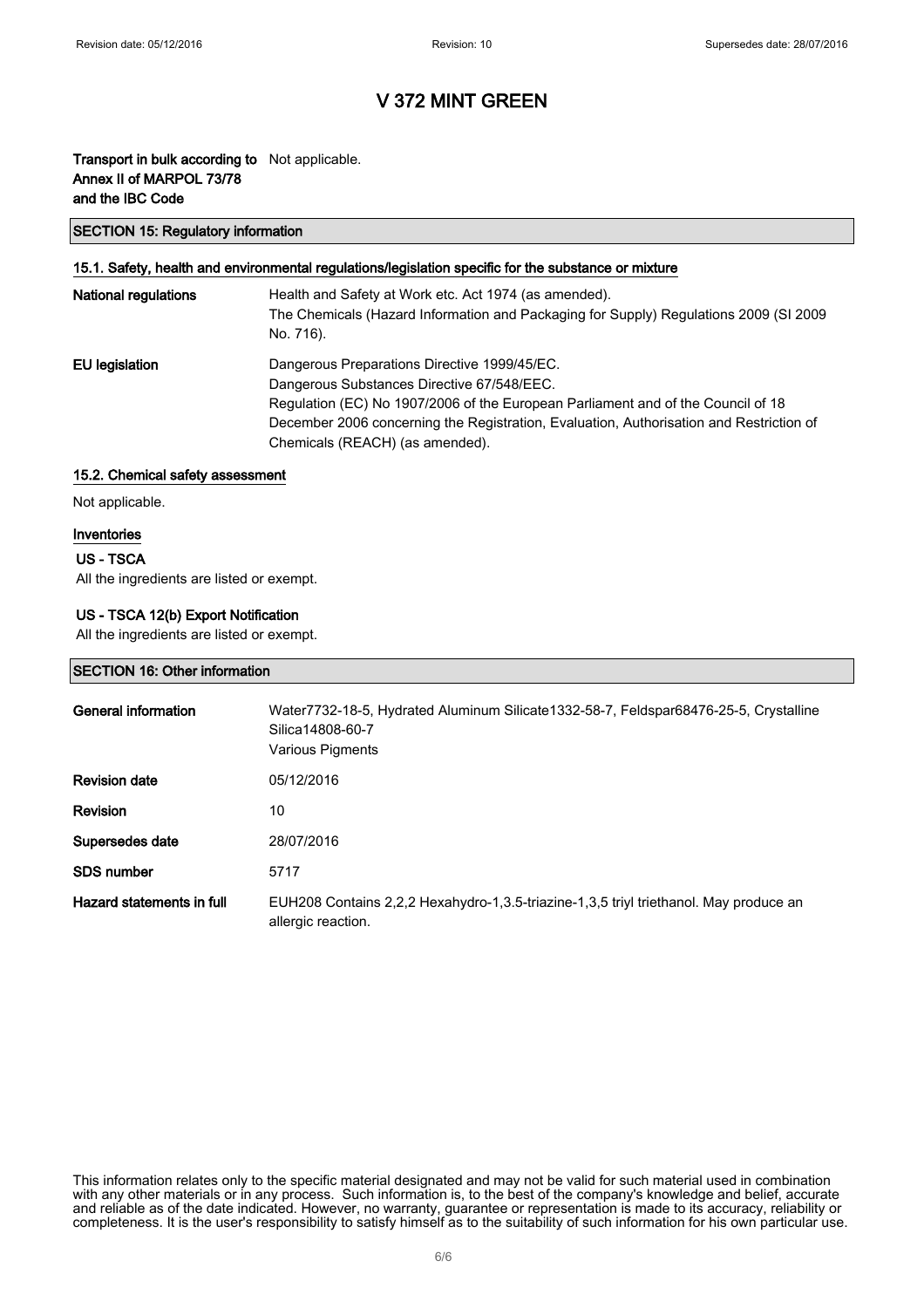# SAFETY DATA SHEET V 373 MEDIUM BROWN

According to Regulation (EC) No 1907/2006, Annex II, as amended by Regulation (EU) No 453/2010, Commission Regulation (EU) No 2015/830 of 28 May 2015.

|                                                                                    | SECTION 1: Identification of the substance/mixture and of the company/undertaking                                                                                     |  |
|------------------------------------------------------------------------------------|-----------------------------------------------------------------------------------------------------------------------------------------------------------------------|--|
| 1.1. Product identifier                                                            |                                                                                                                                                                       |  |
| <b>Product name</b>                                                                | V 373 MEDIUM BROWN                                                                                                                                                    |  |
| <b>Product number</b>                                                              | V 373 MEDIUM BROWN                                                                                                                                                    |  |
| 1.2. Relevant identified uses of the substance or mixture and uses advised against |                                                                                                                                                                       |  |
| <b>Identified uses</b>                                                             | Ceramic underglaze                                                                                                                                                    |  |
| 1.3. Details of the supplier of the safety data sheet                              |                                                                                                                                                                       |  |
| Supplier                                                                           | American Art Clay Co Inc<br>6060 Guion Road<br>Indianapolis,<br>IN 46254-1222<br><b>USA</b><br>Toll Free: 1-800-925-5195 ext. 1303<br>Local: 1-317-243-0066 ext. 1303 |  |
| 1.4. Emergency telephone number                                                    |                                                                                                                                                                       |  |
| <b>Emergency telephone</b>                                                         | 1 317 243 0066 ext. 1303 Mon-Fri, 0900-1700 EST                                                                                                                       |  |
| <b>SECTION 2: Hazards identification</b>                                           |                                                                                                                                                                       |  |
| 2.1. Classification of the substance or mixture                                    |                                                                                                                                                                       |  |
| Classification (EC 1272/2008)                                                      |                                                                                                                                                                       |  |
| <b>Physical hazards</b>                                                            | Not Classified                                                                                                                                                        |  |
| <b>Health hazards</b>                                                              | <b>Not Classified</b>                                                                                                                                                 |  |
| <b>Environmental hazards</b>                                                       | Not Classified                                                                                                                                                        |  |
| 2.2. Label elements                                                                |                                                                                                                                                                       |  |
| <b>Hazard statements</b>                                                           | EUH208 Contains 2,2,2 Hexahydro-1,3.5-triazine-1,3,5 triyl triethanol. May produce an<br>allergic reaction.                                                           |  |
| Supplemental label<br>information                                                  | EUH208 Contains 2,2,2 Hexahydro-1,3,5-triazine-1,3,5 triyl trienthanol. May produce an<br>allergic reaction.                                                          |  |
| Contains                                                                           | 2,2,2 Hexahydro-1,3.5-triazine-1,3,5 triyl triethanol                                                                                                                 |  |
| 2.3. Other hazards                                                                 |                                                                                                                                                                       |  |
| none present                                                                       |                                                                                                                                                                       |  |
| <b>SECTION 3: Composition/information on ingredients</b>                           |                                                                                                                                                                       |  |
| 3.2. Mixtures                                                                      |                                                                                                                                                                       |  |
| <b>Composition comments</b>                                                        | Only ingredients listed above are notifiable for this product. If none are shown then all<br>ingredients are exempt.                                                  |  |
| <b>SECTION 4: First aid measures</b>                                               |                                                                                                                                                                       |  |
| 4.1. Description of first aid measures                                             |                                                                                                                                                                       |  |
| <b>General information</b>                                                         |                                                                                                                                                                       |  |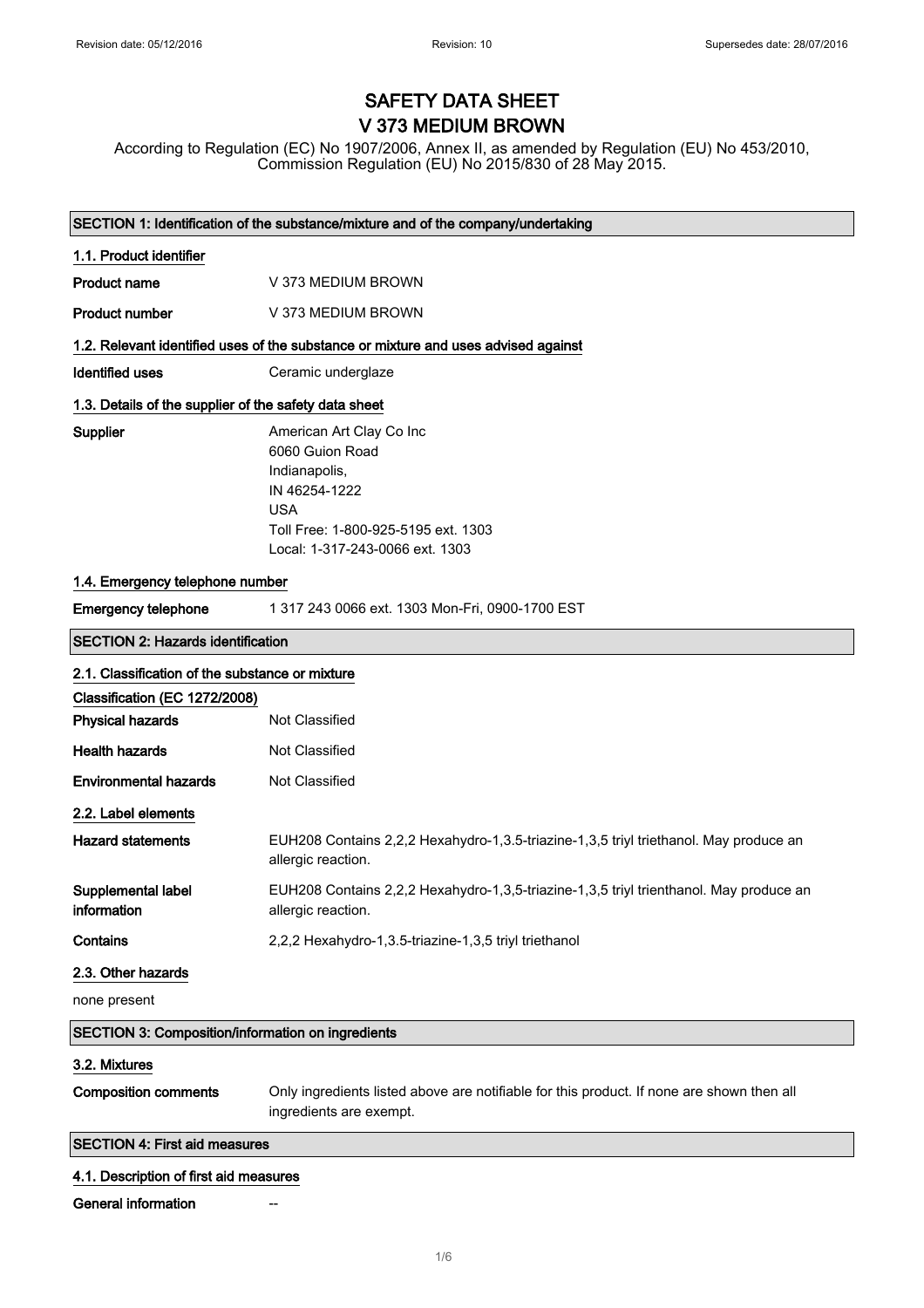| Ingestion                                                                       | Do not induce vomiting. Rinse mouth thoroughly with water. Give a few small glasses of water<br>or milk to drink. Get medical attention if any discomfort continues.                                                                                                                                        |  |
|---------------------------------------------------------------------------------|-------------------------------------------------------------------------------------------------------------------------------------------------------------------------------------------------------------------------------------------------------------------------------------------------------------|--|
| Skin contact                                                                    | Wash skin thoroughly with soap and water.                                                                                                                                                                                                                                                                   |  |
| Eye contact                                                                     | Rinse with water.                                                                                                                                                                                                                                                                                           |  |
|                                                                                 | 4.2. Most important symptoms and effects, both acute and delayed                                                                                                                                                                                                                                            |  |
| Inhalation                                                                      | Read Section 2 for any specific precautions associated with this product. In general, breathing<br>any type of dust / mist can and may aggravate irritation of the throat and lungs.                                                                                                                        |  |
| Ingestion                                                                       | Read Section 2 for any specific precautions associated with the use of this product. Products<br>with specific warnings about ingestion will give guidance there.                                                                                                                                           |  |
| Skin contact                                                                    | Read Section 2 for any specific precautions associated with the use of this product. In general<br>most ceramic glazes, clays and special products will tend to have a drying effect on the skin<br>and may cause some sensitivity to users with sensitive skin.                                            |  |
| Eye contact                                                                     | Read Section 2 for any specific precautions associated with the use of this product. In general<br>most ceramic and special products contain materials that maybe abrasive to eyes. Keeping<br>materials from contacting the eyes is prudent. If contact does occur, flush with clean water, do<br>not rub. |  |
| 4.3. Indication of any immediate medical attention and special treatment needed |                                                                                                                                                                                                                                                                                                             |  |
| Notes for the doctor                                                            | Treat symptomatically.                                                                                                                                                                                                                                                                                      |  |
| <b>SECTION 5: Firefighting measures</b>                                         |                                                                                                                                                                                                                                                                                                             |  |
| 5.1. Extinguishing media                                                        |                                                                                                                                                                                                                                                                                                             |  |
| Suitable extinguishing media                                                    | Use fire-extinguishing media suitable for the surrounding fire.                                                                                                                                                                                                                                             |  |
| 5.2. Special hazards arising from the substance or mixture                      |                                                                                                                                                                                                                                                                                                             |  |
| Specific hazards                                                                | The product is not believed to present a hazard due to its physical nature.                                                                                                                                                                                                                                 |  |
| 5.3. Advice for firefighters                                                    |                                                                                                                                                                                                                                                                                                             |  |
| Special protective equipment<br>for firefighters                                | Use protective equipment appropriate for surrounding materials.                                                                                                                                                                                                                                             |  |
| <b>SECTION 6: Accidental release measures</b>                                   |                                                                                                                                                                                                                                                                                                             |  |
|                                                                                 | 6.1. Personal precautions, protective equipment and emergency procedures                                                                                                                                                                                                                                    |  |
| <b>Personal precautions</b>                                                     | For personal protection, see Section 8.                                                                                                                                                                                                                                                                     |  |
| 6.2. Environmental precautions                                                  |                                                                                                                                                                                                                                                                                                             |  |
| <b>Environmental precautions</b>                                                | Please read Section 2 completely. If any environmental warnings such as; H411 or H412 are<br>listed in Section 2, please use appropriate procedures when disposing of product and<br>container. Do not put materials into waterways or sewers.                                                              |  |
| 6.3. Methods and material for containment and cleaning up                       |                                                                                                                                                                                                                                                                                                             |  |
| Methods for cleaning up                                                         | Collect spillage for reclamation or absorb in vermiculite, dry sand or similar material                                                                                                                                                                                                                     |  |
| 6.4. Reference to other sections                                                |                                                                                                                                                                                                                                                                                                             |  |
| Reference to other sections                                                     | For waste disposal, see Section 13. For personal protection, see Section 8.                                                                                                                                                                                                                                 |  |
| <b>SECTION 7: Handling and storage</b>                                          |                                                                                                                                                                                                                                                                                                             |  |

### 7.1. Precautions for safe handling

 $\Bigg]$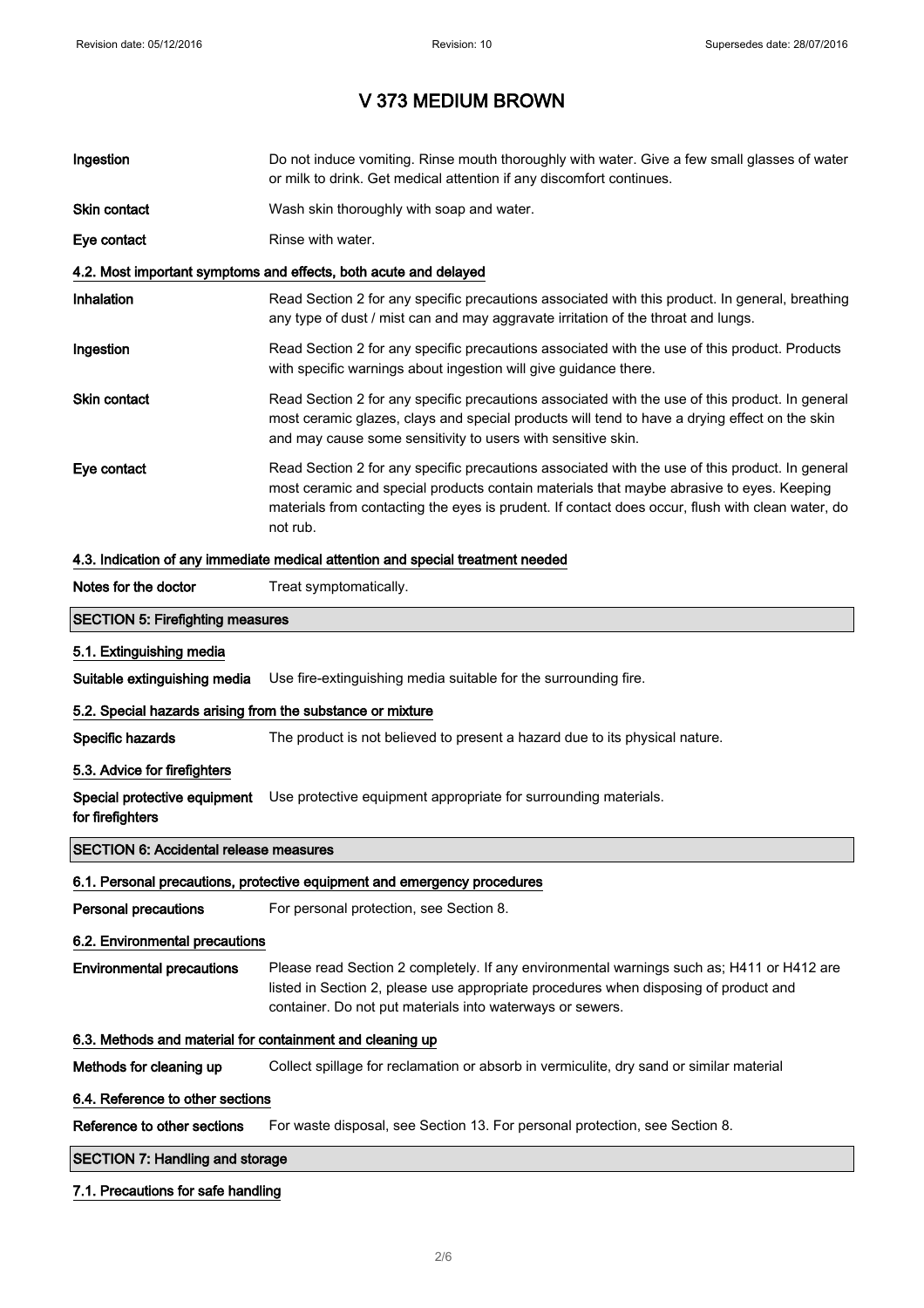| Usage precautions                                       | Read label before use. Do not eat, drink or smoke when using this product. Good personal<br>hygiene procedures should be implemented. Wash hands and any other contaminated areas<br>of the body with soap and water before leaving the work site. |  |
|---------------------------------------------------------|----------------------------------------------------------------------------------------------------------------------------------------------------------------------------------------------------------------------------------------------------|--|
|                                                         | 7.2. Conditions for safe storage, including any incompatibilities                                                                                                                                                                                  |  |
| <b>Storage precautions</b>                              | Store in tightly-closed, original container in a dry and cool place.                                                                                                                                                                               |  |
| 7.3. Specific end use(s)                                |                                                                                                                                                                                                                                                    |  |
| Specific end use(s)                                     | The identified uses for this product are detailed in Section 1.2.                                                                                                                                                                                  |  |
| <b>SECTION 8: Exposure Controls/personal protection</b> |                                                                                                                                                                                                                                                    |  |
| 8.1. Control parameters                                 |                                                                                                                                                                                                                                                    |  |
| Ingredient comments                                     | Only ingredients listed n Section 3 are notifiable for this product. If none are shown then all<br>ingredients are exempt.                                                                                                                         |  |
| 8.2. Exposure controls                                  |                                                                                                                                                                                                                                                    |  |
| Appropriate engineering<br>controls                     | No specific ventilations requirements unless the "FAN" pictogram is shown above or specified<br>in Section 2.                                                                                                                                      |  |
| Eye/face protection                                     | No specific eye protection required unless the "EYE PROTECTION" pictogram is shown<br>above or specified in Section 2.                                                                                                                             |  |
| Hand protection                                         | No specific hand protection required unless the "HAND PROTECTION" pictogram is shown<br>above or specified in Section 2.                                                                                                                           |  |
| Hygiene measures                                        | Using good personal hygiene practices is always appropriate. Keeping a clean work space,<br>cleaning up properly when done, and not eating, drinking or smoking when using this product.                                                           |  |
| <b>Respiratory protection</b>                           | No specific respiratory protection required unless the "RESPIRATOR" pictogram is shown<br>above or specified in Section 2. Using the appropriate certified protection for the operation is<br>important if required.                               |  |

### SECTION 9: Physical and Chemical Properties

### 9.1. Information on basic physical and chemical properties

| Appearance                                      | Coloured liquid.          |
|-------------------------------------------------|---------------------------|
| Colour                                          | Various colours.          |
| Odour                                           | Almost odourless.         |
| Odour threshold                                 | No information available. |
| рH                                              | 6-8                       |
| <b>Melting point</b>                            | No information available. |
| Initial boiling point and range                 | No information available. |
| Flash point                                     | No information available. |
| <b>Evaporation rate</b>                         | No information available. |
| Flammability (solid, gas)                       | No information available. |
| Upper/lower flammability or<br>explosive limits | No information available. |
| Vapour pressure                                 | No information available. |
| Relative density                                | Greater than 1.0          |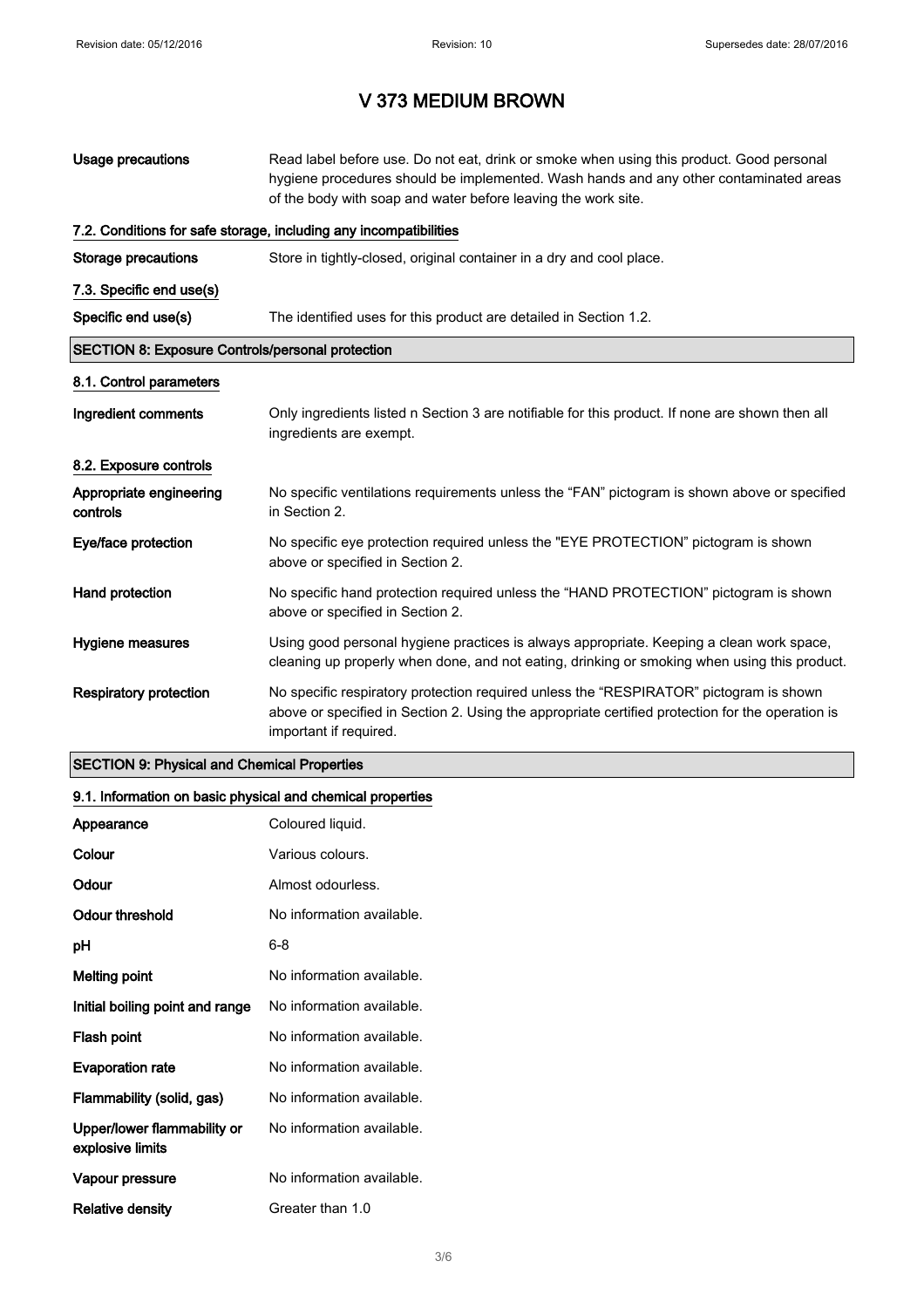| Solubility(ies)                              | Not applicable.                                                                                                                                                                   |
|----------------------------------------------|-----------------------------------------------------------------------------------------------------------------------------------------------------------------------------------|
| <b>Partition coefficient</b>                 | No information available.                                                                                                                                                         |
| Auto-ignition temperature                    | Not applicable.                                                                                                                                                                   |
| <b>Decomposition Temperature</b>             | No information available.                                                                                                                                                         |
| <b>Viscosity</b>                             | No information available.                                                                                                                                                         |
| <b>Explosive properties</b>                  | none                                                                                                                                                                              |
| <b>Oxidising properties</b>                  | none                                                                                                                                                                              |
| 9.2. Other information                       |                                                                                                                                                                                   |
| Other information                            | Not applicable.                                                                                                                                                                   |
| <b>SECTION 10: Stability and reactivity</b>  |                                                                                                                                                                                   |
| 10.1. Reactivity                             |                                                                                                                                                                                   |
| <b>Reactivity</b>                            | There are no known reactivity hazards associated with this product.                                                                                                               |
| 10.2. Chemical stability                     |                                                                                                                                                                                   |
| <b>Stability</b>                             | No particular stability concerns.                                                                                                                                                 |
| 10.3. Possibility of hazardous reactions     |                                                                                                                                                                                   |
| Possibility of hazardous<br>reactions        | None known.                                                                                                                                                                       |
| 10.4. Conditions to avoid                    |                                                                                                                                                                                   |
| Conditions to avoid                          | None known.                                                                                                                                                                       |
| 10.5. Incompatible materials                 |                                                                                                                                                                                   |
| Materials to avoid                           | None known.                                                                                                                                                                       |
| 10.6. Hazardous decomposition products       |                                                                                                                                                                                   |
| Hazardous decomposition<br>products          | None known.                                                                                                                                                                       |
| <b>SECTION 11: Toxicological information</b> |                                                                                                                                                                                   |
| 11.1. Information on toxicological effects   |                                                                                                                                                                                   |
| <b>Toxicological effects</b>                 | Please read Section 2 thoroughly to understand the toxicological risks, (if any) and<br>precautions for safe use (if any).                                                        |
| Skin corrosion/irritation                    |                                                                                                                                                                                   |
| Skin sensitisation                           |                                                                                                                                                                                   |
| <b>Skin sensitisation</b>                    | Based on available data the classification criteria are not met.                                                                                                                  |
| Eye contact                                  | May cause temporary eye irritation.                                                                                                                                               |
| <b>SECTION 12: Ecological Information</b>    |                                                                                                                                                                                   |
| Ecotoxicity                                  | Please read Section 2 completely. If any environmental warnings such as; H411 or H412 are<br>listed in Section 2, please use appropriate procedures when disposing of product and |

12.1. Toxicity

container. Do not put materials into waterways or sewers.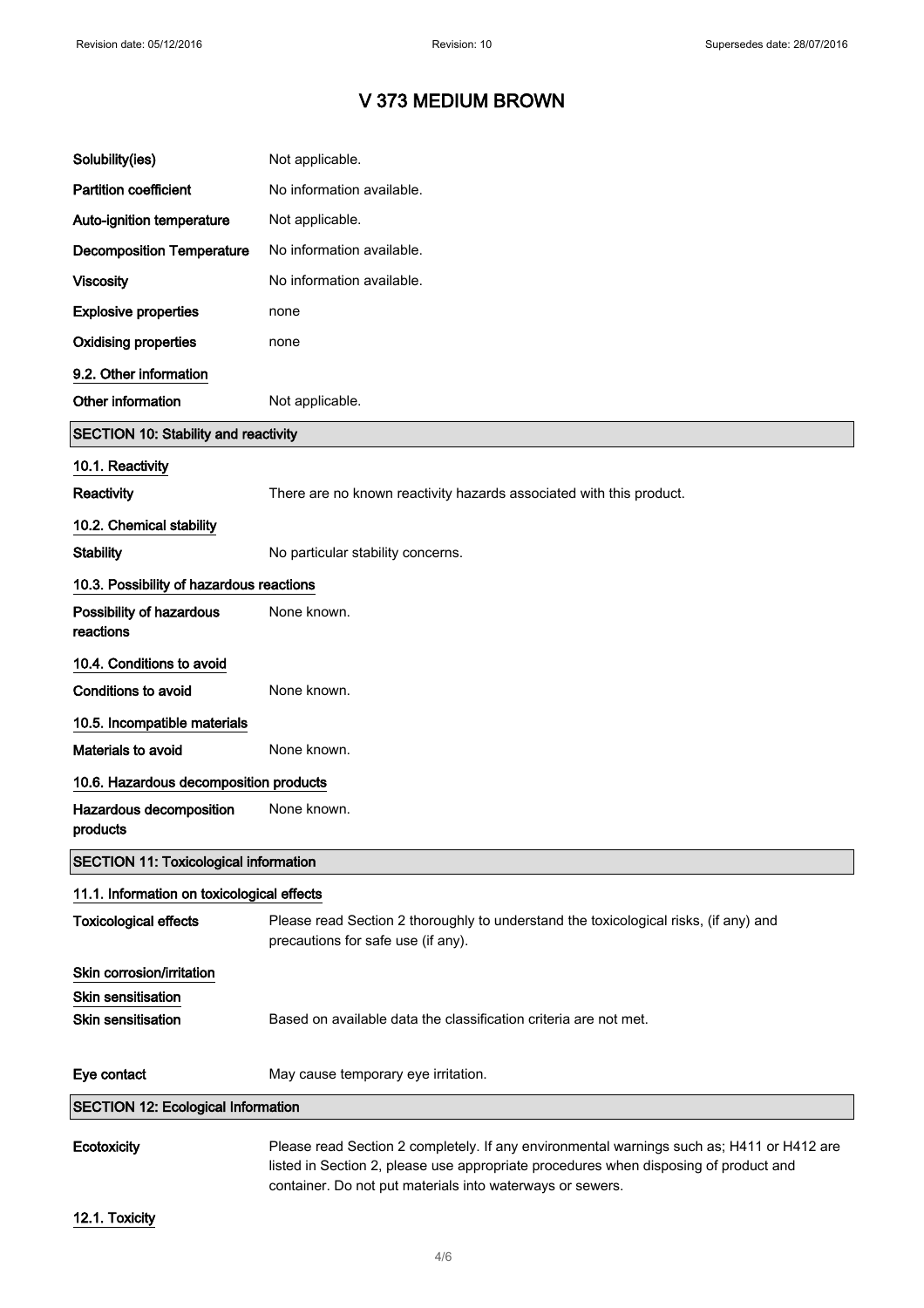| <b>Toxicity</b>                                      | Please read Section 2 completely. If any environmental warnings such as; H411 or H412 are<br>listed in Section 2, please use appropriate procedures when disposing of product and<br>container. Do not put materials into waterways or sewers. |
|------------------------------------------------------|------------------------------------------------------------------------------------------------------------------------------------------------------------------------------------------------------------------------------------------------|
| 12.2. Persistence and degradability                  |                                                                                                                                                                                                                                                |
| Persistence and degradability No data available.     |                                                                                                                                                                                                                                                |
| Biodegradation                                       | Not inherently biodegradable.                                                                                                                                                                                                                  |
| 12.3. Bioaccumulative potential                      |                                                                                                                                                                                                                                                |
| <b>Partition coefficient</b>                         | No information available.                                                                                                                                                                                                                      |
| 12.4. Mobility in soil                               |                                                                                                                                                                                                                                                |
| <b>Mobility</b>                                      | Semi-mobile.                                                                                                                                                                                                                                   |
| 12.5. Results of PBT and vPvB assessment             |                                                                                                                                                                                                                                                |
| Results of PBT and vPvB<br>assessment                | This product does not contain any substances classified as PBT or vPvB.                                                                                                                                                                        |
| 12.6. Other adverse effects                          |                                                                                                                                                                                                                                                |
| Other adverse effects                                | None known.                                                                                                                                                                                                                                    |
| <b>SECTION 13: Disposal considerations</b>           |                                                                                                                                                                                                                                                |
| 13.1. Waste treatment methods                        |                                                                                                                                                                                                                                                |
| <b>General information</b>                           | Dispose of waste product or used containers in accordance with local regulations When<br>handling waste, the safety precautions applying to handling of the product should be<br>considered.                                                   |
| <b>SECTION 14: Transport information</b>             |                                                                                                                                                                                                                                                |
| General                                              | The product is not covered by international regulations on the transport of dangerous goods<br>(IMDG, IATA, ADR/RID).                                                                                                                          |
| 14.1. UN number                                      |                                                                                                                                                                                                                                                |
| Not applicable.                                      |                                                                                                                                                                                                                                                |
| 14.2. UN proper shipping name                        |                                                                                                                                                                                                                                                |
| Not applicable.                                      |                                                                                                                                                                                                                                                |
| 14.3. Transport hazard class(es)                     |                                                                                                                                                                                                                                                |
| No transport warning sign required.                  |                                                                                                                                                                                                                                                |
| 14.4. Packing group<br>Not applicable.               |                                                                                                                                                                                                                                                |
| 14.5. Environmental hazards                          |                                                                                                                                                                                                                                                |
| Environmentally hazardous substance/marine pollutant | Please refer to Section 2 for any environmental hazards associated with this product. If H411/H412 warnings are shown then<br>please verify packaging and labeling requirements for larger volumes.                                            |

### 14.6. Special precautions for user

Not applicable.

### 14.7. Transport in bulk according to Annex II of MARPOL and the IBC Code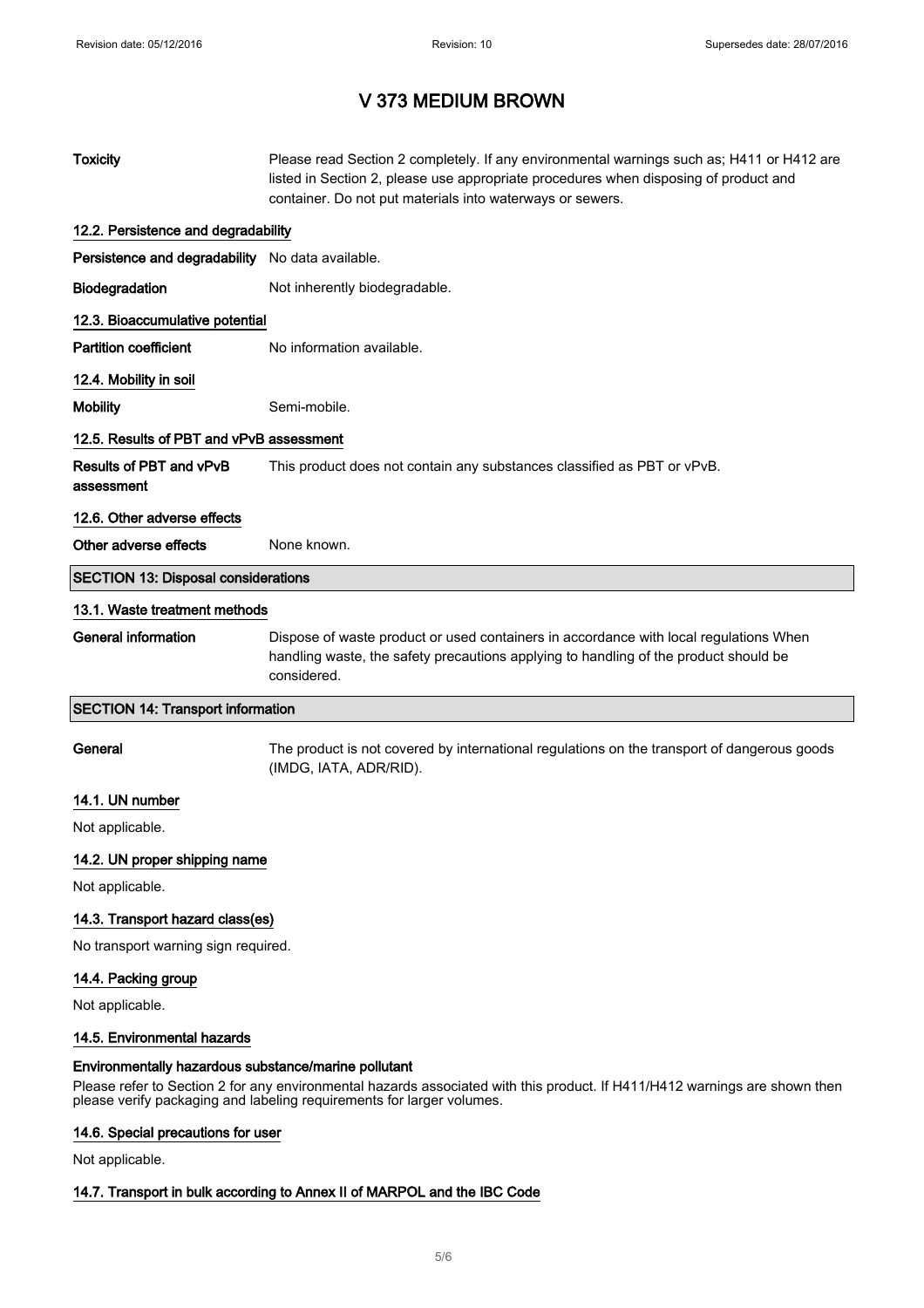### Transport in bulk according to Not applicable. Annex II of MARPOL 73/78 and the IBC Code

#### SECTION 15: Regulatory information

### 15.1. Safety, health and environmental regulations/legislation specific for the substance or mixture

| <b>National regulations</b> | Health and Safety at Work etc. Act 1974 (as amended).<br>The Chemicals (Hazard Information and Packaging for Supply) Regulations 2009 (SI 2009<br>No. 716).                                                                                                                                                  |
|-----------------------------|--------------------------------------------------------------------------------------------------------------------------------------------------------------------------------------------------------------------------------------------------------------------------------------------------------------|
| EU legislation              | Dangerous Preparations Directive 1999/45/EC.<br>Dangerous Substances Directive 67/548/EEC.<br>Regulation (EC) No 1907/2006 of the European Parliament and of the Council of 18<br>December 2006 concerning the Registration, Evaluation, Authorisation and Restriction of<br>Chemicals (REACH) (as amended). |

#### 15.2. Chemical safety assessment

Not applicable.

#### Inventories

### US - TSCA

All the ingredients are listed or exempt.

### US - TSCA 12(b) Export Notification

All the ingredients are listed or exempt.

#### SECTION 16: Other information

| General information       | Water7732-18-5, Hydrated Aluminum Silicate1332-58-7, Feldspar68476-25-5, Crystalline<br>Silica14808-60-7<br>Various Pigments |
|---------------------------|------------------------------------------------------------------------------------------------------------------------------|
| <b>Revision date</b>      | 05/12/2016                                                                                                                   |
| <b>Revision</b>           | 10                                                                                                                           |
| Supersedes date           | 28/07/2016                                                                                                                   |
| <b>SDS</b> number         | 5718                                                                                                                         |
| Hazard statements in full | EUH208 Contains 2,2,2 Hexahydro-1,3.5-triazine-1,3,5 triyl triethanol. May produce an<br>allergic reaction.                  |

This information relates only to the specific material designated and may not be valid for such material used in combination with any other materials or in any process. Such information is, to the best of the company's knowledge and belief, accurate and reliable as of the date indicated. However, no warranty, guarantee or representation is made to its accuracy, reliability or completeness. It is the user's responsibility to satisfy himself as to the suitability of such information for his own particular use.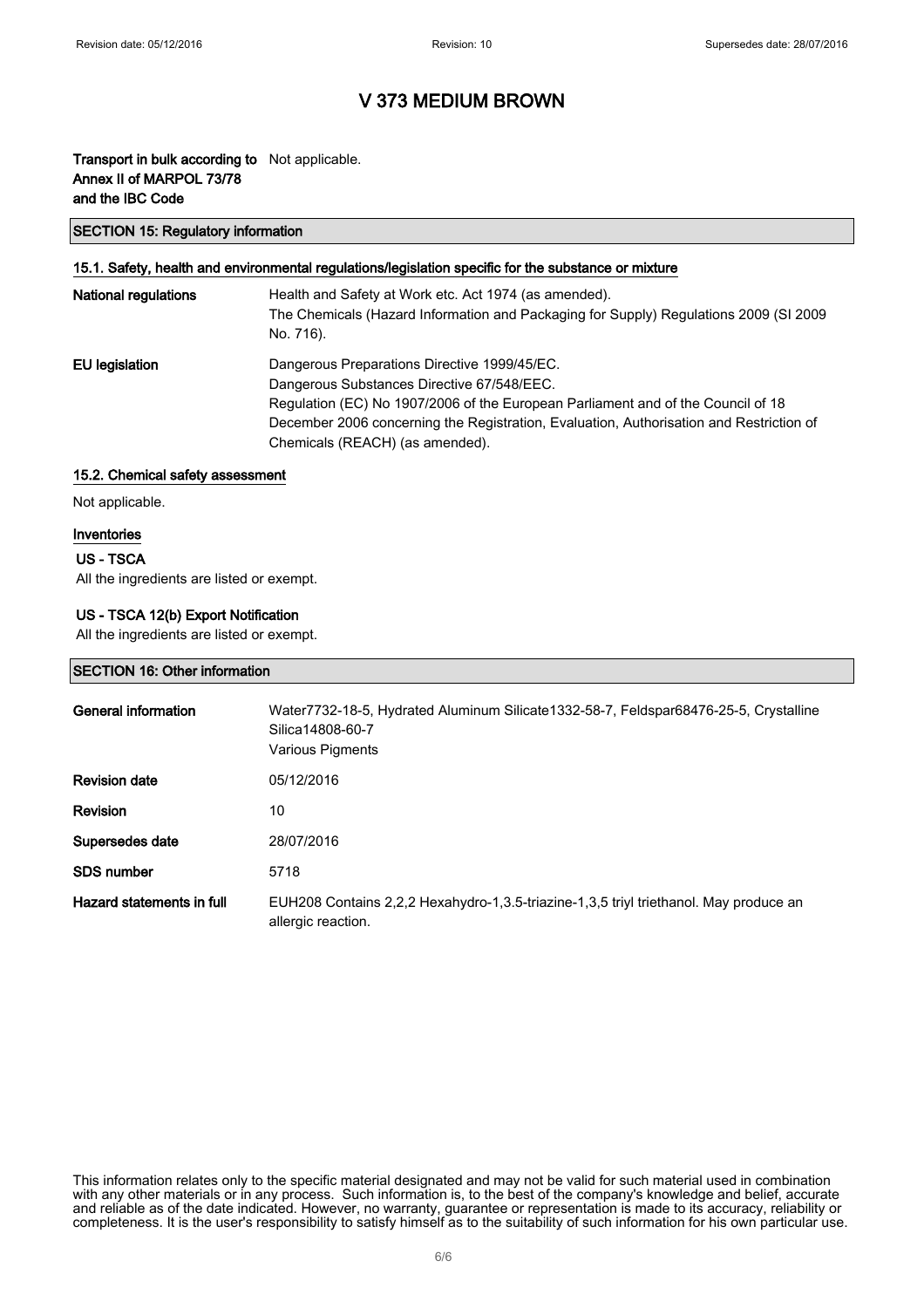# SAFETY DATA SHEET V 374 ROYAL PEACH

According to Regulation (EC) No 1907/2006, Annex II, as amended by Regulation (EU) No 453/2010, Commission Regulation (EU) No 2015/830 of 28 May 2015.

| SECTION 1: Identification of the substance/mixture and of the company/undertaking |                                                                                                                                                                       |  |
|-----------------------------------------------------------------------------------|-----------------------------------------------------------------------------------------------------------------------------------------------------------------------|--|
| 1.1. Product identifier                                                           |                                                                                                                                                                       |  |
| <b>Product name</b>                                                               | V 374 ROYAL PEACH                                                                                                                                                     |  |
| <b>Product number</b>                                                             | V 374 ROYAL PEACH                                                                                                                                                     |  |
|                                                                                   | 1.2. Relevant identified uses of the substance or mixture and uses advised against                                                                                    |  |
| <b>Identified uses</b>                                                            | Ceramic underglaze                                                                                                                                                    |  |
| 1.3. Details of the supplier of the safety data sheet                             |                                                                                                                                                                       |  |
| <b>Supplier</b>                                                                   | American Art Clay Co Inc<br>6060 Guion Road<br>Indianapolis,<br>IN 46254-1222<br><b>USA</b><br>Toll Free: 1-800-925-5195 ext. 1303<br>Local: 1-317-243-0066 ext. 1303 |  |
| 1.4. Emergency telephone number                                                   |                                                                                                                                                                       |  |
| <b>Emergency telephone</b>                                                        | 1 317 243 0066 ext. 1303 Mon-Fri, 0900-1700 EST                                                                                                                       |  |
| <b>SECTION 2: Hazards identification</b>                                          |                                                                                                                                                                       |  |
| 2.1. Classification of the substance or mixture                                   |                                                                                                                                                                       |  |
| Classification (EC 1272/2008)                                                     |                                                                                                                                                                       |  |
| <b>Physical hazards</b>                                                           | Not Classified                                                                                                                                                        |  |
| <b>Health hazards</b>                                                             | Not Classified                                                                                                                                                        |  |
| <b>Environmental hazards</b>                                                      | Not Classified                                                                                                                                                        |  |
| 2.2. Label elements                                                               |                                                                                                                                                                       |  |
| <b>Hazard statements</b>                                                          | EUH208 Contains 2,2,2 Hexahydro-1,3.5-triazine-1,3,5 triyl triethanol. May produce an<br>allergic reaction.                                                           |  |
| 2.3. Other hazards                                                                |                                                                                                                                                                       |  |
| none present                                                                      |                                                                                                                                                                       |  |
| <b>SECTION 3: Composition/information on ingredients</b>                          |                                                                                                                                                                       |  |
| 3.2. Mixtures                                                                     |                                                                                                                                                                       |  |
| <b>Composition comments</b>                                                       | Only ingredients listed above are notifiable for this product. If none are shown then all<br>ingredients are exempt.                                                  |  |
| <b>SECTION 4: First aid measures</b>                                              |                                                                                                                                                                       |  |
| 4.1. Description of first aid measures                                            |                                                                                                                                                                       |  |
| <b>General information</b>                                                        |                                                                                                                                                                       |  |
| Ingestion                                                                         | Do not induce vomiting. Rinse mouth thoroughly with water. Give a few small glasses of water<br>or milk to drink. Get medical attention if any discomfort continues.  |  |
| Skin contact                                                                      | Wash skin thoroughly with soap and water.                                                                                                                             |  |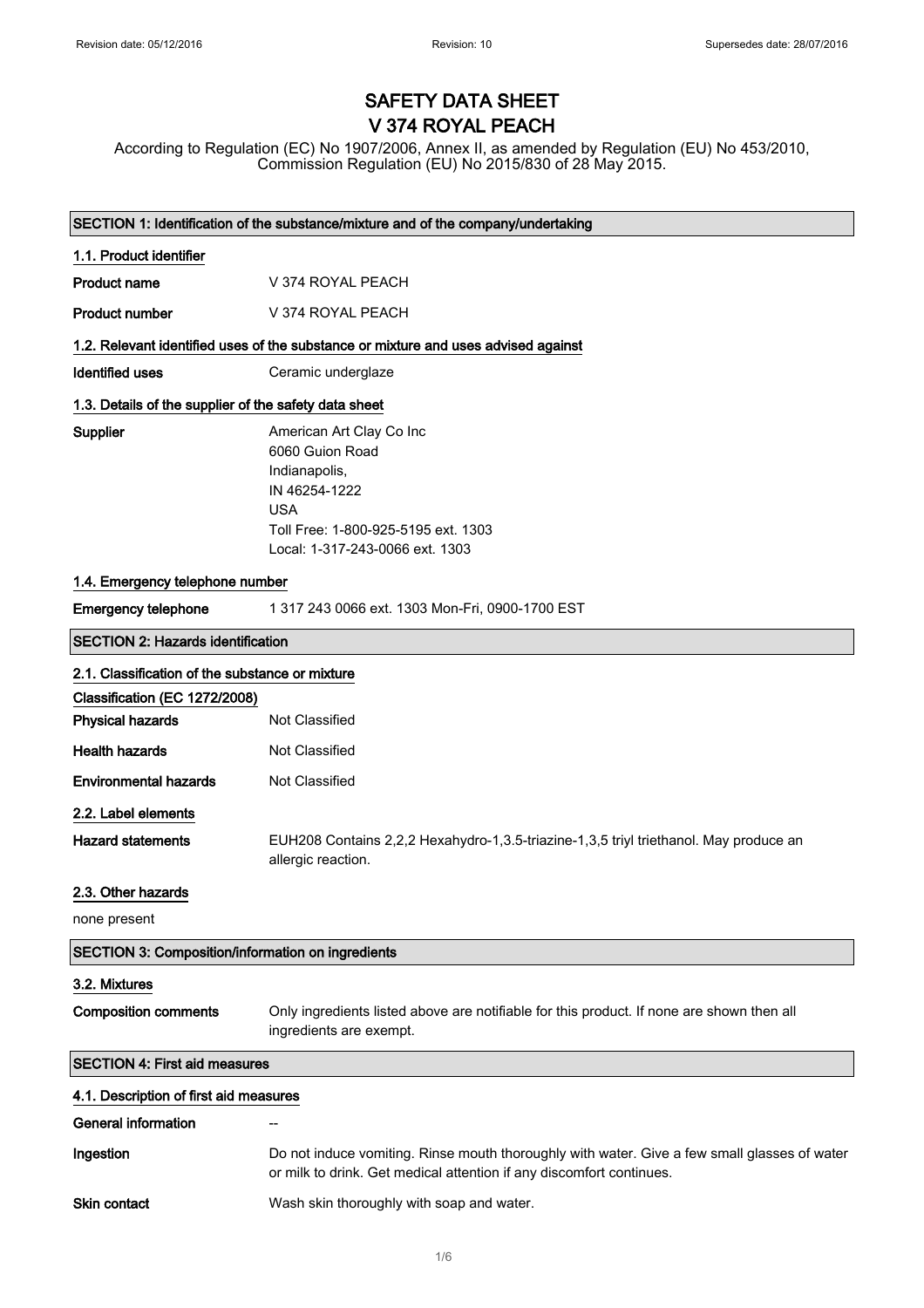| Eye contact                                                | Rinse with water.                                                                                                                                                                                                                                                                                           |
|------------------------------------------------------------|-------------------------------------------------------------------------------------------------------------------------------------------------------------------------------------------------------------------------------------------------------------------------------------------------------------|
|                                                            | 4.2. Most important symptoms and effects, both acute and delayed                                                                                                                                                                                                                                            |
| Inhalation                                                 | Read Section 2 for any specific precautions associated with this product. In general, breathing<br>any type of dust / mist can and may aggravate irritation of the throat and lungs.                                                                                                                        |
| Ingestion                                                  | Read Section 2 for any specific precautions associated with the use of this product. Products<br>with specific warnings about ingestion will give guidance there.                                                                                                                                           |
| <b>Skin contact</b>                                        | Read Section 2 for any specific precautions associated with the use of this product. In general<br>most ceramic glazes, clays and special products will tend to have a drying effect on the skin<br>and may cause some sensitivity to users with sensitive skin.                                            |
| Eye contact                                                | Read Section 2 for any specific precautions associated with the use of this product. In general<br>most ceramic and special products contain materials that maybe abrasive to eyes. Keeping<br>materials from contacting the eyes is prudent. If contact does occur, flush with clean water, do<br>not rub. |
|                                                            | 4.3. Indication of any immediate medical attention and special treatment needed                                                                                                                                                                                                                             |
| Notes for the doctor                                       | Treat symptomatically.                                                                                                                                                                                                                                                                                      |
| <b>SECTION 5: Firefighting measures</b>                    |                                                                                                                                                                                                                                                                                                             |
| 5.1. Extinguishing media                                   |                                                                                                                                                                                                                                                                                                             |
| Suitable extinguishing media                               | Use fire-extinguishing media suitable for the surrounding fire.                                                                                                                                                                                                                                             |
| 5.2. Special hazards arising from the substance or mixture |                                                                                                                                                                                                                                                                                                             |
| Specific hazards                                           | The product is not believed to present a hazard due to its physical nature.                                                                                                                                                                                                                                 |
| 5.3. Advice for firefighters                               |                                                                                                                                                                                                                                                                                                             |
| Special protective equipment<br>for firefighters           | Use protective equipment appropriate for surrounding materials.                                                                                                                                                                                                                                             |
| <b>SECTION 6: Accidental release measures</b>              |                                                                                                                                                                                                                                                                                                             |
|                                                            | 6.1. Personal precautions, protective equipment and emergency procedures                                                                                                                                                                                                                                    |
| <b>Personal precautions</b>                                | For personal protection, see Section 8.                                                                                                                                                                                                                                                                     |
| 6.2. Environmental precautions                             |                                                                                                                                                                                                                                                                                                             |
| <b>Environmental precautions</b>                           | Please read Section 2 completely. If any environmental warnings such as; H411 or H412 are<br>listed in Section 2, please use appropriate procedures when disposing of product and<br>container. Do not put materials into waterways or sewers.                                                              |
| 6.3. Methods and material for containment and cleaning up  |                                                                                                                                                                                                                                                                                                             |
| Methods for cleaning up                                    | Collect spillage for reclamation or absorb in vermiculite, dry sand or similar material                                                                                                                                                                                                                     |
| 6.4. Reference to other sections                           |                                                                                                                                                                                                                                                                                                             |
| Reference to other sections                                | For waste disposal, see Section 13. For personal protection, see Section 8.                                                                                                                                                                                                                                 |
| <b>SECTION 7: Handling and storage</b>                     |                                                                                                                                                                                                                                                                                                             |
| 7.1. Precautions for safe handling                         |                                                                                                                                                                                                                                                                                                             |
| <b>Usage precautions</b>                                   | Read label before use. Do not eat, drink or smoke when using this product. Good personal<br>hygiene procedures should be implemented. Wash hands and any other contaminated areas<br>of the body with soap and water before leaving the work site.                                                          |

### 7.2. Conditions for safe storage, including any incompatibilities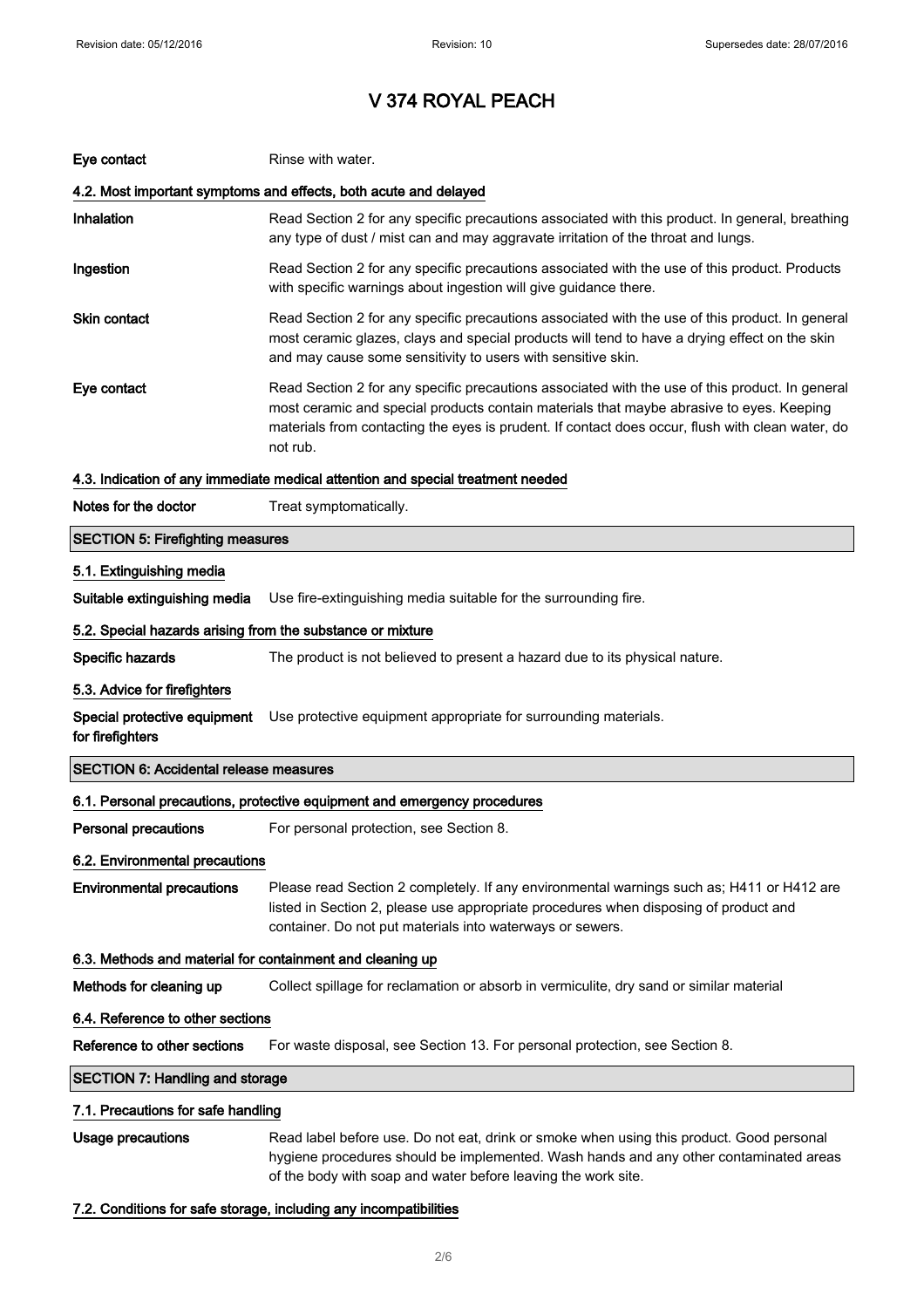| Storage precautions                              | Store in tightly-closed, original container in a dry and cool place.                                                                                                                                                 |
|--------------------------------------------------|----------------------------------------------------------------------------------------------------------------------------------------------------------------------------------------------------------------------|
| 7.3. Specific end use(s)                         |                                                                                                                                                                                                                      |
| Specific end use(s)                              | The identified uses for this product are detailed in Section 1.2.                                                                                                                                                    |
| SECTION 8: Exposure Controls/personal protection |                                                                                                                                                                                                                      |
| 8.1. Control parameters                          |                                                                                                                                                                                                                      |
| Ingredient comments                              | Only ingredients listed n Section 3 are notifiable for this product. If none are shown then all<br>ingredients are exempt.                                                                                           |
| 8.2. Exposure controls                           |                                                                                                                                                                                                                      |
| Appropriate engineering<br>controls              | No specific ventilations requirements unless the "FAN" pictogram is shown above or specified<br>in Section 2.                                                                                                        |
| Eye/face protection                              | No specific eye protection required unless the "EYE PROTECTION" pictogram is shown<br>above or specified in Section 2.                                                                                               |
| Hand protection                                  | No specific hand protection required unless the "HAND PROTECTION" pictogram is shown<br>above or specified in Section 2.                                                                                             |
| Hygiene measures                                 | Using good personal hygiene practices is always appropriate. Keeping a clean work space,<br>cleaning up properly when done, and not eating, drinking or smoking when using this product.                             |
| <b>Respiratory protection</b>                    | No specific respiratory protection required unless the "RESPIRATOR" pictogram is shown<br>above or specified in Section 2. Using the appropriate certified protection for the operation is<br>important if required. |

### SECTION 9: Physical and Chemical Properties

### 9.1. Information on basic physical and chemical properties

| Appearance                                      | Coloured liquid.          |
|-------------------------------------------------|---------------------------|
| Colour                                          | Various colours.          |
| Odour                                           | Almost odourless.         |
| Odour threshold                                 | No information available. |
| рH                                              | 6-8                       |
| <b>Melting point</b>                            | No information available. |
| Initial boiling point and range                 | No information available. |
| Flash point                                     | No information available. |
| <b>Evaporation rate</b>                         | No information available. |
| Flammability (solid, gas)                       | No information available. |
| Upper/lower flammability or<br>explosive limits | No information available. |
| Vapour pressure                                 | No information available. |
| <b>Relative density</b>                         | Greater than 1.0          |
| Solubility(ies)                                 | Not applicable.           |
| <b>Partition coefficient</b>                    | No information available. |
| <b>Auto-ignition temperature</b>                | Not applicable.           |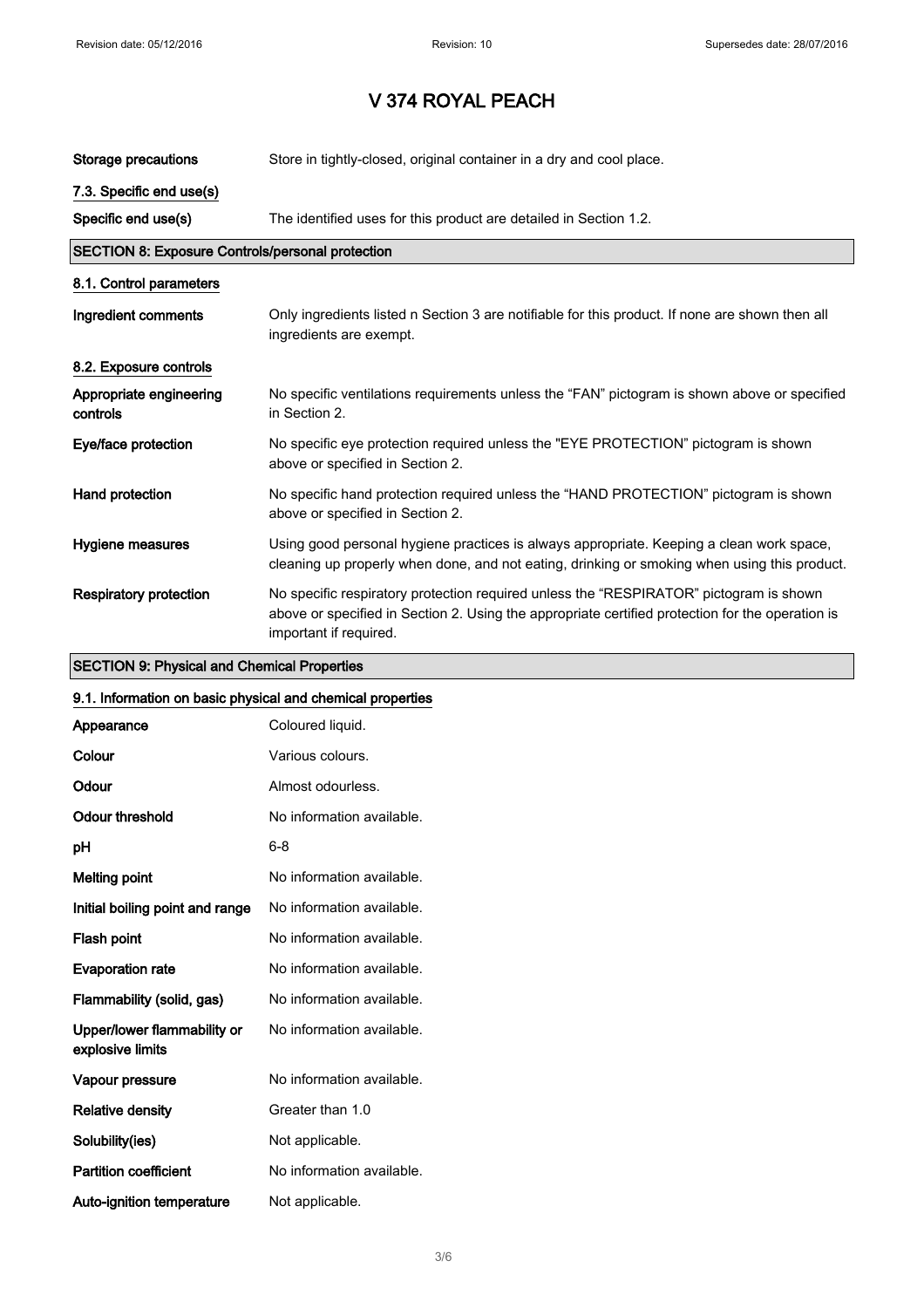| <b>Decomposition Temperature</b>                       | No information available.                                                                                                                                                                                                                      |  |
|--------------------------------------------------------|------------------------------------------------------------------------------------------------------------------------------------------------------------------------------------------------------------------------------------------------|--|
| <b>Viscosity</b>                                       | No information available.                                                                                                                                                                                                                      |  |
| <b>Explosive properties</b>                            | none                                                                                                                                                                                                                                           |  |
| <b>Oxidising properties</b>                            | none                                                                                                                                                                                                                                           |  |
| 9.2. Other information                                 |                                                                                                                                                                                                                                                |  |
| Other information                                      | Not applicable.                                                                                                                                                                                                                                |  |
| <b>SECTION 10: Stability and reactivity</b>            |                                                                                                                                                                                                                                                |  |
| 10.1. Reactivity                                       |                                                                                                                                                                                                                                                |  |
| Reactivity                                             | There are no known reactivity hazards associated with this product.                                                                                                                                                                            |  |
| 10.2. Chemical stability                               |                                                                                                                                                                                                                                                |  |
| <b>Stability</b>                                       | No particular stability concerns.                                                                                                                                                                                                              |  |
| 10.3. Possibility of hazardous reactions               |                                                                                                                                                                                                                                                |  |
| Possibility of hazardous<br>reactions                  | None known.                                                                                                                                                                                                                                    |  |
| 10.4. Conditions to avoid                              |                                                                                                                                                                                                                                                |  |
| <b>Conditions to avoid</b>                             | None known.                                                                                                                                                                                                                                    |  |
| 10.5. Incompatible materials                           |                                                                                                                                                                                                                                                |  |
| <b>Materials to avoid</b>                              | None known.                                                                                                                                                                                                                                    |  |
| 10.6. Hazardous decomposition products                 |                                                                                                                                                                                                                                                |  |
| Hazardous decomposition<br>products                    | None known.                                                                                                                                                                                                                                    |  |
| <b>SECTION 11: Toxicological information</b>           |                                                                                                                                                                                                                                                |  |
| 11.1. Information on toxicological effects             |                                                                                                                                                                                                                                                |  |
| <b>Toxicological effects</b>                           | Please read Section 2 thoroughly to understand the toxicological risks, (if any) and<br>precautions for safe use (if any).                                                                                                                     |  |
| Skin corrosion/irritation                              |                                                                                                                                                                                                                                                |  |
| <b>Skin sensitisation</b><br><b>Skin sensitisation</b> | Based on available data the classification criteria are not met.                                                                                                                                                                               |  |
| Eye contact                                            | May cause temporary eye irritation.                                                                                                                                                                                                            |  |
| <b>SECTION 12: Ecological Information</b>              |                                                                                                                                                                                                                                                |  |
| Ecotoxicity                                            | Please read Section 2 completely. If any environmental warnings such as; H411 or H412 are<br>listed in Section 2, please use appropriate procedures when disposing of product and<br>container. Do not put materials into waterways or sewers. |  |
| 12.1. Toxicity                                         |                                                                                                                                                                                                                                                |  |
| <b>Toxicity</b>                                        | Please read Section 2 completely. If any environmental warnings such as; H411 or H412 are<br>listed in Section 2, please use appropriate procedures when disposing of product and<br>container. Do not put materials into waterways or sewers. |  |

12.2. Persistence and degradability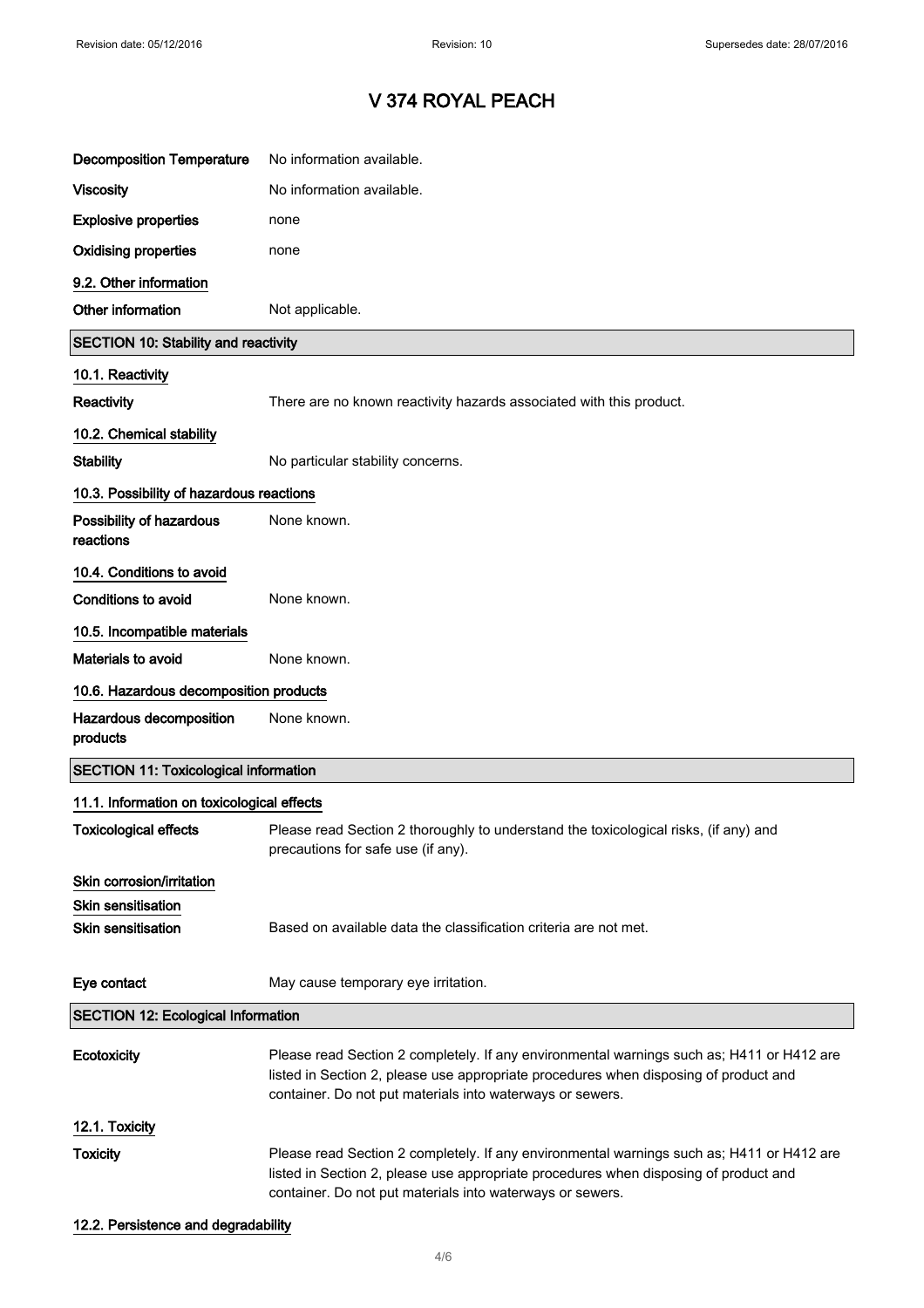$\Bigg]$ 

 $\begin{array}{c} \hline \end{array}$ 

# V 374 ROYAL PEACH

| Persistence and degradability No data available. |                                                                                                                                                                                              |
|--------------------------------------------------|----------------------------------------------------------------------------------------------------------------------------------------------------------------------------------------------|
| Biodegradation                                   | Not inherently biodegradable.                                                                                                                                                                |
| 12.3. Bioaccumulative potential                  |                                                                                                                                                                                              |
| <b>Partition coefficient</b>                     | No information available.                                                                                                                                                                    |
| 12.4. Mobility in soil                           |                                                                                                                                                                                              |
| <b>Mobility</b>                                  | Semi-mobile.                                                                                                                                                                                 |
| 12.5. Results of PBT and vPvB assessment         |                                                                                                                                                                                              |
| Results of PBT and vPvB<br>assessment            | This product does not contain any substances classified as PBT or vPvB.                                                                                                                      |
| 12.6. Other adverse effects                      |                                                                                                                                                                                              |
| Other adverse effects                            | None known.                                                                                                                                                                                  |
| <b>SECTION 13: Disposal considerations</b>       |                                                                                                                                                                                              |
| 13.1. Waste treatment methods                    |                                                                                                                                                                                              |
| <b>General information</b>                       | Dispose of waste product or used containers in accordance with local regulations When<br>handling waste, the safety precautions applying to handling of the product should be<br>considered. |
| <b>SECTION 14: Transport information</b>         |                                                                                                                                                                                              |
| General                                          | The product is not covered by international regulations on the transport of dangerous goods<br>(IMDG, IATA, ADR/RID).                                                                        |
| 14.1. UN number                                  |                                                                                                                                                                                              |
| Not applicable.                                  |                                                                                                                                                                                              |
| 14.2. UN proper shipping name                    |                                                                                                                                                                                              |
| Not applicable.                                  |                                                                                                                                                                                              |
| 14.3. Transport hazard class(es)                 |                                                                                                                                                                                              |
| No transport warning sign required.              |                                                                                                                                                                                              |
| 14.4. Packing group                              |                                                                                                                                                                                              |
| Not applicable.                                  |                                                                                                                                                                                              |
|                                                  |                                                                                                                                                                                              |
| 14.5. Environmental hazards                      |                                                                                                                                                                                              |

### 14.6. Special precautions for user

Not applicable.

### 14.7. Transport in bulk according to Annex II of MARPOL and the IBC Code

### Transport in bulk according to Not applicable. Annex II of MARPOL 73/78 and the IBC Code

### SECTION 15: Regulatory information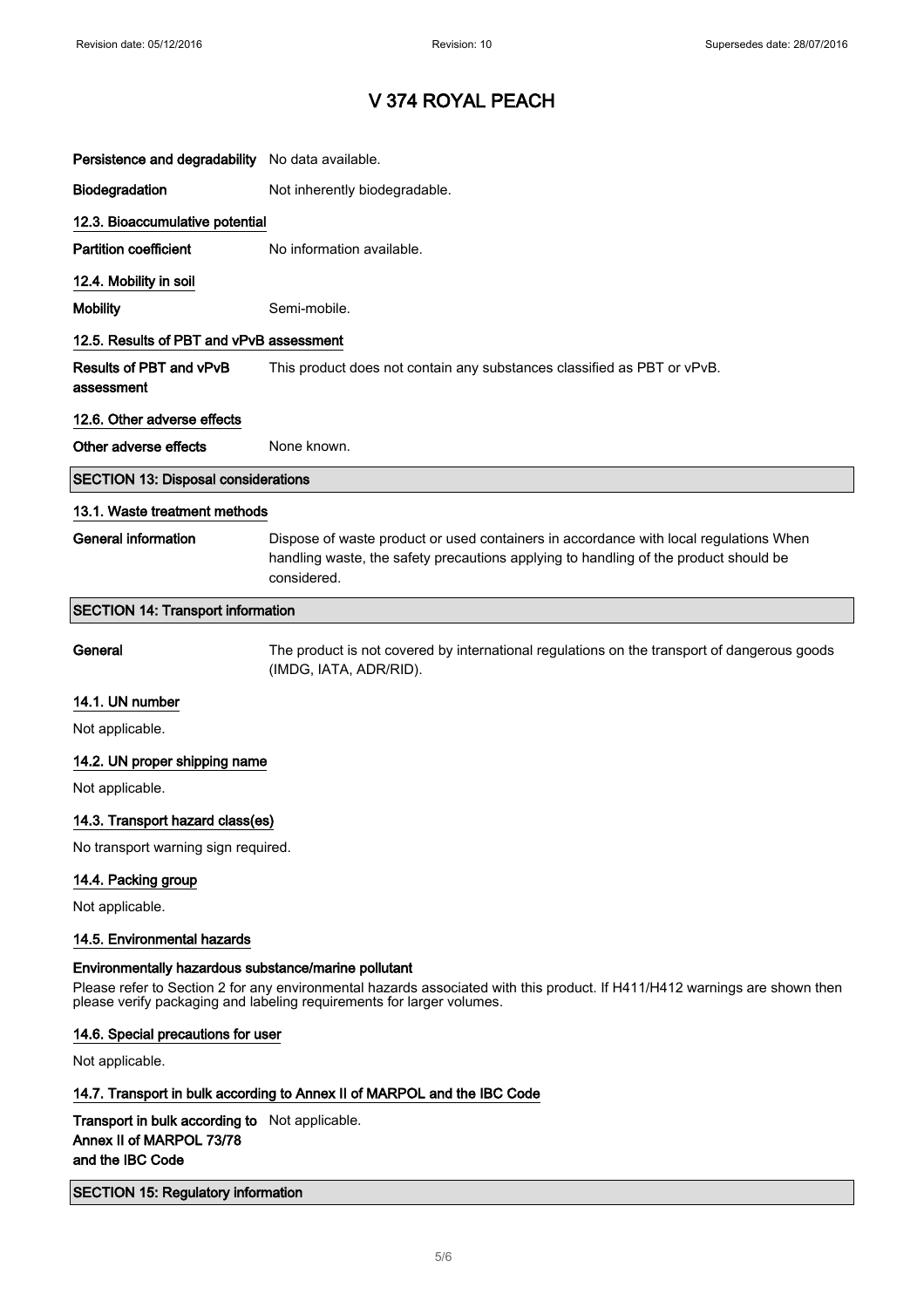#### 15.1. Safety, health and environmental regulations/legislation specific for the substance or mixture

| National regulations | Health and Safety at Work etc. Act 1974 (as amended).<br>The Chemicals (Hazard Information and Packaging for Supply) Regulations 2009 (SI 2009<br>No. 716). |
|----------------------|-------------------------------------------------------------------------------------------------------------------------------------------------------------|
| EU legislation       | Dangerous Preparations Directive 1999/45/EC.                                                                                                                |
|                      | Dangerous Substances Directive 67/548/EEC.                                                                                                                  |
|                      | Regulation (EC) No 1907/2006 of the European Parliament and of the Council of 18                                                                            |
|                      | December 2006 concerning the Registration, Evaluation, Authorisation and Restriction of                                                                     |
|                      | Chemicals (REACH) (as amended).                                                                                                                             |

#### 15.2. Chemical safety assessment

Not applicable.

#### Inventories

#### US - TSCA

All the ingredients are listed or exempt.

#### US - TSCA 12(b) Export Notification

All the ingredients are listed or exempt.

| <b>SECTION 16: Other information</b> |                                                                                                                                     |
|--------------------------------------|-------------------------------------------------------------------------------------------------------------------------------------|
| General information                  | Water7732-18-5, Hydrated Aluminum Silicate1332-58-7, Feldspar68476-25-5, Crystalline<br>Silica14808-60-7<br><b>Various Pigments</b> |
| <b>Revision date</b>                 | 05/12/2016                                                                                                                          |
| <b>Revision</b>                      | 10                                                                                                                                  |
| Supersedes date                      | 28/07/2016                                                                                                                          |
| <b>SDS number</b>                    | 5719                                                                                                                                |
| Hazard statements in full            | EUH208 Contains 2,2,2 Hexahydro-1,3.5-triazine-1,3,5 triyl triethanol. May produce an<br>allergic reaction.                         |

This information relates only to the specific material designated and may not be valid for such material used in combination with any other materials or in any process. Such information is, to the best of the company's knowledge and belief, accurate and reliable as of the date indicated. However, no warranty, guarantee or representation is made to its accuracy, reliability or completeness. It is the user's responsibility to satisfy himself as to the suitability of such information for his own particular use.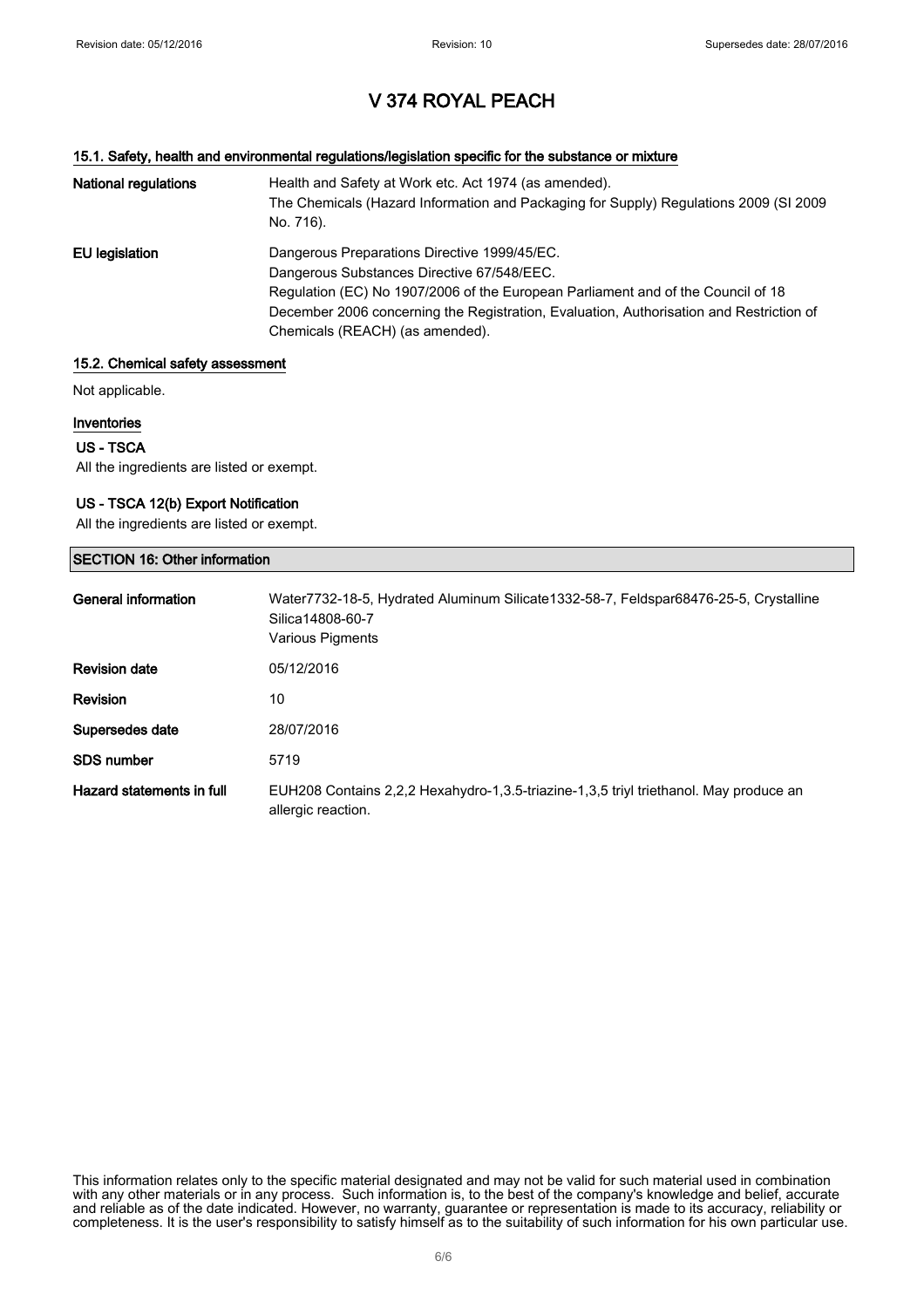# SAFETY DATA SHEET V 375 MAROON

According to Regulation (EC) No 1907/2006, Annex II, as amended by Regulation (EU) No 453/2010, Commission Regulation (EU) No 2015/830 of 28 May 2015.

| SECTION 1: Identification of the substance/mixture and of the company/undertaking |                                                                                                                                                                       |  |  |
|-----------------------------------------------------------------------------------|-----------------------------------------------------------------------------------------------------------------------------------------------------------------------|--|--|
| 1.1. Product identifier                                                           |                                                                                                                                                                       |  |  |
| <b>Product name</b>                                                               | V 375 MAROON                                                                                                                                                          |  |  |
| <b>Product number</b>                                                             | V 375 MAROON                                                                                                                                                          |  |  |
|                                                                                   | 1.2. Relevant identified uses of the substance or mixture and uses advised against                                                                                    |  |  |
| <b>Identified uses</b>                                                            | Ceramic underglaze                                                                                                                                                    |  |  |
| 1.3. Details of the supplier of the safety data sheet                             |                                                                                                                                                                       |  |  |
| Supplier                                                                          | American Art Clay Co Inc<br>6060 Guion Road<br>Indianapolis,<br>IN 46254-1222<br><b>USA</b><br>Toll Free: 1-800-925-5195 ext. 1303<br>Local: 1-317-243-0066 ext. 1303 |  |  |
| 1.4. Emergency telephone number                                                   |                                                                                                                                                                       |  |  |
| <b>Emergency telephone</b>                                                        | 1 317 243 0066 ext. 1303 Mon-Fri, 0900-1700 EST                                                                                                                       |  |  |
| <b>SECTION 2: Hazards identification</b>                                          |                                                                                                                                                                       |  |  |
| 2.1. Classification of the substance or mixture                                   |                                                                                                                                                                       |  |  |
| Classification (EC 1272/2008)                                                     |                                                                                                                                                                       |  |  |
| <b>Physical hazards</b>                                                           | Not Classified                                                                                                                                                        |  |  |
| <b>Health hazards</b>                                                             | Not Classified                                                                                                                                                        |  |  |
| <b>Environmental hazards</b>                                                      | Not Classified                                                                                                                                                        |  |  |
| 2.2. Label elements                                                               |                                                                                                                                                                       |  |  |
| <b>Hazard statements</b>                                                          | <b>NC Not Classified</b>                                                                                                                                              |  |  |
| Supplemental label<br>information                                                 | EUH208 Contains 2,2,2 Hexahydro-1,3,5-triazine-1,3,5 triyl trienthanol. May produce an<br>allergic reaction.                                                          |  |  |
| Contains                                                                          | 2,2,2 Hexahydro-1,3.5-triazine-1,3,5 triyl triethanol                                                                                                                 |  |  |
| 2.3. Other hazards                                                                |                                                                                                                                                                       |  |  |
| none present                                                                      |                                                                                                                                                                       |  |  |
| <b>SECTION 3: Composition/information on ingredients</b>                          |                                                                                                                                                                       |  |  |
| 3.2. Mixtures                                                                     |                                                                                                                                                                       |  |  |
| <b>Composition comments</b>                                                       | Only ingredients listed above are notifiable for this product. If none are shown then all<br>ingredients are exempt.                                                  |  |  |
| <b>SECTION 4: First aid measures</b>                                              |                                                                                                                                                                       |  |  |
| 4.1. Description of first aid measures                                            |                                                                                                                                                                       |  |  |

General information **--**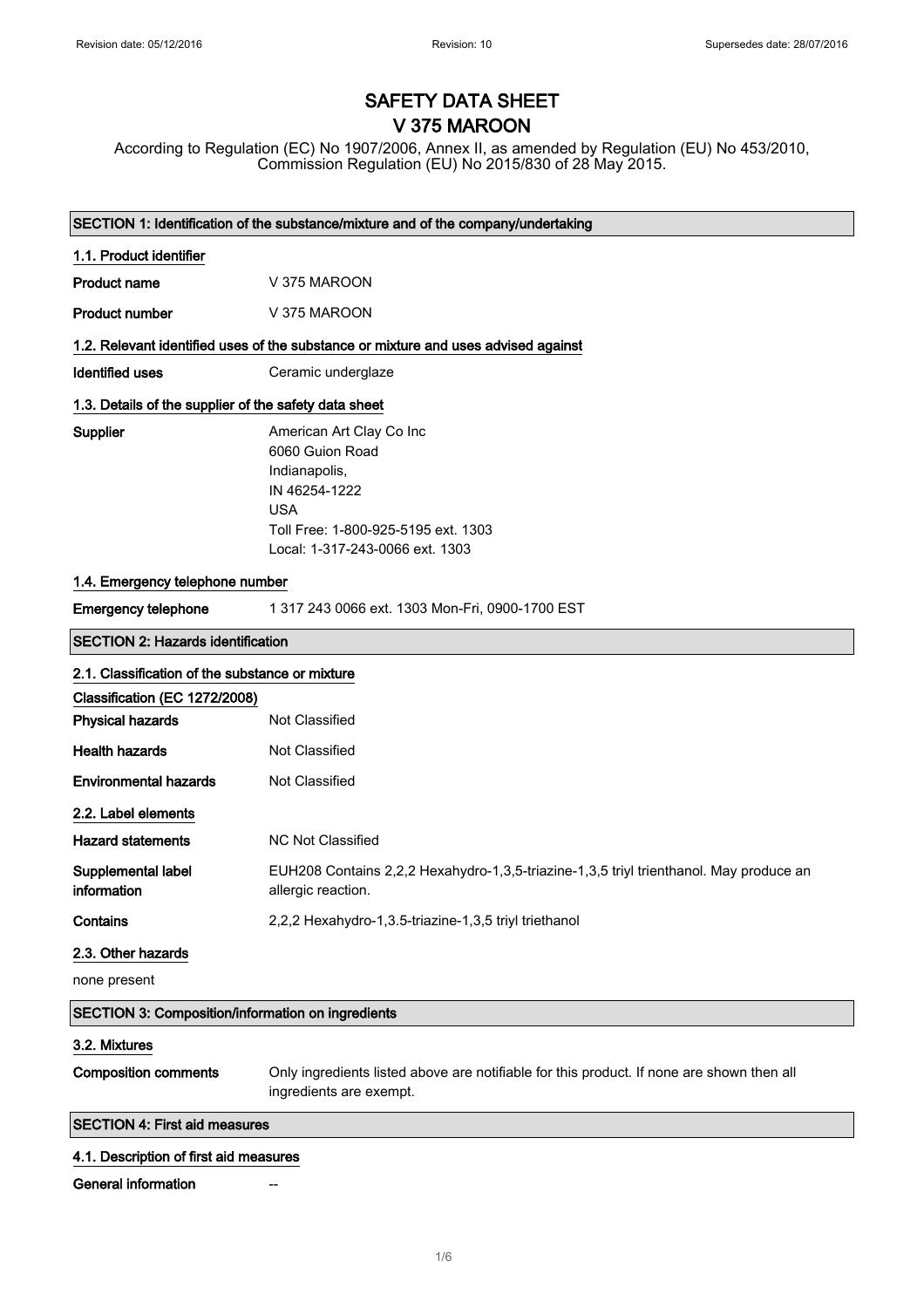| Ingestion                                                  | Do not induce vomiting. Rinse mouth thoroughly with water. Give a few small glasses of water<br>or milk to drink. Get medical attention if any discomfort continues.                                                                                                                                        |  |
|------------------------------------------------------------|-------------------------------------------------------------------------------------------------------------------------------------------------------------------------------------------------------------------------------------------------------------------------------------------------------------|--|
| Skin contact                                               | Wash skin thoroughly with soap and water.                                                                                                                                                                                                                                                                   |  |
| Eye contact                                                | Rinse with water.                                                                                                                                                                                                                                                                                           |  |
|                                                            | 4.2. Most important symptoms and effects, both acute and delayed                                                                                                                                                                                                                                            |  |
| Inhalation                                                 | Read Section 2 for any specific precautions associated with this product. In general, breathing<br>any type of dust / mist can and may aggravate irritation of the throat and lungs.                                                                                                                        |  |
| Ingestion                                                  | Read Section 2 for any specific precautions associated with the use of this product. Products<br>with specific warnings about ingestion will give guidance there.                                                                                                                                           |  |
| Skin contact                                               | Read Section 2 for any specific precautions associated with the use of this product. In general<br>most ceramic glazes, clays and special products will tend to have a drying effect on the skin<br>and may cause some sensitivity to users with sensitive skin.                                            |  |
| Eye contact                                                | Read Section 2 for any specific precautions associated with the use of this product. In general<br>most ceramic and special products contain materials that maybe abrasive to eyes. Keeping<br>materials from contacting the eyes is prudent. If contact does occur, flush with clean water, do<br>not rub. |  |
|                                                            | 4.3. Indication of any immediate medical attention and special treatment needed                                                                                                                                                                                                                             |  |
| Notes for the doctor                                       | Treat symptomatically.                                                                                                                                                                                                                                                                                      |  |
| <b>SECTION 5: Firefighting measures</b>                    |                                                                                                                                                                                                                                                                                                             |  |
| 5.1. Extinguishing media                                   |                                                                                                                                                                                                                                                                                                             |  |
| Suitable extinguishing media                               | Use fire-extinguishing media suitable for the surrounding fire.                                                                                                                                                                                                                                             |  |
| 5.2. Special hazards arising from the substance or mixture |                                                                                                                                                                                                                                                                                                             |  |
| Specific hazards                                           | The product is not believed to present a hazard due to its physical nature.                                                                                                                                                                                                                                 |  |
| 5.3. Advice for firefighters                               |                                                                                                                                                                                                                                                                                                             |  |
| Special protective equipment<br>for firefighters           | Use protective equipment appropriate for surrounding materials.                                                                                                                                                                                                                                             |  |
| <b>SECTION 6: Accidental release measures</b>              |                                                                                                                                                                                                                                                                                                             |  |
|                                                            | 6.1. Personal precautions, protective equipment and emergency procedures                                                                                                                                                                                                                                    |  |
| Personal precautions                                       | For personal protection, see Section 8.                                                                                                                                                                                                                                                                     |  |
| 6.2. Environmental precautions                             |                                                                                                                                                                                                                                                                                                             |  |
| <b>Environmental precautions</b>                           | Please read Section 2 completely. If any environmental warnings such as; H411 or H412 are<br>listed in Section 2, please use appropriate procedures when disposing of product and<br>container. Do not put materials into waterways or sewers.                                                              |  |
| 6.3. Methods and material for containment and cleaning up  |                                                                                                                                                                                                                                                                                                             |  |
| Methods for cleaning up                                    | Collect spillage for reclamation or absorb in vermiculite, dry sand or similar material                                                                                                                                                                                                                     |  |
| 6.4. Reference to other sections                           |                                                                                                                                                                                                                                                                                                             |  |
| Reference to other sections                                | For waste disposal, see Section 13. For personal protection, see Section 8.                                                                                                                                                                                                                                 |  |
| <b>SECTION 7: Handling and storage</b>                     |                                                                                                                                                                                                                                                                                                             |  |
|                                                            |                                                                                                                                                                                                                                                                                                             |  |

### 7.1. Precautions for safe handling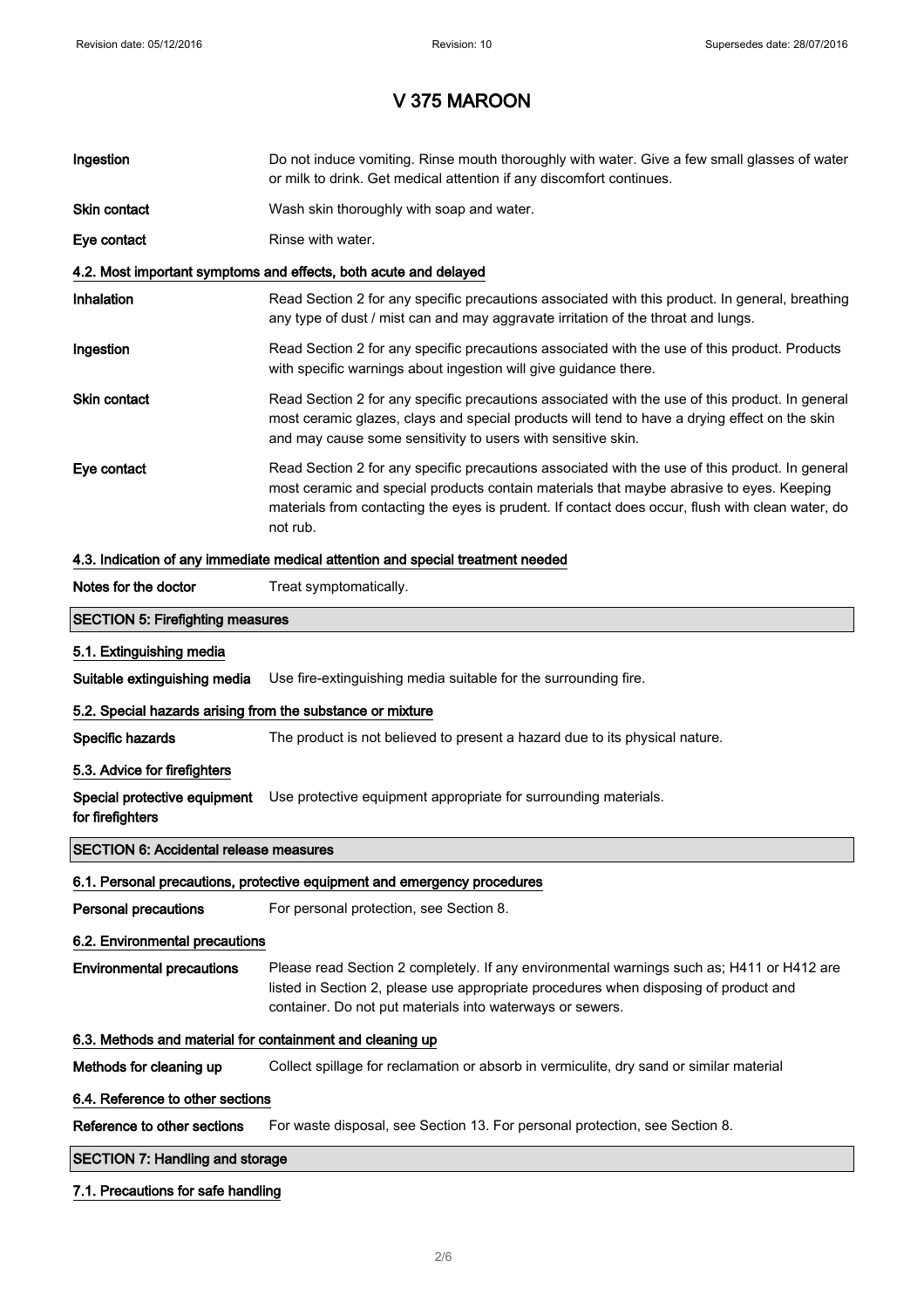| Usage precautions                                       | Read label before use. Do not eat, drink or smoke when using this product. Good personal<br>hygiene procedures should be implemented. Wash hands and any other contaminated areas<br>of the body with soap and water before leaving the work site. |  |
|---------------------------------------------------------|----------------------------------------------------------------------------------------------------------------------------------------------------------------------------------------------------------------------------------------------------|--|
|                                                         | 7.2. Conditions for safe storage, including any incompatibilities                                                                                                                                                                                  |  |
| <b>Storage precautions</b>                              | Store in tightly-closed, original container in a dry and cool place.                                                                                                                                                                               |  |
| 7.3. Specific end use(s)                                |                                                                                                                                                                                                                                                    |  |
| Specific end use(s)                                     | The identified uses for this product are detailed in Section 1.2.                                                                                                                                                                                  |  |
| <b>SECTION 8: Exposure Controls/personal protection</b> |                                                                                                                                                                                                                                                    |  |
| 8.1. Control parameters                                 |                                                                                                                                                                                                                                                    |  |
| Ingredient comments                                     | Only ingredients listed n Section 3 are notifiable for this product. If none are shown then all<br>ingredients are exempt.                                                                                                                         |  |
| 8.2. Exposure controls                                  |                                                                                                                                                                                                                                                    |  |
| Appropriate engineering<br>controls                     | No specific ventilations requirements unless the "FAN" pictogram is shown above or specified<br>in Section 2.                                                                                                                                      |  |
| Eye/face protection                                     | No specific eye protection required unless the "EYE PROTECTION" pictogram is shown<br>above or specified in Section 2.                                                                                                                             |  |
| Hand protection                                         | No specific hand protection required unless the "HAND PROTECTION" pictogram is shown<br>above or specified in Section 2.                                                                                                                           |  |
| Hygiene measures                                        | Using good personal hygiene practices is always appropriate. Keeping a clean work space,<br>cleaning up properly when done, and not eating, drinking or smoking when using this product.                                                           |  |
| <b>Respiratory protection</b>                           | No specific respiratory protection required unless the "RESPIRATOR" pictogram is shown<br>above or specified in Section 2. Using the appropriate certified protection for the operation is<br>important if required.                               |  |

### SECTION 9: Physical and Chemical Properties

### 9.1. Information on basic physical and chemical properties

| Appearance                                      | Coloured liquid.          |
|-------------------------------------------------|---------------------------|
| Colour                                          | Various colours.          |
| Odour                                           | Almost odourless.         |
| Odour threshold                                 | No information available. |
| рH                                              | 6-8                       |
| <b>Melting point</b>                            | No information available. |
| Initial boiling point and range                 | No information available. |
| Flash point                                     | No information available. |
| <b>Evaporation rate</b>                         | No information available. |
| Flammability (solid, gas)                       | No information available. |
| Upper/lower flammability or<br>explosive limits | No information available. |
| Vapour pressure                                 | No information available. |
| Relative density                                | Greater than 1.0          |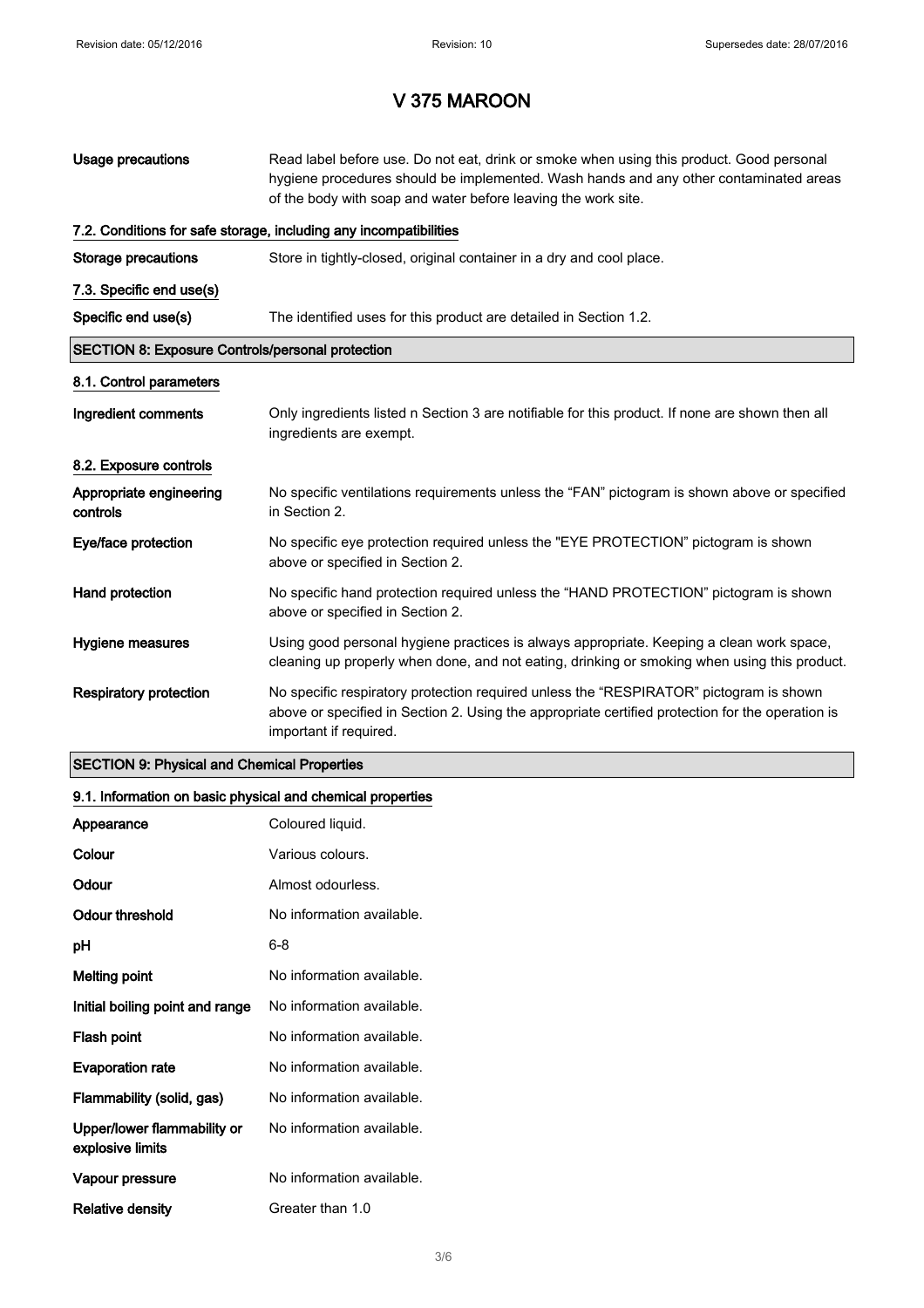| Solubility(ies)                              | Not applicable.                                                                                                                                                                   |
|----------------------------------------------|-----------------------------------------------------------------------------------------------------------------------------------------------------------------------------------|
| <b>Partition coefficient</b>                 | No information available.                                                                                                                                                         |
| Auto-ignition temperature                    | Not applicable.                                                                                                                                                                   |
| <b>Decomposition Temperature</b>             | No information available.                                                                                                                                                         |
| <b>Viscosity</b>                             | No information available.                                                                                                                                                         |
| <b>Explosive properties</b>                  | none                                                                                                                                                                              |
| <b>Oxidising properties</b>                  | none                                                                                                                                                                              |
| 9.2. Other information                       |                                                                                                                                                                                   |
| Other information                            | Not applicable.                                                                                                                                                                   |
| <b>SECTION 10: Stability and reactivity</b>  |                                                                                                                                                                                   |
| 10.1. Reactivity                             |                                                                                                                                                                                   |
| Reactivity                                   | There are no known reactivity hazards associated with this product.                                                                                                               |
| 10.2. Chemical stability                     |                                                                                                                                                                                   |
| <b>Stability</b>                             | No particular stability concerns.                                                                                                                                                 |
| 10.3. Possibility of hazardous reactions     |                                                                                                                                                                                   |
| Possibility of hazardous<br>reactions        | None known.                                                                                                                                                                       |
| 10.4. Conditions to avoid                    |                                                                                                                                                                                   |
| <b>Conditions to avoid</b>                   | None known.                                                                                                                                                                       |
| 10.5. Incompatible materials                 |                                                                                                                                                                                   |
| <b>Materials to avoid</b>                    | None known.                                                                                                                                                                       |
| 10.6. Hazardous decomposition products       |                                                                                                                                                                                   |
| Hazardous decomposition<br>products          | None known.                                                                                                                                                                       |
| <b>SECTION 11: Toxicological information</b> |                                                                                                                                                                                   |
| 11.1. Information on toxicological effects   |                                                                                                                                                                                   |
| <b>Toxicological effects</b>                 | Please read Section 2 thoroughly to understand the toxicological risks, (if any) and<br>precautions for safe use (if any).                                                        |
| Skin corrosion/irritation                    |                                                                                                                                                                                   |
| <b>Skin sensitisation</b>                    |                                                                                                                                                                                   |
| <b>Skin sensitisation</b>                    | Based on available data the classification criteria are not met.                                                                                                                  |
| Eye contact                                  | May cause temporary eye irritation.                                                                                                                                               |
| <b>SECTION 12: Ecological Information</b>    |                                                                                                                                                                                   |
| Ecotoxicity                                  | Please read Section 2 completely. If any environmental warnings such as; H411 or H412 are<br>listed in Section 2, please use appropriate procedures when disposing of product and |

12.1. Toxicity

container. Do not put materials into waterways or sewers.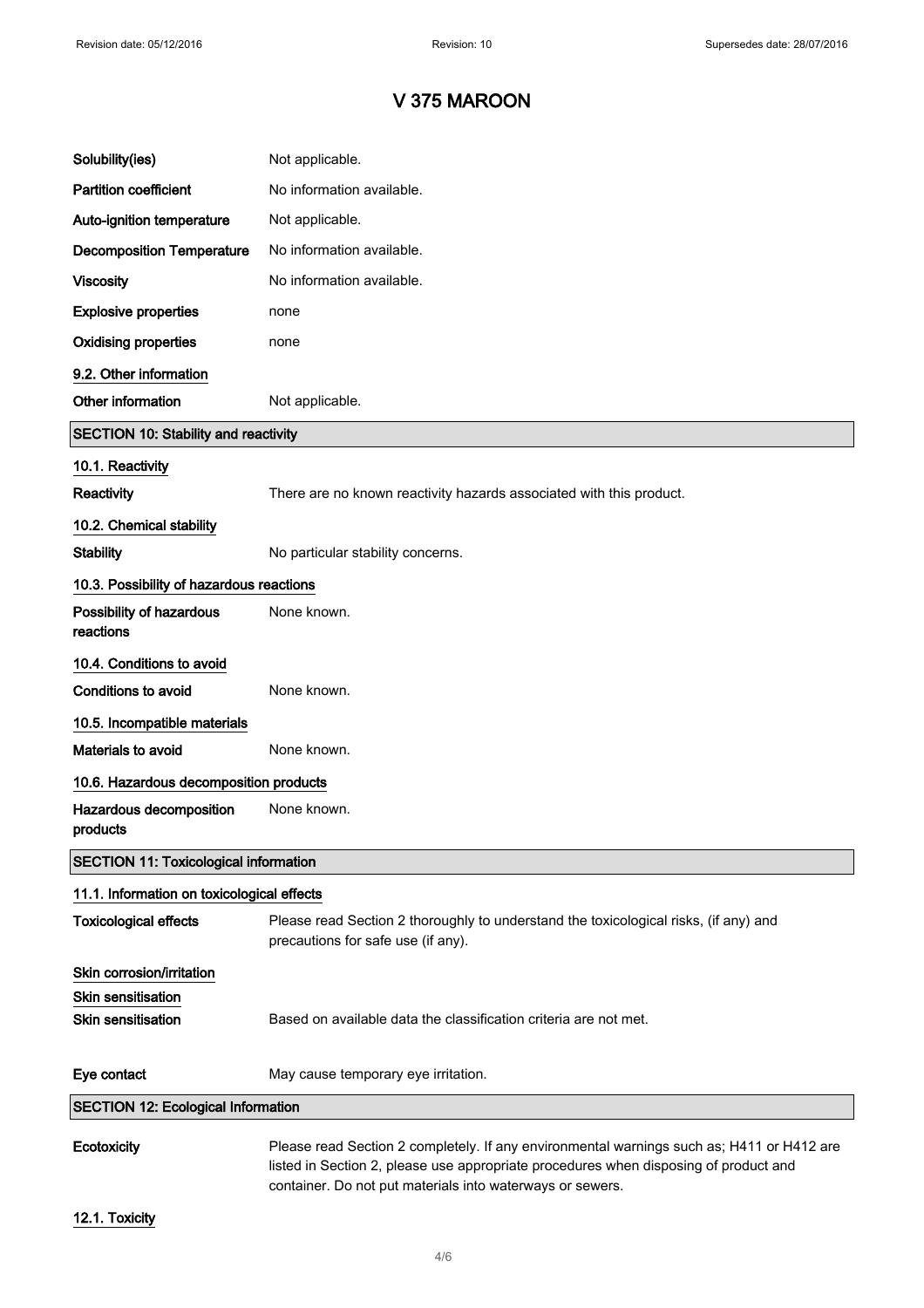| <b>Toxicity</b>                                  | Please read Section 2 completely. If any environmental warnings such as; H411 or H412 are<br>listed in Section 2, please use appropriate procedures when disposing of product and<br>container. Do not put materials into waterways or sewers. |  |  |
|--------------------------------------------------|------------------------------------------------------------------------------------------------------------------------------------------------------------------------------------------------------------------------------------------------|--|--|
| 12.2. Persistence and degradability              |                                                                                                                                                                                                                                                |  |  |
| Persistence and degradability No data available. |                                                                                                                                                                                                                                                |  |  |
| Biodegradation                                   | Not inherently biodegradable.                                                                                                                                                                                                                  |  |  |
| 12.3. Bioaccumulative potential                  |                                                                                                                                                                                                                                                |  |  |
| <b>Partition coefficient</b>                     | No information available.                                                                                                                                                                                                                      |  |  |
| 12.4. Mobility in soil                           |                                                                                                                                                                                                                                                |  |  |
| <b>Mobility</b>                                  | Semi-mobile.                                                                                                                                                                                                                                   |  |  |
| 12.5. Results of PBT and vPvB assessment         |                                                                                                                                                                                                                                                |  |  |
| Results of PBT and vPvB<br>assessment            | This product does not contain any substances classified as PBT or vPvB.                                                                                                                                                                        |  |  |
| 12.6. Other adverse effects                      |                                                                                                                                                                                                                                                |  |  |
| Other adverse effects                            | None known.                                                                                                                                                                                                                                    |  |  |
| <b>SECTION 13: Disposal considerations</b>       |                                                                                                                                                                                                                                                |  |  |
| 13.1. Waste treatment methods                    |                                                                                                                                                                                                                                                |  |  |
| <b>General information</b>                       | Dispose of waste product or used containers in accordance with local regulations When<br>handling waste, the safety precautions applying to handling of the product should be<br>considered.                                                   |  |  |
|                                                  | <b>SECTION 14: Transport information</b>                                                                                                                                                                                                       |  |  |
|                                                  |                                                                                                                                                                                                                                                |  |  |
| General                                          | The product is not covered by international regulations on the transport of dangerous goods<br>(IMDG, IATA, ADR/RID).                                                                                                                          |  |  |
| 14.1. UN number                                  |                                                                                                                                                                                                                                                |  |  |
| Not applicable.                                  |                                                                                                                                                                                                                                                |  |  |
| 14.2. UN proper shipping name                    |                                                                                                                                                                                                                                                |  |  |
| Not applicable.                                  |                                                                                                                                                                                                                                                |  |  |
| 14.3. Transport hazard class(es)                 |                                                                                                                                                                                                                                                |  |  |
| No transport warning sign required.              |                                                                                                                                                                                                                                                |  |  |
| 14.4. Packing group                              |                                                                                                                                                                                                                                                |  |  |
| Not applicable.                                  |                                                                                                                                                                                                                                                |  |  |
| 14.5. Environmental hazards                      |                                                                                                                                                                                                                                                |  |  |

# 14.6. Special precautions for user

Not applicable.

### 14.7. Transport in bulk according to Annex II of MARPOL and the IBC Code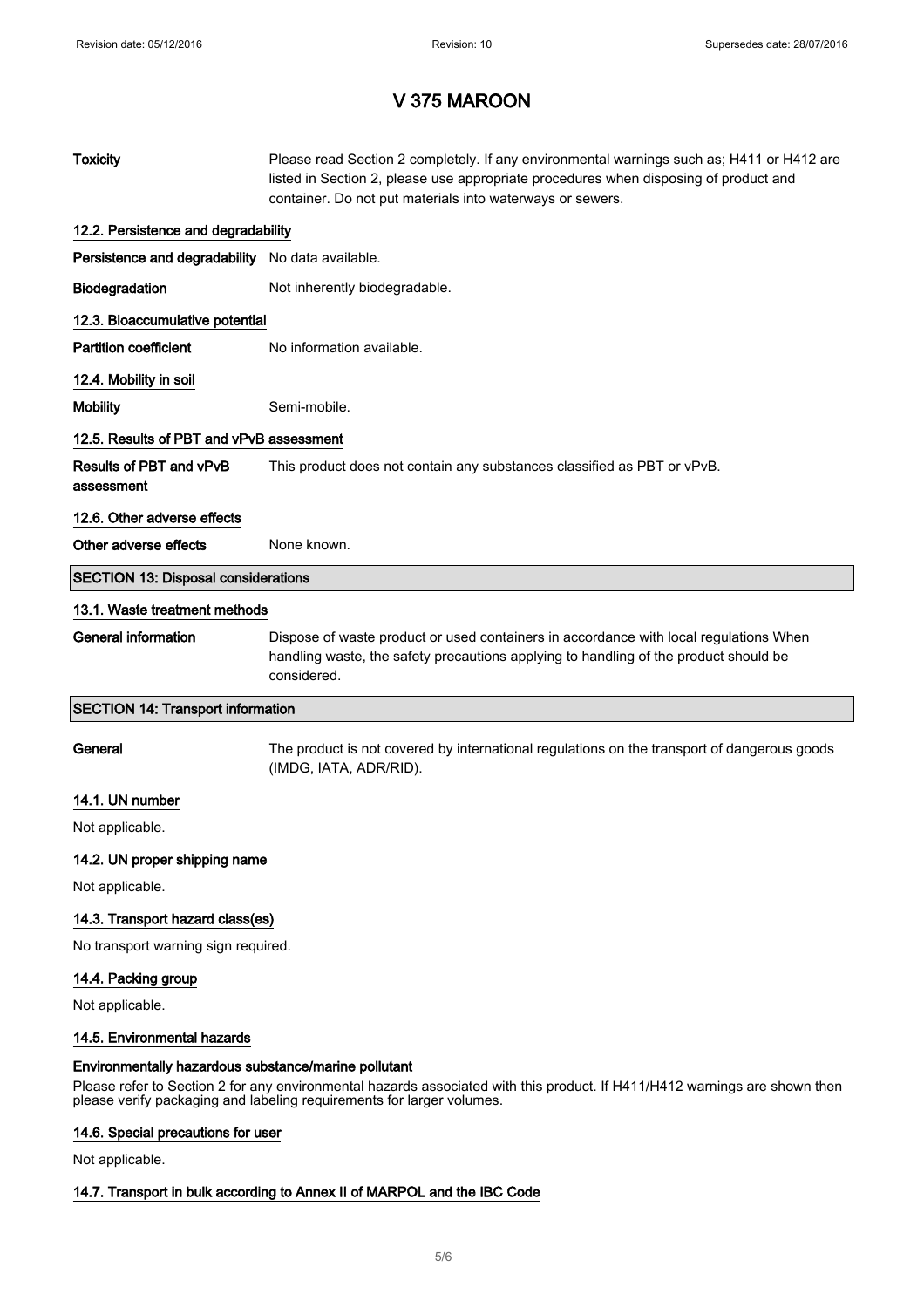### Transport in bulk according to Not applicable. Annex II of MARPOL 73/78 and the IBC Code

#### SECTION 15: Regulatory information

#### 15.1. Safety, health and environmental regulations/legislation specific for the substance or mixture

| <b>National regulations</b> | Health and Safety at Work etc. Act 1974 (as amended).<br>The Chemicals (Hazard Information and Packaging for Supply) Regulations 2009 (SI 2009<br>No. 716).                                                                                                                                                  |
|-----------------------------|--------------------------------------------------------------------------------------------------------------------------------------------------------------------------------------------------------------------------------------------------------------------------------------------------------------|
| EU legislation              | Dangerous Preparations Directive 1999/45/EC.<br>Dangerous Substances Directive 67/548/EEC.<br>Regulation (EC) No 1907/2006 of the European Parliament and of the Council of 18<br>December 2006 concerning the Registration, Evaluation, Authorisation and Restriction of<br>Chemicals (REACH) (as amended). |

#### 15.2. Chemical safety assessment

Not applicable.

#### Inventories

### US - TSCA

All the ingredients are listed or exempt.

### US - TSCA 12(b) Export Notification

All the ingredients are listed or exempt.

#### SECTION 16: Other information

| General information  | Water7732-18-5, Hydrated Aluminum Silicate1332-58-7, Feldspar68476-25-5, Crystalline<br>Silica 14808-60-7<br>Various Pigments |
|----------------------|-------------------------------------------------------------------------------------------------------------------------------|
| <b>Revision date</b> | 05/12/2016                                                                                                                    |
| <b>Revision</b>      | 10                                                                                                                            |
| Supersedes date      | 28/07/2016                                                                                                                    |
| <b>SDS number</b>    | 5720                                                                                                                          |

This information relates only to the specific material designated and may not be valid for such material used in combination with any other materials or in any process. Such information is, to the best of the company's knowledge and belief, accurate and reliable as of the date indicated. However, no warranty, guarantee or representation is made to its accuracy, reliability or completeness. It is the user's responsibility to satisfy himself as to the suitability of such information for his own particular use.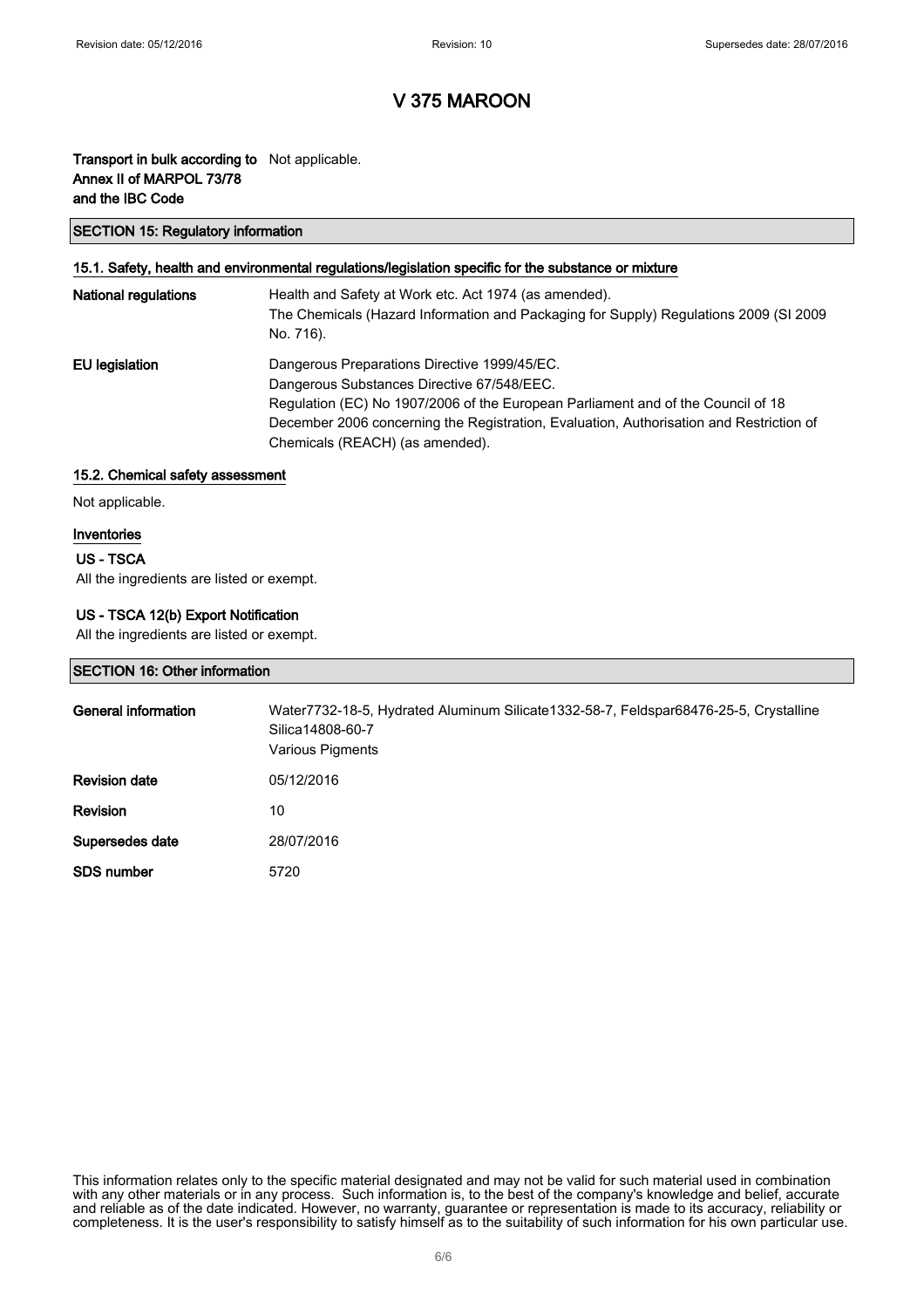# SAFETY DATA SHEET V 376 HUNTER GREEN

According to Regulation (EC) No 1907/2006, Annex II, as amended by Regulation (EU) No 453/2010, Commission Regulation (EU) No 2015/830 of 28 May 2015.

| SECTION 1: Identification of the substance/mixture and of the company/undertaking |                                                                                                                                                                       |  |
|-----------------------------------------------------------------------------------|-----------------------------------------------------------------------------------------------------------------------------------------------------------------------|--|
| 1.1. Product identifier                                                           |                                                                                                                                                                       |  |
| <b>Product name</b>                                                               | V 376 HUNTER GREEN                                                                                                                                                    |  |
| <b>Product number</b>                                                             | V 376 HUNTER GREEN                                                                                                                                                    |  |
|                                                                                   | 1.2. Relevant identified uses of the substance or mixture and uses advised against                                                                                    |  |
| <b>Identified uses</b>                                                            | Ceramic underglaze                                                                                                                                                    |  |
| 1.3. Details of the supplier of the safety data sheet                             |                                                                                                                                                                       |  |
| Supplier                                                                          | American Art Clay Co Inc<br>6060 Guion Road<br>Indianapolis,<br>IN 46254-1222<br><b>USA</b><br>Toll Free: 1-800-925-5195 ext. 1303<br>Local: 1-317-243-0066 ext. 1303 |  |
| 1.4. Emergency telephone number                                                   |                                                                                                                                                                       |  |
| <b>Emergency telephone</b>                                                        | 1 317 243 0066 ext. 1303 Mon-Fri, 0900-1700 EST                                                                                                                       |  |
| <b>SECTION 2: Hazards identification</b>                                          |                                                                                                                                                                       |  |
| 2.1. Classification of the substance or mixture                                   |                                                                                                                                                                       |  |
| Classification (EC 1272/2008)                                                     |                                                                                                                                                                       |  |
| <b>Physical hazards</b>                                                           | Not Classified                                                                                                                                                        |  |
| <b>Health hazards</b>                                                             | Not Classified                                                                                                                                                        |  |
| <b>Environmental hazards</b>                                                      | Not Classified                                                                                                                                                        |  |
| 2.2. Label elements                                                               |                                                                                                                                                                       |  |
| <b>Hazard statements</b>                                                          | <b>NC Not Classified</b>                                                                                                                                              |  |
| Supplemental label<br>information                                                 | EUH208 Contains 2,2,2 Hexahydro-1,3,5-triazine-1,3,5 triyl trienthanol. May produce an<br>allergic reaction.                                                          |  |
| Contains                                                                          | 2,2,2 Hexahydro-1,3.5-triazine-1,3,5 triyl triethanol                                                                                                                 |  |
| 2.3. Other hazards                                                                |                                                                                                                                                                       |  |
| none present                                                                      |                                                                                                                                                                       |  |
| SECTION 3: Composition/information on ingredients                                 |                                                                                                                                                                       |  |
| 3.2. Mixtures                                                                     |                                                                                                                                                                       |  |
| <b>Composition comments</b>                                                       | Only ingredients listed above are notifiable for this product. If none are shown then all<br>ingredients are exempt.                                                  |  |
| <b>SECTION 4: First aid measures</b>                                              |                                                                                                                                                                       |  |
|                                                                                   |                                                                                                                                                                       |  |

### 4.1. Description of first aid measures

**General information**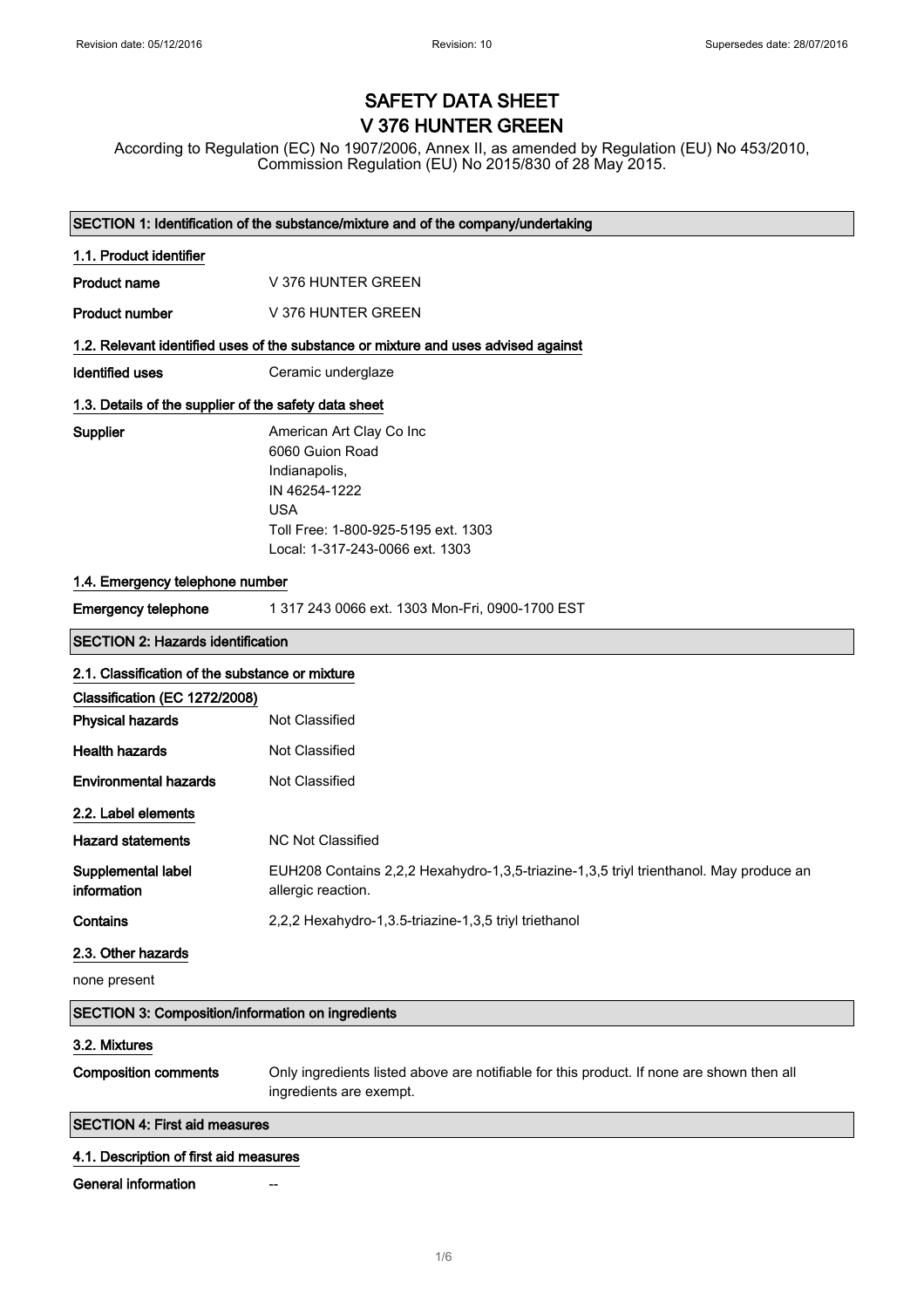| Ingestion                                                  | Do not induce vomiting. Rinse mouth thoroughly with water. Give a few small glasses of water<br>or milk to drink. Get medical attention if any discomfort continues.                                                                                                                                        |  |
|------------------------------------------------------------|-------------------------------------------------------------------------------------------------------------------------------------------------------------------------------------------------------------------------------------------------------------------------------------------------------------|--|
| Skin contact                                               | Wash skin thoroughly with soap and water.                                                                                                                                                                                                                                                                   |  |
| Eye contact                                                | Rinse with water.                                                                                                                                                                                                                                                                                           |  |
|                                                            | 4.2. Most important symptoms and effects, both acute and delayed                                                                                                                                                                                                                                            |  |
| Inhalation                                                 | Read Section 2 for any specific precautions associated with this product. In general, breathing<br>any type of dust / mist can and may aggravate irritation of the throat and lungs.                                                                                                                        |  |
| Ingestion                                                  | Read Section 2 for any specific precautions associated with the use of this product. Products<br>with specific warnings about ingestion will give guidance there.                                                                                                                                           |  |
| Skin contact                                               | Read Section 2 for any specific precautions associated with the use of this product. In general<br>most ceramic glazes, clays and special products will tend to have a drying effect on the skin<br>and may cause some sensitivity to users with sensitive skin.                                            |  |
| Eye contact                                                | Read Section 2 for any specific precautions associated with the use of this product. In general<br>most ceramic and special products contain materials that maybe abrasive to eyes. Keeping<br>materials from contacting the eyes is prudent. If contact does occur, flush with clean water, do<br>not rub. |  |
|                                                            | 4.3. Indication of any immediate medical attention and special treatment needed                                                                                                                                                                                                                             |  |
| Notes for the doctor                                       | Treat symptomatically.                                                                                                                                                                                                                                                                                      |  |
| <b>SECTION 5: Firefighting measures</b>                    |                                                                                                                                                                                                                                                                                                             |  |
| 5.1. Extinguishing media                                   |                                                                                                                                                                                                                                                                                                             |  |
| Suitable extinguishing media                               | Use fire-extinguishing media suitable for the surrounding fire.                                                                                                                                                                                                                                             |  |
| 5.2. Special hazards arising from the substance or mixture |                                                                                                                                                                                                                                                                                                             |  |
| Specific hazards                                           | The product is not believed to present a hazard due to its physical nature.                                                                                                                                                                                                                                 |  |
| 5.3. Advice for firefighters                               |                                                                                                                                                                                                                                                                                                             |  |
| for firefighters                                           | Special protective equipment Use protective equipment appropriate for surrounding materials.                                                                                                                                                                                                                |  |
| <b>SECTION 6: Accidental release measures</b>              |                                                                                                                                                                                                                                                                                                             |  |
|                                                            | 6.1. Personal precautions, protective equipment and emergency procedures                                                                                                                                                                                                                                    |  |
| Personal precautions                                       | For personal protection, see Section 8.                                                                                                                                                                                                                                                                     |  |
| 6.2. Environmental precautions                             |                                                                                                                                                                                                                                                                                                             |  |
| <b>Environmental precautions</b>                           | Please read Section 2 completely. If any environmental warnings such as; H411 or H412 are<br>listed in Section 2, please use appropriate procedures when disposing of product and<br>container. Do not put materials into waterways or sewers.                                                              |  |
| 6.3. Methods and material for containment and cleaning up  |                                                                                                                                                                                                                                                                                                             |  |
| Methods for cleaning up                                    | Collect spillage for reclamation or absorb in vermiculite, dry sand or similar material                                                                                                                                                                                                                     |  |
| 6.4. Reference to other sections                           |                                                                                                                                                                                                                                                                                                             |  |
| Reference to other sections                                | For waste disposal, see Section 13. For personal protection, see Section 8.                                                                                                                                                                                                                                 |  |
| <b>SECTION 7: Handling and storage</b>                     |                                                                                                                                                                                                                                                                                                             |  |
|                                                            |                                                                                                                                                                                                                                                                                                             |  |

### 7.1. Precautions for safe handling

 $\overline{\phantom{a}}$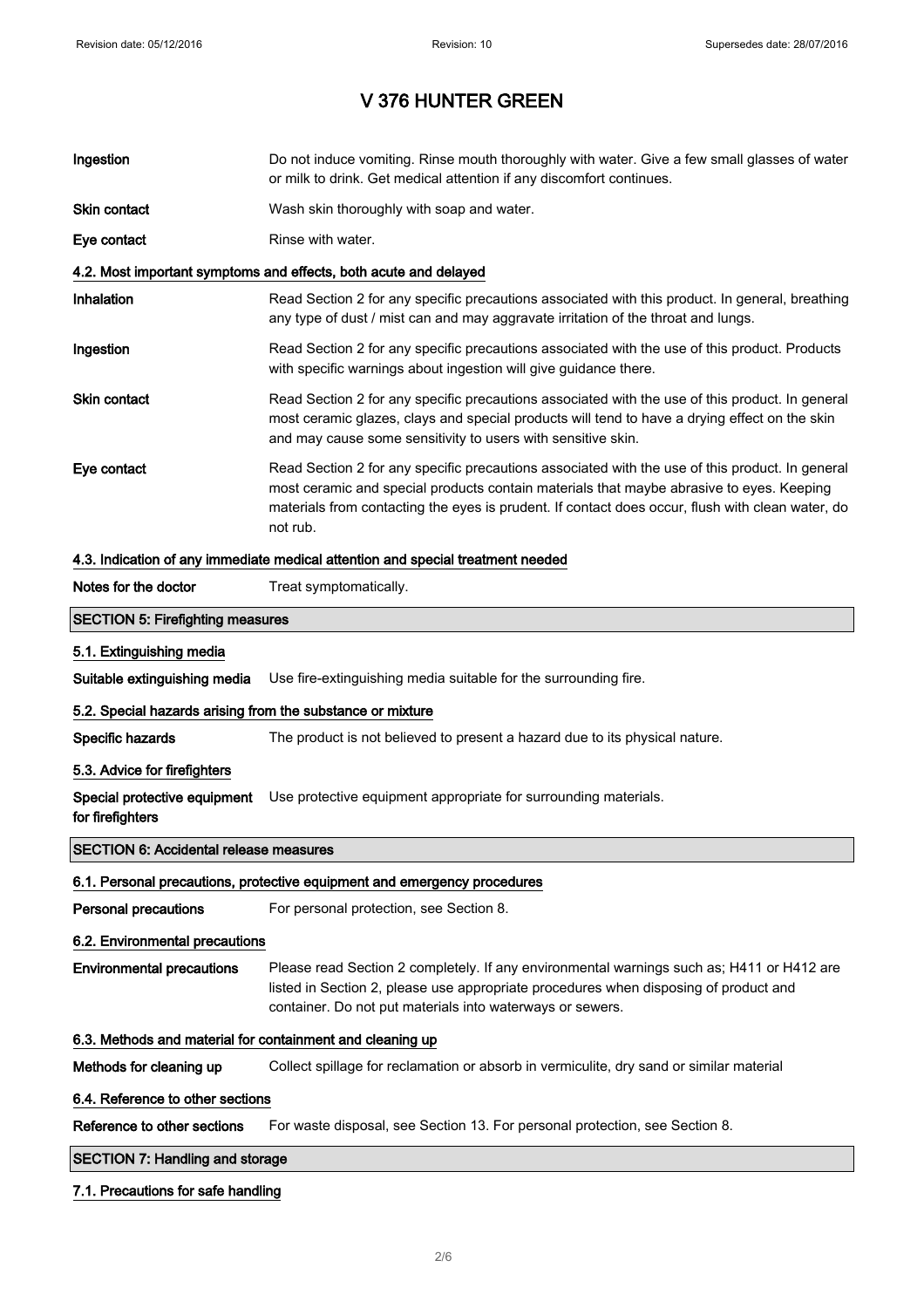| Usage precautions                                       | Read label before use. Do not eat, drink or smoke when using this product. Good personal<br>hygiene procedures should be implemented. Wash hands and any other contaminated areas<br>of the body with soap and water before leaving the work site. |  |
|---------------------------------------------------------|----------------------------------------------------------------------------------------------------------------------------------------------------------------------------------------------------------------------------------------------------|--|
|                                                         | 7.2. Conditions for safe storage, including any incompatibilities                                                                                                                                                                                  |  |
| Storage precautions                                     | Store in tightly-closed, original container in a dry and cool place.                                                                                                                                                                               |  |
| 7.3. Specific end use(s)                                |                                                                                                                                                                                                                                                    |  |
| Specific end use(s)                                     | The identified uses for this product are detailed in Section 1.2.                                                                                                                                                                                  |  |
| <b>SECTION 8: Exposure Controls/personal protection</b> |                                                                                                                                                                                                                                                    |  |
| 8.1. Control parameters                                 |                                                                                                                                                                                                                                                    |  |
| Ingredient comments                                     | Only ingredients listed n Section 3 are notifiable for this product. If none are shown then all<br>ingredients are exempt.                                                                                                                         |  |
| 8.2. Exposure controls                                  |                                                                                                                                                                                                                                                    |  |
| Appropriate engineering<br>controls                     | No specific ventilations requirements unless the "FAN" pictogram is shown above or specified<br>in Section 2.                                                                                                                                      |  |
| Eye/face protection                                     | No specific eye protection required unless the "EYE PROTECTION" pictogram is shown<br>above or specified in Section 2.                                                                                                                             |  |
| Hand protection                                         | No specific hand protection required unless the "HAND PROTECTION" pictogram is shown<br>above or specified in Section 2.                                                                                                                           |  |
| Hygiene measures                                        | Using good personal hygiene practices is always appropriate. Keeping a clean work space,<br>cleaning up properly when done, and not eating, drinking or smoking when using this product.                                                           |  |
| <b>Respiratory protection</b>                           | No specific respiratory protection required unless the "RESPIRATOR" pictogram is shown<br>above or specified in Section 2. Using the appropriate certified protection for the operation is<br>important if required.                               |  |

### SECTION 9: Physical and Chemical Properties

### 9.1. Information on basic physical and chemical properties

| Appearance                                      | Coloured liquid.          |
|-------------------------------------------------|---------------------------|
| Colour                                          | Various colours.          |
| Odour                                           | Almost odourless.         |
| Odour threshold                                 | No information available. |
| рH                                              | 6-8                       |
| <b>Melting point</b>                            | No information available. |
| Initial boiling point and range                 | No information available. |
| Flash point                                     | No information available. |
| <b>Evaporation rate</b>                         | No information available. |
| Flammability (solid, gas)                       | No information available. |
| Upper/lower flammability or<br>explosive limits | No information available. |
| Vapour pressure                                 | No information available. |
| Relative density                                | Greater than 1.0          |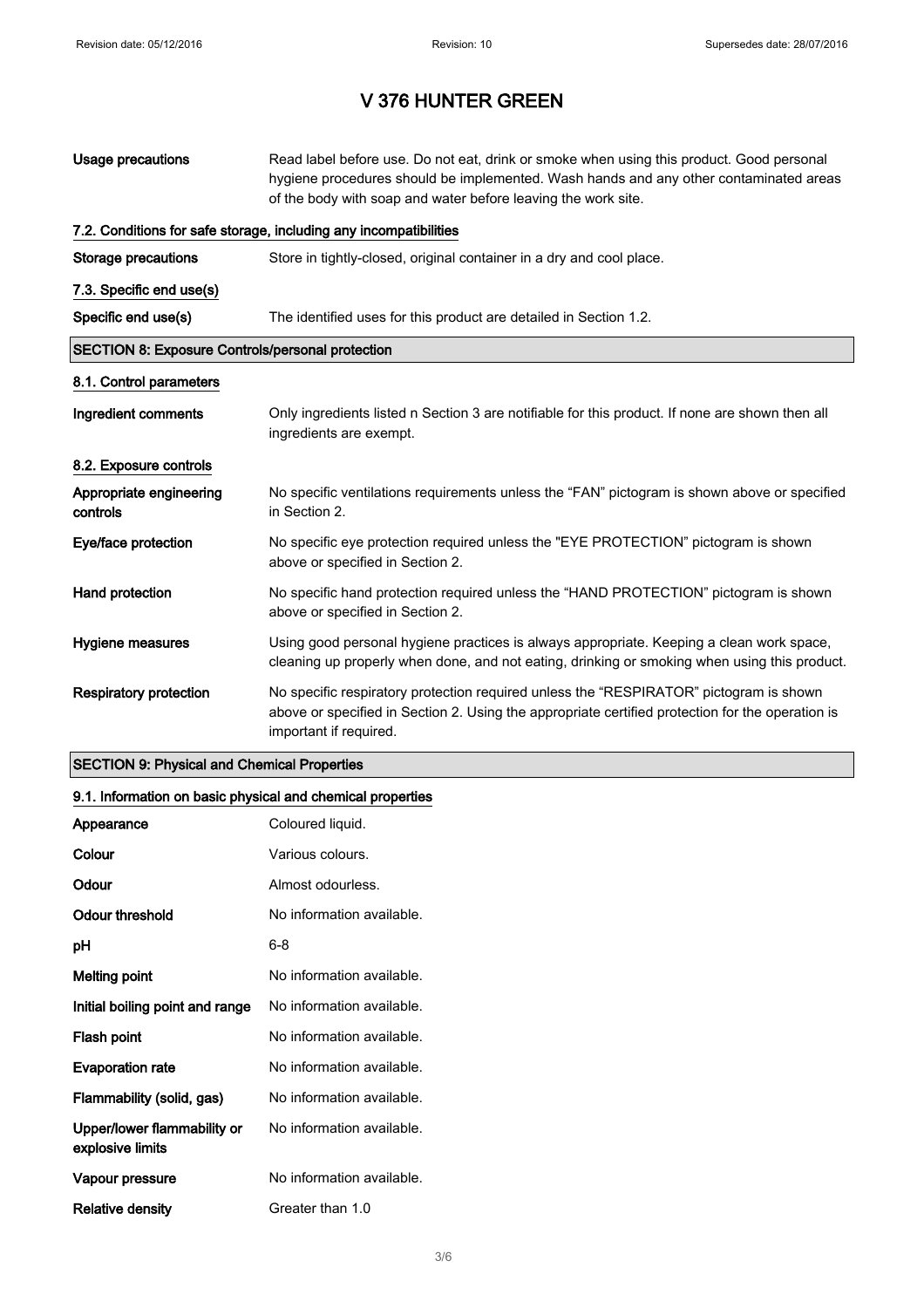| Solubility(ies)                              | Not applicable.                                                                                                                                                                   |
|----------------------------------------------|-----------------------------------------------------------------------------------------------------------------------------------------------------------------------------------|
| <b>Partition coefficient</b>                 | No information available.                                                                                                                                                         |
| Auto-ignition temperature                    | Not applicable.                                                                                                                                                                   |
| <b>Decomposition Temperature</b>             | No information available.                                                                                                                                                         |
| <b>Viscosity</b>                             | No information available.                                                                                                                                                         |
| <b>Explosive properties</b>                  | none                                                                                                                                                                              |
| <b>Oxidising properties</b>                  | none                                                                                                                                                                              |
| 9.2. Other information                       |                                                                                                                                                                                   |
| Other information                            | Not applicable.                                                                                                                                                                   |
| <b>SECTION 10: Stability and reactivity</b>  |                                                                                                                                                                                   |
| 10.1. Reactivity                             |                                                                                                                                                                                   |
| <b>Reactivity</b>                            | There are no known reactivity hazards associated with this product.                                                                                                               |
| 10.2. Chemical stability                     |                                                                                                                                                                                   |
| <b>Stability</b>                             | No particular stability concerns.                                                                                                                                                 |
| 10.3. Possibility of hazardous reactions     |                                                                                                                                                                                   |
| Possibility of hazardous<br>reactions        | None known.                                                                                                                                                                       |
| 10.4. Conditions to avoid                    |                                                                                                                                                                                   |
| <b>Conditions to avoid</b>                   | None known.                                                                                                                                                                       |
| 10.5. Incompatible materials                 |                                                                                                                                                                                   |
| Materials to avoid                           | None known.                                                                                                                                                                       |
| 10.6. Hazardous decomposition products       |                                                                                                                                                                                   |
| Hazardous decomposition<br>products          | None known.                                                                                                                                                                       |
| <b>SECTION 11: Toxicological information</b> |                                                                                                                                                                                   |
| 11.1. Information on toxicological effects   |                                                                                                                                                                                   |
| <b>Toxicological effects</b>                 | Please read Section 2 thoroughly to understand the toxicological risks, (if any) and<br>precautions for safe use (if any).                                                        |
| Skin corrosion/irritation                    |                                                                                                                                                                                   |
| <b>Skin sensitisation</b>                    |                                                                                                                                                                                   |
| <b>Skin sensitisation</b>                    | Based on available data the classification criteria are not met.                                                                                                                  |
| Eye contact                                  | May cause temporary eye irritation.                                                                                                                                               |
| <b>SECTION 12: Ecological Information</b>    |                                                                                                                                                                                   |
| Ecotoxicity                                  | Please read Section 2 completely. If any environmental warnings such as; H411 or H412 are<br>listed in Section 2, please use appropriate procedures when disposing of product and |

12.1. Toxicity

container. Do not put materials into waterways or sewers.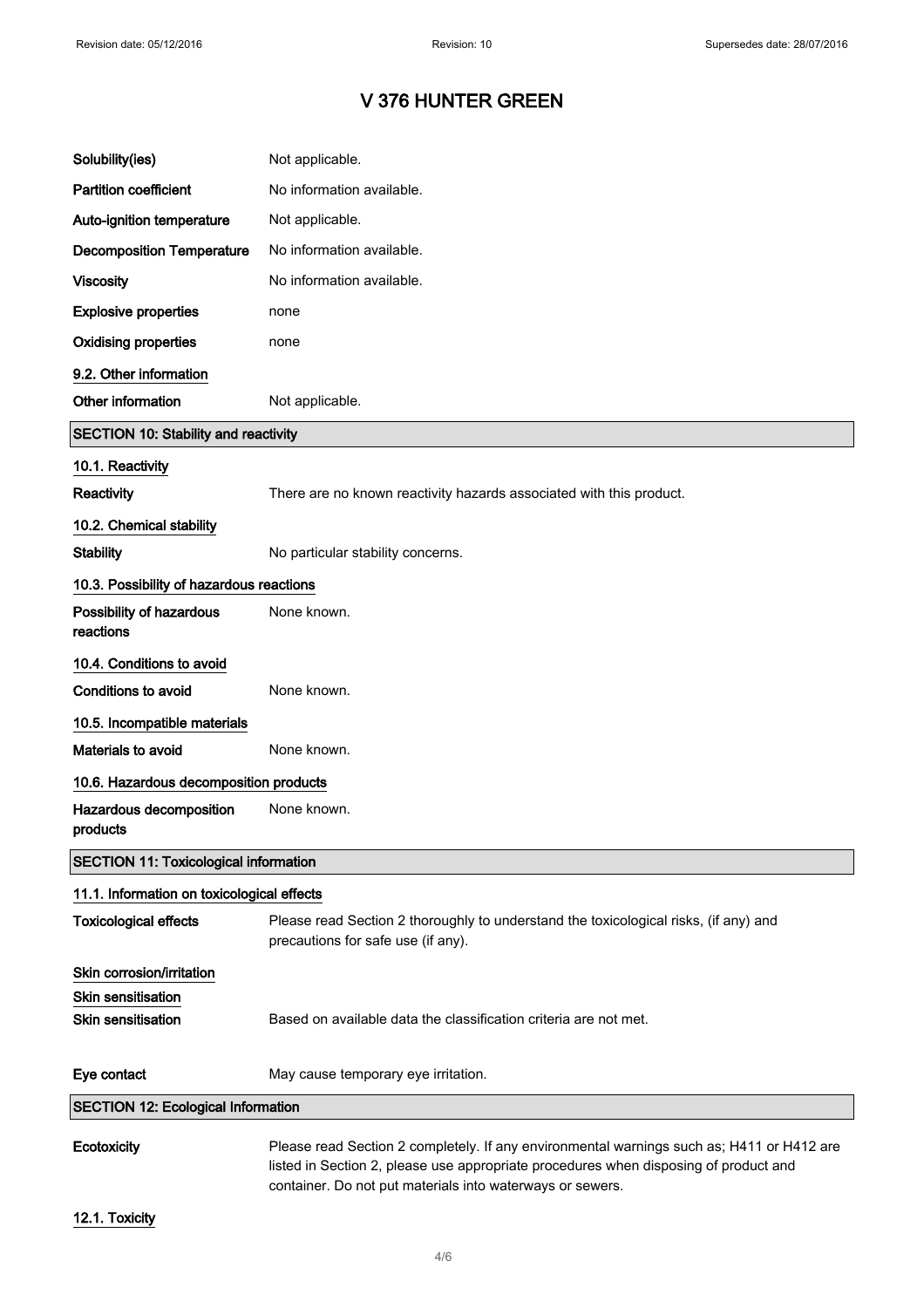| <b>Toxicity</b>                                  | Please read Section 2 completely. If any environmental warnings such as; H411 or H412 are<br>listed in Section 2, please use appropriate procedures when disposing of product and<br>container. Do not put materials into waterways or sewers. |  |
|--------------------------------------------------|------------------------------------------------------------------------------------------------------------------------------------------------------------------------------------------------------------------------------------------------|--|
| 12.2. Persistence and degradability              |                                                                                                                                                                                                                                                |  |
| Persistence and degradability No data available. |                                                                                                                                                                                                                                                |  |
| Biodegradation                                   | Not inherently biodegradable.                                                                                                                                                                                                                  |  |
| 12.3. Bioaccumulative potential                  |                                                                                                                                                                                                                                                |  |
| <b>Partition coefficient</b>                     | No information available.                                                                                                                                                                                                                      |  |
| 12.4. Mobility in soil                           |                                                                                                                                                                                                                                                |  |
| <b>Mobility</b>                                  | Semi-mobile.                                                                                                                                                                                                                                   |  |
| 12.5. Results of PBT and vPvB assessment         |                                                                                                                                                                                                                                                |  |
| Results of PBT and vPvB<br>assessment            | This product does not contain any substances classified as PBT or vPvB.                                                                                                                                                                        |  |
| 12.6. Other adverse effects                      |                                                                                                                                                                                                                                                |  |
| Other adverse effects                            | None known.                                                                                                                                                                                                                                    |  |
| <b>SECTION 13: Disposal considerations</b>       |                                                                                                                                                                                                                                                |  |
| 13.1. Waste treatment methods                    |                                                                                                                                                                                                                                                |  |
| <b>General information</b>                       | Dispose of waste product or used containers in accordance with local regulations When<br>handling waste, the safety precautions applying to handling of the product should be<br>considered.                                                   |  |
| <b>SECTION 14: Transport information</b>         |                                                                                                                                                                                                                                                |  |
|                                                  |                                                                                                                                                                                                                                                |  |
| General                                          | The product is not covered by international regulations on the transport of dangerous goods<br>(IMDG, IATA, ADR/RID).                                                                                                                          |  |
| 14.1. UN number                                  |                                                                                                                                                                                                                                                |  |
| Not applicable.                                  |                                                                                                                                                                                                                                                |  |
| 14.2. UN proper shipping name                    |                                                                                                                                                                                                                                                |  |
| Not applicable.                                  |                                                                                                                                                                                                                                                |  |
| 14.3. Transport hazard class(es)                 |                                                                                                                                                                                                                                                |  |
| No transport warning sign required.              |                                                                                                                                                                                                                                                |  |
| 14.4. Packing group                              |                                                                                                                                                                                                                                                |  |
| Not applicable.                                  |                                                                                                                                                                                                                                                |  |
| 14.5. Environmental hazards                      |                                                                                                                                                                                                                                                |  |

### 14.6. Special precautions for user

Not applicable.

### 14.7. Transport in bulk according to Annex II of MARPOL and the IBC Code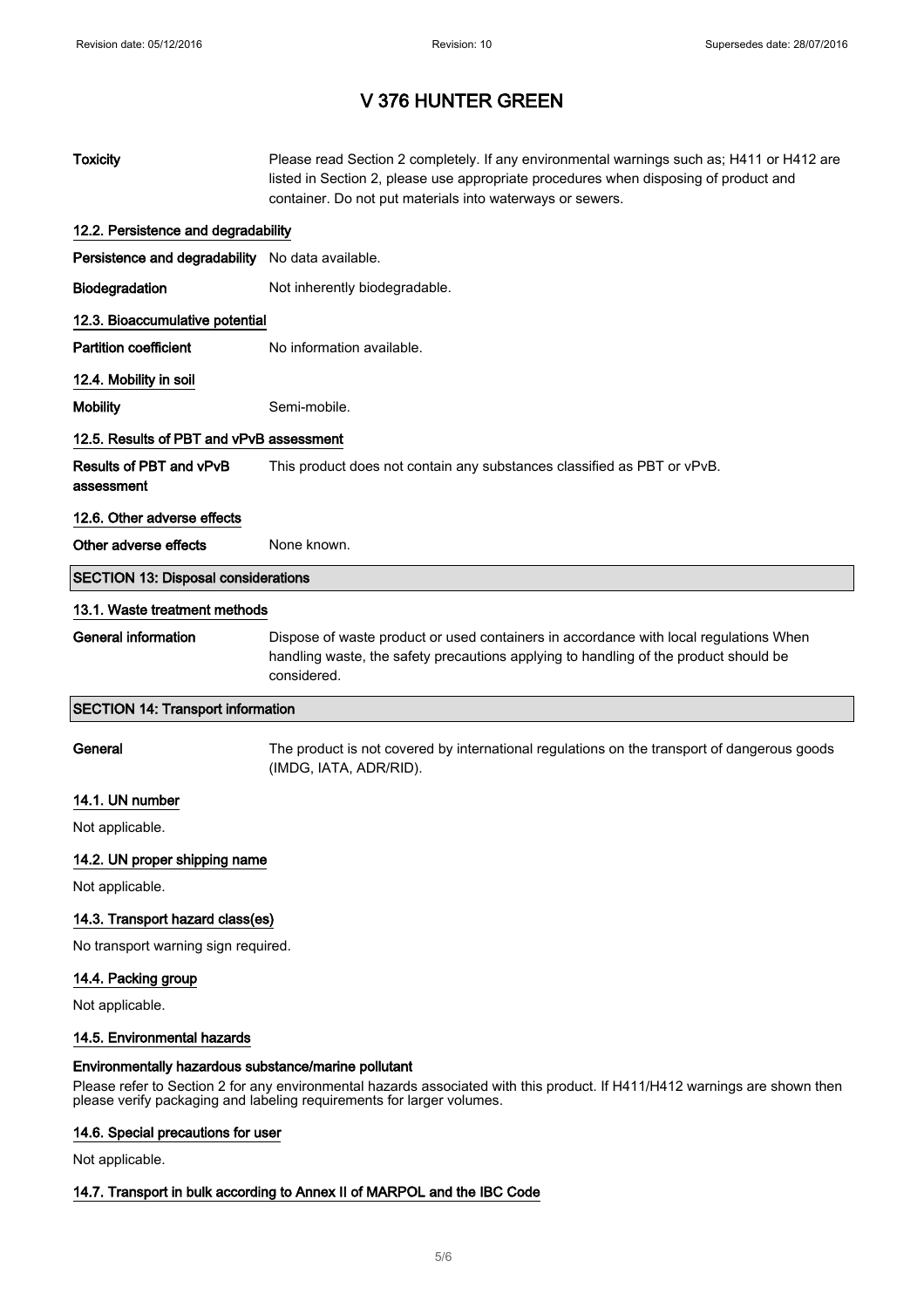### Transport in bulk according to Not applicable. Annex II of MARPOL 73/78 and the IBC Code

#### SECTION 15: Regulatory information

### 15.1. Safety, health and environmental regulations/legislation specific for the substance or mixture

| <b>National regulations</b> | Health and Safety at Work etc. Act 1974 (as amended).<br>The Chemicals (Hazard Information and Packaging for Supply) Regulations 2009 (SI 2009<br>No. 716).                                                                                                                                                  |
|-----------------------------|--------------------------------------------------------------------------------------------------------------------------------------------------------------------------------------------------------------------------------------------------------------------------------------------------------------|
| EU legislation              | Dangerous Preparations Directive 1999/45/EC.<br>Dangerous Substances Directive 67/548/EEC.<br>Regulation (EC) No 1907/2006 of the European Parliament and of the Council of 18<br>December 2006 concerning the Registration, Evaluation, Authorisation and Restriction of<br>Chemicals (REACH) (as amended). |

#### 15.2. Chemical safety assessment

Not applicable.

#### Inventories

### US - TSCA

All the ingredients are listed or exempt.

### US - TSCA 12(b) Export Notification

All the ingredients are listed or exempt.

#### SECTION 16: Other information

| <b>General information</b> | Water7732-18-5, Hydrated Aluminum Silicate1332-58-7, Feldspar68476-25-5, Crystalline<br>Silica 14808-60-7<br>Various Pigments |
|----------------------------|-------------------------------------------------------------------------------------------------------------------------------|
| <b>Revision date</b>       | 05/12/2016                                                                                                                    |
| <b>Revision</b>            | 10                                                                                                                            |
| Supersedes date            | 28/07/2016                                                                                                                    |
| <b>SDS</b> number          | 5721                                                                                                                          |

This information relates only to the specific material designated and may not be valid for such material used in combination with any other materials or in any process. Such information is, to the best of the company's knowledge and belief, accurate and reliable as of the date indicated. However, no warranty, guarantee or representation is made to its accuracy, reliability or completeness. It is the user's responsibility to satisfy himself as to the suitability of such information for his own particular use.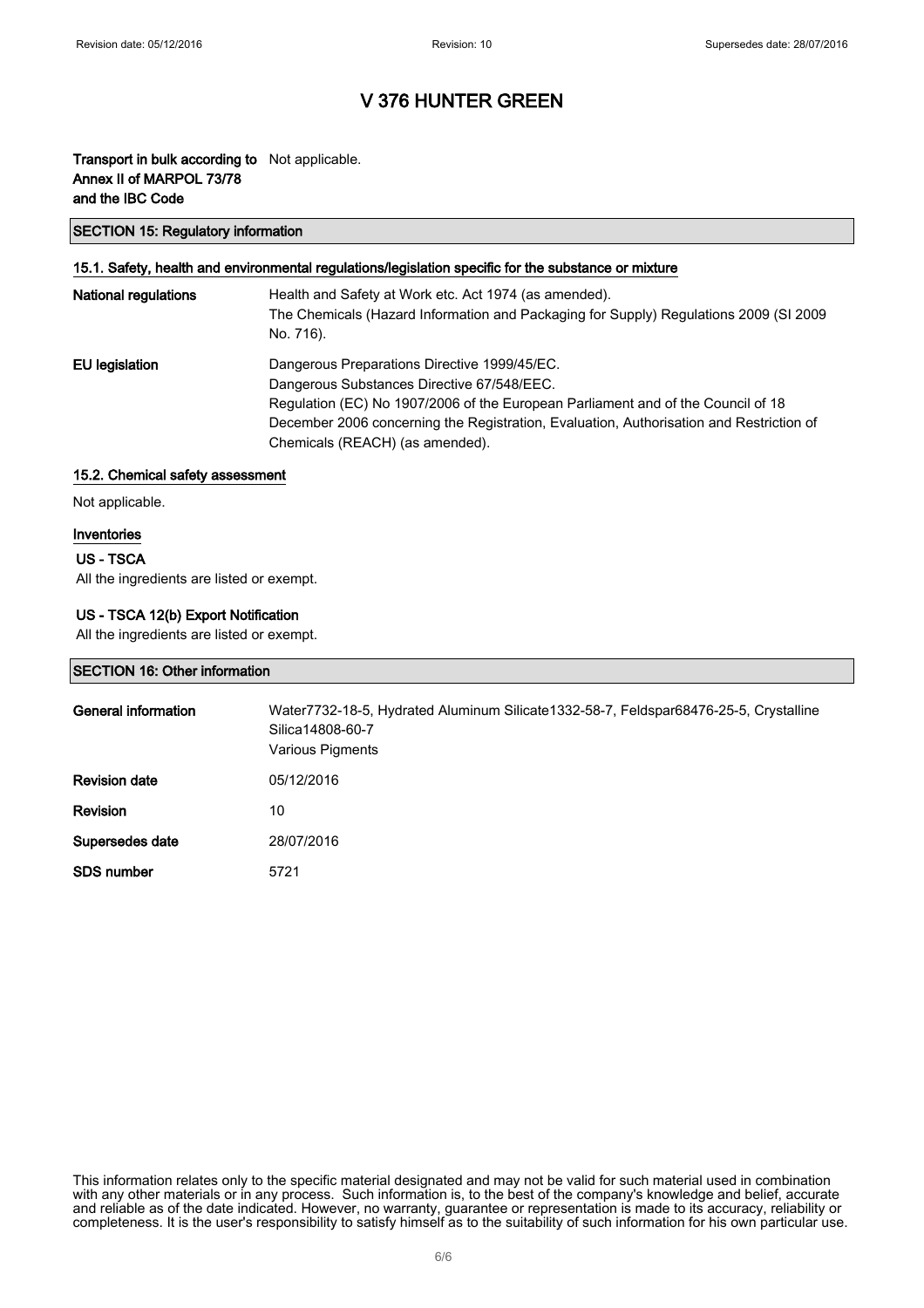

### SAFETY DATA SHEET V 379 ULTRA VIOLET

According to Regulation (EC) No 1907/2006, Annex II, as amended. Commission Regulation (EU) No 2015/830 of 28 May 2015.

| SECTION 1: Identification of the substance/mixture and of the company/undertaking |                                                                                                                                                                                                                                                                                                                                                                                                                                                                                                                                                                  |  |
|-----------------------------------------------------------------------------------|------------------------------------------------------------------------------------------------------------------------------------------------------------------------------------------------------------------------------------------------------------------------------------------------------------------------------------------------------------------------------------------------------------------------------------------------------------------------------------------------------------------------------------------------------------------|--|
| 1.1. Product identifier                                                           |                                                                                                                                                                                                                                                                                                                                                                                                                                                                                                                                                                  |  |
| <b>Product name</b>                                                               | V 379 ULTRA VIOLET                                                                                                                                                                                                                                                                                                                                                                                                                                                                                                                                               |  |
| <b>Product number</b>                                                             | 37620S, 37626E                                                                                                                                                                                                                                                                                                                                                                                                                                                                                                                                                   |  |
|                                                                                   | 1.2. Relevant identified uses of the substance or mixture and uses advised against                                                                                                                                                                                                                                                                                                                                                                                                                                                                               |  |
| <b>Identified uses</b>                                                            | Ceramic Glaze                                                                                                                                                                                                                                                                                                                                                                                                                                                                                                                                                    |  |
| Uses advised against                                                              | No specific uses advised against are identified.                                                                                                                                                                                                                                                                                                                                                                                                                                                                                                                 |  |
| 1.3. Details of the supplier of the safety data sheet                             |                                                                                                                                                                                                                                                                                                                                                                                                                                                                                                                                                                  |  |
| <b>Supplier</b>                                                                   | American Art Clay Co Inc<br>6060 Guion Road<br>Indianapolis,<br>IN 46254-1222<br><b>USA</b><br>Toll Free: 1-800-999-5456<br>CustomerCare@Amaco.com                                                                                                                                                                                                                                                                                                                                                                                                               |  |
| 1.4. Emergency telephone number                                                   |                                                                                                                                                                                                                                                                                                                                                                                                                                                                                                                                                                  |  |
| <b>Emergency telephone</b>                                                        | Poison Control 1-800-222-1222                                                                                                                                                                                                                                                                                                                                                                                                                                                                                                                                    |  |
| <b>SECTION 2: Hazards identification</b>                                          |                                                                                                                                                                                                                                                                                                                                                                                                                                                                                                                                                                  |  |
| 2.1. Classification of the substance or mixture                                   |                                                                                                                                                                                                                                                                                                                                                                                                                                                                                                                                                                  |  |
| Classification (EC 1272/2008)<br><b>Physical hazards</b>                          | Not Classified                                                                                                                                                                                                                                                                                                                                                                                                                                                                                                                                                   |  |
| <b>Health hazards</b>                                                             | Skin Sens. 1 - H317                                                                                                                                                                                                                                                                                                                                                                                                                                                                                                                                              |  |
| <b>Environmental hazards</b>                                                      | Not Classified                                                                                                                                                                                                                                                                                                                                                                                                                                                                                                                                                   |  |
| 2.2. Label elements                                                               |                                                                                                                                                                                                                                                                                                                                                                                                                                                                                                                                                                  |  |
| <b>Hazard pictograms</b>                                                          |                                                                                                                                                                                                                                                                                                                                                                                                                                                                                                                                                                  |  |
| Signal word                                                                       | Warning                                                                                                                                                                                                                                                                                                                                                                                                                                                                                                                                                          |  |
| <b>Hazard statements</b>                                                          | H317 May cause an allergic skin reaction.                                                                                                                                                                                                                                                                                                                                                                                                                                                                                                                        |  |
| <b>Precautionary statements</b>                                                   | P261 Avoid breathing vapour/ spray.<br>P272 Contaminated work clothing should not be allowed out of the workplace.<br>P280 Wear protective gloves/ protective clothing/ eye protection/ face protection.<br>P302+P352 IF ON SKIN: Wash with plenty of water.<br>P321 Specific treatment (see medical advice on this label).<br>P333+P313 If skin irritation or rash occurs: Get medical advice/ attention.<br>P362+P364 Take off contaminated clothing and wash it before reuse.<br>P501 Dispose of contents/ container in accordance with national regulations. |  |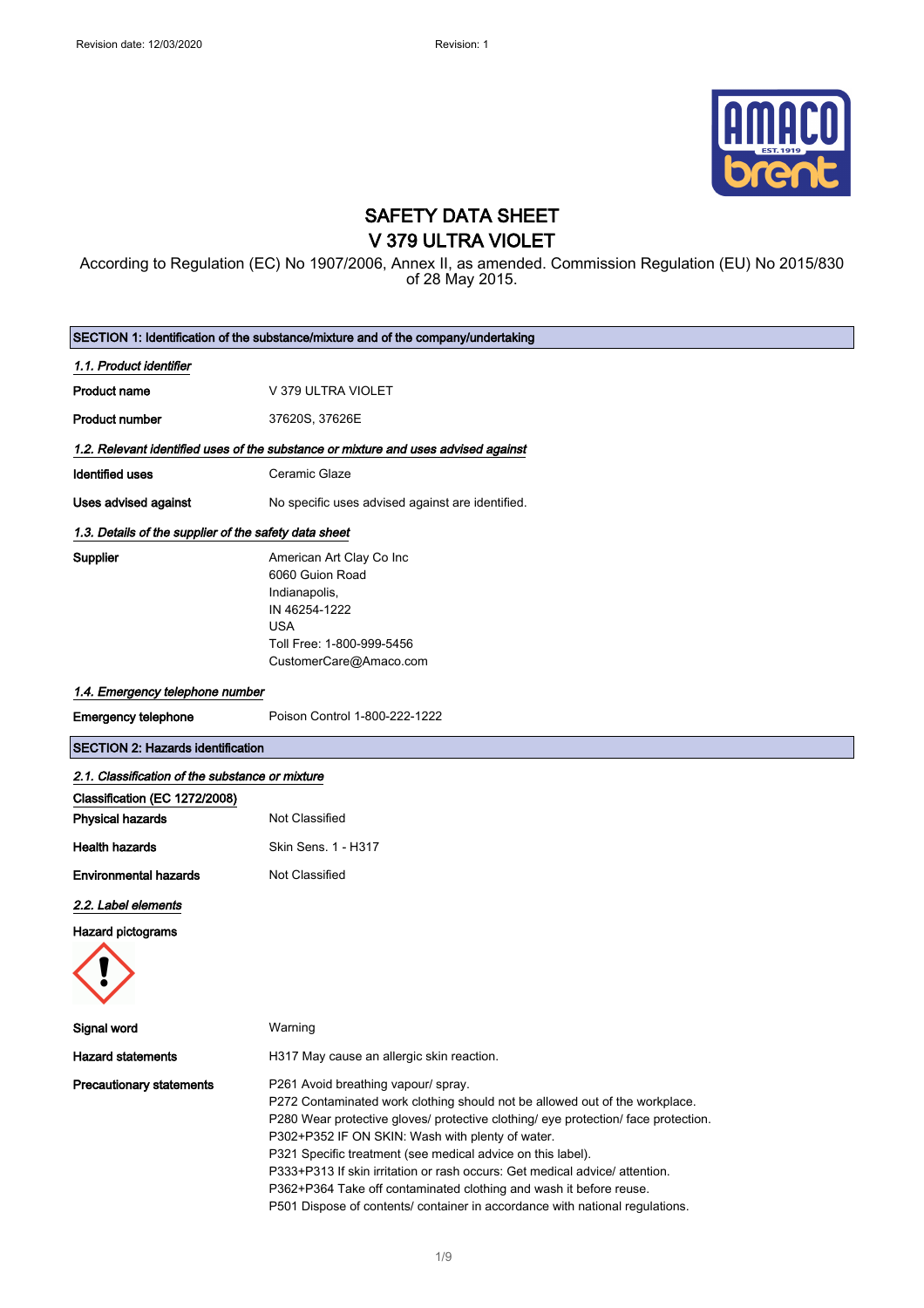Contains 2,2,2 Hexahydro-1,3.5-triazine-1,3,5 triyl triethanol

#### 2.3. Other hazards

This product does not contain any substances classified as PBT or vPvB.

| SECTION 3: Composition/information on ingredients     |                                                                                    |         |
|-------------------------------------------------------|------------------------------------------------------------------------------------|---------|
| 3.2. Mixtures                                         |                                                                                    |         |
| Aluminium                                             |                                                                                    | max 15% |
| CAS number: 1332-58-7                                 | EC number: 310-194-1                                                               |         |
| Classification                                        |                                                                                    |         |
| Skin Irrit. 2 - H315                                  |                                                                                    |         |
| Eye Irrit. 2 - H319                                   |                                                                                    |         |
|                                                       |                                                                                    |         |
| <b>Alumina Oxide</b>                                  |                                                                                    | max 15% |
| CAS number: 1344-28-1                                 | EC number: 215-691-6                                                               |         |
| Classification                                        |                                                                                    |         |
| Not Classified                                        |                                                                                    |         |
|                                                       |                                                                                    |         |
| 2,2,2 Hexahydro-1,3.5-triazine-1,3,5 triyl triethanol |                                                                                    | 1%      |
| CAS number: 4719-04-4                                 | EC number: 225-208-0                                                               |         |
| Classification                                        |                                                                                    |         |
| <b>Acute Tox. 4 - H302</b>                            |                                                                                    |         |
| Skin Sens. 1 - H317                                   |                                                                                    |         |
| 2-aminoethanol                                        |                                                                                    | 1%      |
| CAS number: 141-43-5                                  | EC number: 205-483-3                                                               |         |
|                                                       |                                                                                    |         |
| Classification                                        |                                                                                    |         |
| Acute Tox. 4 - H302                                   |                                                                                    |         |
| Acute Tox. 4 - H312                                   |                                                                                    |         |
| Skin Corr. 1B - H314                                  |                                                                                    |         |
| Eye Dam. 1 - H318                                     |                                                                                    |         |
| STOT SE 3 - H335                                      |                                                                                    |         |
|                                                       | The Full Text for all R-Phrases and Hazard Statements are Displayed in Section 16. |         |

### SECTION 4: First aid measures 4.1. Description of first aid measures General information Get medical attention immediately. Show this Safety Data Sheet to the medical personnel. Inhalation **Remove affected person from source of contamination**. Move affected person to fresh air and keep warm and at rest in a position comfortable for breathing. Maintain an open airway. Loosen tight clothing such as collar, tie or belt. When breathing is difficult, properly trained personnel may assist affected person by administering oxygen. Place unconscious person on their side in the recovery position and ensure breathing can take place. Ingestion **Rinse mouth thoroughly with water.** Give a few small glasses of water or milk to drink. Stop if the affected person feels sick as vomiting may be dangerous. Do not induce vomiting unless under the direction of medical personnel. If vomiting occurs, the head should be kept low so that vomit does not enter the lungs. Never give anything by mouth to an unconscious person. Move affected person to fresh air and keep warm and at rest in a position comfortable for breathing. Place unconscious person on their side in the recovery position and ensure breathing can take place. Maintain an open airway. Loosen tight clothing such as collar, tie or belt.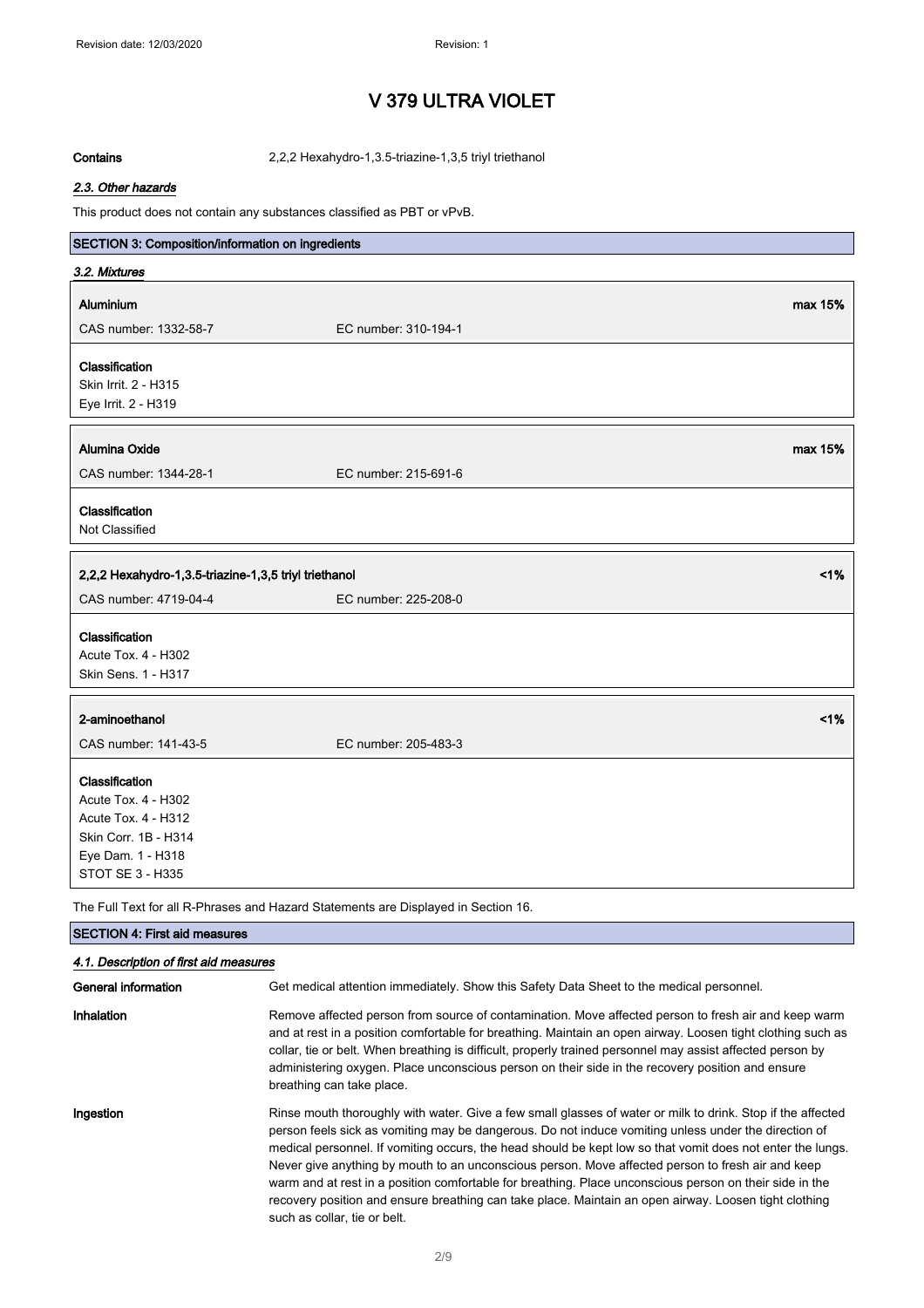| Skin contact                                                     | It is important to remove the substance from the skin immediately. In the event of any sensitisation<br>symptoms developing, ensure further exposure is avoided. Remove contamination with soap and water or                                                                                                                                                                                                                                                                                                                          |
|------------------------------------------------------------------|---------------------------------------------------------------------------------------------------------------------------------------------------------------------------------------------------------------------------------------------------------------------------------------------------------------------------------------------------------------------------------------------------------------------------------------------------------------------------------------------------------------------------------------|
|                                                                  | recognised skin cleansing agent. Get medical attention if symptoms are severe or persist after washing.                                                                                                                                                                                                                                                                                                                                                                                                                               |
| Eye contact                                                      | Rinse immediately with plenty of water. Remove any contact lenses and open eyelids wide apart.<br>Continue to rinse for at least 10 minutes.                                                                                                                                                                                                                                                                                                                                                                                          |
| Protection of first aiders                                       | First aid personnel should wear appropriate protective equipment during any rescue. If it is suspected that<br>volatile contaminants are still present around the affected person, first aid personnel should wear an<br>appropriate respirator or self-contained breathing apparatus. Wash contaminated clothing thoroughly with<br>water before removing it from the affected person, or wear gloves. It may be dangerous for first aid<br>personnel to carry out mouth-to-mouth resuscitation.                                     |
| 4.2. Most important symptoms and effects, both acute and delayed |                                                                                                                                                                                                                                                                                                                                                                                                                                                                                                                                       |
| General information                                              | See Section 11 for additional information on health hazards. The severity of the symptoms described will<br>vary dependent on the concentration and the length of exposure.                                                                                                                                                                                                                                                                                                                                                           |
| Inhalation                                                       | Prolonged inhalation of high concentrations may damage respiratory system.                                                                                                                                                                                                                                                                                                                                                                                                                                                            |
| Ingestion                                                        | May cause sensitisation or allergic reactions in sensitive individuals. Gastrointestinal symptoms, including<br>upset stomach. Fumes from the stomach contents may be inhaled, resulting in the same symptoms as<br>inhalation.                                                                                                                                                                                                                                                                                                       |
| Skin contact                                                     | May cause skin sensitisation or allergic reactions in sensitive individuals. Prolonged contact may cause<br>dryness of the skin.                                                                                                                                                                                                                                                                                                                                                                                                      |
| Eye contact                                                      | May cause temporary eye irritation.                                                                                                                                                                                                                                                                                                                                                                                                                                                                                                   |
|                                                                  | 4.3. Indication of any immediate medical attention and special treatment needed                                                                                                                                                                                                                                                                                                                                                                                                                                                       |
| Notes for the doctor                                             | Treat symptomatically. May cause sensitisation or allergic reactions in sensitive individuals.                                                                                                                                                                                                                                                                                                                                                                                                                                        |
| <b>SECTION 5: Firefighting measures</b>                          |                                                                                                                                                                                                                                                                                                                                                                                                                                                                                                                                       |
| 5.1. Extinguishing media                                         |                                                                                                                                                                                                                                                                                                                                                                                                                                                                                                                                       |
| Suitable extinguishing media                                     | The product is not flammable. Extinguish with alcohol-resistant foam, carbon dioxide, dry powder or water<br>fog. Use fire-extinguishing media suitable for the surrounding fire.                                                                                                                                                                                                                                                                                                                                                     |
| Unsuitable extinguishing media                                   | Do not use water jet as an extinguisher, as this will spread the fire.                                                                                                                                                                                                                                                                                                                                                                                                                                                                |
| 5.2. Special hazards arising from the substance or mixture       |                                                                                                                                                                                                                                                                                                                                                                                                                                                                                                                                       |
| Specific hazards                                                 | Containers can burst violently or explode when heated, due to excessive pressure build-up.                                                                                                                                                                                                                                                                                                                                                                                                                                            |
| Hazardous combustion products                                    | Thermal decomposition or combustion products may include the following substances: Harmful gases or<br>vapours.                                                                                                                                                                                                                                                                                                                                                                                                                       |
| 5.3. Advice for firefighters                                     |                                                                                                                                                                                                                                                                                                                                                                                                                                                                                                                                       |
| Protective actions during<br>firefighting                        | Avoid breathing fire gases or vapours. Evacuate area. Cool containers exposed to heat with water spray<br>and remove them from the fire area if it can be done without risk. Cool containers exposed to flames with<br>water until well after the fire is out. If a leak or spill has not ignited, use water spray to disperse vapours<br>and protect men stopping the leak. Control run-off water by containing and keeping it out of sewers and<br>watercourses. If risk of water pollution occurs, notify appropriate authorities. |
| Special protective equipment for<br>firefighters                 | Wear positive-pressure self-contained breathing apparatus (SCBA) and appropriate protective clothing.<br>Firefighter's clothing conforming to European standard EN469 (including helmets, protective boots and<br>gloves) will provide a basic level of protection for chemical incidents.                                                                                                                                                                                                                                            |
| <b>SECTION 6: Accidental release measures</b>                    |                                                                                                                                                                                                                                                                                                                                                                                                                                                                                                                                       |

#### 6.1. Personal precautions, protective equipment and emergency procedures

Personal precautions No action shall be taken without appropriate training or involving any personal risk. Keep unnecessary and unprotected personnel away from the spillage. Wear protective clothing as described in Section 8 of this safety data sheet. Follow precautions for safe handling described in this safety data sheet. Wash thoroughly after dealing with a spillage. Ensure procedures and training for emergency decontamination and disposal are in place. Do not touch or walk into spilled material. Avoid contact with skin and eyes.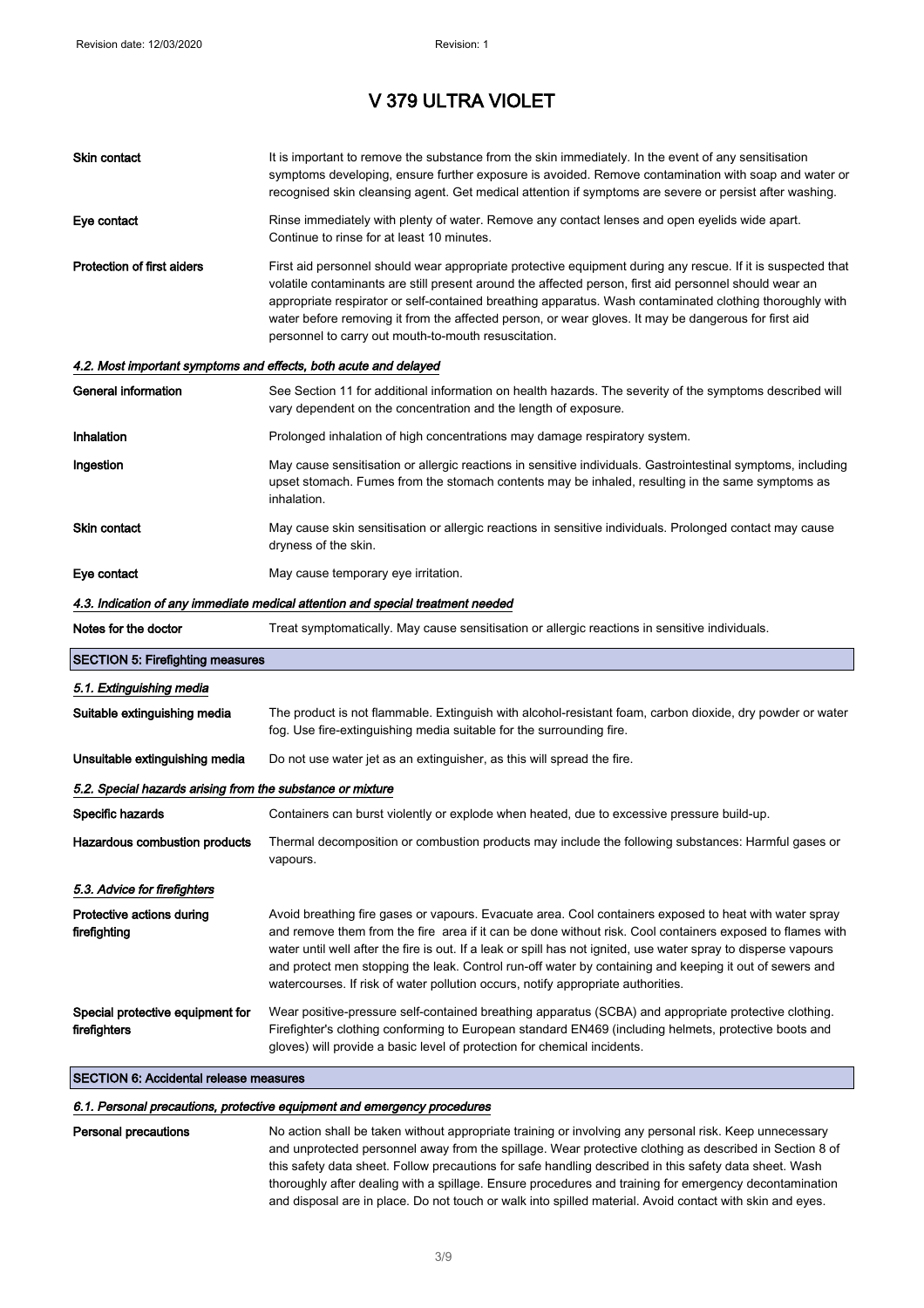| 6.2. Environmental precautions                                                                                                                                                                                                        |                                                                                                                                                                                                                                                                                                                                                                                                                                                                                                                                                                                                                                                                                 |
|---------------------------------------------------------------------------------------------------------------------------------------------------------------------------------------------------------------------------------------|---------------------------------------------------------------------------------------------------------------------------------------------------------------------------------------------------------------------------------------------------------------------------------------------------------------------------------------------------------------------------------------------------------------------------------------------------------------------------------------------------------------------------------------------------------------------------------------------------------------------------------------------------------------------------------|
| <b>Environmental precautions</b>                                                                                                                                                                                                      | Avoid discharge into drains or watercourses or onto the ground.                                                                                                                                                                                                                                                                                                                                                                                                                                                                                                                                                                                                                 |
| 6.3. Methods and material for containment and cleaning up                                                                                                                                                                             |                                                                                                                                                                                                                                                                                                                                                                                                                                                                                                                                                                                                                                                                                 |
| Methods for cleaning up                                                                                                                                                                                                               | Wear protective clothing as described in Section 8 of this safety data sheet. Clear up spills immediately<br>and dispose of waste safely. Small Spillages: Collect spillage. Large Spillages: Absorb spillage with non-<br>combustible, absorbent material. The contaminated absorbent may pose the same hazard as the spilled<br>material. Collect and place in suitable waste disposal containers and seal securely. Label the containers<br>containing waste and contaminated materials and remove from the area as soon as possible. Flush<br>contaminated area with plenty of water. Wash thoroughly after dealing with a spillage. For waste disposal,<br>see Section 13. |
| 6.4. Reference to other sections                                                                                                                                                                                                      |                                                                                                                                                                                                                                                                                                                                                                                                                                                                                                                                                                                                                                                                                 |
| Reference to other sections                                                                                                                                                                                                           | For personal protection, see Section 8. See Section 11 for additional information on health hazards. See<br>Section 12 for additional information on ecological hazards. For waste disposal, see Section 13.                                                                                                                                                                                                                                                                                                                                                                                                                                                                    |
| <b>SECTION 7: Handling and storage</b>                                                                                                                                                                                                |                                                                                                                                                                                                                                                                                                                                                                                                                                                                                                                                                                                                                                                                                 |
| 7.1. Precautions for safe handling                                                                                                                                                                                                    |                                                                                                                                                                                                                                                                                                                                                                                                                                                                                                                                                                                                                                                                                 |
| <b>Usage precautions</b>                                                                                                                                                                                                              | Read and follow manufacturer's recommendations. Wear protective clothing as described in Section 8 of<br>this safety data sheet. Keep away from food, drink and animal feeding stuffs. Handle all packages and<br>containers carefully to minimise spills. Keep container tightly sealed when not in use. Avoid the formation<br>of mists. Do not handle until all safety precautions have been read and understood. Do not handle broken<br>packages without protective equipment. Do not reuse empty containers.                                                                                                                                                              |
| Advice on general occupational<br>hygiene                                                                                                                                                                                             | Wash promptly if skin becomes contaminated. Take off contaminated clothing. Wash contaminated<br>clothing before reuse. Do not eat, drink or smoke when using this product. Wash at the end of each work<br>shift and before eating, smoking and using the toilet. Change work clothing daily before leaving<br>workplace.                                                                                                                                                                                                                                                                                                                                                      |
| 7.2. Conditions for safe storage, including any incompatibilities                                                                                                                                                                     |                                                                                                                                                                                                                                                                                                                                                                                                                                                                                                                                                                                                                                                                                 |
| <b>Storage precautions</b>                                                                                                                                                                                                            | Store away from incompatible materials (see Section 10). Keep only in the original container. Keep<br>container tightly closed, in a cool, well ventilated place. Keep containers upright. Protect containers from<br>damage. Bund storage facilities to prevent soil and water pollution in the event of spillage. The storage<br>area floor should be leak-tight, jointless and not absorbent.                                                                                                                                                                                                                                                                                |
| Storage class                                                                                                                                                                                                                         | Chemical storage.                                                                                                                                                                                                                                                                                                                                                                                                                                                                                                                                                                                                                                                               |
| 7.3. Specific end use(s)                                                                                                                                                                                                              |                                                                                                                                                                                                                                                                                                                                                                                                                                                                                                                                                                                                                                                                                 |
| Specific end use(s)                                                                                                                                                                                                                   | The identified uses for this product are detailed in Section 1.2                                                                                                                                                                                                                                                                                                                                                                                                                                                                                                                                                                                                                |
| <b>SECTION 8: Exposure controls/Personal protection</b>                                                                                                                                                                               |                                                                                                                                                                                                                                                                                                                                                                                                                                                                                                                                                                                                                                                                                 |
| 8.1. Control parameters                                                                                                                                                                                                               |                                                                                                                                                                                                                                                                                                                                                                                                                                                                                                                                                                                                                                                                                 |
| Occupational exposure limits                                                                                                                                                                                                          |                                                                                                                                                                                                                                                                                                                                                                                                                                                                                                                                                                                                                                                                                 |
| Aluminium                                                                                                                                                                                                                             |                                                                                                                                                                                                                                                                                                                                                                                                                                                                                                                                                                                                                                                                                 |
|                                                                                                                                                                                                                                       | Long-term exposure limit (8-hour TWA): WEL 2 mg/m <sup>3</sup> respirable dust                                                                                                                                                                                                                                                                                                                                                                                                                                                                                                                                                                                                  |
| <b>Alumina Oxide</b>                                                                                                                                                                                                                  |                                                                                                                                                                                                                                                                                                                                                                                                                                                                                                                                                                                                                                                                                 |
| Long-term exposure limit (8-hour TWA): WEL 4 mg/m <sup>3</sup> respirable dust<br>Long-term exposure limit (8-hour TWA): WEL 10 mg/m <sup>3</sup> inhalable dust                                                                      |                                                                                                                                                                                                                                                                                                                                                                                                                                                                                                                                                                                                                                                                                 |
| 2-aminoethanol                                                                                                                                                                                                                        |                                                                                                                                                                                                                                                                                                                                                                                                                                                                                                                                                                                                                                                                                 |
| Long-term exposure limit (8-hour TWA): WEL 1 ppm 2.5 mg/m <sup>3</sup><br>Short-term exposure limit (15-minute): WEL 3 ppm 7.6 mg/m <sup>3</sup><br>Sk<br>WEL = Workplace Exposure Limit.<br>$Sk = Can be$ absorbed through the skin. |                                                                                                                                                                                                                                                                                                                                                                                                                                                                                                                                                                                                                                                                                 |

### 8.2. Exposure controls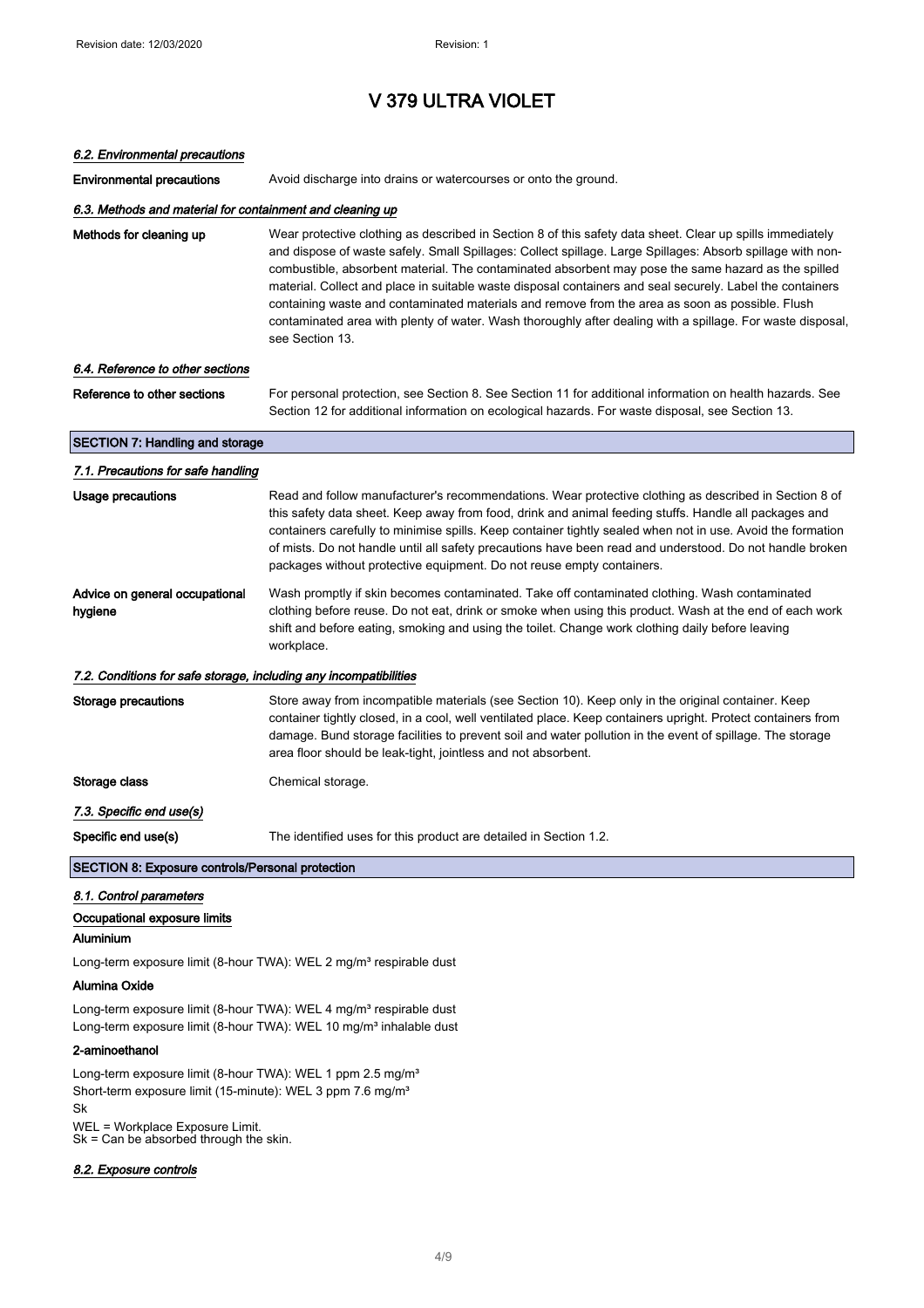### Protective equipment



| Appropriate engineering controls | Provide adequate ventilation. Personal, workplace environment or biological monitoring may be required<br>to determine the effectiveness of the ventilation or other control measures and/or the necessity to use<br>respiratory protective equipment. Use process enclosures, local exhaust ventilation or other engineering<br>controls as the primary means to minimise worker exposure. Personal protective equipment should only<br>be used if worker exposure cannot be controlled adequately by the engineering control measures. Ensure<br>control measures are regularly inspected and maintained. Ensure operatives are trained to minimise<br>exposure.     |
|----------------------------------|------------------------------------------------------------------------------------------------------------------------------------------------------------------------------------------------------------------------------------------------------------------------------------------------------------------------------------------------------------------------------------------------------------------------------------------------------------------------------------------------------------------------------------------------------------------------------------------------------------------------------------------------------------------------|
| Eye/face protection              | Eyewear complying with an approved standard should be worn if a risk assessment indicates eye contact<br>is possible. Personal protective equipment for eye and face protection should comply with European<br>Standard EN166. Unless the assessment indicates a higher degree of protection is required, the following<br>protection should be worn: Tight-fitting safety glasses.                                                                                                                                                                                                                                                                                    |
| Hand protection                  | Chemical-resistant, impervious gloves complying with an approved standard should be worn if a risk<br>assessment indicates skin contact is possible. The most suitable glove should be chosen in consultation<br>with the glove supplier/manufacturer, who can provide information about the breakthrough time of the<br>glove material. To protect hands from chemicals, gloves should comply with European Standard EN374.<br>Considering the data specified by the glove manufacturer, check during use that the gloves are retaining<br>their protective properties and change them as soon as any deterioration is detected. Frequent changes<br>are recommended. |
| Other skin and body protection   | Appropriate footwear and additional protective clothing complying with an approved standard should be<br>worn if a risk assessment indicates skin contamination is possible.                                                                                                                                                                                                                                                                                                                                                                                                                                                                                           |
| Hygiene measures                 | Provide eyewash station and safety shower. Contaminated work clothing should not be allowed out of the<br>workplace. Wash contaminated clothing before reuse. Clean equipment and the work area every day.<br>Good personal hygiene procedures should be implemented. Wash at the end of each work shift and<br>before eating, smoking and using the toilet. When using do not eat, drink or smoke. Preventive industrial<br>medical examinations should be carried out. Warn cleaning personnel of any hazardous properties of the<br>product.                                                                                                                        |
| <b>Respiratory protection</b>    | Respiratory protection complying with an approved standard should be worn if a risk assessment<br>indicates inhalation of contaminants is possible. Ensure all respiratory protective equipment is suitable for<br>its intended use and is 'CE'-marked. Check that the respirator fits tightly and the filter is changed<br>regularly. Gas and combination filter cartridges should comply with European Standard EN14387. Full<br>face mask respirators with replaceable filter cartridges should comply with European Standard EN136.<br>Half mask and quarter mask respirators with replaceable filter cartridges should comply with European<br>Standard EN140.    |
| Environmental exposure controls  | Keep container tightly sealed when not in use.                                                                                                                                                                                                                                                                                                                                                                                                                                                                                                                                                                                                                         |

### SECTION 9: Physical and chemical properties

| 9.1. Information on basic physical and chemical properties |                  |
|------------------------------------------------------------|------------------|
| Appearance                                                 | Coloured liquid. |
| Colour                                                     | Various colours. |
| Flash point                                                | Not applicable.  |
| Flammability (solid, gas)                                  | Not applicable.  |
| Upper/lower flammability or<br>explosive limits            | Not applicable.  |
| Other flammability                                         | Not applicable.  |
| 9.2. Other information                                     |                  |
| <b>SECTION 10: Stability and reactivity</b>                |                  |

10.1. Reactivity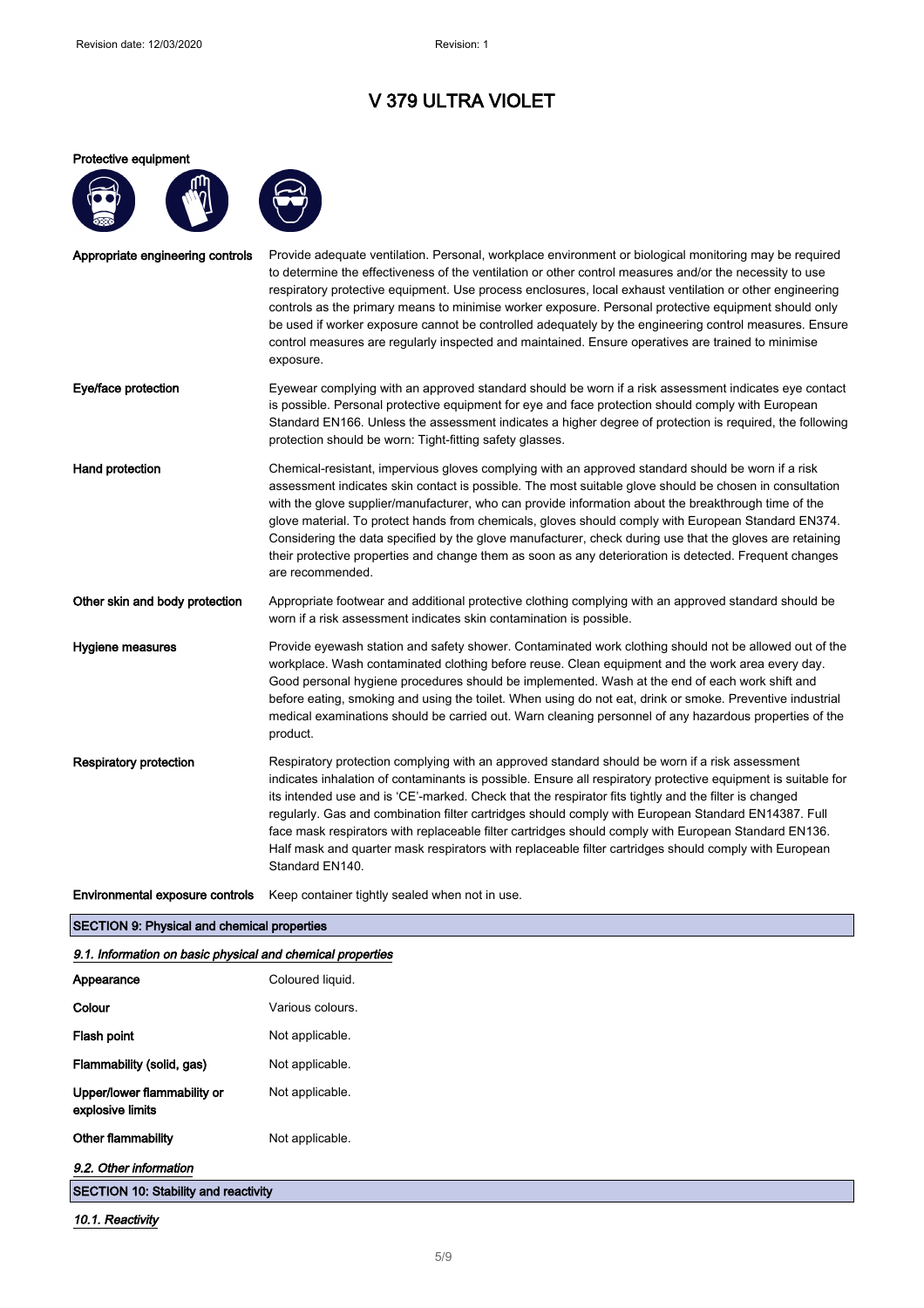| Reactivity                                         | See the other subsections of this section for further details.                                                                                                          |
|----------------------------------------------------|-------------------------------------------------------------------------------------------------------------------------------------------------------------------------|
| 10.2. Chemical stability                           |                                                                                                                                                                         |
| Stability                                          | Stable at normal ambient temperatures and when used as recommended. Stable under the prescribed<br>storage conditions.                                                  |
| 10.3. Possibility of hazardous reactions           |                                                                                                                                                                         |
|                                                    | <b>Possibility of hazardous reactions</b> No potentially hazardous reactions known.                                                                                     |
| 10.4. Conditions to avoid                          |                                                                                                                                                                         |
| Conditions to avoid                                | There are no known conditions that are likely to result in a hazardous situation.                                                                                       |
| 10.5. Incompatible materials                       |                                                                                                                                                                         |
| Materials to avoid                                 | No specific material or group of materials is likely to react with the product to produce a hazardous<br>situation.                                                     |
| 10.6. Hazardous decomposition products             |                                                                                                                                                                         |
| Hazardous decomposition<br>products                | Does not decompose when used and stored as recommended. Thermal decomposition or combustion<br>products may include the following substances: Harmful gases or vapours. |
| <b>SECTION 11: Toxicological information</b>       |                                                                                                                                                                         |
| 11.1. Information on toxicological effects         |                                                                                                                                                                         |
| Acute toxicity - oral<br>Summary                   | Based on available data the classification criteria are not met.                                                                                                        |
| Acute toxicity - dermal                            |                                                                                                                                                                         |
| Summary                                            | Based on available data the classification criteria are not met.                                                                                                        |
| Acute toxicity - inhalation                        |                                                                                                                                                                         |
| Summary                                            | Based on available data the classification criteria are not met.                                                                                                        |
| Skin corrosion/irritation                          |                                                                                                                                                                         |
| Summary                                            | Based on available data the classification criteria are not met.                                                                                                        |
| Serious eye damage/irritation<br>Summary           | Based on available data the classification criteria are not met.                                                                                                        |
| Respiratory sensitisation                          |                                                                                                                                                                         |
| Summary                                            | Based on available data the classification criteria are not met.                                                                                                        |
| Skin sensitisation<br>Summary                      | May cause an allergic skin reaction.                                                                                                                                    |
| Germ cell mutagenicity                             |                                                                                                                                                                         |
| Summary                                            | Based on available data the classification criteria are not met.                                                                                                        |
| Carcinogenicity                                    |                                                                                                                                                                         |
| Summary                                            | Based on available data the classification criteria are not met.                                                                                                        |
| <b>IARC carcinogenicity</b>                        | None of the ingredients are listed or exempt.                                                                                                                           |
| Reproductive toxicity<br>Summary                   | Based on available data the classification criteria are not met.                                                                                                        |
| Specific target organ toxicity - single exposure   |                                                                                                                                                                         |
| Summary                                            | Based on available data the classification criteria are not met.                                                                                                        |
| Specific target organ toxicity - repeated exposure |                                                                                                                                                                         |
| Summary                                            | Based on available data the classification criteria are not met.                                                                                                        |
| Aspiration hazard                                  |                                                                                                                                                                         |
| Summary                                            | Based on available data the classification criteria are not met.                                                                                                        |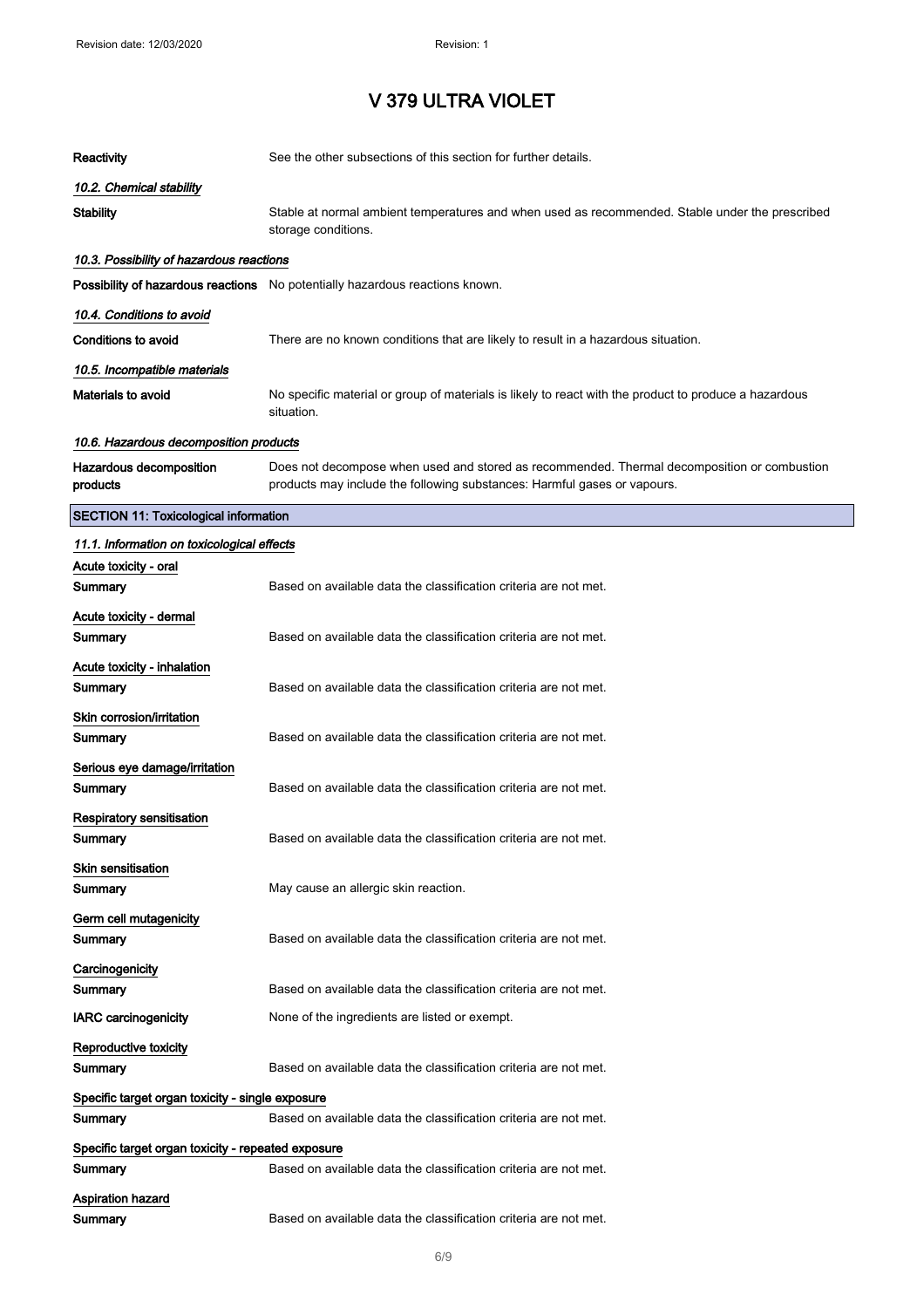# V 379 ULTRA VIOLET

| General information                                 | The severity of the symptoms described will vary dependent on the concentration and the length of<br>exposure.                                                                                                                                                                                                                                                                                                                                                                                                                                                                                                                                                                                                                                       |
|-----------------------------------------------------|------------------------------------------------------------------------------------------------------------------------------------------------------------------------------------------------------------------------------------------------------------------------------------------------------------------------------------------------------------------------------------------------------------------------------------------------------------------------------------------------------------------------------------------------------------------------------------------------------------------------------------------------------------------------------------------------------------------------------------------------------|
| Inhalation                                          | Prolonged inhalation of high concentrations may damage respiratory system.                                                                                                                                                                                                                                                                                                                                                                                                                                                                                                                                                                                                                                                                           |
| Ingestion                                           | May cause sensitisation or allergic reactions in sensitive individuals. Gastrointestinal symptoms, including<br>upset stomach. Fumes from the stomach contents may be inhaled, resulting in the same symptoms as<br>inhalation.                                                                                                                                                                                                                                                                                                                                                                                                                                                                                                                      |
| <b>Skin contact</b>                                 | May cause skin sensitisation or allergic reactions in sensitive individuals. Prolonged contact may cause<br>dryness of the skin.                                                                                                                                                                                                                                                                                                                                                                                                                                                                                                                                                                                                                     |
| Eye contact                                         | May cause temporary eye irritation.                                                                                                                                                                                                                                                                                                                                                                                                                                                                                                                                                                                                                                                                                                                  |
| Route of exposure                                   | Ingestion Inhalation Skin and/or eye contact                                                                                                                                                                                                                                                                                                                                                                                                                                                                                                                                                                                                                                                                                                         |
| <b>Target organs</b>                                | No specific target organs known.                                                                                                                                                                                                                                                                                                                                                                                                                                                                                                                                                                                                                                                                                                                     |
| <b>Medical considerations</b>                       | Skin disorders and allergies.                                                                                                                                                                                                                                                                                                                                                                                                                                                                                                                                                                                                                                                                                                                        |
| <b>SECTION 12: Ecological information</b>           |                                                                                                                                                                                                                                                                                                                                                                                                                                                                                                                                                                                                                                                                                                                                                      |
| Ecotoxicity                                         | Not regarded as dangerous for the environment. However, large or frequent spills may have hazardous<br>effects on the environment.                                                                                                                                                                                                                                                                                                                                                                                                                                                                                                                                                                                                                   |
| 12.1. Toxicity<br>Acute aquatic toxicity<br>Summary | Based on available data the classification criteria are not met.                                                                                                                                                                                                                                                                                                                                                                                                                                                                                                                                                                                                                                                                                     |
| Chronic aquatic toxicity<br>Summary                 | Based on available data the classification criteria are not met.                                                                                                                                                                                                                                                                                                                                                                                                                                                                                                                                                                                                                                                                                     |
| 12.2. Persistence and degradability                 |                                                                                                                                                                                                                                                                                                                                                                                                                                                                                                                                                                                                                                                                                                                                                      |
| Persistence and degradability                       | The degradability of the product is not known.                                                                                                                                                                                                                                                                                                                                                                                                                                                                                                                                                                                                                                                                                                       |
| 12.3. Bioaccumulative potential                     |                                                                                                                                                                                                                                                                                                                                                                                                                                                                                                                                                                                                                                                                                                                                                      |
| Bioaccumulative potential                           | No data available on bioaccumulation.                                                                                                                                                                                                                                                                                                                                                                                                                                                                                                                                                                                                                                                                                                                |
| 12.4. Mobility in soil                              |                                                                                                                                                                                                                                                                                                                                                                                                                                                                                                                                                                                                                                                                                                                                                      |
| <b>Mobility</b>                                     | No data available.                                                                                                                                                                                                                                                                                                                                                                                                                                                                                                                                                                                                                                                                                                                                   |
| 12.5. Results of PBT and vPvB assessment            |                                                                                                                                                                                                                                                                                                                                                                                                                                                                                                                                                                                                                                                                                                                                                      |
| 12.6. Other adverse effects                         |                                                                                                                                                                                                                                                                                                                                                                                                                                                                                                                                                                                                                                                                                                                                                      |
| Other adverse effects                               | None known.                                                                                                                                                                                                                                                                                                                                                                                                                                                                                                                                                                                                                                                                                                                                          |
| <b>SECTION 13: Disposal considerations</b>          |                                                                                                                                                                                                                                                                                                                                                                                                                                                                                                                                                                                                                                                                                                                                                      |
| 13.1. Waste treatment methods                       |                                                                                                                                                                                                                                                                                                                                                                                                                                                                                                                                                                                                                                                                                                                                                      |
| General information                                 | The generation of waste should be minimised or avoided wherever possible. Reuse or recycle products<br>wherever possible. This material and its container must be disposed of in a safe way. Disposal of this<br>product, process solutions, residues and by-products should at all times comply with the requirements of<br>environmental protection and waste disposal legislation and any local authority requirements. When<br>handling waste, the safety precautions applying to handling of the product should be considered. Care<br>should be taken when handling emptied containers that have not been thoroughly cleaned or rinsed out.<br>Empty containers or liners may retain some product residues and hence be potentially hazardous. |
| Disposal methods                                    | Do not empty into drains. Dispose of surplus products and those that cannot be recycled via a licensed<br>waste disposal contractor. Waste, residues, empty containers, discarded work clothes and contaminated<br>cleaning materials should be collected in designated containers, labelled with their contents. Incineration<br>or landfill should only be considered when recycling is not feasible.                                                                                                                                                                                                                                                                                                                                              |
| <b>SECTION 14: Transport information</b>            |                                                                                                                                                                                                                                                                                                                                                                                                                                                                                                                                                                                                                                                                                                                                                      |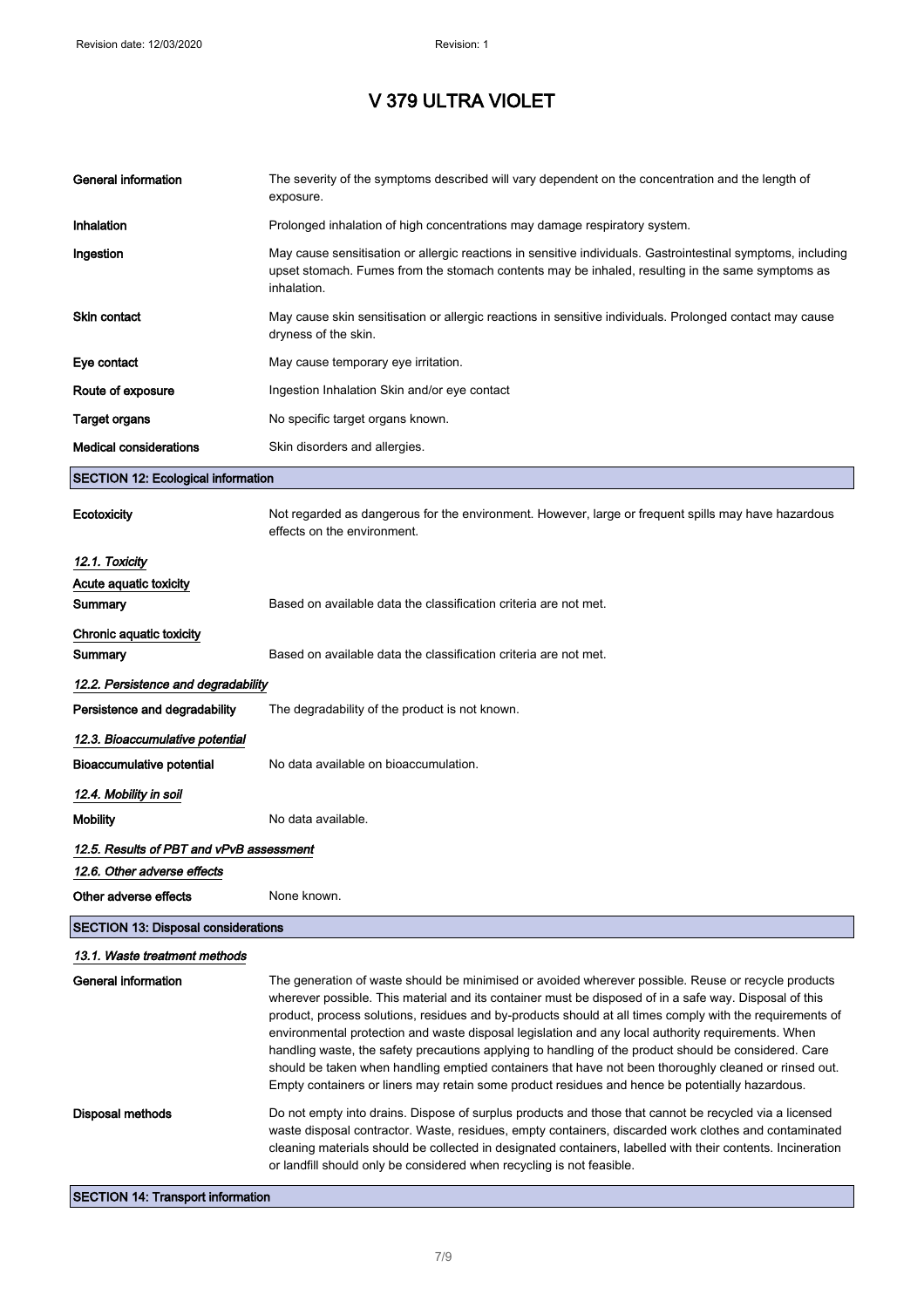## V 379 ULTRA VIOLET

## 14.1. UN number

### 14.2. UN proper shipping name

### 14.3. Transport hazard class(es)

## 14.4. Packing group

### 14.5. Environmental hazards

### 14.6. Special precautions for user

### 14.7. Transport in bulk according to Annex II of MARPOL and the IBC Code

|  | <b>SECTION 15: Regulatory information</b> |  |
|--|-------------------------------------------|--|
|  |                                           |  |

### 15.1. Safety, health and environmental regulations/legislation specific for the substance or mixture

| National regulations | Health and Safety at Work etc. Act 1974 (as amended).<br>The Carriage of Dangerous Goods and Use of Transportable Pressure Equipment Regulations 2009 (SI<br>2009 No. 1348) (as amended) ["CDG 2009"].<br>EH40/2005 Workplace exposure limits.                           |
|----------------------|--------------------------------------------------------------------------------------------------------------------------------------------------------------------------------------------------------------------------------------------------------------------------|
| EU legislation       | Regulation (EC) No 1907/2006 of the European Parliament and of the Council of 18 December 2006<br>concerning the Registration, Evaluation, Authorisation and Restriction of Chemicals (REACH) (as<br>amended).<br>Commission Regulation (EU) No 2015/830 of 28 May 2015. |
|                      | Regulation (EC) No 1272/2008 of the European Parliament and of the Council of 16 December 2008 on<br>classification, labelling and packaging of substances and mixtures (as amended).                                                                                    |

### 15.2. Chemical safety assessment

No chemical safety assessment has been carried out.

### Inventories

#### EU - EINECS/ELINCS

None of the ingredients are listed or exempt.

### SECTION 16: Other information

| in the safety data sheet                                                      | Abbreviations and acronyms used ADR: European Agreement concerning the International Carriage of Dangerous Goods by Road.<br>ADN: European Agreement concerning the International Carriage of Dangerous Goods by Inland<br>Waterways.<br>RID: European Agreement concerning the International Carriage of Dangerous Goods by Rail.<br>IATA: International Air Transport Association.<br>ICAO: Technical Instructions for the Safe Transport of Dangerous Goods by Air.<br>IMDG: International Maritime Dangerous Goods.<br>CAS: Chemical Abstracts Service.<br>ATE: Acute Toxicity Estimate.<br>LC <sub>50</sub> : Lethal Concentration to 50 % of a test population.<br>LD <sub>50</sub> : Lethal Dose to 50% of a test population (Median Lethal Dose).<br>EC <sub>50</sub> : 50% of maximal Effective Concentration.<br>PBT: Persistent. Bioaccumulative and Toxic substance.<br>vPvB: Very Persistent and Very Bioaccumulative. |
|-------------------------------------------------------------------------------|-------------------------------------------------------------------------------------------------------------------------------------------------------------------------------------------------------------------------------------------------------------------------------------------------------------------------------------------------------------------------------------------------------------------------------------------------------------------------------------------------------------------------------------------------------------------------------------------------------------------------------------------------------------------------------------------------------------------------------------------------------------------------------------------------------------------------------------------------------------------------------------------------------------------------------------|
| Classification abbreviations and<br>acronyms                                  | Skin Sens. = Skin sensitisation                                                                                                                                                                                                                                                                                                                                                                                                                                                                                                                                                                                                                                                                                                                                                                                                                                                                                                     |
| <b>Classification procedures</b><br>according to Regulation (EC)<br>1272/2008 | Skin Sens. 1 - H317:: Calculation method.                                                                                                                                                                                                                                                                                                                                                                                                                                                                                                                                                                                                                                                                                                                                                                                                                                                                                           |
| <b>Training advice</b>                                                        | Read and follow manufacturer's recommendations. Only trained personnel should use this material.                                                                                                                                                                                                                                                                                                                                                                                                                                                                                                                                                                                                                                                                                                                                                                                                                                    |
| <b>Revision date</b>                                                          | 12/03/2020                                                                                                                                                                                                                                                                                                                                                                                                                                                                                                                                                                                                                                                                                                                                                                                                                                                                                                                          |
| Revision                                                                      | 1                                                                                                                                                                                                                                                                                                                                                                                                                                                                                                                                                                                                                                                                                                                                                                                                                                                                                                                                   |
| <b>SDS number</b>                                                             | 6163                                                                                                                                                                                                                                                                                                                                                                                                                                                                                                                                                                                                                                                                                                                                                                                                                                                                                                                                |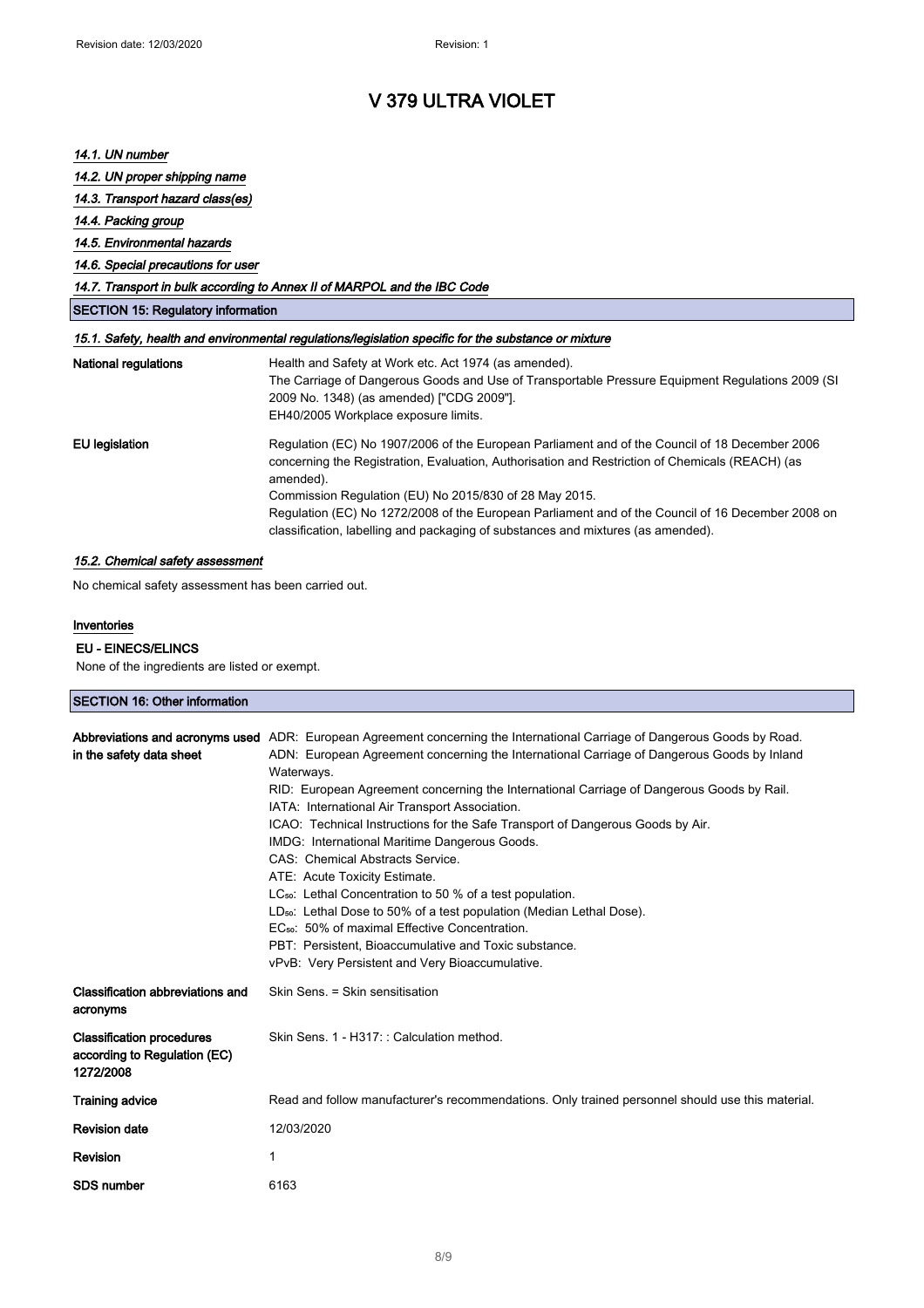## V 379 ULTRA VIOLET

#### Hazard statements in full **H302 Harmful if swallowed.**

H312 Harmful in contact with skin. H314 Causes severe skin burns and eye damage. H315 Causes skin irritation. H317 May cause an allergic skin reaction. H318 Causes serious eye damage. H319 Causes serious eye irritation.

H335 May cause respiratory irritation.

This information relates only to the specific material designated and may not be valid for such material used in combination with any other materials or in any process. Such information is, to the best of the company's knowledge and belief, accurate and reliable as of the date indicated. However, no warranty, guarantee or representation is made to its accuracy, reliability or completeness. It is the user's responsibility to satisfy himself as to the suitability of such information for his own particular use.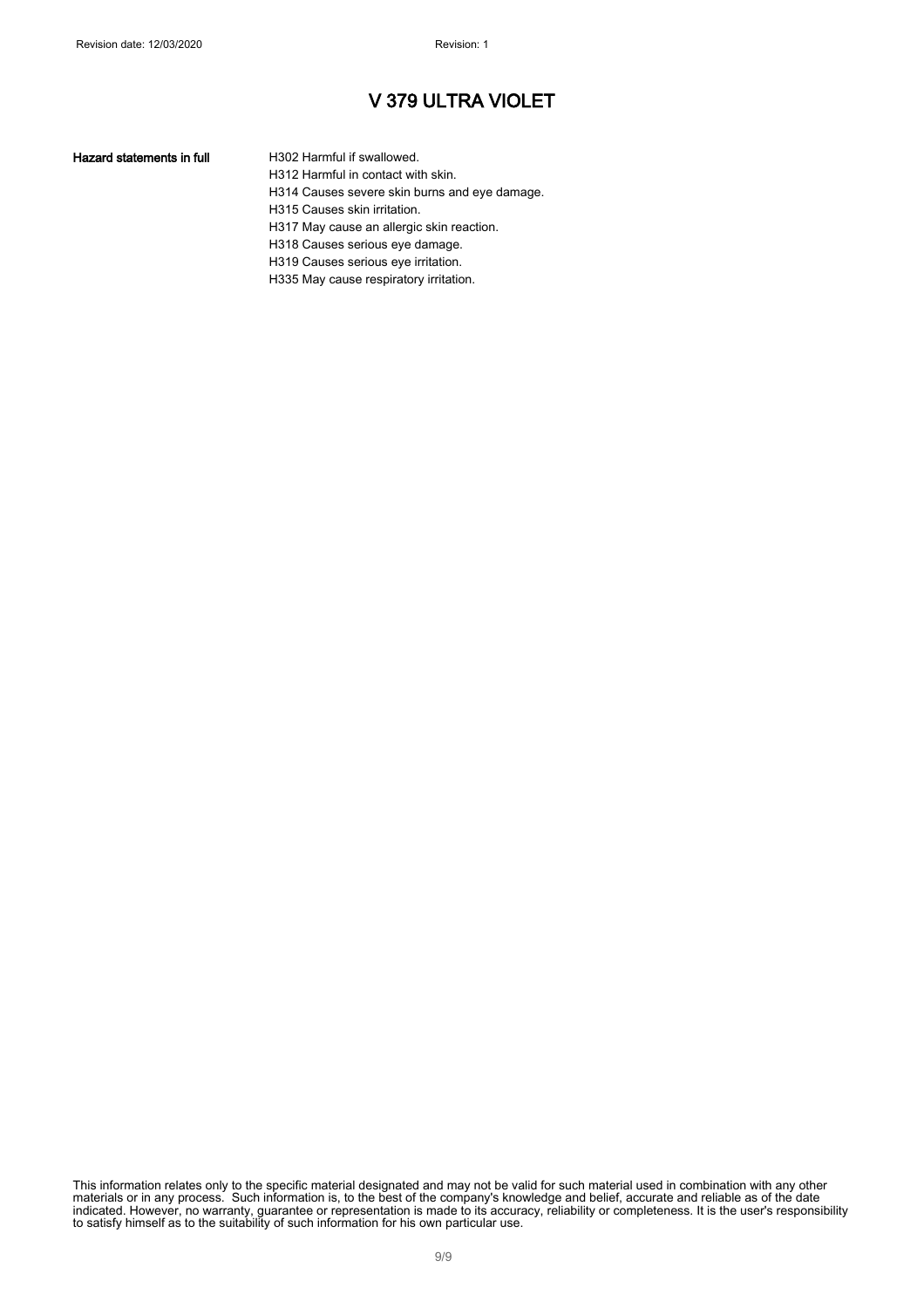# SAFETY DATA SHEET V 380 VIOLET

According to Regulation (EC) No 1907/2006, Annex II, as amended by Regulation (EU) No 453/2010, Commission Regulation (EU) No 2015/830 of 28 May 2015.

| SECTION 1: Identification of the substance/mixture and of the company/undertaking |                                                                                                                                                                       |  |
|-----------------------------------------------------------------------------------|-----------------------------------------------------------------------------------------------------------------------------------------------------------------------|--|
| 1.1. Product identifier                                                           |                                                                                                                                                                       |  |
| <b>Product name</b>                                                               | V 380 VIOLET                                                                                                                                                          |  |
| <b>Product number</b>                                                             | V 380 VIOLET                                                                                                                                                          |  |
|                                                                                   | 1.2. Relevant identified uses of the substance or mixture and uses advised against                                                                                    |  |
| <b>Identified uses</b>                                                            | Ceramic underglaze                                                                                                                                                    |  |
| 1.3. Details of the supplier of the safety data sheet                             |                                                                                                                                                                       |  |
| Supplier                                                                          | American Art Clay Co Inc<br>6060 Guion Road<br>Indianapolis,<br>IN 46254-1222<br><b>USA</b><br>Toll Free: 1-800-925-5195 ext. 1303<br>Local: 1-317-243-0066 ext. 1303 |  |
| 1.4. Emergency telephone number                                                   |                                                                                                                                                                       |  |
| <b>Emergency telephone</b>                                                        | 1 317 243 0066 ext. 1303 Mon-Fri, 0900-1700 EST                                                                                                                       |  |
| <b>SECTION 2: Hazards identification</b>                                          |                                                                                                                                                                       |  |
| 2.1. Classification of the substance or mixture                                   |                                                                                                                                                                       |  |
| Classification (EC 1272/2008)                                                     |                                                                                                                                                                       |  |
| <b>Physical hazards</b>                                                           | Not Classified                                                                                                                                                        |  |
| <b>Health hazards</b>                                                             | Not Classified                                                                                                                                                        |  |
| <b>Environmental hazards</b>                                                      | Not Classified                                                                                                                                                        |  |
| 2.2. Label elements                                                               |                                                                                                                                                                       |  |
| <b>Hazard statements</b>                                                          | EUH208 Contains 2,2,2 Hexahydro-1,3.5-triazine-1,3,5 triyl triethanol. May produce an<br>allergic reaction.                                                           |  |
| Supplemental label<br>information                                                 | EUH208 Contains 2,2,2 Hexahydro-1,3,5-triazine-1,3,5 triyl trienthanol. May produce an<br>allergic reaction.                                                          |  |
| Contains                                                                          | 2,2,2 Hexahydro-1,3.5-triazine-1,3,5 triyl triethanol                                                                                                                 |  |
| 2.3. Other hazards                                                                |                                                                                                                                                                       |  |
| none present                                                                      |                                                                                                                                                                       |  |
| <b>SECTION 3: Composition/information on ingredients</b>                          |                                                                                                                                                                       |  |
| 3.2. Mixtures                                                                     |                                                                                                                                                                       |  |
| <b>Composition comments</b>                                                       | Only ingredients listed above are notifiable for this product. If none are shown then all<br>ingredients are exempt.                                                  |  |
| <b>SECTION 4: First aid measures</b>                                              |                                                                                                                                                                       |  |
| 4.1. Description of first aid measures                                            |                                                                                                                                                                       |  |
| General information                                                               |                                                                                                                                                                       |  |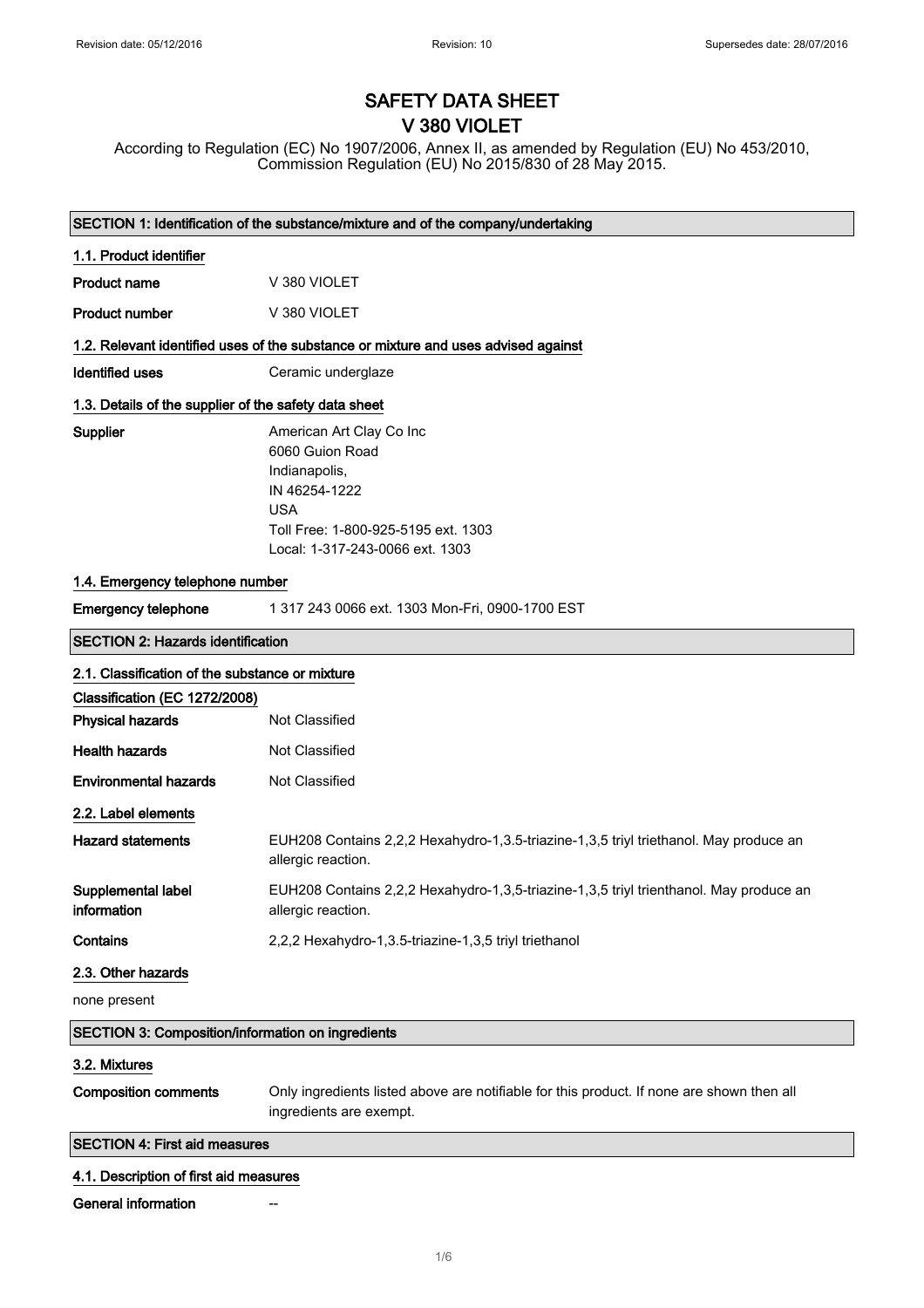| Ingestion                                                  | Do not induce vomiting. Rinse mouth thoroughly with water. Give a few small glasses of water<br>or milk to drink. Get medical attention if any discomfort continues.                                                                                                                                        |
|------------------------------------------------------------|-------------------------------------------------------------------------------------------------------------------------------------------------------------------------------------------------------------------------------------------------------------------------------------------------------------|
| <b>Skin contact</b>                                        | Wash skin thoroughly with soap and water.                                                                                                                                                                                                                                                                   |
| Eye contact                                                | Rinse with water.                                                                                                                                                                                                                                                                                           |
|                                                            | 4.2. Most important symptoms and effects, both acute and delayed                                                                                                                                                                                                                                            |
| Inhalation                                                 | Read Section 2 for any specific precautions associated with this product. In general, breathing<br>any type of dust / mist can and may aggravate irritation of the throat and lungs.                                                                                                                        |
| Ingestion                                                  | Read Section 2 for any specific precautions associated with the use of this product. Products<br>with specific warnings about ingestion will give guidance there.                                                                                                                                           |
| <b>Skin contact</b>                                        | Read Section 2 for any specific precautions associated with the use of this product. In general<br>most ceramic glazes, clays and special products will tend to have a drying effect on the skin<br>and may cause some sensitivity to users with sensitive skin.                                            |
| Eye contact                                                | Read Section 2 for any specific precautions associated with the use of this product. In general<br>most ceramic and special products contain materials that maybe abrasive to eyes. Keeping<br>materials from contacting the eyes is prudent. If contact does occur, flush with clean water, do<br>not rub. |
|                                                            | 4.3. Indication of any immediate medical attention and special treatment needed                                                                                                                                                                                                                             |
| Notes for the doctor                                       | Treat symptomatically.                                                                                                                                                                                                                                                                                      |
| <b>SECTION 5: Firefighting measures</b>                    |                                                                                                                                                                                                                                                                                                             |
| 5.1. Extinguishing media                                   |                                                                                                                                                                                                                                                                                                             |
| Suitable extinguishing media                               | Use fire-extinguishing media suitable for the surrounding fire.                                                                                                                                                                                                                                             |
| 5.2. Special hazards arising from the substance or mixture |                                                                                                                                                                                                                                                                                                             |
| Specific hazards                                           | The product is not believed to present a hazard due to its physical nature.                                                                                                                                                                                                                                 |
| 5.3. Advice for firefighters                               |                                                                                                                                                                                                                                                                                                             |
| Special protective equipment<br>for firefighters           | Use protective equipment appropriate for surrounding materials.                                                                                                                                                                                                                                             |
| <b>SECTION 6: Accidental release measures</b>              |                                                                                                                                                                                                                                                                                                             |
|                                                            | 6.1. Personal precautions, protective equipment and emergency procedures                                                                                                                                                                                                                                    |
| <b>Personal precautions</b>                                | For personal protection, see Section 8.                                                                                                                                                                                                                                                                     |
| 6.2. Environmental precautions                             |                                                                                                                                                                                                                                                                                                             |
| <b>Environmental precautions</b>                           | Please read Section 2 completely. If any environmental warnings such as; H411 or H412 are<br>listed in Section 2, please use appropriate procedures when disposing of product and<br>container. Do not put materials into waterways or sewers.                                                              |
| 6.3. Methods and material for containment and cleaning up  |                                                                                                                                                                                                                                                                                                             |
| Methods for cleaning up                                    | Collect spillage for reclamation or absorb in vermiculite, dry sand or similar material                                                                                                                                                                                                                     |
| 6.4. Reference to other sections                           |                                                                                                                                                                                                                                                                                                             |
| Reference to other sections                                | For waste disposal, see Section 13. For personal protection, see Section 8.                                                                                                                                                                                                                                 |
| <b>SECTION 7: Handling and storage</b>                     |                                                                                                                                                                                                                                                                                                             |
| 7.1. Precautions for safe handling                         |                                                                                                                                                                                                                                                                                                             |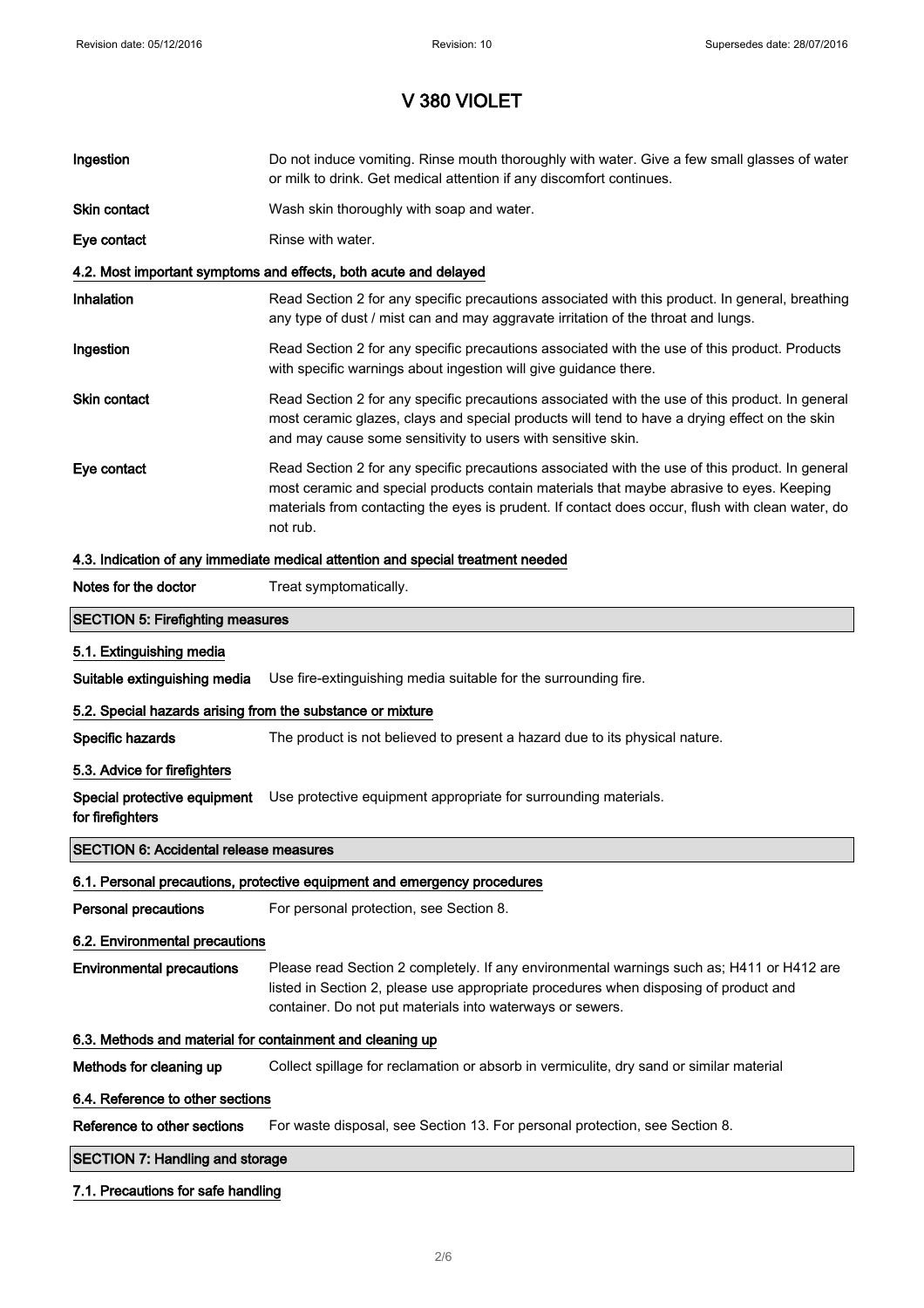| Usage precautions                                       | Read label before use. Do not eat, drink or smoke when using this product. Good personal<br>hygiene procedures should be implemented. Wash hands and any other contaminated areas<br>of the body with soap and water before leaving the work site. |
|---------------------------------------------------------|----------------------------------------------------------------------------------------------------------------------------------------------------------------------------------------------------------------------------------------------------|
|                                                         | 7.2. Conditions for safe storage, including any incompatibilities                                                                                                                                                                                  |
| Storage precautions                                     | Store in tightly-closed, original container in a dry and cool place.                                                                                                                                                                               |
| 7.3. Specific end use(s)                                |                                                                                                                                                                                                                                                    |
| Specific end use(s)                                     | The identified uses for this product are detailed in Section 1.2.                                                                                                                                                                                  |
| <b>SECTION 8: Exposure Controls/personal protection</b> |                                                                                                                                                                                                                                                    |
| 8.1. Control parameters                                 |                                                                                                                                                                                                                                                    |
| Ingredient comments                                     | Only ingredients listed n Section 3 are notifiable for this product. If none are shown then all<br>ingredients are exempt.                                                                                                                         |
| 8.2. Exposure controls                                  |                                                                                                                                                                                                                                                    |
| Appropriate engineering<br>controls                     | No specific ventilations requirements unless the "FAN" pictogram is shown above or specified<br>in Section 2.                                                                                                                                      |
| Eye/face protection                                     | No specific eye protection required unless the "EYE PROTECTION" pictogram is shown<br>above or specified in Section 2.                                                                                                                             |
| Hand protection                                         | No specific hand protection required unless the "HAND PROTECTION" pictogram is shown<br>above or specified in Section 2.                                                                                                                           |
| Hygiene measures                                        | Using good personal hygiene practices is always appropriate. Keeping a clean work space,<br>cleaning up properly when done, and not eating, drinking or smoking when using this product.                                                           |
| <b>Respiratory protection</b>                           | No specific respiratory protection required unless the "RESPIRATOR" pictogram is shown<br>above or specified in Section 2. Using the appropriate certified protection for the operation is<br>important if required.                               |

## SECTION 9: Physical and Chemical Properties

## 9.1. Information on basic physical and chemical properties

| Appearance                                      | Coloured liquid.          |
|-------------------------------------------------|---------------------------|
| Colour                                          | Various colours.          |
| Odour                                           | Almost odourless.         |
| Odour threshold                                 | No information available. |
| рH                                              | 6-8                       |
| <b>Melting point</b>                            | No information available. |
| Initial boiling point and range                 | No information available. |
| Flash point                                     | No information available. |
| <b>Evaporation rate</b>                         | No information available. |
| Flammability (solid, gas)                       | No information available. |
| Upper/lower flammability or<br>explosive limits | No information available. |
| Vapour pressure                                 | No information available. |
| Relative density                                | Greater than 1.0          |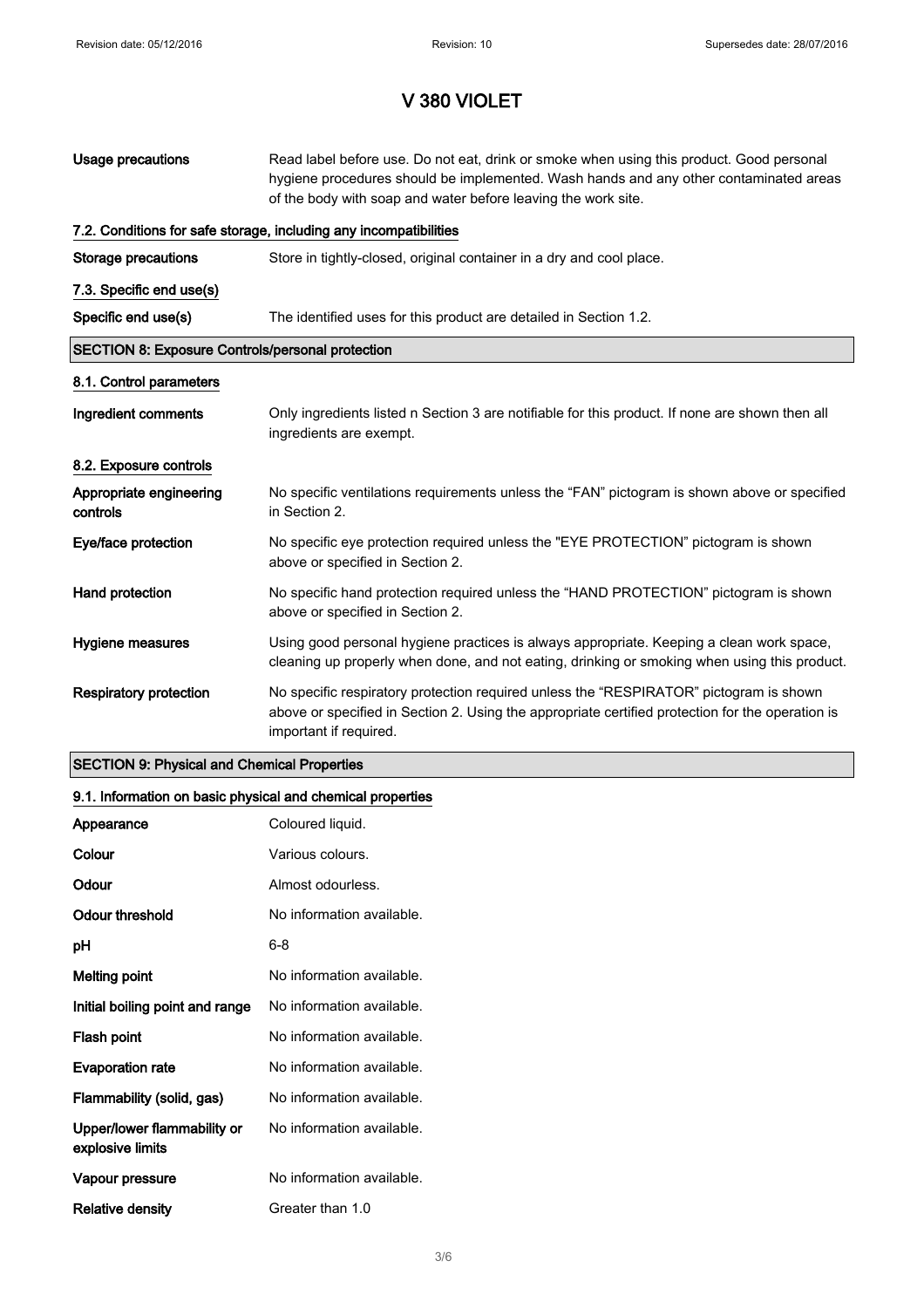| Solubility(ies)                              | Not applicable.                                                                                                                                                                                                                                |  |
|----------------------------------------------|------------------------------------------------------------------------------------------------------------------------------------------------------------------------------------------------------------------------------------------------|--|
| <b>Partition coefficient</b>                 | No information available.                                                                                                                                                                                                                      |  |
| Auto-ignition temperature                    | Not applicable.                                                                                                                                                                                                                                |  |
| <b>Decomposition Temperature</b>             | No information available.                                                                                                                                                                                                                      |  |
| <b>Viscosity</b>                             | No information available.                                                                                                                                                                                                                      |  |
| <b>Explosive properties</b>                  | none                                                                                                                                                                                                                                           |  |
| <b>Oxidising properties</b>                  | none                                                                                                                                                                                                                                           |  |
| 9.2. Other information                       |                                                                                                                                                                                                                                                |  |
| Other information                            | Not applicable.                                                                                                                                                                                                                                |  |
| <b>SECTION 10: Stability and reactivity</b>  |                                                                                                                                                                                                                                                |  |
| 10.1. Reactivity                             |                                                                                                                                                                                                                                                |  |
| <b>Reactivity</b>                            | There are no known reactivity hazards associated with this product.                                                                                                                                                                            |  |
| 10.2. Chemical stability                     |                                                                                                                                                                                                                                                |  |
| <b>Stability</b>                             | No particular stability concerns.                                                                                                                                                                                                              |  |
| 10.3. Possibility of hazardous reactions     |                                                                                                                                                                                                                                                |  |
| Possibility of hazardous<br>reactions        | None known.                                                                                                                                                                                                                                    |  |
| 10.4. Conditions to avoid                    |                                                                                                                                                                                                                                                |  |
| <b>Conditions to avoid</b>                   | None known.                                                                                                                                                                                                                                    |  |
| 10.5. Incompatible materials                 |                                                                                                                                                                                                                                                |  |
| Materials to avoid                           | None known.                                                                                                                                                                                                                                    |  |
| 10.6. Hazardous decomposition products       |                                                                                                                                                                                                                                                |  |
| Hazardous decomposition<br>products          | None known.                                                                                                                                                                                                                                    |  |
| <b>SECTION 11: Toxicological information</b> |                                                                                                                                                                                                                                                |  |
| 11.1. Information on toxicological effects   |                                                                                                                                                                                                                                                |  |
| <b>Toxicological effects</b>                 | Please read Section 2 thoroughly to understand the toxicological risks, (if any) and<br>precautions for safe use (if any).                                                                                                                     |  |
| Skin corrosion/irritation                    |                                                                                                                                                                                                                                                |  |
| <b>Skin sensitisation</b>                    |                                                                                                                                                                                                                                                |  |
| <b>Skin sensitisation</b>                    | Based on available data the classification criteria are not met.                                                                                                                                                                               |  |
| Eye contact                                  | May cause temporary eye irritation.                                                                                                                                                                                                            |  |
| <b>SECTION 12: Ecological Information</b>    |                                                                                                                                                                                                                                                |  |
| Ecotoxicity                                  | Please read Section 2 completely. If any environmental warnings such as; H411 or H412 are<br>listed in Section 2, please use appropriate procedures when disposing of product and<br>container. Do not put materials into waterways or sewers. |  |

12.1. Toxicity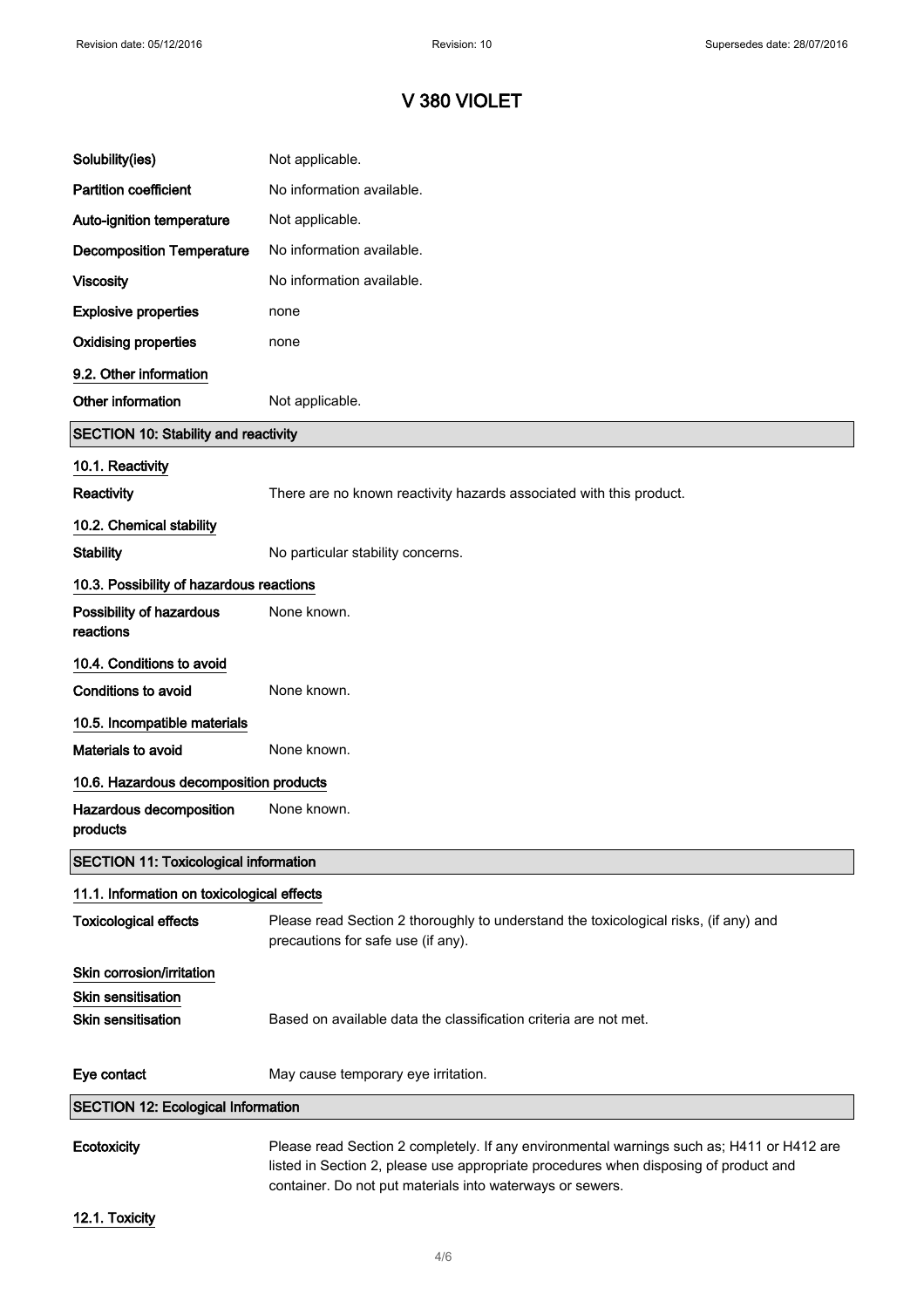| <b>Toxicity</b>                                      | Please read Section 2 completely. If any environmental warnings such as; H411 or H412 are<br>listed in Section 2, please use appropriate procedures when disposing of product and<br>container. Do not put materials into waterways or sewers. |  |
|------------------------------------------------------|------------------------------------------------------------------------------------------------------------------------------------------------------------------------------------------------------------------------------------------------|--|
| 12.2. Persistence and degradability                  |                                                                                                                                                                                                                                                |  |
| Persistence and degradability No data available.     |                                                                                                                                                                                                                                                |  |
| Biodegradation                                       | Not inherently biodegradable.                                                                                                                                                                                                                  |  |
| 12.3. Bioaccumulative potential                      |                                                                                                                                                                                                                                                |  |
| <b>Partition coefficient</b>                         | No information available.                                                                                                                                                                                                                      |  |
| 12.4. Mobility in soil                               |                                                                                                                                                                                                                                                |  |
| <b>Mobility</b>                                      | Semi-mobile.                                                                                                                                                                                                                                   |  |
| 12.5. Results of PBT and vPvB assessment             |                                                                                                                                                                                                                                                |  |
| Results of PBT and vPvB<br>assessment                | This product does not contain any substances classified as PBT or vPvB.                                                                                                                                                                        |  |
| 12.6. Other adverse effects                          |                                                                                                                                                                                                                                                |  |
| Other adverse effects                                | None known.                                                                                                                                                                                                                                    |  |
| <b>SECTION 13: Disposal considerations</b>           |                                                                                                                                                                                                                                                |  |
| 13.1. Waste treatment methods                        |                                                                                                                                                                                                                                                |  |
| <b>General information</b>                           | Dispose of waste product or used containers in accordance with local regulations When<br>handling waste, the safety precautions applying to handling of the product should be<br>considered.                                                   |  |
| <b>SECTION 14: Transport information</b>             |                                                                                                                                                                                                                                                |  |
| General                                              | The product is not covered by international regulations on the transport of dangerous goods<br>(IMDG, IATA, ADR/RID).                                                                                                                          |  |
| 14.1. UN number                                      |                                                                                                                                                                                                                                                |  |
| Not applicable.                                      |                                                                                                                                                                                                                                                |  |
| 14.2. UN proper shipping name                        |                                                                                                                                                                                                                                                |  |
| Not applicable.                                      |                                                                                                                                                                                                                                                |  |
| 14.3. Transport hazard class(es)                     |                                                                                                                                                                                                                                                |  |
| No transport warning sign required.                  |                                                                                                                                                                                                                                                |  |
| 14.4. Packing group                                  |                                                                                                                                                                                                                                                |  |
| Not applicable.                                      |                                                                                                                                                                                                                                                |  |
| 14.5. Environmental hazards                          |                                                                                                                                                                                                                                                |  |
| Environmentally hazardous substance/marine pollutant | Please refer to Section 2 for any environmental hazards associated with this product. If H411/H412 warnings are shown then<br>please verify packaging and labeling requirements for larger volumes.                                            |  |

# 14.6. Special precautions for user

Not applicable.

## 14.7. Transport in bulk according to Annex II of MARPOL and the IBC Code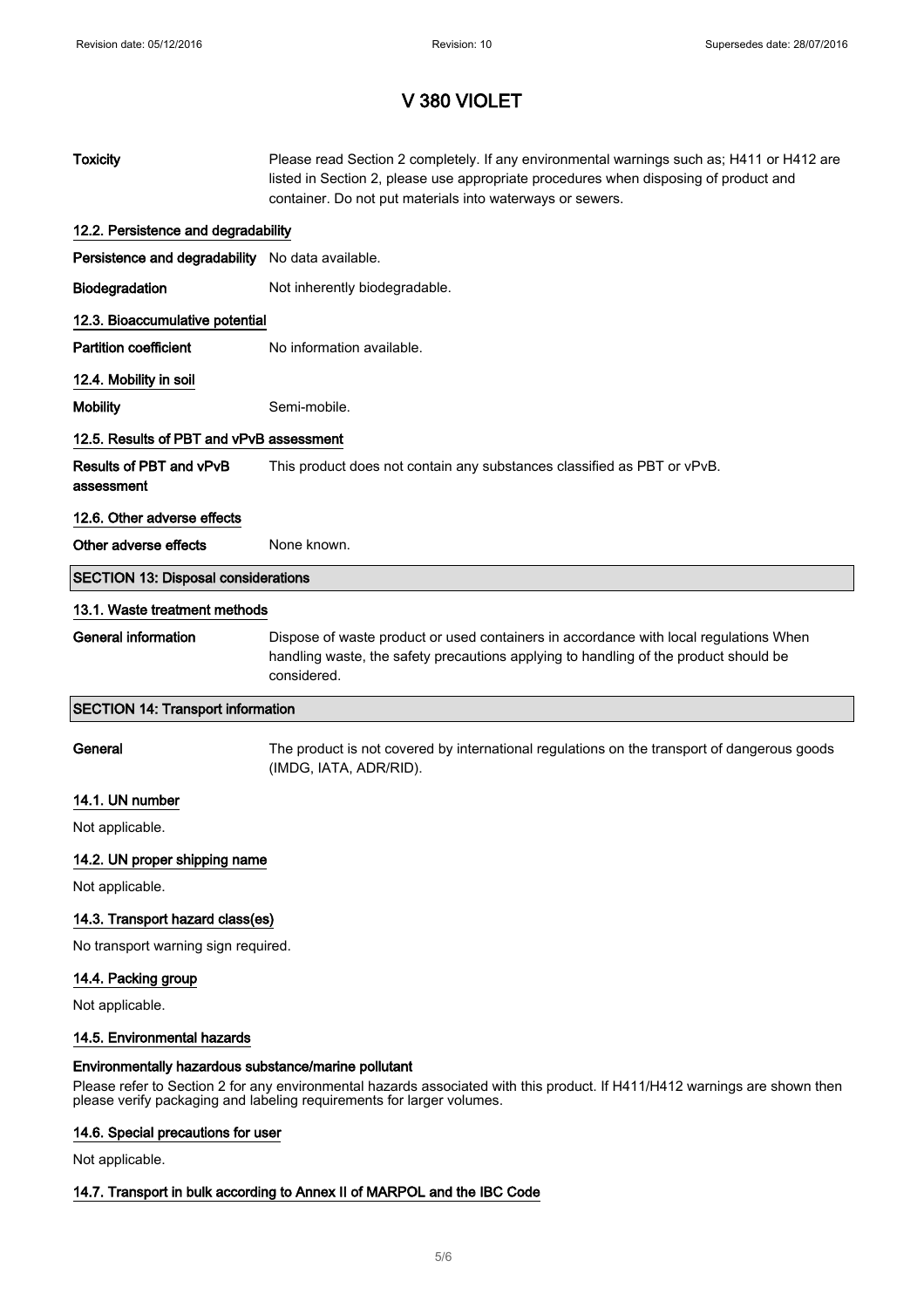### Transport in bulk according to Not applicable. Annex II of MARPOL 73/78 and the IBC Code

### SECTION 15: Regulatory information

### 15.1. Safety, health and environmental regulations/legislation specific for the substance or mixture

| <b>National regulations</b> | Health and Safety at Work etc. Act 1974 (as amended).<br>The Chemicals (Hazard Information and Packaging for Supply) Regulations 2009 (SI 2009<br>No. 716).                                                                                                                                                  |
|-----------------------------|--------------------------------------------------------------------------------------------------------------------------------------------------------------------------------------------------------------------------------------------------------------------------------------------------------------|
| EU legislation              | Dangerous Preparations Directive 1999/45/EC.<br>Dangerous Substances Directive 67/548/EEC.<br>Regulation (EC) No 1907/2006 of the European Parliament and of the Council of 18<br>December 2006 concerning the Registration, Evaluation, Authorisation and Restriction of<br>Chemicals (REACH) (as amended). |

### 15.2. Chemical safety assessment

Not applicable.

### Inventories

### US - TSCA

All the ingredients are listed or exempt.

### US - TSCA 12(b) Export Notification

All the ingredients are listed or exempt.

### SECTION 16: Other information

| General information       | Water7732-18-5, Hydrated Aluminum Silicate1332-58-7, Feldspar68476-25-5, Crystalline<br>Silica14808-60-7<br>Various Pigments |
|---------------------------|------------------------------------------------------------------------------------------------------------------------------|
| <b>Revision date</b>      | 05/12/2016                                                                                                                   |
| <b>Revision</b>           | 10                                                                                                                           |
| Supersedes date           | 28/07/2016                                                                                                                   |
| <b>SDS number</b>         | 5722                                                                                                                         |
| Hazard statements in full | EUH208 Contains 2,2,2 Hexahydro-1,3.5-triazine-1,3,5 triyl triethanol. May produce an<br>allergic reaction.                  |

This information relates only to the specific material designated and may not be valid for such material used in combination with any other materials or in any process. Such information is, to the best of the company's knowledge and belief, accurate and reliable as of the date indicated. However, no warranty, guarantee or representation is made to its accuracy, reliability or completeness. It is the user's responsibility to satisfy himself as to the suitability of such information for his own particular use.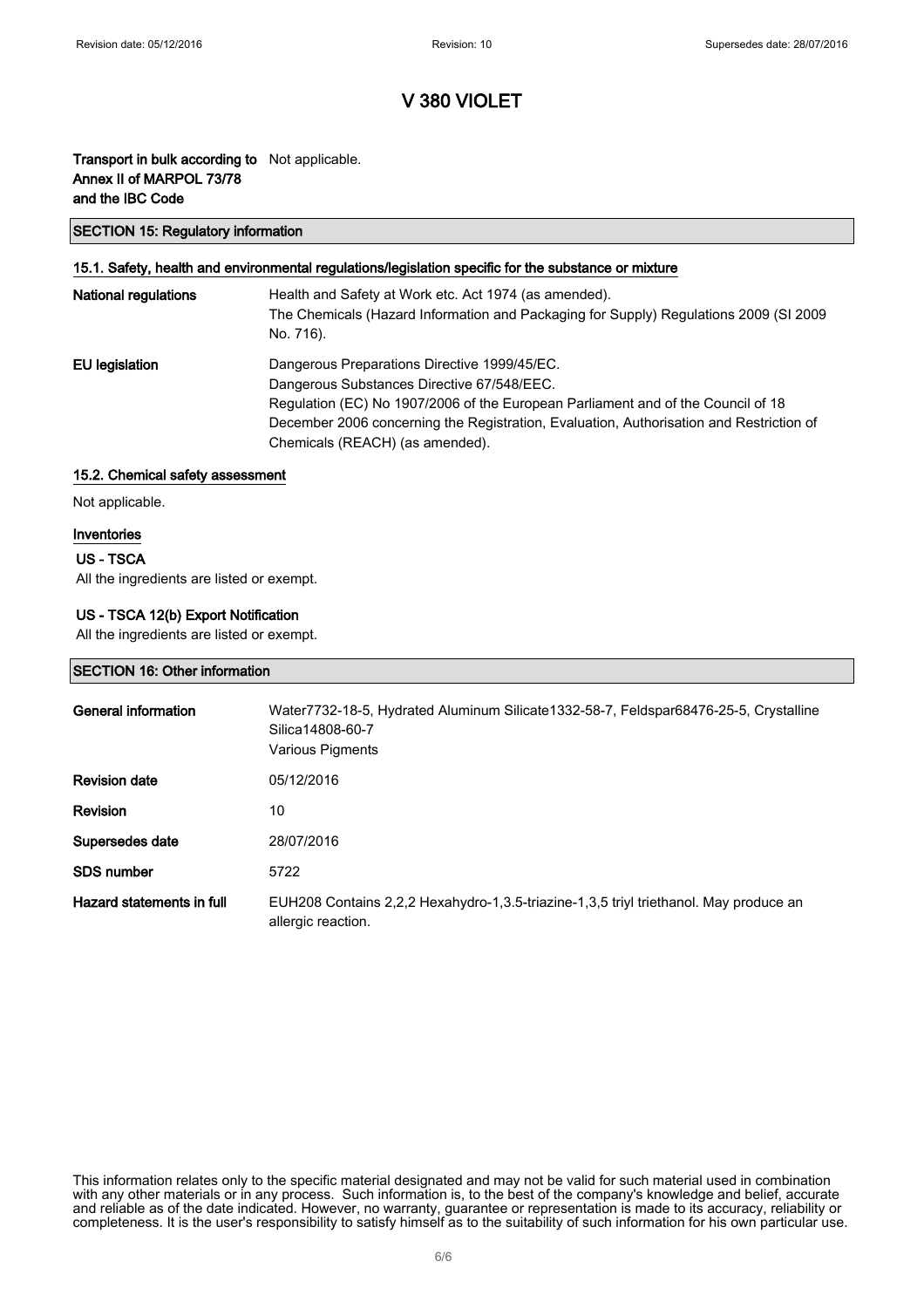# SAFETY DATA SHEET V 381 AMETHYST

According to Regulation (EC) No 1907/2006, Annex II, as amended by Regulation (EU) No 453/2010, Commission Regulation (EU) No 2015/830 of 28 May 2015.

|                                                                                    | SECTION 1: Identification of the substance/mixture and of the company/undertaking                                                                                     |  |
|------------------------------------------------------------------------------------|-----------------------------------------------------------------------------------------------------------------------------------------------------------------------|--|
| 1.1. Product identifier                                                            |                                                                                                                                                                       |  |
| <b>Product name</b>                                                                | V 381 AMETHYST                                                                                                                                                        |  |
| <b>Product number</b>                                                              | V 381 AMETHYST                                                                                                                                                        |  |
| 1.2. Relevant identified uses of the substance or mixture and uses advised against |                                                                                                                                                                       |  |
| <b>Identified uses</b>                                                             | Ceramic underglaze                                                                                                                                                    |  |
| 1.3. Details of the supplier of the safety data sheet                              |                                                                                                                                                                       |  |
| Supplier                                                                           | American Art Clay Co Inc<br>6060 Guion Road<br>Indianapolis,<br>IN 46254-1222<br><b>USA</b><br>Toll Free: 1-800-925-5195 ext. 1303<br>Local: 1-317-243-0066 ext. 1303 |  |
| 1.4. Emergency telephone number                                                    |                                                                                                                                                                       |  |
| <b>Emergency telephone</b>                                                         | 1 317 243 0066 ext. 1303 Mon-Fri, 0900-1700 EST                                                                                                                       |  |
| <b>SECTION 2: Hazards identification</b>                                           |                                                                                                                                                                       |  |
| 2.1. Classification of the substance or mixture                                    |                                                                                                                                                                       |  |
| Classification (EC 1272/2008)                                                      |                                                                                                                                                                       |  |
| <b>Physical hazards</b>                                                            | Not Classified                                                                                                                                                        |  |
| <b>Health hazards</b>                                                              | Not Classified                                                                                                                                                        |  |
| <b>Environmental hazards</b>                                                       | Not Classified                                                                                                                                                        |  |
| 2.2. Label elements                                                                |                                                                                                                                                                       |  |
| <b>Hazard statements</b>                                                           | EUH208 Contains 2,2,2 Hexahydro-1,3.5-triazine-1,3,5 triyl triethanol. May produce an<br>allergic reaction.                                                           |  |
| Supplemental label<br>information                                                  | EUH208 Contains 2,2,2 Hexahydro-1,3,5-triazine-1,3,5 triyl trienthanol. May produce an<br>allergic reaction.                                                          |  |
| Contains                                                                           | 2,2,2 Hexahydro-1,3.5-triazine-1,3,5 triyl triethanol                                                                                                                 |  |
| 2.3. Other hazards                                                                 |                                                                                                                                                                       |  |
| none present                                                                       |                                                                                                                                                                       |  |
| <b>SECTION 3: Composition/information on ingredients</b>                           |                                                                                                                                                                       |  |
| 3.2. Mixtures                                                                      |                                                                                                                                                                       |  |
| <b>Composition comments</b>                                                        | Only ingredients listed above are notifiable for this product. If none are shown then all<br>ingredients are exempt.                                                  |  |
| <b>SECTION 4: First aid measures</b>                                               |                                                                                                                                                                       |  |
| 4.1. Description of first aid measures                                             |                                                                                                                                                                       |  |
| <b>General information</b>                                                         |                                                                                                                                                                       |  |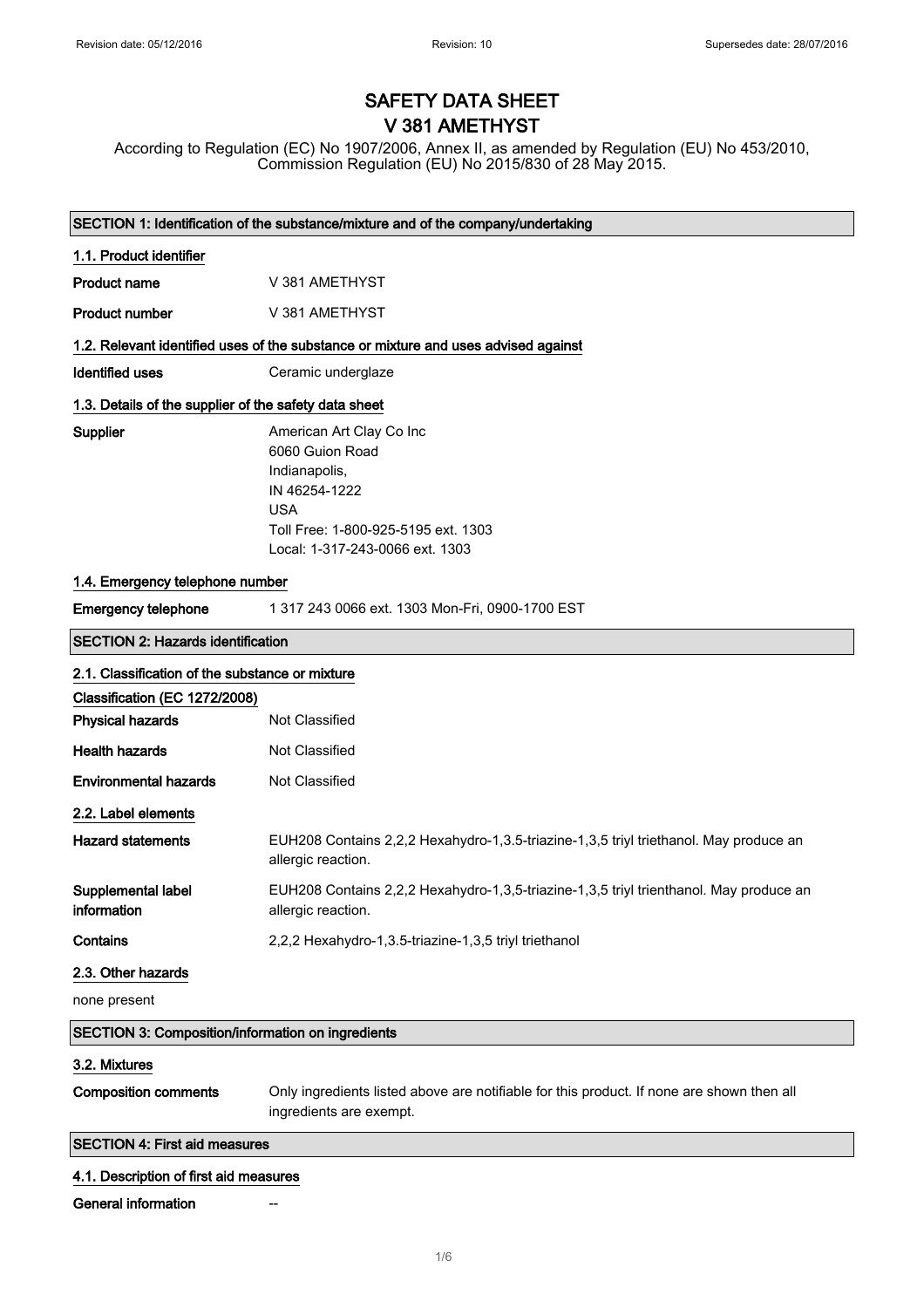| Ingestion                                                                       | Do not induce vomiting. Rinse mouth thoroughly with water. Give a few small glasses of water<br>or milk to drink. Get medical attention if any discomfort continues.                                                                                                                                        |  |
|---------------------------------------------------------------------------------|-------------------------------------------------------------------------------------------------------------------------------------------------------------------------------------------------------------------------------------------------------------------------------------------------------------|--|
| Skin contact                                                                    | Wash skin thoroughly with soap and water.                                                                                                                                                                                                                                                                   |  |
| Eye contact                                                                     | Rinse with water.                                                                                                                                                                                                                                                                                           |  |
|                                                                                 | 4.2. Most important symptoms and effects, both acute and delayed                                                                                                                                                                                                                                            |  |
| Inhalation                                                                      | Read Section 2 for any specific precautions associated with this product. In general, breathing<br>any type of dust / mist can and may aggravate irritation of the throat and lungs.                                                                                                                        |  |
| Ingestion                                                                       | Read Section 2 for any specific precautions associated with the use of this product. Products<br>with specific warnings about ingestion will give guidance there.                                                                                                                                           |  |
| Skin contact                                                                    | Read Section 2 for any specific precautions associated with the use of this product. In general<br>most ceramic glazes, clays and special products will tend to have a drying effect on the skin<br>and may cause some sensitivity to users with sensitive skin.                                            |  |
| Eye contact                                                                     | Read Section 2 for any specific precautions associated with the use of this product. In general<br>most ceramic and special products contain materials that maybe abrasive to eyes. Keeping<br>materials from contacting the eyes is prudent. If contact does occur, flush with clean water, do<br>not rub. |  |
| 4.3. Indication of any immediate medical attention and special treatment needed |                                                                                                                                                                                                                                                                                                             |  |
| Notes for the doctor                                                            | Treat symptomatically.                                                                                                                                                                                                                                                                                      |  |
| <b>SECTION 5: Firefighting measures</b>                                         |                                                                                                                                                                                                                                                                                                             |  |
| 5.1. Extinguishing media                                                        |                                                                                                                                                                                                                                                                                                             |  |
| Suitable extinguishing media                                                    | Use fire-extinguishing media suitable for the surrounding fire.                                                                                                                                                                                                                                             |  |
| 5.2. Special hazards arising from the substance or mixture                      |                                                                                                                                                                                                                                                                                                             |  |
| Specific hazards                                                                | The product is not believed to present a hazard due to its physical nature.                                                                                                                                                                                                                                 |  |
| 5.3. Advice for firefighters                                                    |                                                                                                                                                                                                                                                                                                             |  |
| Special protective equipment<br>for firefighters                                | Use protective equipment appropriate for surrounding materials.                                                                                                                                                                                                                                             |  |
| <b>SECTION 6: Accidental release measures</b>                                   |                                                                                                                                                                                                                                                                                                             |  |
|                                                                                 | 6.1. Personal precautions, protective equipment and emergency procedures                                                                                                                                                                                                                                    |  |
| Personal precautions                                                            | For personal protection, see Section 8.                                                                                                                                                                                                                                                                     |  |
| 6.2. Environmental precautions                                                  |                                                                                                                                                                                                                                                                                                             |  |
| <b>Environmental precautions</b>                                                | Please read Section 2 completely. If any environmental warnings such as; H411 or H412 are<br>listed in Section 2, please use appropriate procedures when disposing of product and<br>container. Do not put materials into waterways or sewers.                                                              |  |
| 6.3. Methods and material for containment and cleaning up                       |                                                                                                                                                                                                                                                                                                             |  |
| Methods for cleaning up                                                         | Collect spillage for reclamation or absorb in vermiculite, dry sand or similar material                                                                                                                                                                                                                     |  |
| 6.4. Reference to other sections                                                |                                                                                                                                                                                                                                                                                                             |  |
| Reference to other sections                                                     | For waste disposal, see Section 13. For personal protection, see Section 8.                                                                                                                                                                                                                                 |  |
| <b>SECTION 7: Handling and storage</b>                                          |                                                                                                                                                                                                                                                                                                             |  |

### 7.1. Precautions for safe handling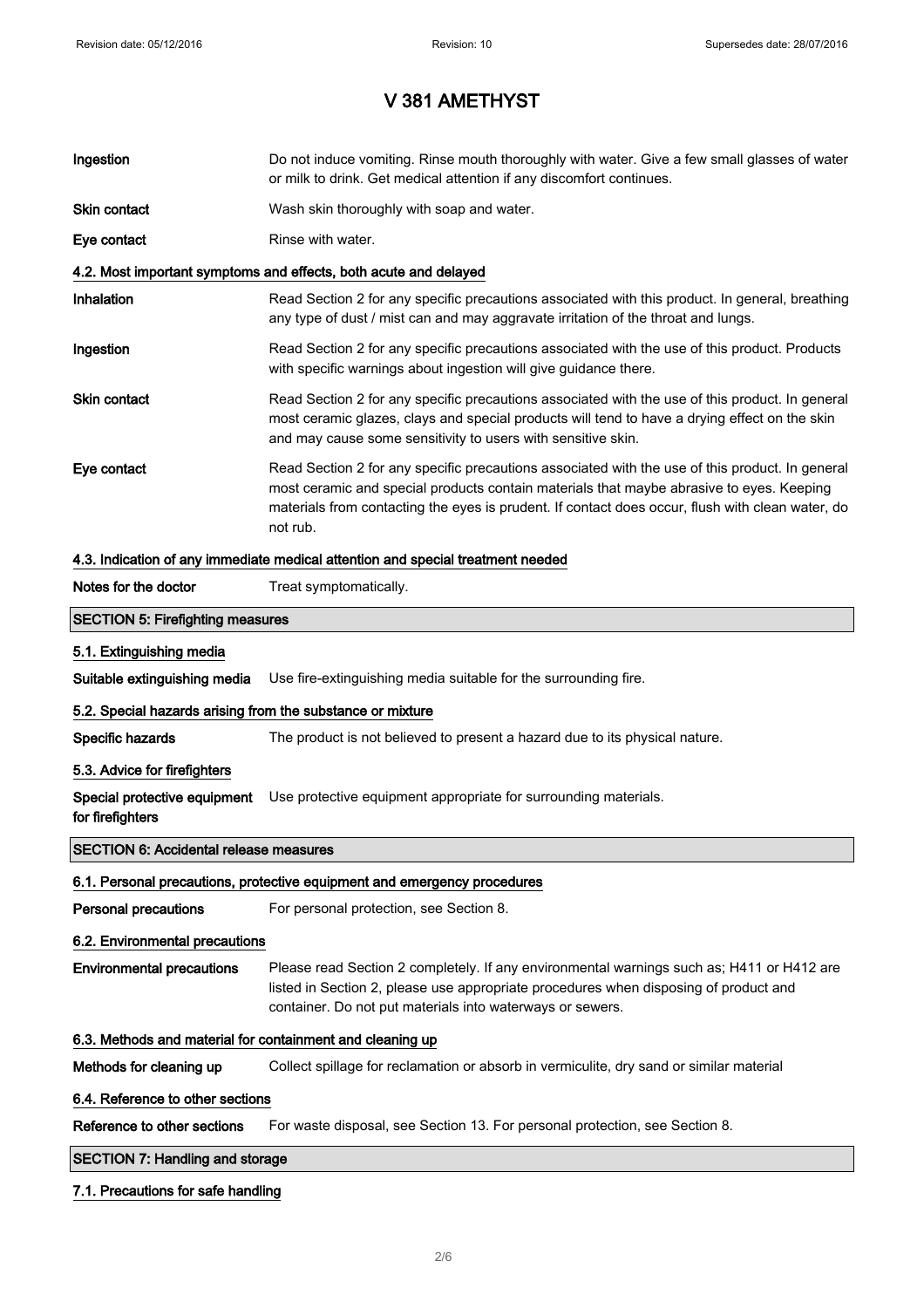| Usage precautions                                       | Read label before use. Do not eat, drink or smoke when using this product. Good personal<br>hygiene procedures should be implemented. Wash hands and any other contaminated areas<br>of the body with soap and water before leaving the work site. |  |
|---------------------------------------------------------|----------------------------------------------------------------------------------------------------------------------------------------------------------------------------------------------------------------------------------------------------|--|
|                                                         | 7.2. Conditions for safe storage, including any incompatibilities                                                                                                                                                                                  |  |
| <b>Storage precautions</b>                              | Store in tightly-closed, original container in a dry and cool place.                                                                                                                                                                               |  |
| 7.3. Specific end use(s)                                |                                                                                                                                                                                                                                                    |  |
| Specific end use(s)                                     | The identified uses for this product are detailed in Section 1.2.                                                                                                                                                                                  |  |
| <b>SECTION 8: Exposure Controls/personal protection</b> |                                                                                                                                                                                                                                                    |  |
| 8.1. Control parameters                                 |                                                                                                                                                                                                                                                    |  |
| Ingredient comments                                     | Only ingredients listed n Section 3 are notifiable for this product. If none are shown then all<br>ingredients are exempt.                                                                                                                         |  |
| 8.2. Exposure controls                                  |                                                                                                                                                                                                                                                    |  |
| Appropriate engineering<br>controls                     | No specific ventilations requirements unless the "FAN" pictogram is shown above or specified<br>in Section 2.                                                                                                                                      |  |
| Eye/face protection                                     | No specific eye protection required unless the "EYE PROTECTION" pictogram is shown<br>above or specified in Section 2.                                                                                                                             |  |
| Hand protection                                         | No specific hand protection required unless the "HAND PROTECTION" pictogram is shown<br>above or specified in Section 2.                                                                                                                           |  |
| Hygiene measures                                        | Using good personal hygiene practices is always appropriate. Keeping a clean work space,<br>cleaning up properly when done, and not eating, drinking or smoking when using this product.                                                           |  |
| <b>Respiratory protection</b>                           | No specific respiratory protection required unless the "RESPIRATOR" pictogram is shown<br>above or specified in Section 2. Using the appropriate certified protection for the operation is<br>important if required.                               |  |

## SECTION 9: Physical and Chemical Properties

## 9.1. Information on basic physical and chemical properties

| Appearance                                      | Coloured liquid.          |
|-------------------------------------------------|---------------------------|
| Colour                                          | Various colours.          |
| Odour                                           | Almost odourless.         |
| Odour threshold                                 | No information available. |
| рH                                              | 6-8                       |
| <b>Melting point</b>                            | No information available. |
| Initial boiling point and range                 | No information available. |
| Flash point                                     | No information available. |
| <b>Evaporation rate</b>                         | No information available. |
| Flammability (solid, gas)                       | No information available. |
| Upper/lower flammability or<br>explosive limits | No information available. |
| Vapour pressure                                 | No information available. |
| Relative density                                | Greater than 1.0          |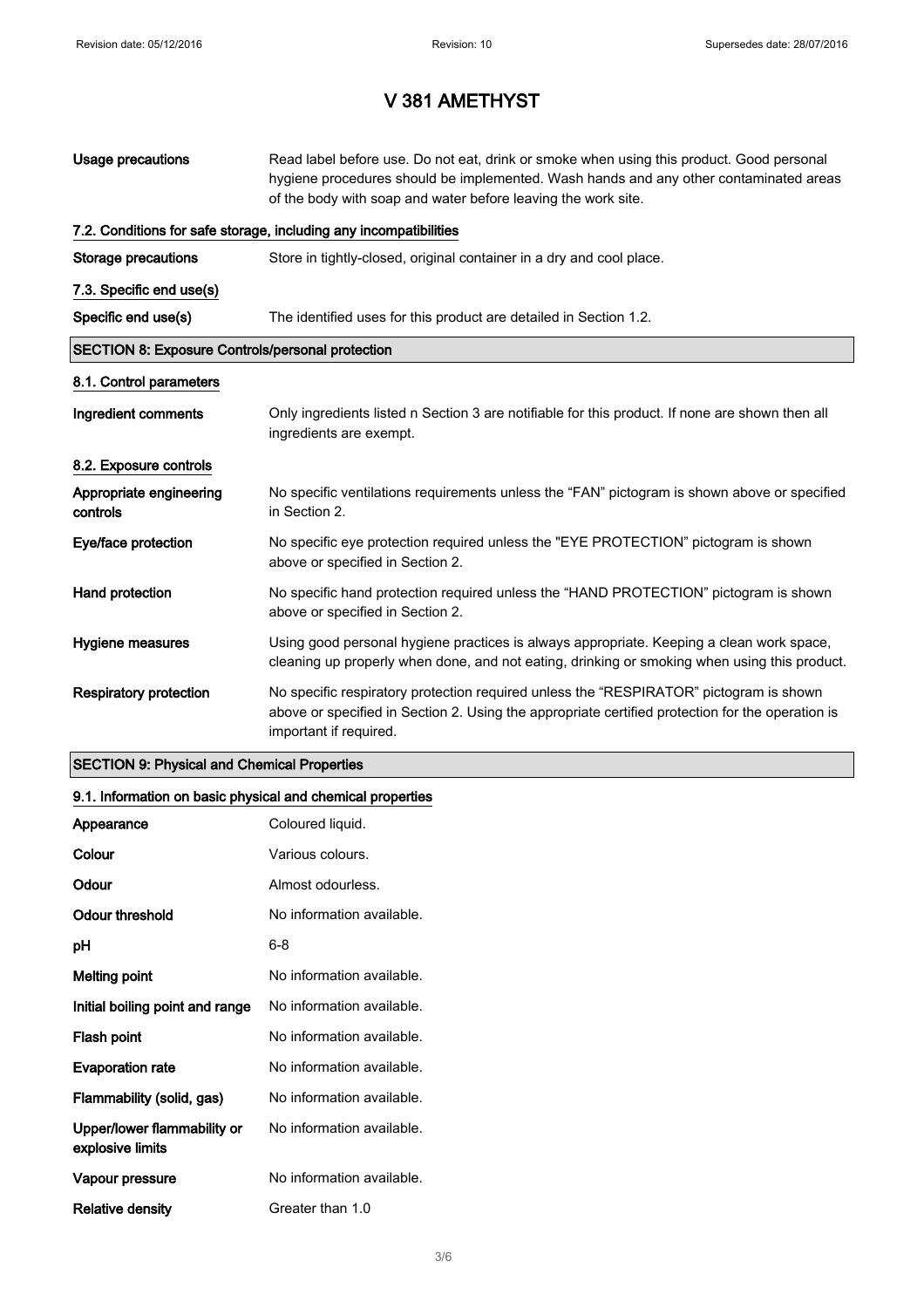| Solubility(ies)                              | Not applicable.                                                                                                                                                                   |
|----------------------------------------------|-----------------------------------------------------------------------------------------------------------------------------------------------------------------------------------|
| <b>Partition coefficient</b>                 | No information available.                                                                                                                                                         |
| Auto-ignition temperature                    | Not applicable.                                                                                                                                                                   |
| <b>Decomposition Temperature</b>             | No information available.                                                                                                                                                         |
| <b>Viscosity</b>                             | No information available.                                                                                                                                                         |
| <b>Explosive properties</b>                  | none                                                                                                                                                                              |
| <b>Oxidising properties</b>                  | none                                                                                                                                                                              |
| 9.2. Other information                       |                                                                                                                                                                                   |
| Other information                            | Not applicable.                                                                                                                                                                   |
| <b>SECTION 10: Stability and reactivity</b>  |                                                                                                                                                                                   |
| 10.1. Reactivity                             |                                                                                                                                                                                   |
| <b>Reactivity</b>                            | There are no known reactivity hazards associated with this product.                                                                                                               |
| 10.2. Chemical stability                     |                                                                                                                                                                                   |
| <b>Stability</b>                             | No particular stability concerns.                                                                                                                                                 |
| 10.3. Possibility of hazardous reactions     |                                                                                                                                                                                   |
| Possibility of hazardous<br>reactions        | None known.                                                                                                                                                                       |
| 10.4. Conditions to avoid                    |                                                                                                                                                                                   |
| <b>Conditions to avoid</b>                   | None known.                                                                                                                                                                       |
| 10.5. Incompatible materials                 |                                                                                                                                                                                   |
| <b>Materials to avoid</b>                    | None known.                                                                                                                                                                       |
| 10.6. Hazardous decomposition products       |                                                                                                                                                                                   |
| Hazardous decomposition<br>products          | None known.                                                                                                                                                                       |
| <b>SECTION 11: Toxicological information</b> |                                                                                                                                                                                   |
| 11.1. Information on toxicological effects   |                                                                                                                                                                                   |
| <b>Toxicological effects</b>                 | Please read Section 2 thoroughly to understand the toxicological risks, (if any) and<br>precautions for safe use (if any).                                                        |
| Skin corrosion/irritation                    |                                                                                                                                                                                   |
| <b>Skin sensitisation</b>                    |                                                                                                                                                                                   |
| <b>Skin sensitisation</b>                    | Based on available data the classification criteria are not met.                                                                                                                  |
| Eye contact                                  | May cause temporary eye irritation.                                                                                                                                               |
| <b>SECTION 12: Ecological Information</b>    |                                                                                                                                                                                   |
| Ecotoxicity                                  | Please read Section 2 completely. If any environmental warnings such as; H411 or H412 are<br>listed in Section 2, please use appropriate procedures when disposing of product and |

container. Do not put materials into waterways or sewers.

12.1. Toxicity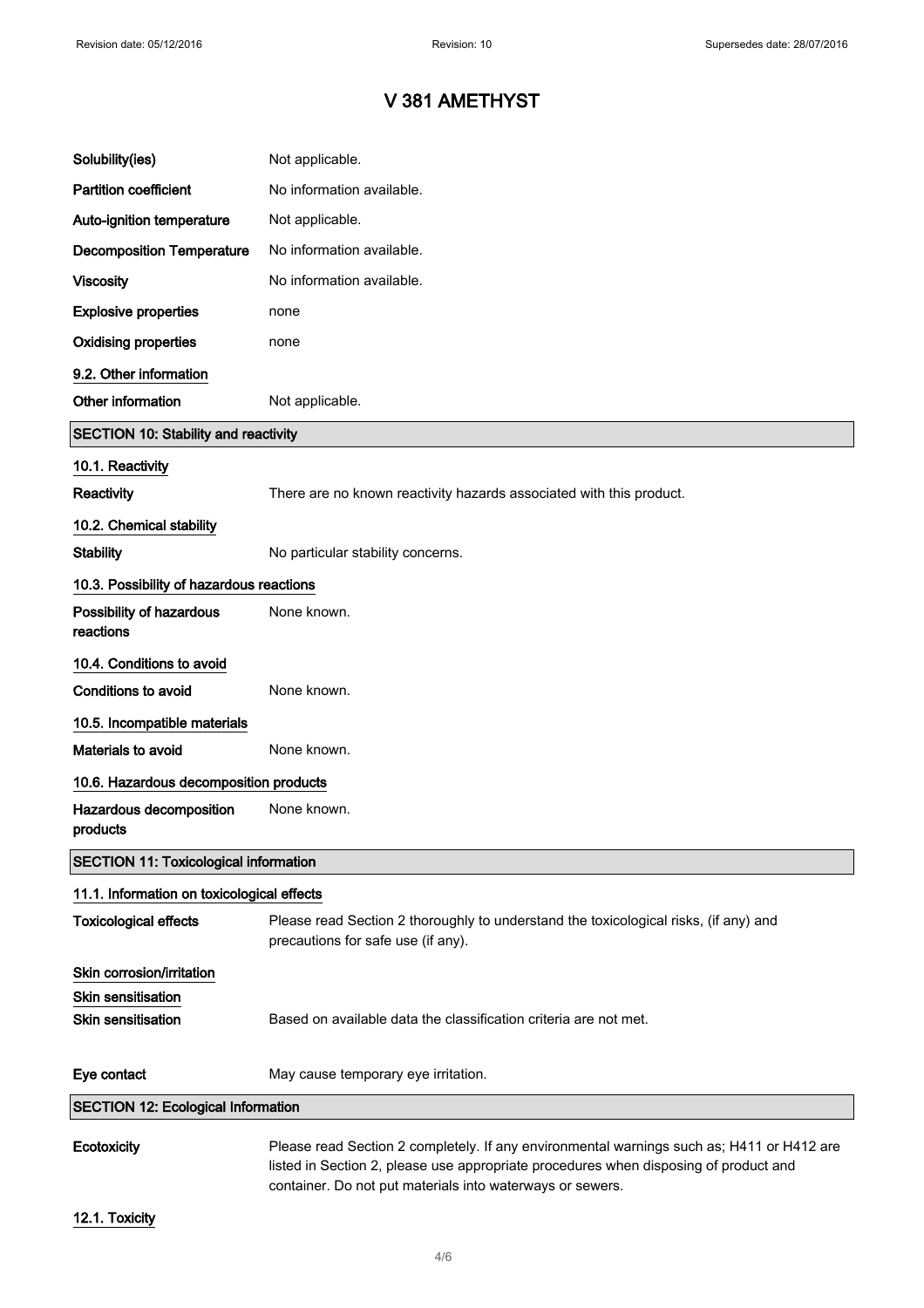| <b>Toxicity</b>                                                                                                                                                                                                                                             | Please read Section 2 completely. If any environmental warnings such as; H411 or H412 are<br>listed in Section 2, please use appropriate procedures when disposing of product and<br>container. Do not put materials into waterways or sewers. |  |  |
|-------------------------------------------------------------------------------------------------------------------------------------------------------------------------------------------------------------------------------------------------------------|------------------------------------------------------------------------------------------------------------------------------------------------------------------------------------------------------------------------------------------------|--|--|
| 12.2. Persistence and degradability                                                                                                                                                                                                                         |                                                                                                                                                                                                                                                |  |  |
| Persistence and degradability No data available.                                                                                                                                                                                                            |                                                                                                                                                                                                                                                |  |  |
| Biodegradation                                                                                                                                                                                                                                              | Not inherently biodegradable.                                                                                                                                                                                                                  |  |  |
| 12.3. Bioaccumulative potential                                                                                                                                                                                                                             |                                                                                                                                                                                                                                                |  |  |
| <b>Partition coefficient</b>                                                                                                                                                                                                                                | No information available.                                                                                                                                                                                                                      |  |  |
| 12.4. Mobility in soil                                                                                                                                                                                                                                      |                                                                                                                                                                                                                                                |  |  |
| <b>Mobility</b>                                                                                                                                                                                                                                             | Semi-mobile.                                                                                                                                                                                                                                   |  |  |
| 12.5. Results of PBT and vPvB assessment                                                                                                                                                                                                                    |                                                                                                                                                                                                                                                |  |  |
| Results of PBT and vPvB<br>assessment                                                                                                                                                                                                                       | This product does not contain any substances classified as PBT or vPvB.                                                                                                                                                                        |  |  |
| 12.6. Other adverse effects                                                                                                                                                                                                                                 |                                                                                                                                                                                                                                                |  |  |
| Other adverse effects                                                                                                                                                                                                                                       | None known.                                                                                                                                                                                                                                    |  |  |
| <b>SECTION 13: Disposal considerations</b>                                                                                                                                                                                                                  |                                                                                                                                                                                                                                                |  |  |
| 13.1. Waste treatment methods                                                                                                                                                                                                                               |                                                                                                                                                                                                                                                |  |  |
| <b>General information</b>                                                                                                                                                                                                                                  | Dispose of waste product or used containers in accordance with local regulations When<br>handling waste, the safety precautions applying to handling of the product should be<br>considered.                                                   |  |  |
| <b>SECTION 14: Transport information</b>                                                                                                                                                                                                                    |                                                                                                                                                                                                                                                |  |  |
| General                                                                                                                                                                                                                                                     | The product is not covered by international regulations on the transport of dangerous goods<br>(IMDG, IATA, ADR/RID).                                                                                                                          |  |  |
| 14.1. UN number                                                                                                                                                                                                                                             |                                                                                                                                                                                                                                                |  |  |
| Not applicable.                                                                                                                                                                                                                                             |                                                                                                                                                                                                                                                |  |  |
| 14.2. UN proper shipping name                                                                                                                                                                                                                               |                                                                                                                                                                                                                                                |  |  |
| Not applicable.                                                                                                                                                                                                                                             |                                                                                                                                                                                                                                                |  |  |
| 14.3. Transport hazard class(es)                                                                                                                                                                                                                            |                                                                                                                                                                                                                                                |  |  |
| No transport warning sign required.                                                                                                                                                                                                                         |                                                                                                                                                                                                                                                |  |  |
| 14.4. Packing group                                                                                                                                                                                                                                         |                                                                                                                                                                                                                                                |  |  |
| Not applicable.                                                                                                                                                                                                                                             |                                                                                                                                                                                                                                                |  |  |
| 14.5. Environmental hazards                                                                                                                                                                                                                                 |                                                                                                                                                                                                                                                |  |  |
| Environmentally hazardous substance/marine pollutant<br>Please refer to Section 2 for any environmental hazards associated with this product. If H411/H412 warnings are shown then<br>please verify packaging and labeling requirements for larger volumes. |                                                                                                                                                                                                                                                |  |  |

# 14.6. Special precautions for user

Not applicable.

## 14.7. Transport in bulk according to Annex II of MARPOL and the IBC Code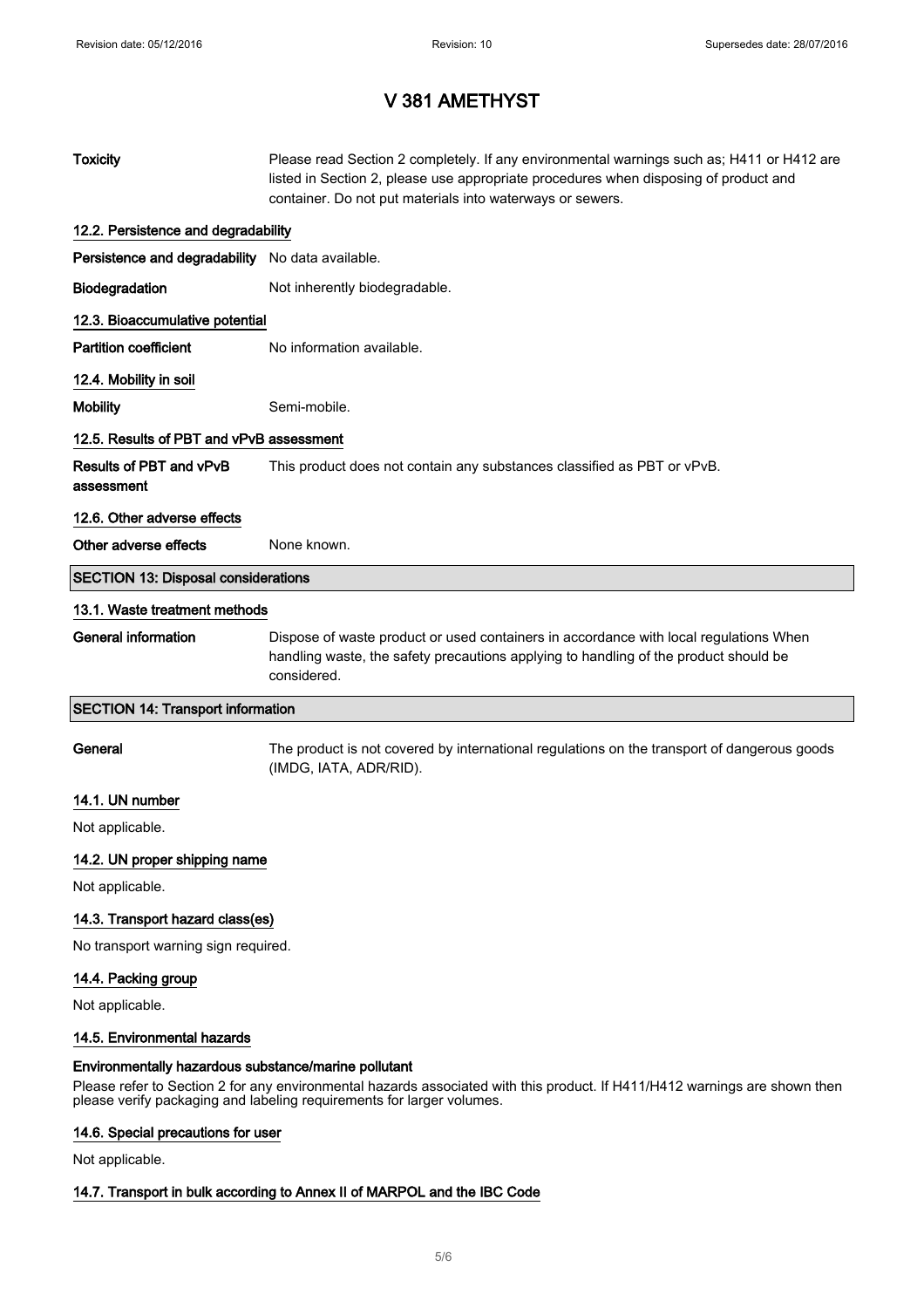## Transport in bulk according to Not applicable. Annex II of MARPOL 73/78 and the IBC Code

### SECTION 15: Regulatory information

### 15.1. Safety, health and environmental regulations/legislation specific for the substance or mixture

| <b>National regulations</b> | Health and Safety at Work etc. Act 1974 (as amended).<br>The Chemicals (Hazard Information and Packaging for Supply) Regulations 2009 (SI 2009<br>No. 716).                                                                                                                                                  |
|-----------------------------|--------------------------------------------------------------------------------------------------------------------------------------------------------------------------------------------------------------------------------------------------------------------------------------------------------------|
| EU legislation              | Dangerous Preparations Directive 1999/45/EC.<br>Dangerous Substances Directive 67/548/EEC.<br>Regulation (EC) No 1907/2006 of the European Parliament and of the Council of 18<br>December 2006 concerning the Registration, Evaluation, Authorisation and Restriction of<br>Chemicals (REACH) (as amended). |

### 15.2. Chemical safety assessment

Not applicable.

### Inventories

### US - TSCA

All the ingredients are listed or exempt.

### US - TSCA 12(b) Export Notification

All the ingredients are listed or exempt.

### SECTION 16: Other information

| General information       | Water7732-18-5, Hydrated Aluminum Silicate1332-58-7, Feldspar68476-25-5, Crystalline<br>Silica14808-60-7<br>Various Pigments |
|---------------------------|------------------------------------------------------------------------------------------------------------------------------|
| <b>Revision date</b>      | 05/12/2016                                                                                                                   |
| <b>Revision</b>           | 10                                                                                                                           |
| Supersedes date           | 28/07/2016                                                                                                                   |
| <b>SDS number</b>         | 5723                                                                                                                         |
| Hazard statements in full | EUH208 Contains 2,2,2 Hexahydro-1,3.5-triazine-1,3,5 triyl triethanol. May produce an<br>allergic reaction.                  |

This information relates only to the specific material designated and may not be valid for such material used in combination with any other materials or in any process. Such information is, to the best of the company's knowledge and belief, accurate and reliable as of the date indicated. However, no warranty, guarantee or representation is made to its accuracy, reliability or completeness. It is the user's responsibility to satisfy himself as to the suitability of such information for his own particular use.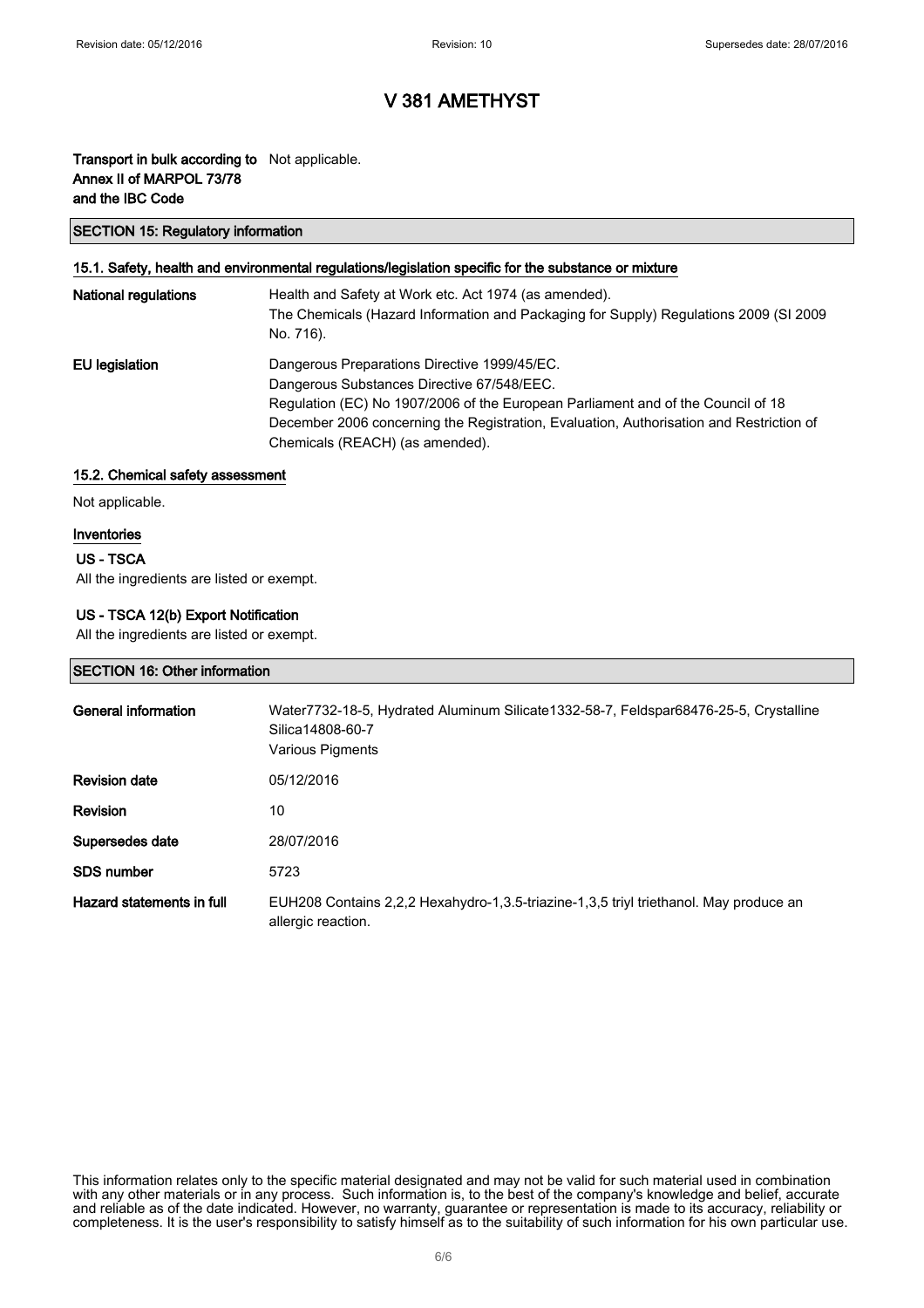## SAFETY DATA SHEET V 382 RED

According to Regulation (EC) No 1907/2006, Annex II, as amended by Regulation (EU) No 453/2010, Commission Regulation (EU) No 2015/830 of 28 May 2015.

| SECTION 1: Identification of the substance/mixture and of the company/undertaking |                                                                                                                                                                       |  |  |
|-----------------------------------------------------------------------------------|-----------------------------------------------------------------------------------------------------------------------------------------------------------------------|--|--|
| 1.1. Product identifier                                                           |                                                                                                                                                                       |  |  |
| <b>Product name</b>                                                               | V 382 RED                                                                                                                                                             |  |  |
| <b>Product number</b>                                                             | V 382 RED                                                                                                                                                             |  |  |
|                                                                                   | 1.2. Relevant identified uses of the substance or mixture and uses advised against                                                                                    |  |  |
| <b>Identified uses</b>                                                            | Ceramic underglaze                                                                                                                                                    |  |  |
| 1.3. Details of the supplier of the safety data sheet                             |                                                                                                                                                                       |  |  |
| Supplier                                                                          | American Art Clay Co Inc<br>6060 Guion Road<br>Indianapolis,<br>IN 46254-1222<br><b>USA</b><br>Toll Free: 1-800-925-5195 ext. 1303<br>Local: 1-317-243-0066 ext. 1303 |  |  |
| 1.4. Emergency telephone number                                                   |                                                                                                                                                                       |  |  |
| <b>Emergency telephone</b>                                                        | 1 317 243 0066 ext. 1303 Mon-Fri, 0900-1700 EST                                                                                                                       |  |  |
| <b>SECTION 2: Hazards identification</b>                                          |                                                                                                                                                                       |  |  |
| 2.1. Classification of the substance or mixture                                   |                                                                                                                                                                       |  |  |
| Classification (EC 1272/2008)                                                     |                                                                                                                                                                       |  |  |
| <b>Physical hazards</b>                                                           | <b>Not Classified</b>                                                                                                                                                 |  |  |
| <b>Health hazards</b>                                                             | <b>Not Classified</b>                                                                                                                                                 |  |  |
| <b>Environmental hazards</b>                                                      | Not Classified                                                                                                                                                        |  |  |
| 2.2. Label elements                                                               |                                                                                                                                                                       |  |  |
| <b>Hazard statements</b>                                                          | EUH208 Contains 2,2,2 Hexahydro-1,3.5-triazine-1,3,5 triyl triethanol. May produce an<br>allergic reaction.                                                           |  |  |
| Supplemental label<br>information                                                 | EUH208 Contains 2,2,2 Hexahydro-1,3,5-triazine-1,3,5 triyl trienthanol. May produce an<br>allergic reaction.                                                          |  |  |
| Contains                                                                          | 2,2,2 Hexahydro-1,3.5-triazine-1,3,5 triyl triethanol                                                                                                                 |  |  |
| 2.3. Other hazards                                                                |                                                                                                                                                                       |  |  |
| none present                                                                      |                                                                                                                                                                       |  |  |
| <b>SECTION 3: Composition/information on ingredients</b>                          |                                                                                                                                                                       |  |  |
| 3.2. Mixtures                                                                     |                                                                                                                                                                       |  |  |
| <b>Composition comments</b>                                                       | Only ingredients listed above are notifiable for this product. If none are shown then all<br>ingredients are exempt.                                                  |  |  |
| <b>SECTION 4: First aid measures</b>                                              |                                                                                                                                                                       |  |  |
| 4.1. Description of first aid measures                                            |                                                                                                                                                                       |  |  |
| General information                                                               |                                                                                                                                                                       |  |  |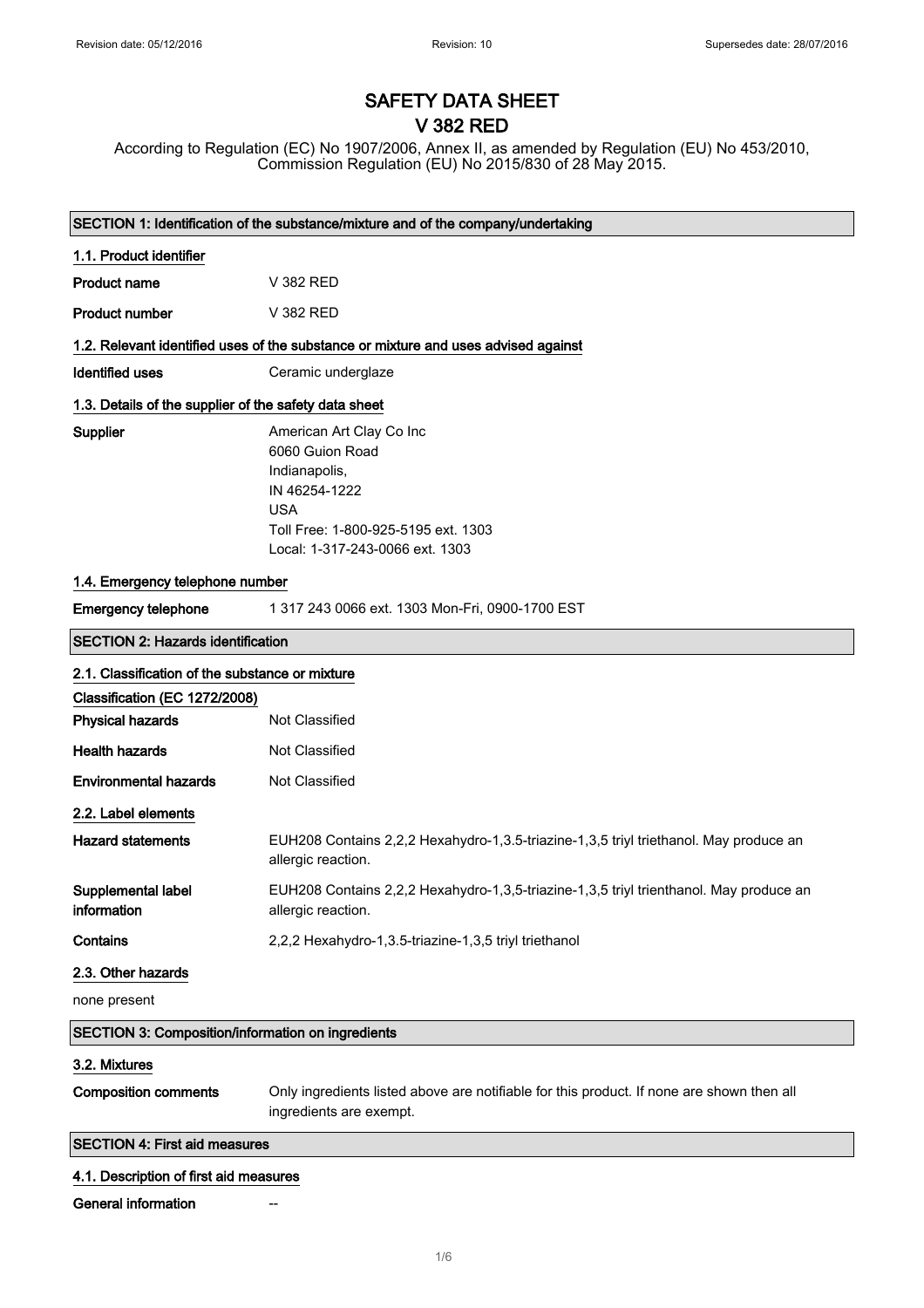| Ingestion                                                  | Do not induce vomiting. Rinse mouth thoroughly with water. Give a few small glasses of water<br>or milk to drink. Get medical attention if any discomfort continues.                                                                                                                                        |  |
|------------------------------------------------------------|-------------------------------------------------------------------------------------------------------------------------------------------------------------------------------------------------------------------------------------------------------------------------------------------------------------|--|
| Skin contact                                               | Wash skin thoroughly with soap and water.                                                                                                                                                                                                                                                                   |  |
| Eye contact                                                | Rinse with water.                                                                                                                                                                                                                                                                                           |  |
|                                                            | 4.2. Most important symptoms and effects, both acute and delayed                                                                                                                                                                                                                                            |  |
| <b>Inhalation</b>                                          | Read Section 2 for any specific precautions associated with this product. In general, breathing<br>any type of dust / mist can and may aggravate irritation of the throat and lungs.                                                                                                                        |  |
| Ingestion                                                  | Read Section 2 for any specific precautions associated with the use of this product. Products<br>with specific warnings about ingestion will give guidance there.                                                                                                                                           |  |
| Skin contact                                               | Read Section 2 for any specific precautions associated with the use of this product. In general<br>most ceramic glazes, clays and special products will tend to have a drying effect on the skin<br>and may cause some sensitivity to users with sensitive skin.                                            |  |
| Eye contact                                                | Read Section 2 for any specific precautions associated with the use of this product. In general<br>most ceramic and special products contain materials that maybe abrasive to eyes. Keeping<br>materials from contacting the eyes is prudent. If contact does occur, flush with clean water, do<br>not rub. |  |
|                                                            | 4.3. Indication of any immediate medical attention and special treatment needed                                                                                                                                                                                                                             |  |
| Notes for the doctor                                       | Treat symptomatically.                                                                                                                                                                                                                                                                                      |  |
| <b>SECTION 5: Firefighting measures</b>                    |                                                                                                                                                                                                                                                                                                             |  |
| 5.1. Extinguishing media                                   |                                                                                                                                                                                                                                                                                                             |  |
| Suitable extinguishing media                               | Use fire-extinguishing media suitable for the surrounding fire.                                                                                                                                                                                                                                             |  |
| 5.2. Special hazards arising from the substance or mixture |                                                                                                                                                                                                                                                                                                             |  |
| Specific hazards                                           | The product is not believed to present a hazard due to its physical nature.                                                                                                                                                                                                                                 |  |
| 5.3. Advice for firefighters                               |                                                                                                                                                                                                                                                                                                             |  |
| Special protective equipment<br>for firefighters           | Use protective equipment appropriate for surrounding materials.                                                                                                                                                                                                                                             |  |
| <b>SECTION 6: Accidental release measures</b>              |                                                                                                                                                                                                                                                                                                             |  |
|                                                            | 6.1. Personal precautions, protective equipment and emergency procedures                                                                                                                                                                                                                                    |  |
| <b>Personal precautions</b>                                | For personal protection, see Section 8.                                                                                                                                                                                                                                                                     |  |
| 6.2. Environmental precautions                             |                                                                                                                                                                                                                                                                                                             |  |
| <b>Environmental precautions</b>                           | Please read Section 2 completely. If any environmental warnings such as; H411 or H412 are<br>listed in Section 2, please use appropriate procedures when disposing of product and<br>container. Do not put materials into waterways or sewers.                                                              |  |
| 6.3. Methods and material for containment and cleaning up  |                                                                                                                                                                                                                                                                                                             |  |
| Methods for cleaning up                                    | Collect spillage for reclamation or absorb in vermiculite, dry sand or similar material                                                                                                                                                                                                                     |  |
| 6.4. Reference to other sections                           |                                                                                                                                                                                                                                                                                                             |  |
| Reference to other sections                                | For waste disposal, see Section 13. For personal protection, see Section 8.                                                                                                                                                                                                                                 |  |
| <b>SECTION 7: Handling and storage</b>                     |                                                                                                                                                                                                                                                                                                             |  |
| 7.1. Precautions for safe handling                         |                                                                                                                                                                                                                                                                                                             |  |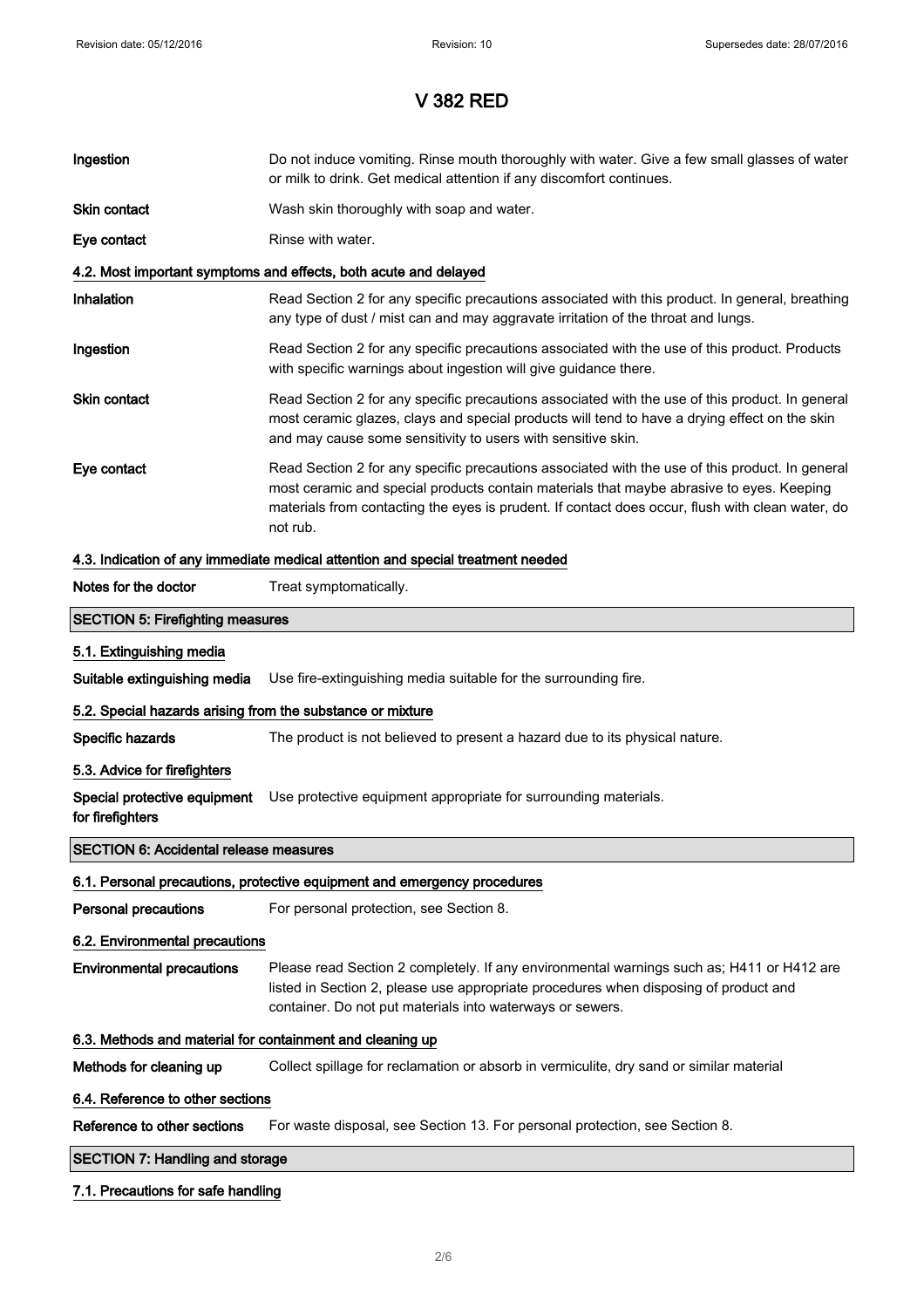| Usage precautions                                       | Read label before use. Do not eat, drink or smoke when using this product. Good personal<br>hygiene procedures should be implemented. Wash hands and any other contaminated areas<br>of the body with soap and water before leaving the work site. |  |
|---------------------------------------------------------|----------------------------------------------------------------------------------------------------------------------------------------------------------------------------------------------------------------------------------------------------|--|
|                                                         | 7.2. Conditions for safe storage, including any incompatibilities                                                                                                                                                                                  |  |
| Storage precautions                                     | Store in tightly-closed, original container in a dry and cool place.                                                                                                                                                                               |  |
| 7.3. Specific end use(s)                                |                                                                                                                                                                                                                                                    |  |
| Specific end use(s)                                     | The identified uses for this product are detailed in Section 1.2.                                                                                                                                                                                  |  |
| <b>SECTION 8: Exposure Controls/personal protection</b> |                                                                                                                                                                                                                                                    |  |
| 8.1. Control parameters                                 |                                                                                                                                                                                                                                                    |  |
| Ingredient comments                                     | Only ingredients listed n Section 3 are notifiable for this product. If none are shown then all<br>ingredients are exempt.                                                                                                                         |  |
| 8.2. Exposure controls                                  |                                                                                                                                                                                                                                                    |  |
| Appropriate engineering<br>controls                     | No specific ventilations requirements unless the "FAN" pictogram is shown above or specified<br>in Section 2.                                                                                                                                      |  |
| Eye/face protection                                     | No specific eye protection required unless the "EYE PROTECTION" pictogram is shown<br>above or specified in Section 2.                                                                                                                             |  |
| Hand protection                                         | No specific hand protection required unless the "HAND PROTECTION" pictogram is shown<br>above or specified in Section 2.                                                                                                                           |  |
| Hygiene measures                                        | Using good personal hygiene practices is always appropriate. Keeping a clean work space,<br>cleaning up properly when done, and not eating, drinking or smoking when using this product.                                                           |  |
| <b>Respiratory protection</b>                           | No specific respiratory protection required unless the "RESPIRATOR" pictogram is shown<br>above or specified in Section 2. Using the appropriate certified protection for the operation is<br>important if required.                               |  |

## SECTION 9: Physical and Chemical Properties

## 9.1. Information on basic physical and chemical properties

| Appearance                                      | Coloured liquid.          |
|-------------------------------------------------|---------------------------|
| Colour                                          | Various colours.          |
| Odour                                           | Almost odourless.         |
| Odour threshold                                 | No information available. |
| рH                                              | 6-8                       |
| <b>Melting point</b>                            | No information available. |
| Initial boiling point and range                 | No information available. |
| Flash point                                     | No information available. |
| <b>Evaporation rate</b>                         | No information available. |
| Flammability (solid, gas)                       | No information available. |
| Upper/lower flammability or<br>explosive limits | No information available. |
| Vapour pressure                                 | No information available. |
| Relative density                                | Greater than 1.0          |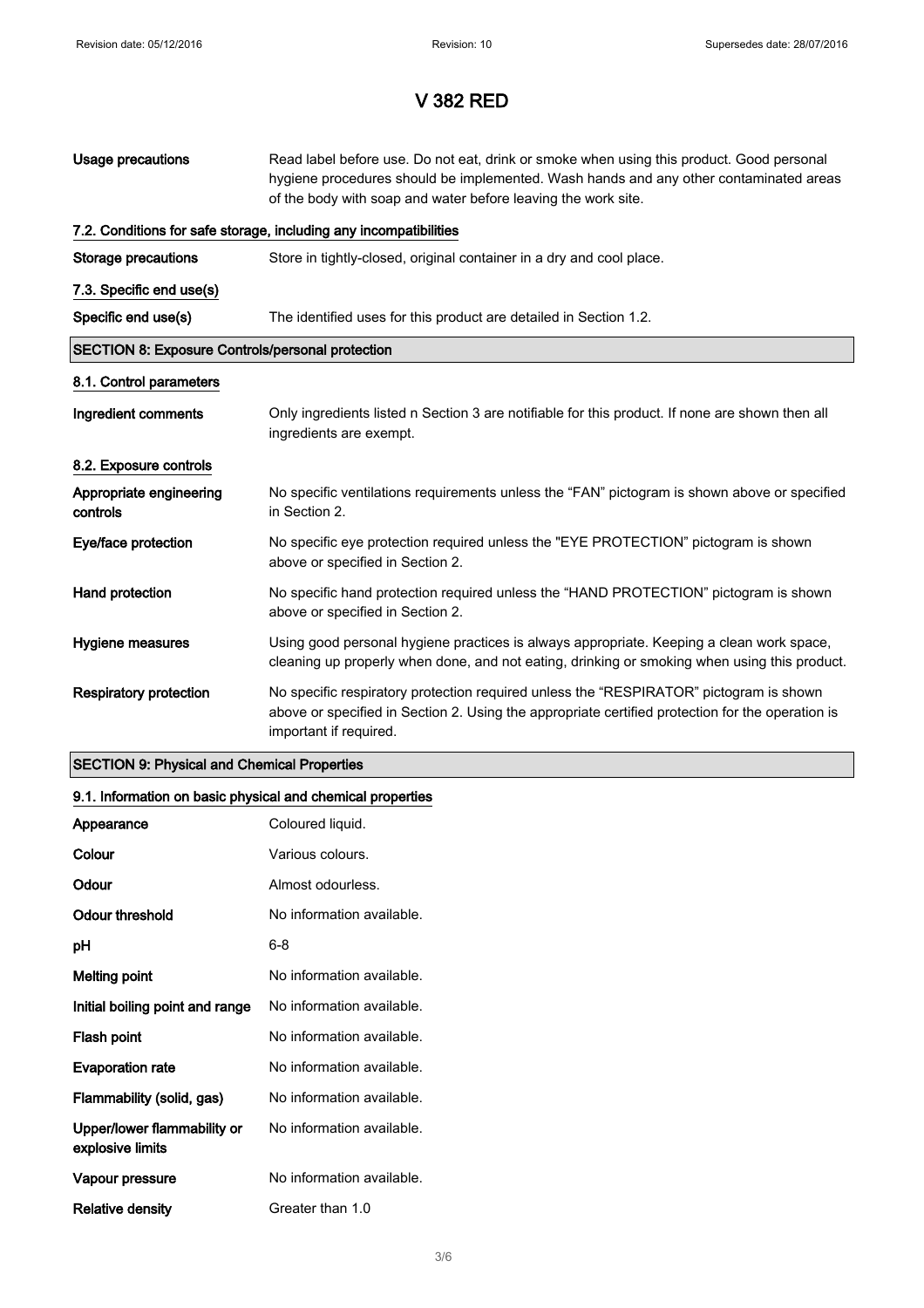| Solubility(ies)                              | Not applicable.                                                                                                                                                                                                                                |  |
|----------------------------------------------|------------------------------------------------------------------------------------------------------------------------------------------------------------------------------------------------------------------------------------------------|--|
| <b>Partition coefficient</b>                 | No information available.                                                                                                                                                                                                                      |  |
| Auto-ignition temperature                    | Not applicable.                                                                                                                                                                                                                                |  |
| <b>Decomposition Temperature</b>             | No information available.                                                                                                                                                                                                                      |  |
| <b>Viscosity</b>                             | No information available.                                                                                                                                                                                                                      |  |
| <b>Explosive properties</b>                  | none                                                                                                                                                                                                                                           |  |
| <b>Oxidising properties</b>                  | none                                                                                                                                                                                                                                           |  |
| 9.2. Other information                       |                                                                                                                                                                                                                                                |  |
| Other information                            | Not applicable.                                                                                                                                                                                                                                |  |
| <b>SECTION 10: Stability and reactivity</b>  |                                                                                                                                                                                                                                                |  |
| 10.1. Reactivity                             |                                                                                                                                                                                                                                                |  |
| Reactivity                                   | There are no known reactivity hazards associated with this product.                                                                                                                                                                            |  |
| 10.2. Chemical stability                     |                                                                                                                                                                                                                                                |  |
| <b>Stability</b>                             | No particular stability concerns.                                                                                                                                                                                                              |  |
| 10.3. Possibility of hazardous reactions     |                                                                                                                                                                                                                                                |  |
| Possibility of hazardous<br>reactions        | None known.                                                                                                                                                                                                                                    |  |
| 10.4. Conditions to avoid                    |                                                                                                                                                                                                                                                |  |
| <b>Conditions to avoid</b>                   | None known.                                                                                                                                                                                                                                    |  |
| 10.5. Incompatible materials                 |                                                                                                                                                                                                                                                |  |
| <b>Materials to avoid</b>                    | None known.                                                                                                                                                                                                                                    |  |
| 10.6. Hazardous decomposition products       |                                                                                                                                                                                                                                                |  |
| Hazardous decomposition<br>products          | None known.                                                                                                                                                                                                                                    |  |
| <b>SECTION 11: Toxicological information</b> |                                                                                                                                                                                                                                                |  |
| 11.1. Information on toxicological effects   |                                                                                                                                                                                                                                                |  |
| <b>Toxicological effects</b>                 | Please read Section 2 thoroughly to understand the toxicological risks, (if any) and<br>precautions for safe use (if any).                                                                                                                     |  |
| Skin corrosion/irritation                    |                                                                                                                                                                                                                                                |  |
| Skin sensitisation                           |                                                                                                                                                                                                                                                |  |
| <b>Skin sensitisation</b>                    | Based on available data the classification criteria are not met.                                                                                                                                                                               |  |
| Eye contact                                  | May cause temporary eye irritation.                                                                                                                                                                                                            |  |
| <b>SECTION 12: Ecological Information</b>    |                                                                                                                                                                                                                                                |  |
| Ecotoxicity                                  | Please read Section 2 completely. If any environmental warnings such as; H411 or H412 are<br>listed in Section 2, please use appropriate procedures when disposing of product and<br>container. Do not put materials into waterways or sewers. |  |

12.1. Toxicity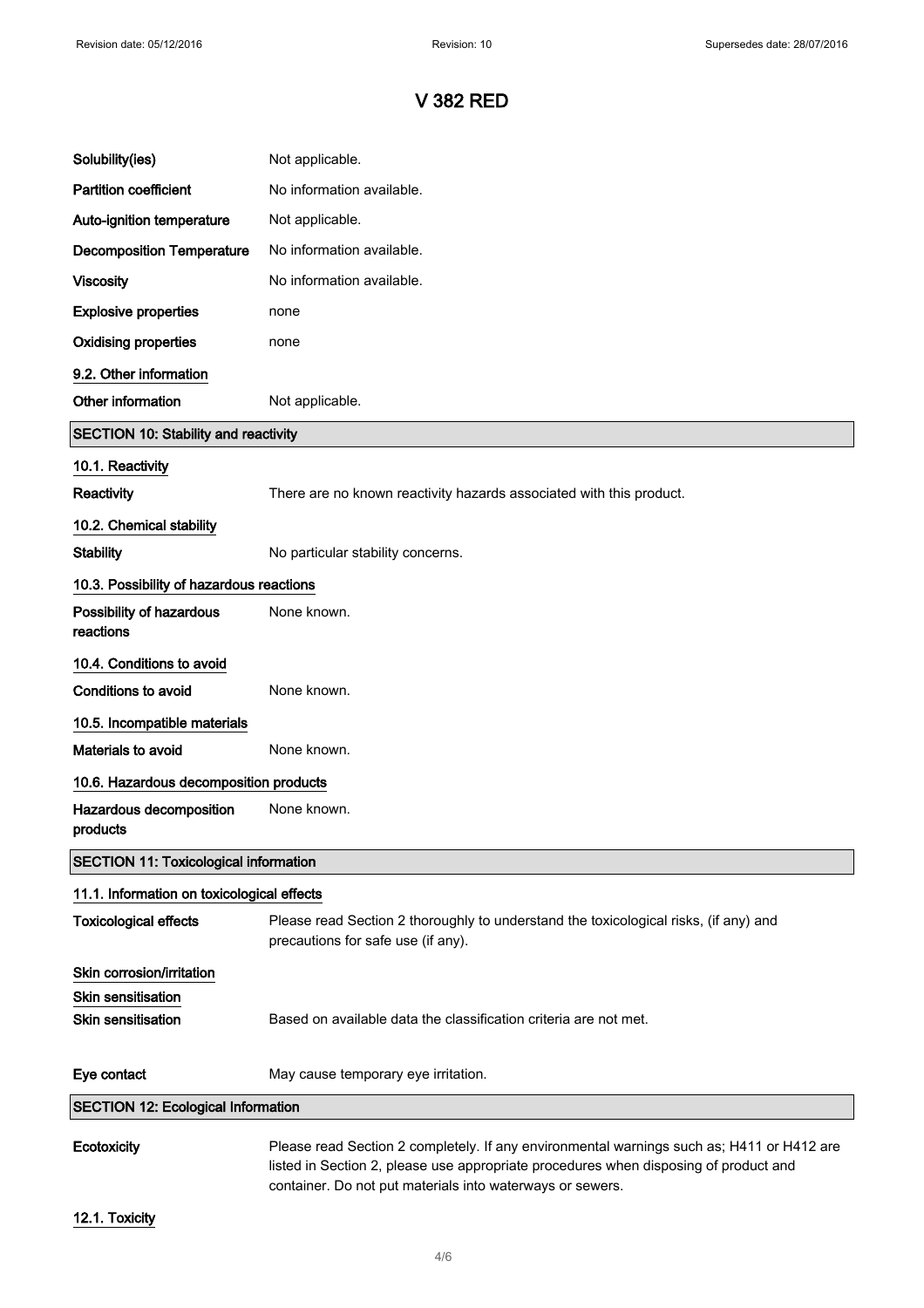| <b>Toxicity</b>                                                                                                                                                                    | Please read Section 2 completely. If any environmental warnings such as; H411 or H412 are<br>listed in Section 2, please use appropriate procedures when disposing of product and<br>container. Do not put materials into waterways or sewers. |  |
|------------------------------------------------------------------------------------------------------------------------------------------------------------------------------------|------------------------------------------------------------------------------------------------------------------------------------------------------------------------------------------------------------------------------------------------|--|
| 12.2. Persistence and degradability                                                                                                                                                |                                                                                                                                                                                                                                                |  |
| Persistence and degradability No data available.                                                                                                                                   |                                                                                                                                                                                                                                                |  |
| Biodegradation                                                                                                                                                                     | Not inherently biodegradable.                                                                                                                                                                                                                  |  |
| 12.3. Bioaccumulative potential                                                                                                                                                    |                                                                                                                                                                                                                                                |  |
| <b>Partition coefficient</b>                                                                                                                                                       | No information available.                                                                                                                                                                                                                      |  |
| 12.4. Mobility in soil                                                                                                                                                             |                                                                                                                                                                                                                                                |  |
| <b>Mobility</b>                                                                                                                                                                    | Semi-mobile.                                                                                                                                                                                                                                   |  |
| 12.5. Results of PBT and vPvB assessment                                                                                                                                           |                                                                                                                                                                                                                                                |  |
| <b>Results of PBT and vPvB</b><br>assessment                                                                                                                                       | This product does not contain any substances classified as PBT or vPvB.                                                                                                                                                                        |  |
| 12.6. Other adverse effects                                                                                                                                                        |                                                                                                                                                                                                                                                |  |
| Other adverse effects                                                                                                                                                              | None known.                                                                                                                                                                                                                                    |  |
| <b>SECTION 13: Disposal considerations</b>                                                                                                                                         |                                                                                                                                                                                                                                                |  |
| 13.1. Waste treatment methods                                                                                                                                                      |                                                                                                                                                                                                                                                |  |
| <b>General information</b>                                                                                                                                                         | Dispose of waste product or used containers in accordance with local regulations When<br>handling waste, the safety precautions applying to handling of the product should be<br>considered.                                                   |  |
| <b>SECTION 14: Transport information</b>                                                                                                                                           |                                                                                                                                                                                                                                                |  |
| General                                                                                                                                                                            | The product is not covered by international regulations on the transport of dangerous goods<br>(IMDG, IATA, ADR/RID).                                                                                                                          |  |
| 14.1. UN number                                                                                                                                                                    |                                                                                                                                                                                                                                                |  |
| Not applicable.                                                                                                                                                                    |                                                                                                                                                                                                                                                |  |
| 14.2. UN proper shipping name                                                                                                                                                      |                                                                                                                                                                                                                                                |  |
| Not applicable.                                                                                                                                                                    |                                                                                                                                                                                                                                                |  |
| 14.3. Transport hazard class(es)                                                                                                                                                   |                                                                                                                                                                                                                                                |  |
| No transport warning sign required.                                                                                                                                                |                                                                                                                                                                                                                                                |  |
| 14.4. Packing group                                                                                                                                                                |                                                                                                                                                                                                                                                |  |
| Not applicable.                                                                                                                                                                    |                                                                                                                                                                                                                                                |  |
| 14.5. Environmental hazards                                                                                                                                                        |                                                                                                                                                                                                                                                |  |
| Environmentally hazardous substance/marine pollutant<br>Please refer to Section 2 for any environmental hazards associated with this product. If H411/H412 warnings are shown then |                                                                                                                                                                                                                                                |  |

## 14.6. Special precautions for user

Not applicable.

## 14.7. Transport in bulk according to Annex II of MARPOL and the IBC Code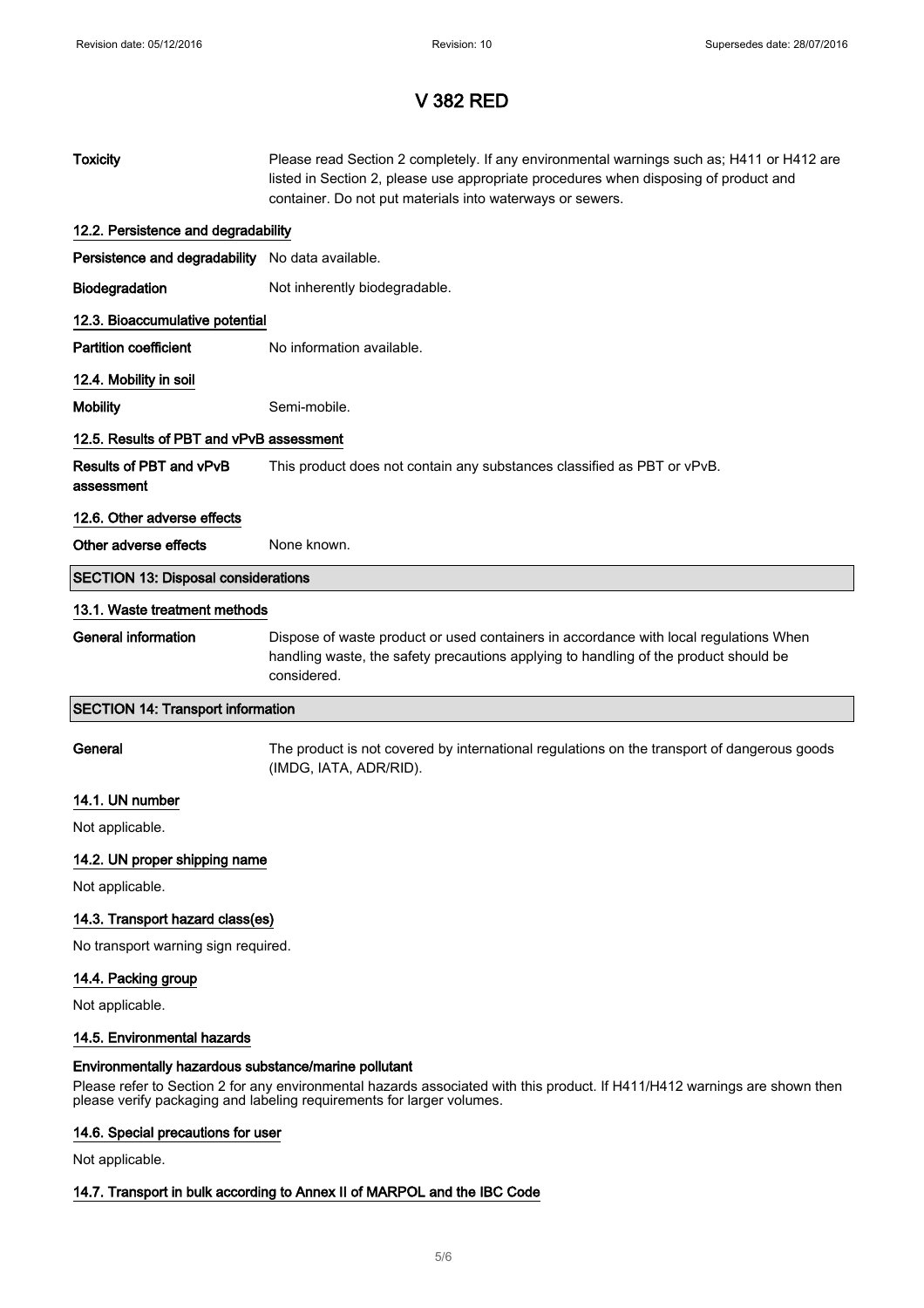### Transport in bulk according to Not applicable. Annex II of MARPOL 73/78 and the IBC Code

### SECTION 15: Regulatory information

### 15.1. Safety, health and environmental regulations/legislation specific for the substance or mixture

| <b>National regulations</b> | Health and Safety at Work etc. Act 1974 (as amended).<br>The Chemicals (Hazard Information and Packaging for Supply) Regulations 2009 (SI 2009<br>No. 716).                                                                                                                                                  |
|-----------------------------|--------------------------------------------------------------------------------------------------------------------------------------------------------------------------------------------------------------------------------------------------------------------------------------------------------------|
| EU legislation              | Dangerous Preparations Directive 1999/45/EC.<br>Dangerous Substances Directive 67/548/EEC.<br>Regulation (EC) No 1907/2006 of the European Parliament and of the Council of 18<br>December 2006 concerning the Registration, Evaluation, Authorisation and Restriction of<br>Chemicals (REACH) (as amended). |

### 15.2. Chemical safety assessment

Not applicable.

### Inventories

### US - TSCA

All the ingredients are listed or exempt.

### US - TSCA 12(b) Export Notification

All the ingredients are listed or exempt.

### SECTION 16: Other information

| General information       | Water7732-18-5, Hydrated Aluminum Silicate1332-58-7, Feldspar68476-25-5, Crystalline<br>Silica14808-60-7<br>Various Pigments |
|---------------------------|------------------------------------------------------------------------------------------------------------------------------|
| <b>Revision date</b>      | 05/12/2016                                                                                                                   |
| <b>Revision</b>           | 10                                                                                                                           |
| Supersedes date           | 28/07/2016                                                                                                                   |
| <b>SDS number</b>         | 5724                                                                                                                         |
| Hazard statements in full | EUH208 Contains 2,2,2 Hexahydro-1,3.5-triazine-1,3,5 triyl triethanol. May produce an<br>allergic reaction.                  |

This information relates only to the specific material designated and may not be valid for such material used in combination with any other materials or in any process. Such information is, to the best of the company's knowledge and belief, accurate and reliable as of the date indicated. However, no warranty, guarantee or representation is made to its accuracy, reliability or completeness. It is the user's responsibility to satisfy himself as to the suitability of such information for his own particular use.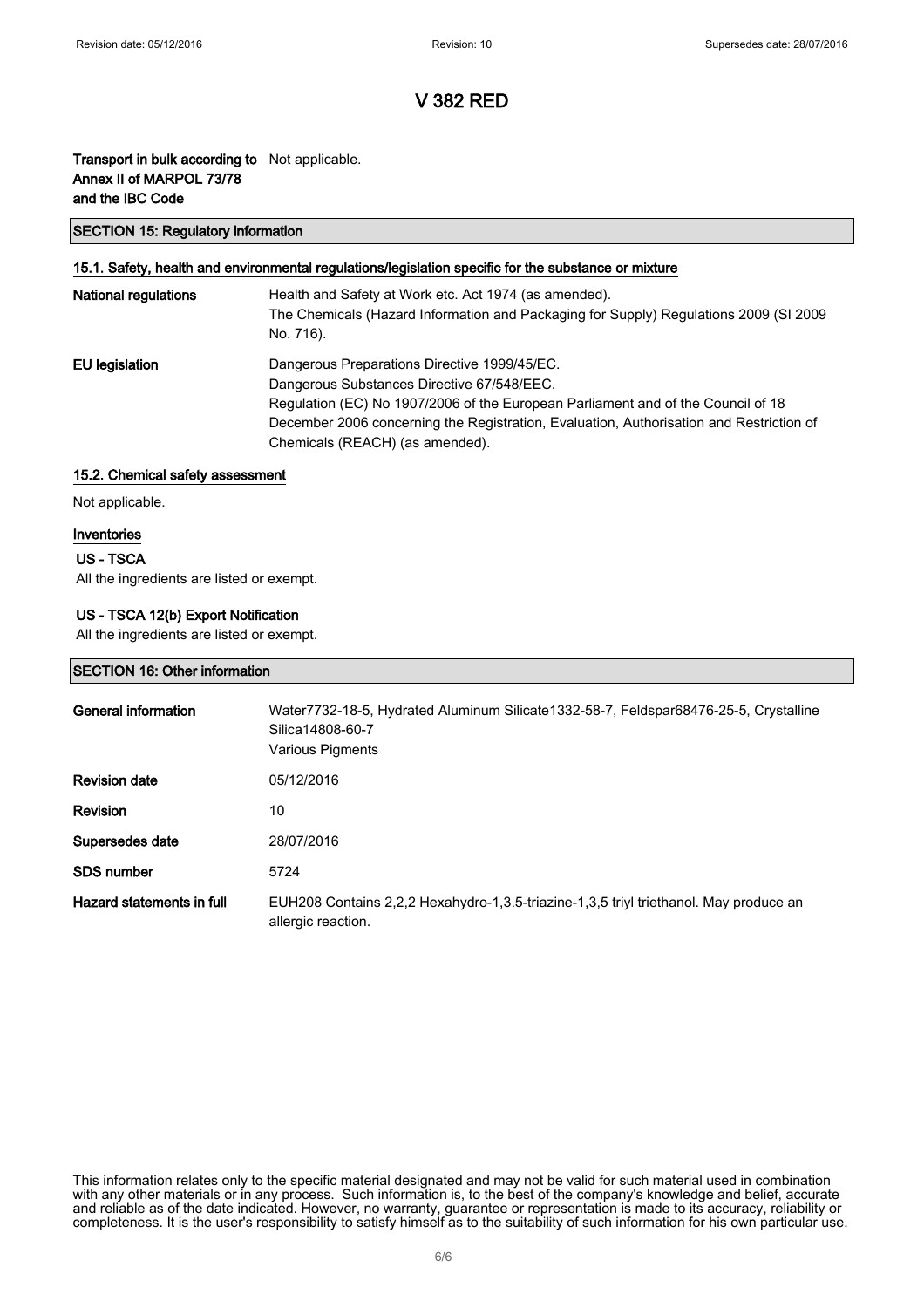# SAFETY DATA SHEET V 383 LIGHT RED

According to Regulation (EC) No 1907/2006, Annex II, as amended by Regulation (EU) No 453/2010, Commission Regulation (EU) No 2015/830 of 28 May 2015.

|                                                          | SECTION 1: Identification of the substance/mixture and of the company/undertaking                                                                                     |  |
|----------------------------------------------------------|-----------------------------------------------------------------------------------------------------------------------------------------------------------------------|--|
| 1.1. Product identifier                                  |                                                                                                                                                                       |  |
| <b>Product name</b>                                      | V 383 LIGHT RED                                                                                                                                                       |  |
| <b>Product number</b>                                    | V 383 LIGHT RED                                                                                                                                                       |  |
|                                                          | 1.2. Relevant identified uses of the substance or mixture and uses advised against                                                                                    |  |
| <b>Identified uses</b>                                   | Ceramic underglaze                                                                                                                                                    |  |
| 1.3. Details of the supplier of the safety data sheet    |                                                                                                                                                                       |  |
| Supplier                                                 | American Art Clay Co Inc<br>6060 Guion Road<br>Indianapolis,<br>IN 46254-1222<br><b>USA</b><br>Toll Free: 1-800-925-5195 ext. 1303<br>Local: 1-317-243-0066 ext. 1303 |  |
| 1.4. Emergency telephone number                          |                                                                                                                                                                       |  |
| <b>Emergency telephone</b>                               | 1 317 243 0066 ext. 1303 Mon-Fri, 0900-1700 EST                                                                                                                       |  |
| <b>SECTION 2: Hazards identification</b>                 |                                                                                                                                                                       |  |
| 2.1. Classification of the substance or mixture          |                                                                                                                                                                       |  |
| Classification (EC 1272/2008)                            |                                                                                                                                                                       |  |
| <b>Physical hazards</b>                                  | Not Classified                                                                                                                                                        |  |
| <b>Health hazards</b>                                    | Not Classified                                                                                                                                                        |  |
| <b>Environmental hazards</b>                             | Not Classified                                                                                                                                                        |  |
| 2.2. Label elements                                      |                                                                                                                                                                       |  |
| <b>Hazard statements</b>                                 | EUH208 Contains 2,2,2 Hexahydro-1,3.5-triazine-1,3,5 triyl triethanol. May produce an<br>allergic reaction.                                                           |  |
| Supplemental label<br>information                        | EUH208 Contains 2,2,2 Hexahydro-1,3,5-triazine-1,3,5 triyl trienthanol. May produce an<br>allergic reaction.                                                          |  |
| 2.3. Other hazards                                       |                                                                                                                                                                       |  |
| none present                                             |                                                                                                                                                                       |  |
| <b>SECTION 3: Composition/information on ingredients</b> |                                                                                                                                                                       |  |
| 3.2. Mixtures                                            |                                                                                                                                                                       |  |
| silica                                                   | 5-10%                                                                                                                                                                 |  |
| CAS number: 14808-60-7                                   | EC number: 238-878-4                                                                                                                                                  |  |
| Classification<br>STOT RE 1 - H372                       |                                                                                                                                                                       |  |
|                                                          |                                                                                                                                                                       |  |

The Full Text for all R-Phrases and Hazard Statements are Displayed in Section 16.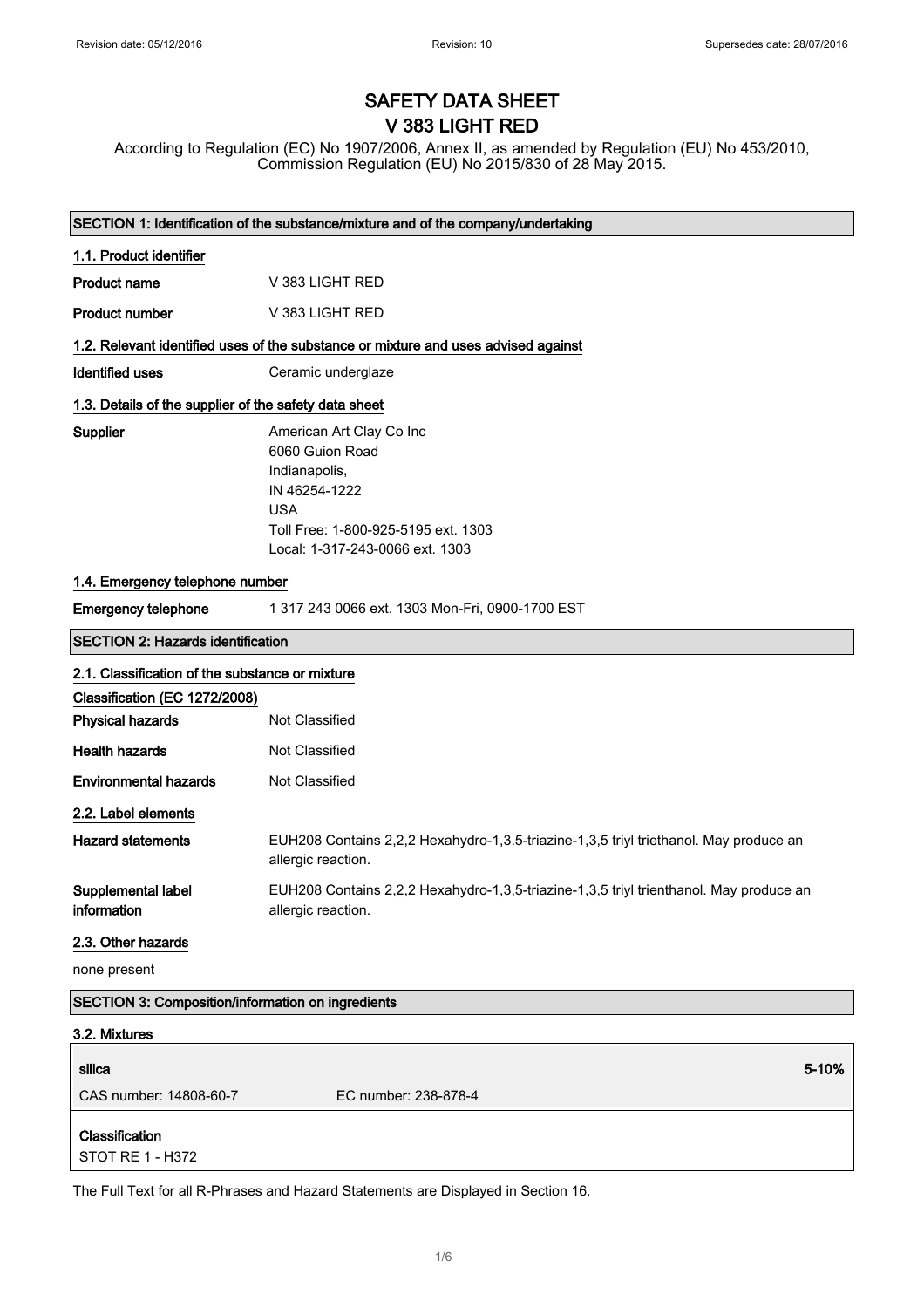| <b>Composition comments</b>                                              | Only ingredients listed above are notifiable for this product. If none are shown then all<br>ingredients are exempt.                                                                                                                                                                                        |  |
|--------------------------------------------------------------------------|-------------------------------------------------------------------------------------------------------------------------------------------------------------------------------------------------------------------------------------------------------------------------------------------------------------|--|
| <b>SECTION 4: First aid measures</b>                                     |                                                                                                                                                                                                                                                                                                             |  |
| 4.1. Description of first aid measures                                   |                                                                                                                                                                                                                                                                                                             |  |
| <b>General information</b>                                               |                                                                                                                                                                                                                                                                                                             |  |
| Ingestion                                                                | Do not induce vomiting. Rinse mouth thoroughly with water. Give a few small glasses of water<br>or milk to drink. Get medical attention if any discomfort continues.                                                                                                                                        |  |
| <b>Skin contact</b>                                                      | Wash skin thoroughly with soap and water.                                                                                                                                                                                                                                                                   |  |
| Eye contact                                                              | Rinse with water.                                                                                                                                                                                                                                                                                           |  |
|                                                                          | 4.2. Most important symptoms and effects, both acute and delayed                                                                                                                                                                                                                                            |  |
| Inhalation                                                               | Read Section 2 for any specific precautions associated with this product. In general, breathing<br>any type of dust / mist can and may aggravate irritation of the throat and lungs.                                                                                                                        |  |
| Ingestion                                                                | Read Section 2 for any specific precautions associated with the use of this product. Products<br>with specific warnings about ingestion will give guidance there.                                                                                                                                           |  |
| <b>Skin contact</b>                                                      | Read Section 2 for any specific precautions associated with the use of this product. In general<br>most ceramic glazes, clays and special products will tend to have a drying effect on the skin<br>and may cause some sensitivity to users with sensitive skin.                                            |  |
| Eye contact                                                              | Read Section 2 for any specific precautions associated with the use of this product. In general<br>most ceramic and special products contain materials that maybe abrasive to eyes. Keeping<br>materials from contacting the eyes is prudent. If contact does occur, flush with clean water, do<br>not rub. |  |
|                                                                          | 4.3. Indication of any immediate medical attention and special treatment needed                                                                                                                                                                                                                             |  |
| Notes for the doctor                                                     | Treat symptomatically.                                                                                                                                                                                                                                                                                      |  |
| <b>SECTION 5: Firefighting measures</b>                                  |                                                                                                                                                                                                                                                                                                             |  |
| 5.1. Extinguishing media                                                 |                                                                                                                                                                                                                                                                                                             |  |
| Suitable extinguishing media                                             | Use fire-extinguishing media suitable for the surrounding fire.                                                                                                                                                                                                                                             |  |
| 5.2. Special hazards arising from the substance or mixture               |                                                                                                                                                                                                                                                                                                             |  |
| Specific hazards                                                         | The product is not believed to present a hazard due to its physical nature.                                                                                                                                                                                                                                 |  |
| 5.3. Advice for firefighters                                             |                                                                                                                                                                                                                                                                                                             |  |
| Special protective equipment<br>for firefighters                         | Use protective equipment appropriate for surrounding materials.                                                                                                                                                                                                                                             |  |
| <b>SECTION 6: Accidental release measures</b>                            |                                                                                                                                                                                                                                                                                                             |  |
| 6.1. Personal precautions, protective equipment and emergency procedures |                                                                                                                                                                                                                                                                                                             |  |
| <b>Personal precautions</b>                                              | For personal protection, see Section 8.                                                                                                                                                                                                                                                                     |  |
| 6.2. Environmental precautions                                           |                                                                                                                                                                                                                                                                                                             |  |
| <b>Environmental precautions</b>                                         | Please read Section 2 completely. If any environmental warnings such as; H411 or H412 are<br>listed in Section 2, please use appropriate procedures when disposing of product and<br>container. Do not put materials into waterways or sewers.                                                              |  |
| 6.3. Methods and material for containment and cleaning up                |                                                                                                                                                                                                                                                                                                             |  |

Methods for cleaning up Collect spillage for reclamation or absorb in vermiculite, dry sand or similar material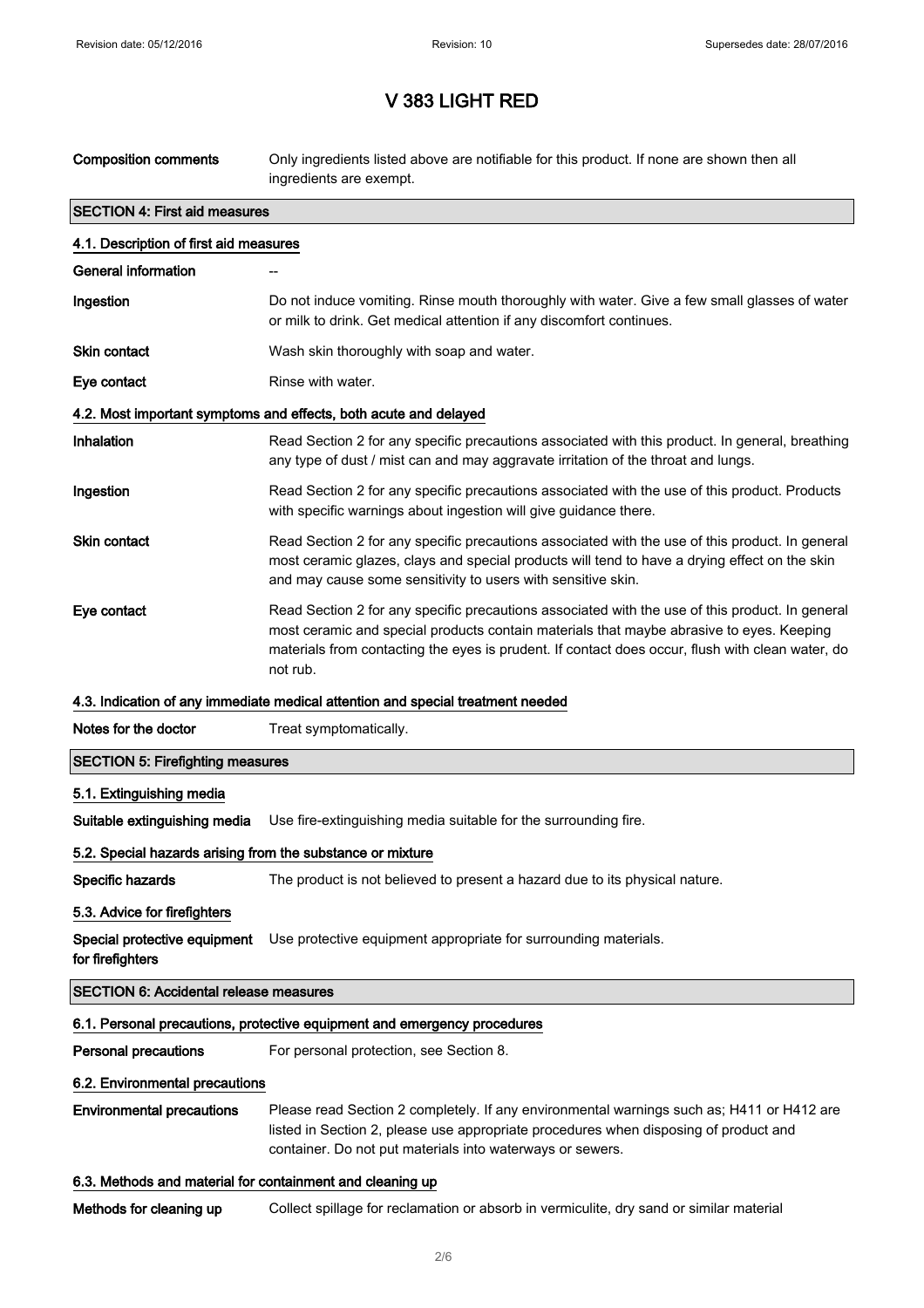### 6.4. Reference to other sections

Reference to other sections For waste disposal, see Section 13. For personal protection, see Section 8.

| <b>SECTION 7: Handling and storage</b>                  |                                                                                                                                                                                                                                                    |  |
|---------------------------------------------------------|----------------------------------------------------------------------------------------------------------------------------------------------------------------------------------------------------------------------------------------------------|--|
| 7.1. Precautions for safe handling                      |                                                                                                                                                                                                                                                    |  |
| <b>Usage precautions</b>                                | Read label before use. Do not eat, drink or smoke when using this product. Good personal<br>hygiene procedures should be implemented. Wash hands and any other contaminated areas<br>of the body with soap and water before leaving the work site. |  |
|                                                         | 7.2. Conditions for safe storage, including any incompatibilities                                                                                                                                                                                  |  |
| <b>Storage precautions</b>                              | Store in tightly-closed, original container in a dry and cool place.                                                                                                                                                                               |  |
| 7.3. Specific end use(s)                                |                                                                                                                                                                                                                                                    |  |
| Specific end use(s)                                     | The identified uses for this product are detailed in Section 1.2.                                                                                                                                                                                  |  |
| <b>SECTION 8: Exposure Controls/personal protection</b> |                                                                                                                                                                                                                                                    |  |
| 8.1. Control parameters                                 |                                                                                                                                                                                                                                                    |  |
| Ingredient comments                                     | Only ingredients listed n Section 3 are notifiable for this product. If none are shown then all<br>ingredients are exempt.                                                                                                                         |  |
| 8.2. Exposure controls                                  |                                                                                                                                                                                                                                                    |  |
| Appropriate engineering<br>controls                     | No specific ventilations requirements unless the "FAN" pictogram is shown above or specified<br>in Section 2.                                                                                                                                      |  |
| Eye/face protection                                     | No specific eye protection required unless the "EYE PROTECTION" pictogram is shown<br>above or specified in Section 2.                                                                                                                             |  |
| Hand protection                                         | No specific hand protection required unless the "HAND PROTECTION" pictogram is shown<br>above or specified in Section 2.                                                                                                                           |  |
| Hygiene measures                                        | Using good personal hygiene practices is always appropriate. Keeping a clean work space,<br>cleaning up properly when done, and not eating, drinking or smoking when using this product.                                                           |  |
| <b>Respiratory protection</b>                           | No specific respiratory protection required unless the "RESPIRATOR" pictogram is shown<br>above or specified in Section 2. Using the appropriate certified protection for the operation is<br>important if required.                               |  |

### SECTION 9: Physical and Chemical Properties

### 9.1. Information on basic physical and chemical properties

| Appearance                      | Coloured liquid.          |
|---------------------------------|---------------------------|
| Colour                          | Various colours.          |
| Odour                           | Almost odourless.         |
| Odour threshold                 | No information available. |
| рH                              | 6-8                       |
| Melting point                   | No information available. |
| Initial boiling point and range | No information available. |
| Flash point                     | No information available. |
| <b>Evaporation rate</b>         | No information available. |
| Flammability (solid, gas)       | No information available. |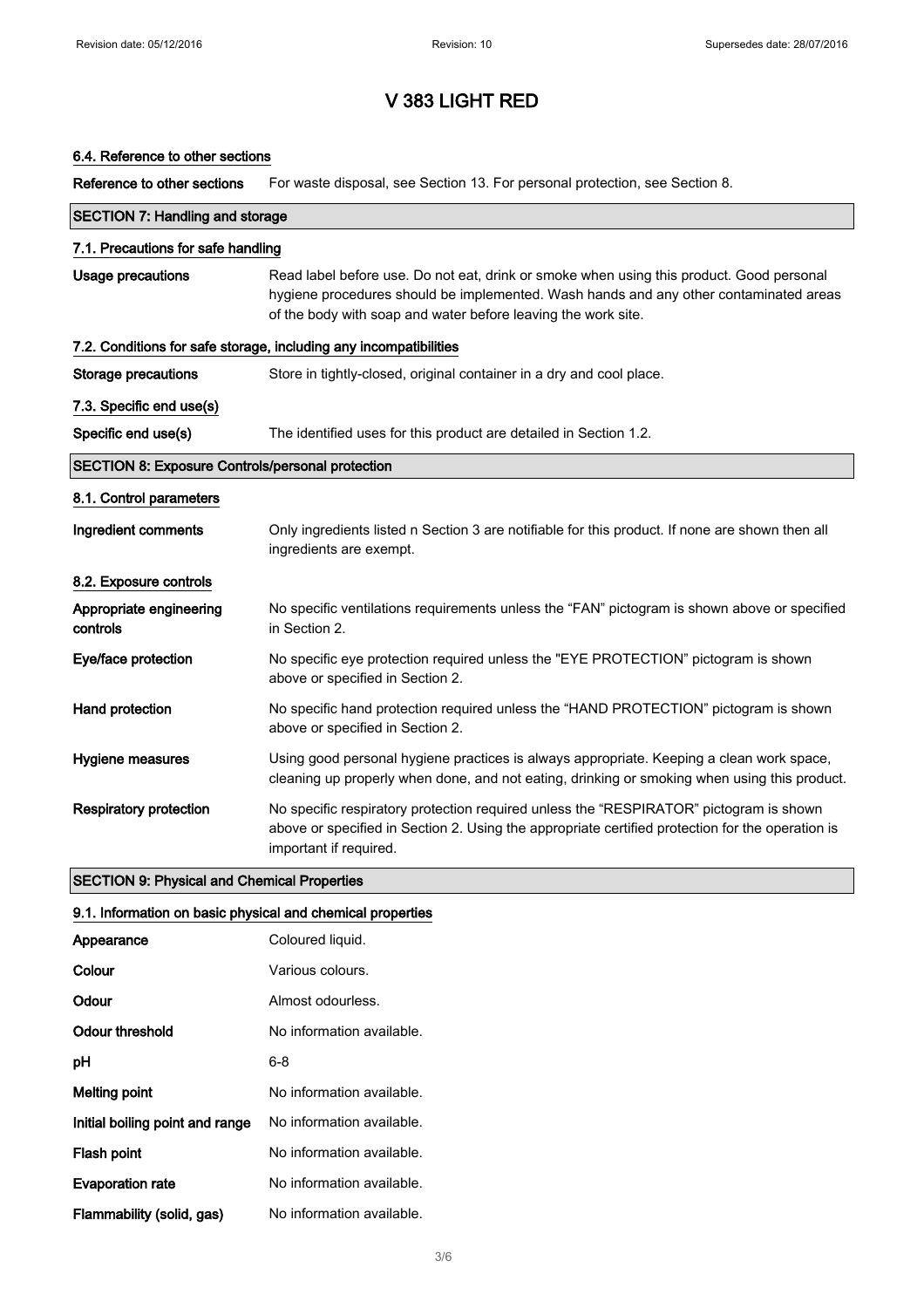| Upper/lower flammability or<br>explosive limits | No information available.                                                                                                  |
|-------------------------------------------------|----------------------------------------------------------------------------------------------------------------------------|
| Vapour pressure                                 | No information available.                                                                                                  |
| <b>Relative density</b>                         | Greater than 1.0                                                                                                           |
| Solubility(ies)                                 | Not applicable.                                                                                                            |
| <b>Partition coefficient</b>                    | No information available.                                                                                                  |
| Auto-ignition temperature                       | Not applicable.                                                                                                            |
| <b>Decomposition Temperature</b>                | No information available.                                                                                                  |
| <b>Viscosity</b>                                | No information available.                                                                                                  |
| <b>Explosive properties</b>                     | none                                                                                                                       |
| <b>Oxidising properties</b>                     | none                                                                                                                       |
| 9.2. Other information                          |                                                                                                                            |
| Other information                               | Not applicable.                                                                                                            |
| <b>SECTION 10: Stability and reactivity</b>     |                                                                                                                            |
| 10.1. Reactivity                                |                                                                                                                            |
| Reactivity                                      | There are no known reactivity hazards associated with this product.                                                        |
| 10.2. Chemical stability                        |                                                                                                                            |
| <b>Stability</b>                                | No particular stability concerns.                                                                                          |
| 10.3. Possibility of hazardous reactions        |                                                                                                                            |
| Possibility of hazardous<br>reactions           | None known.                                                                                                                |
| 10.4. Conditions to avoid                       |                                                                                                                            |
| <b>Conditions to avoid</b>                      | None known.                                                                                                                |
| 10.5. Incompatible materials                    |                                                                                                                            |
| Materials to avoid                              | None known.                                                                                                                |
| 10.6. Hazardous decomposition products          |                                                                                                                            |
| Hazardous decomposition<br>products             | None known.                                                                                                                |
| <b>SECTION 11: Toxicological information</b>    |                                                                                                                            |
| 11.1. Information on toxicological effects      |                                                                                                                            |
| <b>Toxicological effects</b>                    | Please read Section 2 thoroughly to understand the toxicological risks, (if any) and<br>precautions for safe use (if any). |
| Skin corrosion/irritation                       |                                                                                                                            |
| Skin sensitisation                              |                                                                                                                            |
| <b>Skin sensitisation</b>                       | Based on available data the classification criteria are not met.                                                           |
| Eye contact                                     | May cause temporary eye irritation.                                                                                        |
| <b>SECTION 12: Ecological Information</b>       |                                                                                                                            |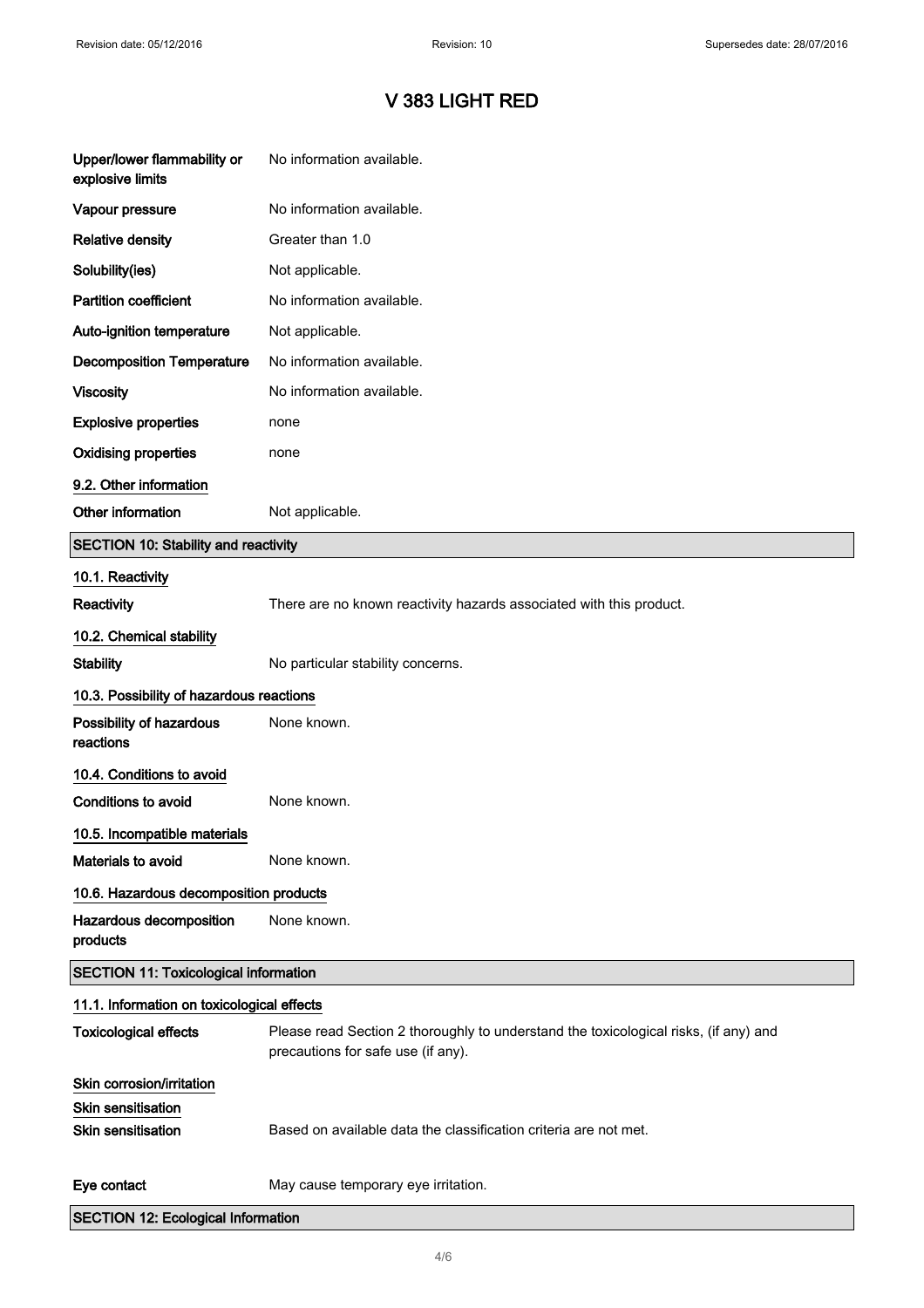$\begin{array}{c} \hline \end{array}$ 

 $\overline{\phantom{a}}$ 

# V 383 LIGHT RED

| Ecotoxicity                                      | Please read Section 2 completely. If any environmental warnings such as; H411 or H412 are<br>listed in Section 2, please use appropriate procedures when disposing of product and<br>container. Do not put materials into waterways or sewers. |
|--------------------------------------------------|------------------------------------------------------------------------------------------------------------------------------------------------------------------------------------------------------------------------------------------------|
| 12.1. Toxicity                                   |                                                                                                                                                                                                                                                |
| <b>Toxicity</b>                                  | Please read Section 2 completely. If any environmental warnings such as; H411 or H412 are<br>listed in Section 2, please use appropriate procedures when disposing of product and<br>container. Do not put materials into waterways or sewers. |
| 12.2. Persistence and degradability              |                                                                                                                                                                                                                                                |
| Persistence and degradability No data available. |                                                                                                                                                                                                                                                |
| Biodegradation                                   | Not inherently biodegradable.                                                                                                                                                                                                                  |
| 12.3. Bioaccumulative potential                  |                                                                                                                                                                                                                                                |
| <b>Partition coefficient</b>                     | No information available.                                                                                                                                                                                                                      |
| 12.4. Mobility in soil                           |                                                                                                                                                                                                                                                |
| <b>Mobility</b>                                  | Semi-mobile.                                                                                                                                                                                                                                   |
| 12.5. Results of PBT and vPvB assessment         |                                                                                                                                                                                                                                                |
| <b>Results of PBT and vPvB</b><br>assessment     | This product does not contain any substances classified as PBT or vPvB.                                                                                                                                                                        |
| 12.6. Other adverse effects                      |                                                                                                                                                                                                                                                |
| Other adverse effects                            | None known.                                                                                                                                                                                                                                    |
| <b>SECTION 13: Disposal considerations</b>       |                                                                                                                                                                                                                                                |
| 13.1. Waste treatment methods                    |                                                                                                                                                                                                                                                |
| <b>General information</b>                       | Dispose of waste product or used containers in accordance with local regulations When<br>handling waste, the safety precautions applying to handling of the product should be<br>considered.                                                   |
| <b>SECTION 14: Transport information</b>         |                                                                                                                                                                                                                                                |
| General                                          | The product is not covered by international regulations on the transport of dangerous goods<br>(IMDG, IATA, ADR/RID).                                                                                                                          |
| 14.1. UN number                                  |                                                                                                                                                                                                                                                |
| Not applicable.                                  |                                                                                                                                                                                                                                                |
| 14.2. UN proper shipping name                    |                                                                                                                                                                                                                                                |
| Not applicable.                                  |                                                                                                                                                                                                                                                |
| 14.3. Transport hazard class(es)                 |                                                                                                                                                                                                                                                |
| No transport warning sign required.              |                                                                                                                                                                                                                                                |
| 14.4. Packing group                              |                                                                                                                                                                                                                                                |
| Not applicable.                                  |                                                                                                                                                                                                                                                |
| 14.5. Environmental hazards                      |                                                                                                                                                                                                                                                |

## Environmentally hazardous substance/marine pollutant

Please refer to Section 2 for any environmental hazards associated with this product. If H411/H412 warnings are shown then please verify packaging and labeling requirements for larger volumes.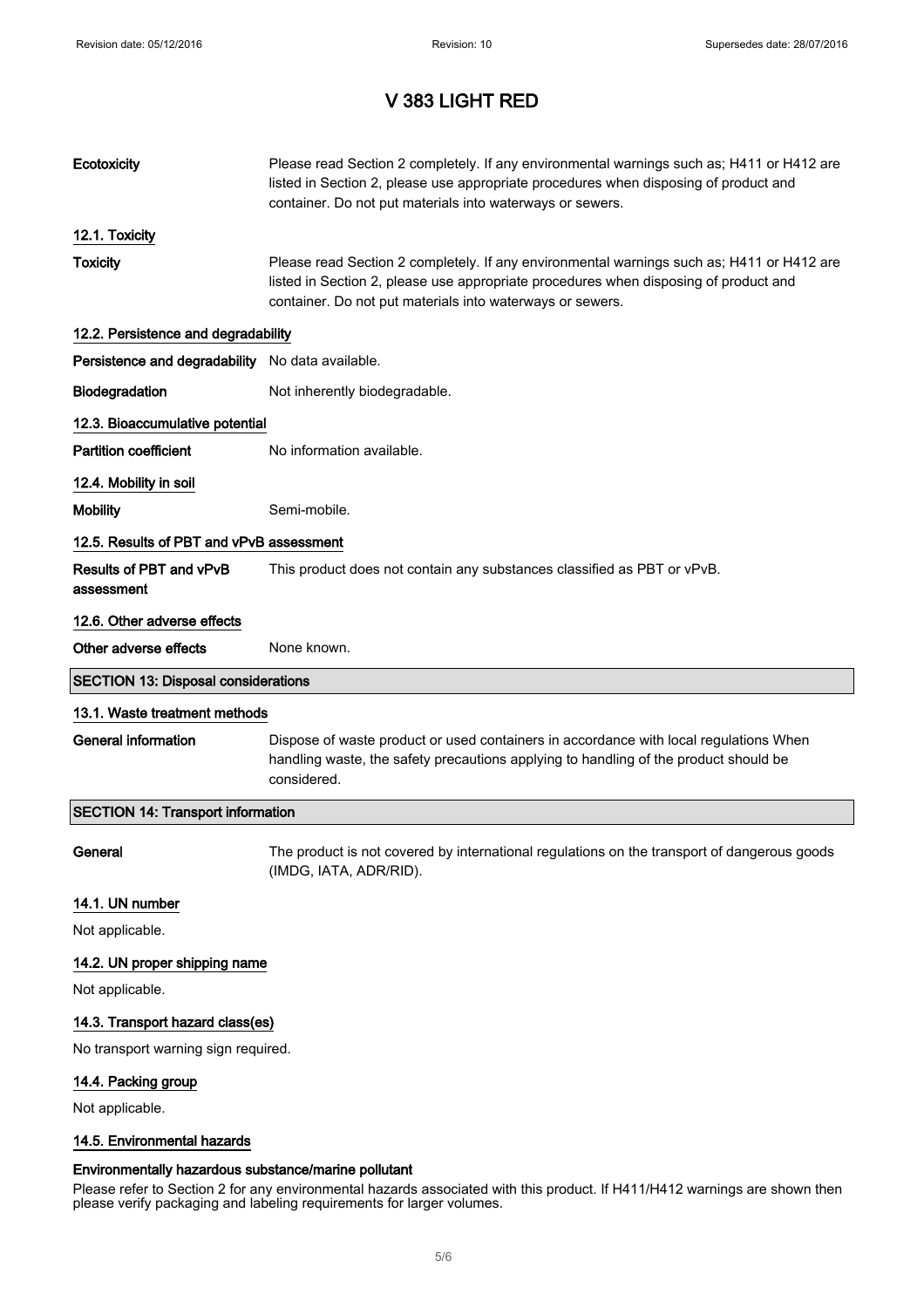### 14.6. Special precautions for user

Not applicable.

### 14.7. Transport in bulk according to Annex II of MARPOL and the IBC Code

Transport in bulk according to Not applicable. Annex II of MARPOL 73/78 and the IBC Code

### SECTION 15: Regulatory information

### 15.1. Safety, health and environmental regulations/legislation specific for the substance or mixture

| National regulations  | Health and Safety at Work etc. Act 1974 (as amended).                                   |
|-----------------------|-----------------------------------------------------------------------------------------|
|                       | The Chemicals (Hazard Information and Packaging for Supply) Regulations 2009 (SI 2009   |
|                       | No. 716).                                                                               |
| <b>EU</b> legislation | Dangerous Preparations Directive 1999/45/EC.                                            |
|                       | Dangerous Substances Directive 67/548/EEC.                                              |
|                       | Regulation (EC) No 1907/2006 of the European Parliament and of the Council of 18        |
|                       | December 2006 concerning the Registration, Evaluation, Authorisation and Restriction of |
|                       | Chemicals (REACH) (as amended).                                                         |

#### 15.2. Chemical safety assessment

Not applicable.

### Inventories

US - TSCA All the ingredients are listed or exempt.

### US - TSCA 12(b) Export Notification

All the ingredients are listed or exempt.

| <b>SECTION 16: Other information</b> |                                                                                                                                                                                     |  |
|--------------------------------------|-------------------------------------------------------------------------------------------------------------------------------------------------------------------------------------|--|
| <b>General information</b>           | Water7732-18-5, Hydrated Aluminum Silicate1332-58-7, Feldspar68476-25-5, Crystalline<br>Silica14808-60-7<br>Various Pigments                                                        |  |
| <b>Revision date</b>                 | 05/12/2016                                                                                                                                                                          |  |
| <b>Revision</b>                      | 10                                                                                                                                                                                  |  |
| Supersedes date                      | 28/07/2016                                                                                                                                                                          |  |
| <b>SDS number</b>                    | 5725                                                                                                                                                                                |  |
| Hazard statements in full            | H372 Causes damage to organs through prolonged or repeated exposure.<br>EUH208 Contains 2,2,2 Hexahydro-1,3.5-triazine-1,3,5 triyl triethanol. May produce an<br>allergic reaction. |  |

This information relates only to the specific material designated and may not be valid for such material used in combination with any other materials or in any process. Such information is, to the best of the company's knowledge and belief, accurate and reliable as of the date indicated. However, no warranty, guarantee or representation is made to its accuracy, reliability or completeness. It is the user's responsibility to satisfy himself as to the suitability of such information for his own particular use.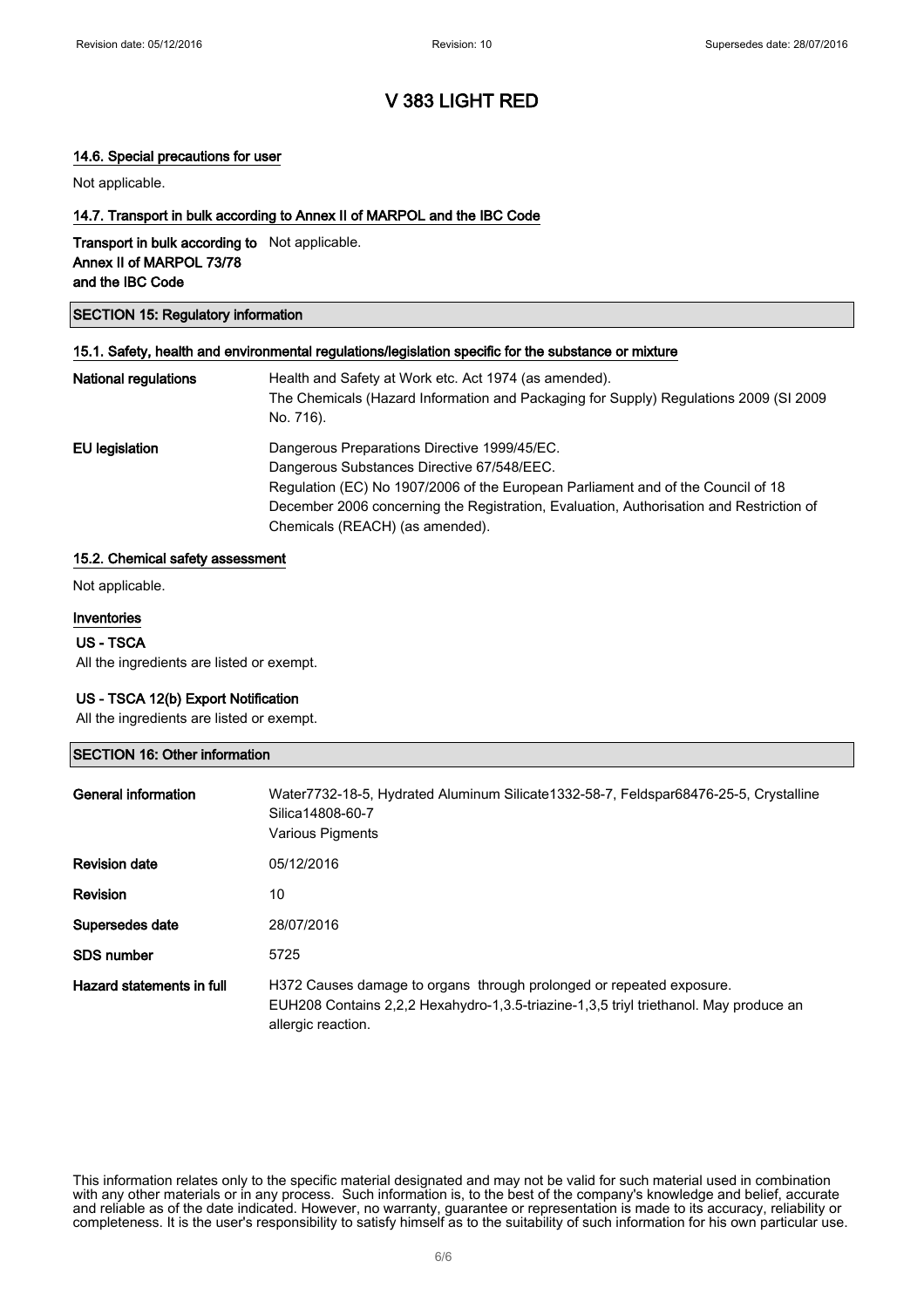# SAFETY DATA SHEET V 384 REAL ORANGE

According to Regulation (EC) No 1907/2006, Annex II, as amended by Regulation (EU) No 453/2010, Commission Regulation (EU) No 2015/830 of 28 May 2015.

|                                                          | SECTION 1: Identification of the substance/mixture and of the company/undertaking                                                                                     |  |
|----------------------------------------------------------|-----------------------------------------------------------------------------------------------------------------------------------------------------------------------|--|
| 1.1. Product identifier                                  |                                                                                                                                                                       |  |
| <b>Product name</b>                                      | V 384 REAL ORANGE                                                                                                                                                     |  |
| <b>Product number</b>                                    | V 384 REAL ORANGE                                                                                                                                                     |  |
|                                                          | 1.2. Relevant identified uses of the substance or mixture and uses advised against                                                                                    |  |
| <b>Identified uses</b>                                   | Ceramic underglaze                                                                                                                                                    |  |
| 1.3. Details of the supplier of the safety data sheet    |                                                                                                                                                                       |  |
| Supplier                                                 | American Art Clay Co Inc<br>6060 Guion Road<br>Indianapolis,<br>IN 46254-1222<br><b>USA</b><br>Toll Free: 1-800-925-5195 ext. 1303<br>Local: 1-317-243-0066 ext. 1303 |  |
| 1.4. Emergency telephone number                          |                                                                                                                                                                       |  |
| <b>Emergency telephone</b>                               | 1 317 243 0066 ext. 1303 Mon-Fri, 0900-1700 EST                                                                                                                       |  |
| <b>SECTION 2: Hazards identification</b>                 |                                                                                                                                                                       |  |
| 2.1. Classification of the substance or mixture          |                                                                                                                                                                       |  |
| Classification (EC 1272/2008)                            |                                                                                                                                                                       |  |
| <b>Physical hazards</b>                                  | Not Classified                                                                                                                                                        |  |
| <b>Health hazards</b>                                    | Not Classified                                                                                                                                                        |  |
| <b>Environmental hazards</b>                             | Not Classified                                                                                                                                                        |  |
| 2.2. Label elements                                      |                                                                                                                                                                       |  |
| <b>Hazard statements</b>                                 | EUH208 Contains 2,2,2 Hexahydro-1,3.5-triazine-1,3,5 triyl triethanol. May produce an<br>allergic reaction.                                                           |  |
| Supplemental label<br>information                        | EUH208 Contains 2,2,2 Hexahydro-1,3,5-triazine-1,3,5 triyl trienthanol. May produce an<br>allergic reaction.                                                          |  |
| Contains                                                 | 2,2,2 Hexahydro-1,3.5-triazine-1,3,5 triyl triethanol                                                                                                                 |  |
| 2.3. Other hazards                                       |                                                                                                                                                                       |  |
| none present                                             |                                                                                                                                                                       |  |
| <b>SECTION 3: Composition/information on ingredients</b> |                                                                                                                                                                       |  |
| 3.2. Mixtures                                            |                                                                                                                                                                       |  |
| <b>Composition comments</b>                              | Only ingredients listed above are notifiable for this product. If none are shown then all<br>ingredients are exempt.                                                  |  |
| <b>SECTION 4: First aid measures</b>                     |                                                                                                                                                                       |  |
| 4.1. Description of first aid measures                   |                                                                                                                                                                       |  |
| General information                                      |                                                                                                                                                                       |  |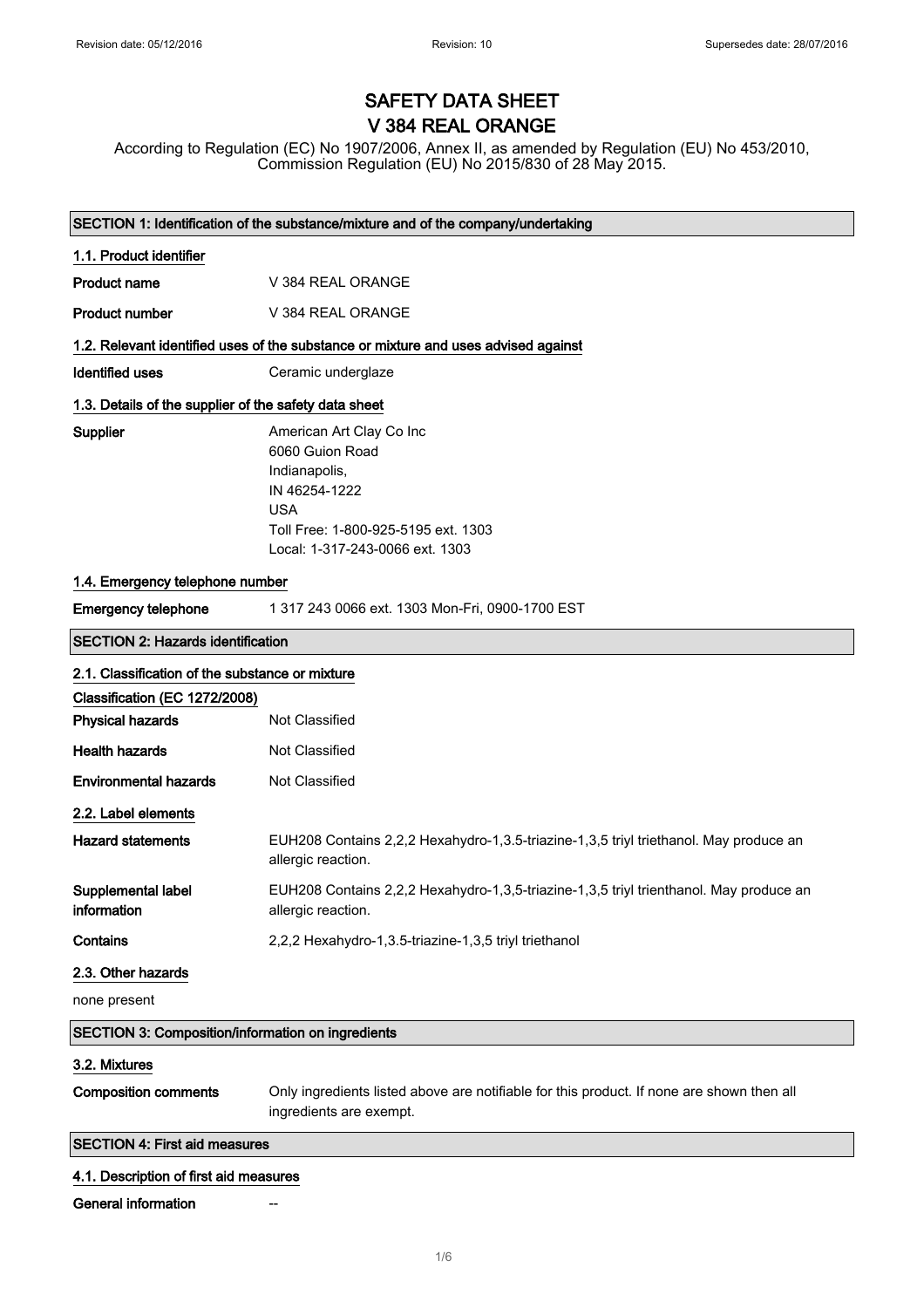| Ingestion                                                  | Do not induce vomiting. Rinse mouth thoroughly with water. Give a few small glasses of water<br>or milk to drink. Get medical attention if any discomfort continues.                                                                                                                                        |
|------------------------------------------------------------|-------------------------------------------------------------------------------------------------------------------------------------------------------------------------------------------------------------------------------------------------------------------------------------------------------------|
| Skin contact                                               | Wash skin thoroughly with soap and water.                                                                                                                                                                                                                                                                   |
| Eye contact                                                | Rinse with water.                                                                                                                                                                                                                                                                                           |
|                                                            | 4.2. Most important symptoms and effects, both acute and delayed                                                                                                                                                                                                                                            |
| <b>Inhalation</b>                                          | Read Section 2 for any specific precautions associated with this product. In general, breathing<br>any type of dust / mist can and may aggravate irritation of the throat and lungs.                                                                                                                        |
| Ingestion                                                  | Read Section 2 for any specific precautions associated with the use of this product. Products<br>with specific warnings about ingestion will give guidance there.                                                                                                                                           |
| Skin contact                                               | Read Section 2 for any specific precautions associated with the use of this product. In general<br>most ceramic glazes, clays and special products will tend to have a drying effect on the skin<br>and may cause some sensitivity to users with sensitive skin.                                            |
| Eye contact                                                | Read Section 2 for any specific precautions associated with the use of this product. In general<br>most ceramic and special products contain materials that maybe abrasive to eyes. Keeping<br>materials from contacting the eyes is prudent. If contact does occur, flush with clean water, do<br>not rub. |
|                                                            | 4.3. Indication of any immediate medical attention and special treatment needed                                                                                                                                                                                                                             |
| Notes for the doctor                                       | Treat symptomatically.                                                                                                                                                                                                                                                                                      |
| <b>SECTION 5: Firefighting measures</b>                    |                                                                                                                                                                                                                                                                                                             |
| 5.1. Extinguishing media                                   |                                                                                                                                                                                                                                                                                                             |
| Suitable extinguishing media                               | Use fire-extinguishing media suitable for the surrounding fire.                                                                                                                                                                                                                                             |
| 5.2. Special hazards arising from the substance or mixture |                                                                                                                                                                                                                                                                                                             |
| Specific hazards                                           | The product is not believed to present a hazard due to its physical nature.                                                                                                                                                                                                                                 |
| 5.3. Advice for firefighters                               |                                                                                                                                                                                                                                                                                                             |
| for firefighters                                           | Special protective equipment Use protective equipment appropriate for surrounding materials.                                                                                                                                                                                                                |
| <b>SECTION 6: Accidental release measures</b>              |                                                                                                                                                                                                                                                                                                             |
|                                                            | 6.1. Personal precautions, protective equipment and emergency procedures                                                                                                                                                                                                                                    |
| <b>Personal precautions</b>                                | For personal protection, see Section 8.                                                                                                                                                                                                                                                                     |
| 6.2. Environmental precautions                             |                                                                                                                                                                                                                                                                                                             |
| <b>Environmental precautions</b>                           | Please read Section 2 completely. If any environmental warnings such as; H411 or H412 are<br>listed in Section 2, please use appropriate procedures when disposing of product and<br>container. Do not put materials into waterways or sewers.                                                              |
| 6.3. Methods and material for containment and cleaning up  |                                                                                                                                                                                                                                                                                                             |
| Methods for cleaning up                                    | Collect spillage for reclamation or absorb in vermiculite, dry sand or similar material                                                                                                                                                                                                                     |
| 6.4. Reference to other sections                           |                                                                                                                                                                                                                                                                                                             |
| Reference to other sections                                | For waste disposal, see Section 13. For personal protection, see Section 8.                                                                                                                                                                                                                                 |
| <b>SECTION 7: Handling and storage</b>                     |                                                                                                                                                                                                                                                                                                             |
|                                                            |                                                                                                                                                                                                                                                                                                             |

## 7.1. Precautions for safe handling

 $\overline{\phantom{a}}$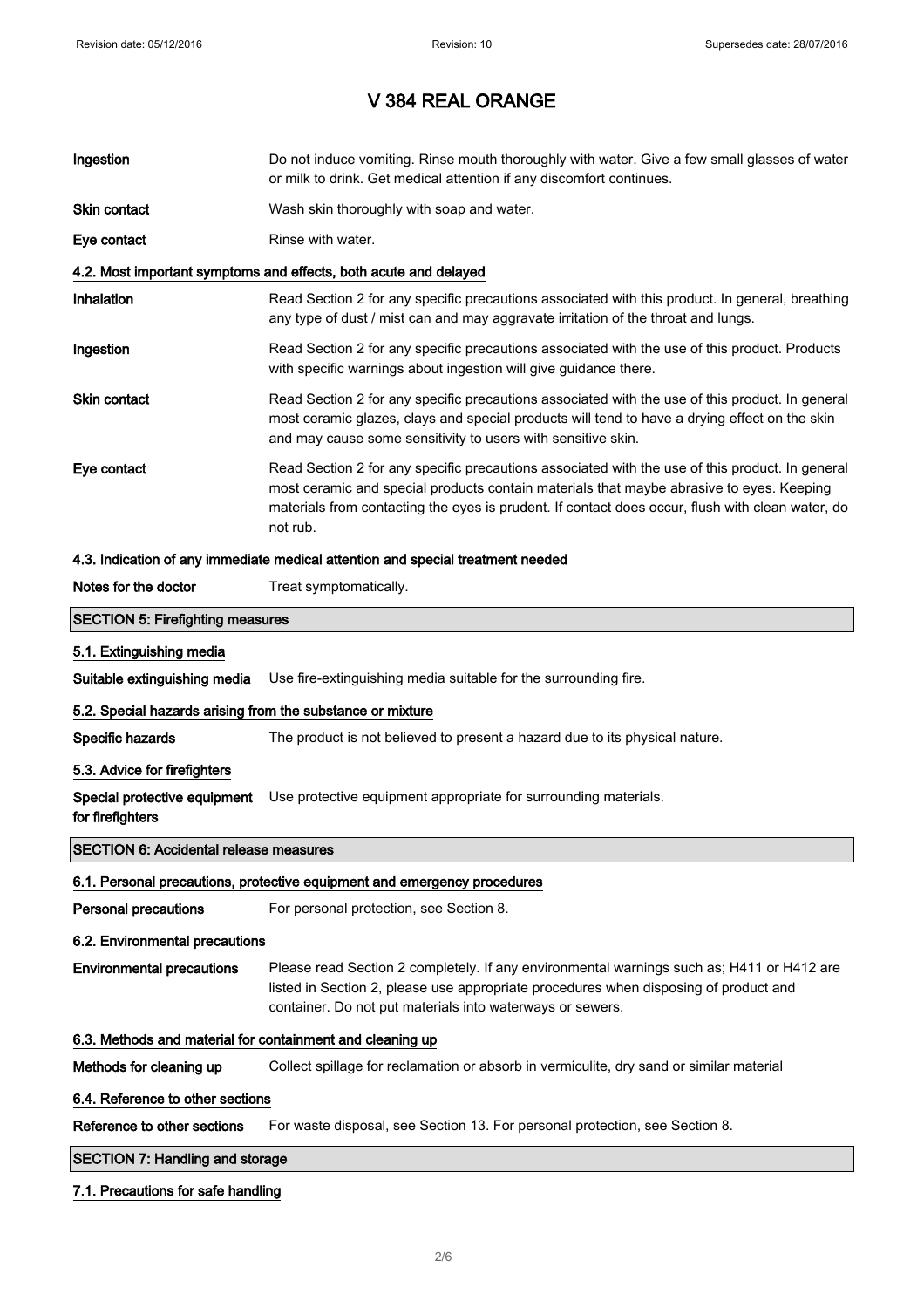| Usage precautions                                       | Read label before use. Do not eat, drink or smoke when using this product. Good personal<br>hygiene procedures should be implemented. Wash hands and any other contaminated areas<br>of the body with soap and water before leaving the work site. |
|---------------------------------------------------------|----------------------------------------------------------------------------------------------------------------------------------------------------------------------------------------------------------------------------------------------------|
|                                                         | 7.2. Conditions for safe storage, including any incompatibilities                                                                                                                                                                                  |
| <b>Storage precautions</b>                              | Store in tightly-closed, original container in a dry and cool place.                                                                                                                                                                               |
| 7.3. Specific end use(s)                                |                                                                                                                                                                                                                                                    |
| Specific end use(s)                                     | The identified uses for this product are detailed in Section 1.2.                                                                                                                                                                                  |
| <b>SECTION 8: Exposure Controls/personal protection</b> |                                                                                                                                                                                                                                                    |
| 8.1. Control parameters                                 |                                                                                                                                                                                                                                                    |
| Ingredient comments                                     | Only ingredients listed n Section 3 are notifiable for this product. If none are shown then all<br>ingredients are exempt.                                                                                                                         |
| 8.2. Exposure controls                                  |                                                                                                                                                                                                                                                    |
| Appropriate engineering<br>controls                     | No specific ventilations requirements unless the "FAN" pictogram is shown above or specified<br>in Section 2.                                                                                                                                      |
| Eye/face protection                                     | No specific eye protection required unless the "EYE PROTECTION" pictogram is shown<br>above or specified in Section 2.                                                                                                                             |
| Hand protection                                         | No specific hand protection required unless the "HAND PROTECTION" pictogram is shown<br>above or specified in Section 2.                                                                                                                           |
| Hygiene measures                                        | Using good personal hygiene practices is always appropriate. Keeping a clean work space,<br>cleaning up properly when done, and not eating, drinking or smoking when using this product.                                                           |
| <b>Respiratory protection</b>                           | No specific respiratory protection required unless the "RESPIRATOR" pictogram is shown<br>above or specified in Section 2. Using the appropriate certified protection for the operation is<br>important if required.                               |

## SECTION 9: Physical and Chemical Properties

## 9.1. Information on basic physical and chemical properties

| Appearance                                      | Coloured liquid.          |
|-------------------------------------------------|---------------------------|
| Colour                                          | Various colours.          |
| Odour                                           | Almost odourless.         |
| Odour threshold                                 | No information available. |
| рH                                              | 6-8                       |
| <b>Melting point</b>                            | No information available. |
| Initial boiling point and range                 | No information available. |
| Flash point                                     | No information available. |
| <b>Evaporation rate</b>                         | No information available. |
| Flammability (solid, gas)                       | No information available. |
| Upper/lower flammability or<br>explosive limits | No information available. |
| Vapour pressure                                 | No information available. |
| Relative density                                | Greater than 1.0          |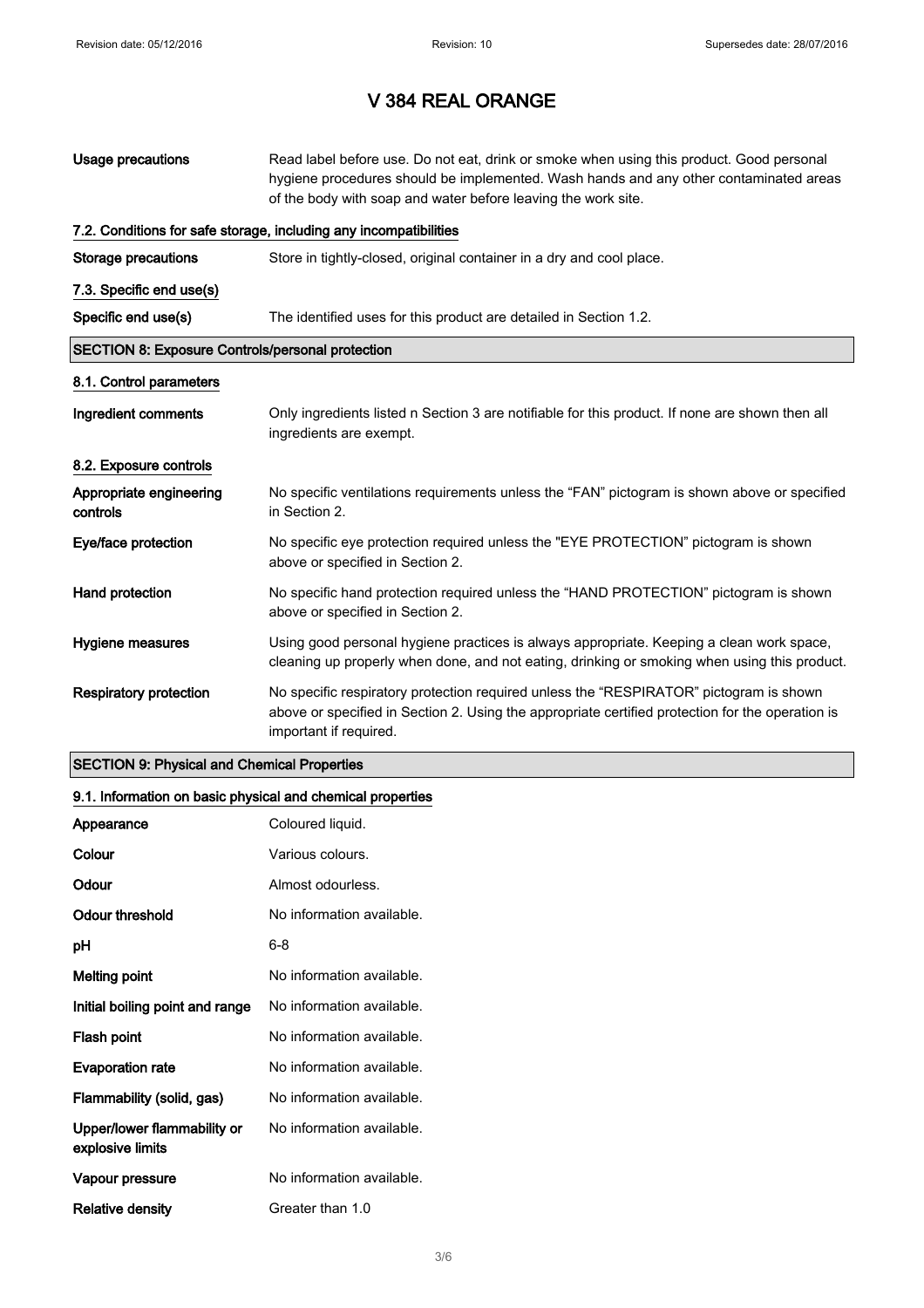| Solubility(ies)                                                             | Not applicable.                                                                                                            |
|-----------------------------------------------------------------------------|----------------------------------------------------------------------------------------------------------------------------|
| <b>Partition coefficient</b>                                                | No information available.                                                                                                  |
| Auto-ignition temperature                                                   | Not applicable.                                                                                                            |
| <b>Decomposition Temperature</b>                                            | No information available.                                                                                                  |
| <b>Viscosity</b>                                                            | No information available.                                                                                                  |
| <b>Explosive properties</b>                                                 | none                                                                                                                       |
| <b>Oxidising properties</b>                                                 | none                                                                                                                       |
| 9.2. Other information                                                      |                                                                                                                            |
| Other information                                                           | Not applicable.                                                                                                            |
| <b>SECTION 10: Stability and reactivity</b>                                 |                                                                                                                            |
| 10.1. Reactivity                                                            |                                                                                                                            |
| Reactivity                                                                  | There are no known reactivity hazards associated with this product.                                                        |
| 10.2. Chemical stability                                                    |                                                                                                                            |
| <b>Stability</b>                                                            | No particular stability concerns.                                                                                          |
| 10.3. Possibility of hazardous reactions                                    |                                                                                                                            |
| Possibility of hazardous<br>reactions                                       | None known.                                                                                                                |
| 10.4. Conditions to avoid                                                   |                                                                                                                            |
| Conditions to avoid                                                         | None known.                                                                                                                |
| 10.5. Incompatible materials                                                |                                                                                                                            |
| Materials to avoid                                                          | None known.                                                                                                                |
| 10.6. Hazardous decomposition products                                      |                                                                                                                            |
| Hazardous decomposition<br>products                                         | None known.                                                                                                                |
| <b>SECTION 11: Toxicological information</b>                                |                                                                                                                            |
| 11.1. Information on toxicological effects                                  |                                                                                                                            |
| <b>Toxicological effects</b>                                                | Please read Section 2 thoroughly to understand the toxicological risks, (if any) and<br>precautions for safe use (if any). |
| Acute toxicity - oral<br>ATE oral (mg/kg)                                   | 5,000.0                                                                                                                    |
| Acute toxicity - inhalation<br><b>ATE inhalation (dusts/mists)</b><br>mg/l) | 15.0                                                                                                                       |
| Skin corrosion/irritation<br><b>Skin sensitisation</b>                      |                                                                                                                            |
| <b>Skin sensitisation</b>                                                   | Based on available data the classification criteria are not met.                                                           |
| Eye contact                                                                 | May cause temporary eye irritation.                                                                                        |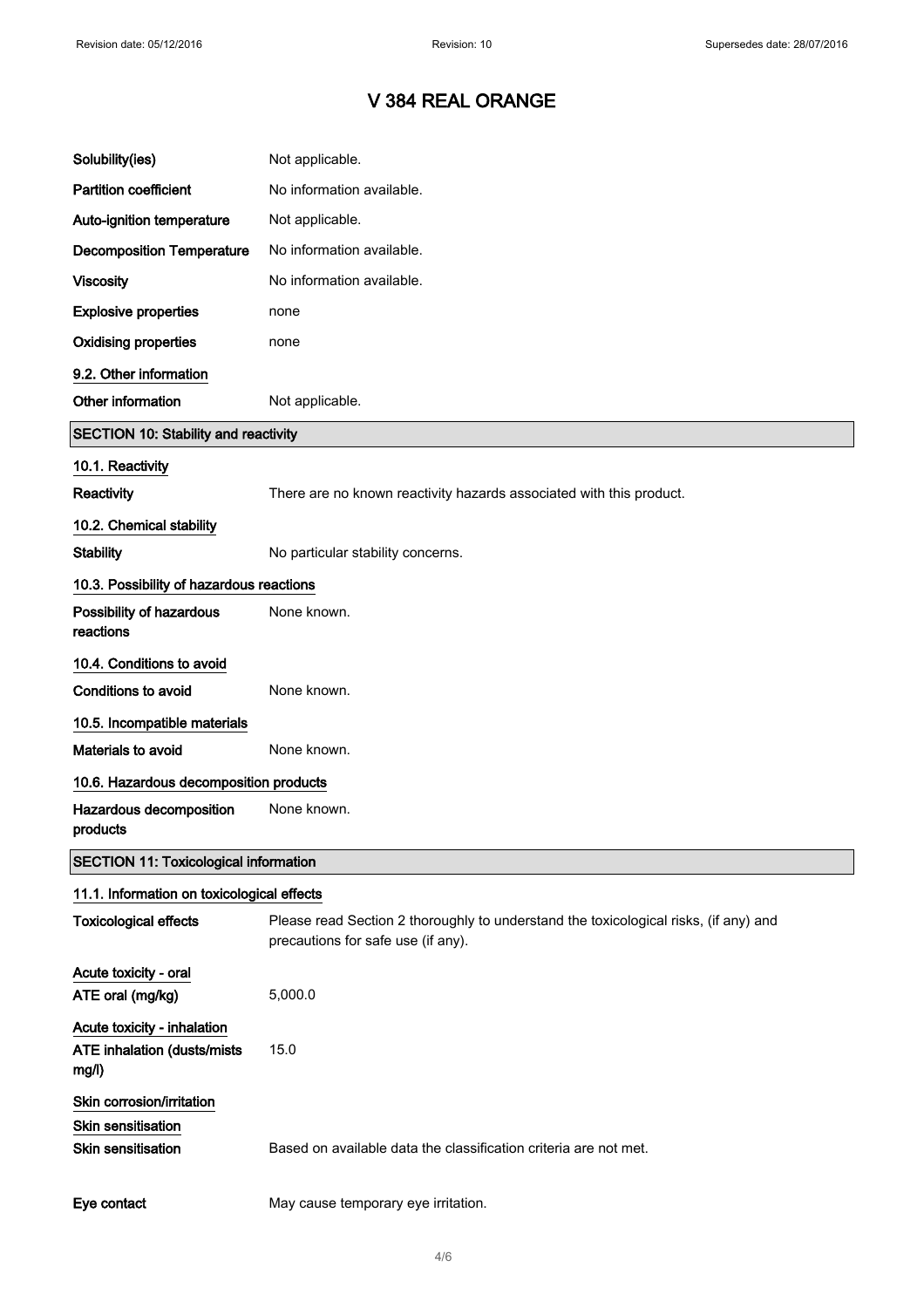## SECTION 12: Ecological Information

| Ecotoxicity                                      | Please read Section 2 completely. If any environmental warnings such as; H411 or H412 are<br>listed in Section 2, please use appropriate procedures when disposing of product and<br>container. Do not put materials into waterways or sewers. |  |
|--------------------------------------------------|------------------------------------------------------------------------------------------------------------------------------------------------------------------------------------------------------------------------------------------------|--|
| 12.1. Toxicity                                   |                                                                                                                                                                                                                                                |  |
| <b>Toxicity</b>                                  | Please read Section 2 completely. If any environmental warnings such as; H411 or H412 are<br>listed in Section 2, please use appropriate procedures when disposing of product and<br>container. Do not put materials into waterways or sewers. |  |
| 12.2. Persistence and degradability              |                                                                                                                                                                                                                                                |  |
| Persistence and degradability No data available. |                                                                                                                                                                                                                                                |  |
| Biodegradation                                   | Not inherently biodegradable.                                                                                                                                                                                                                  |  |
| 12.3. Bioaccumulative potential                  |                                                                                                                                                                                                                                                |  |
| <b>Partition coefficient</b>                     | No information available.                                                                                                                                                                                                                      |  |
| 12.4. Mobility in soil                           |                                                                                                                                                                                                                                                |  |
| <b>Mobility</b>                                  | Semi-mobile.                                                                                                                                                                                                                                   |  |
| 12.5. Results of PBT and vPvB assessment         |                                                                                                                                                                                                                                                |  |
| Results of PBT and vPvB<br>assessment            | This product does not contain any substances classified as PBT or vPvB.                                                                                                                                                                        |  |
| 12.6. Other adverse effects                      |                                                                                                                                                                                                                                                |  |
| Other adverse effects                            | None known.                                                                                                                                                                                                                                    |  |
| <b>SECTION 13: Disposal considerations</b>       |                                                                                                                                                                                                                                                |  |
| 13.1. Waste treatment methods                    |                                                                                                                                                                                                                                                |  |
| <b>General information</b>                       | Dispose of waste product or used containers in accordance with local regulations When<br>handling waste, the safety precautions applying to handling of the product should be<br>considered.                                                   |  |
| <b>SECTION 14: Transport information</b>         |                                                                                                                                                                                                                                                |  |
| General                                          | The product is not covered by international regulations on the transport of dangerous goods<br>(IMDG, IATA, ADR/RID).                                                                                                                          |  |
| 14.1. UN number                                  |                                                                                                                                                                                                                                                |  |
| Not applicable.                                  |                                                                                                                                                                                                                                                |  |
| 14.2. UN proper shipping name                    |                                                                                                                                                                                                                                                |  |
| Not applicable.                                  |                                                                                                                                                                                                                                                |  |
| 14.3. Transport hazard class(es)                 |                                                                                                                                                                                                                                                |  |
| No transport warning sign required.              |                                                                                                                                                                                                                                                |  |
| 14.4. Packing group                              |                                                                                                                                                                                                                                                |  |
| Not applicable.                                  |                                                                                                                                                                                                                                                |  |
| 14.5. Environmental hazards                      |                                                                                                                                                                                                                                                |  |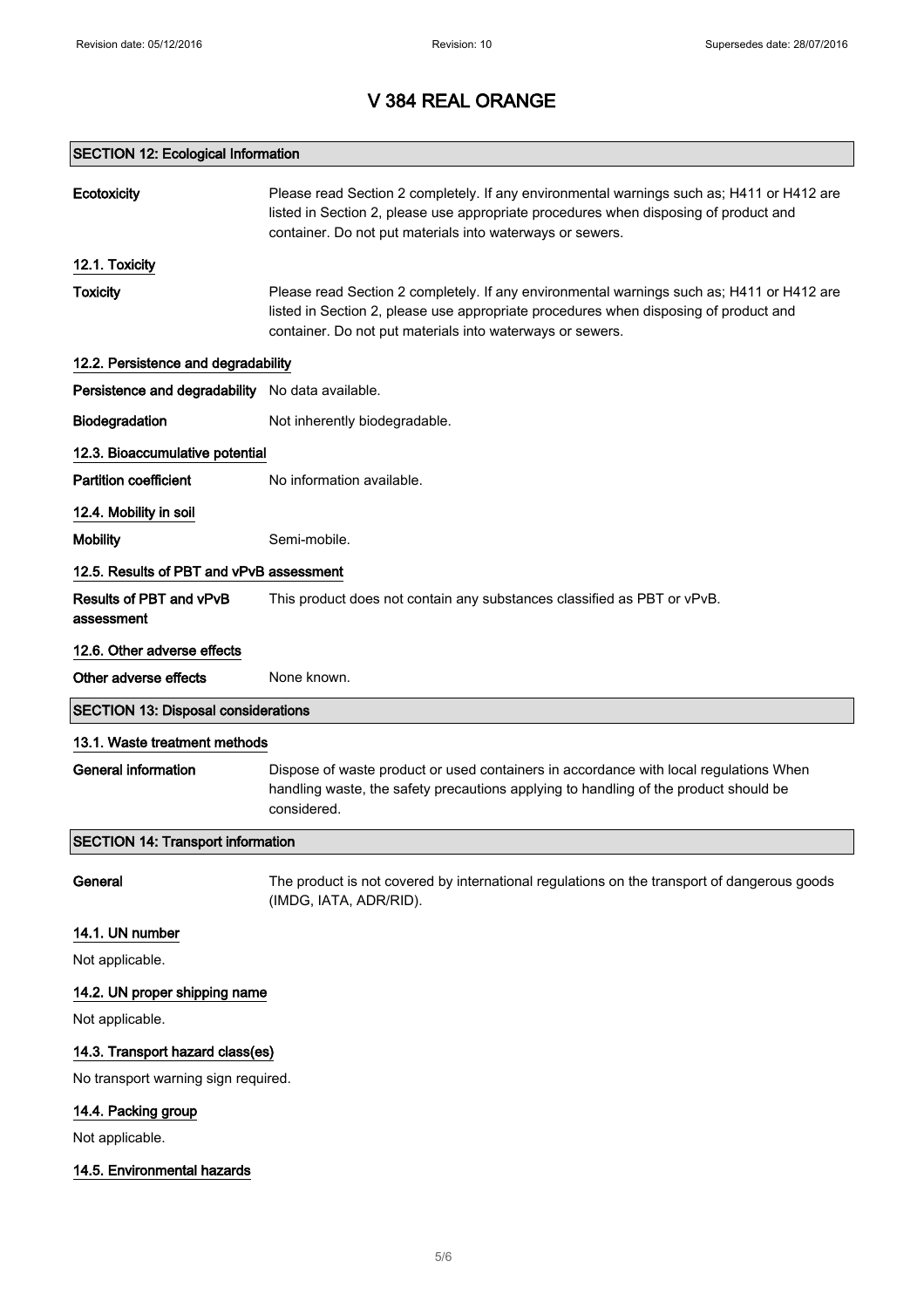### Environmentally hazardous substance/marine pollutant

Please refer to Section 2 for any environmental hazards associated with this product. If H411/H412 warnings are shown then please verify packaging and labeling requirements for larger volumes.

### 14.6. Special precautions for user

Not applicable.

### 14.7. Transport in bulk according to Annex II of MARPOL and the IBC Code

| <b>Transport in bulk according to</b> Not applicable. |  |
|-------------------------------------------------------|--|
| Annex II of MARPOL 73/78                              |  |
| and the IBC Code                                      |  |

### SECTION 15: Regulatory information

### 15.1. Safety, health and environmental regulations/legislation specific for the substance or mixture

| <b>National regulations</b> | Health and Safety at Work etc. Act 1974 (as amended).<br>The Chemicals (Hazard Information and Packaging for Supply) Regulations 2009 (SI 2009<br>No. 716). |
|-----------------------------|-------------------------------------------------------------------------------------------------------------------------------------------------------------|
| EU legislation              | Dangerous Preparations Directive 1999/45/EC.                                                                                                                |
|                             | Dangerous Substances Directive 67/548/EEC.                                                                                                                  |
|                             | Regulation (EC) No 1907/2006 of the European Parliament and of the Council of 18                                                                            |
|                             | December 2006 concerning the Registration, Evaluation, Authorisation and Restriction of                                                                     |
|                             | Chemicals (REACH) (as amended).                                                                                                                             |

### 15.2. Chemical safety assessment

Not applicable.

### Inventories

### US - TSCA

All the ingredients are listed or exempt.

### US - TSCA 12(b) Export Notification

All the ingredients are listed or exempt.

### SECTION 16: Other information

| General information       | Water7732-18-5, Hydrated Aluminum Silicate1332-58-7, Feldspar68476-25-5, Crystalline<br>Silica14808-60-7<br>Various Pigments |
|---------------------------|------------------------------------------------------------------------------------------------------------------------------|
| <b>Revision date</b>      | 05/12/2016                                                                                                                   |
| <b>Revision</b>           | 10                                                                                                                           |
| Supersedes date           | 28/07/2016                                                                                                                   |
| SDS number                | 5726                                                                                                                         |
| Hazard statements in full | EUH208 Contains 2,2,2 Hexahydro-1,3.5-triazine-1,3,5 triyl triethanol. May produce an<br>allergic reaction.                  |

This information relates only to the specific material designated and may not be valid for such material used in combination with any other materials or in any process. Such information is, to the best of the company's knowledge and belief, accurate and reliable as of the date indicated. However, no warranty, guarantee or representation is made to its accuracy, reliability or completeness. It is the user's responsibility to satisfy himself as to the suitability of such information for his own particular use.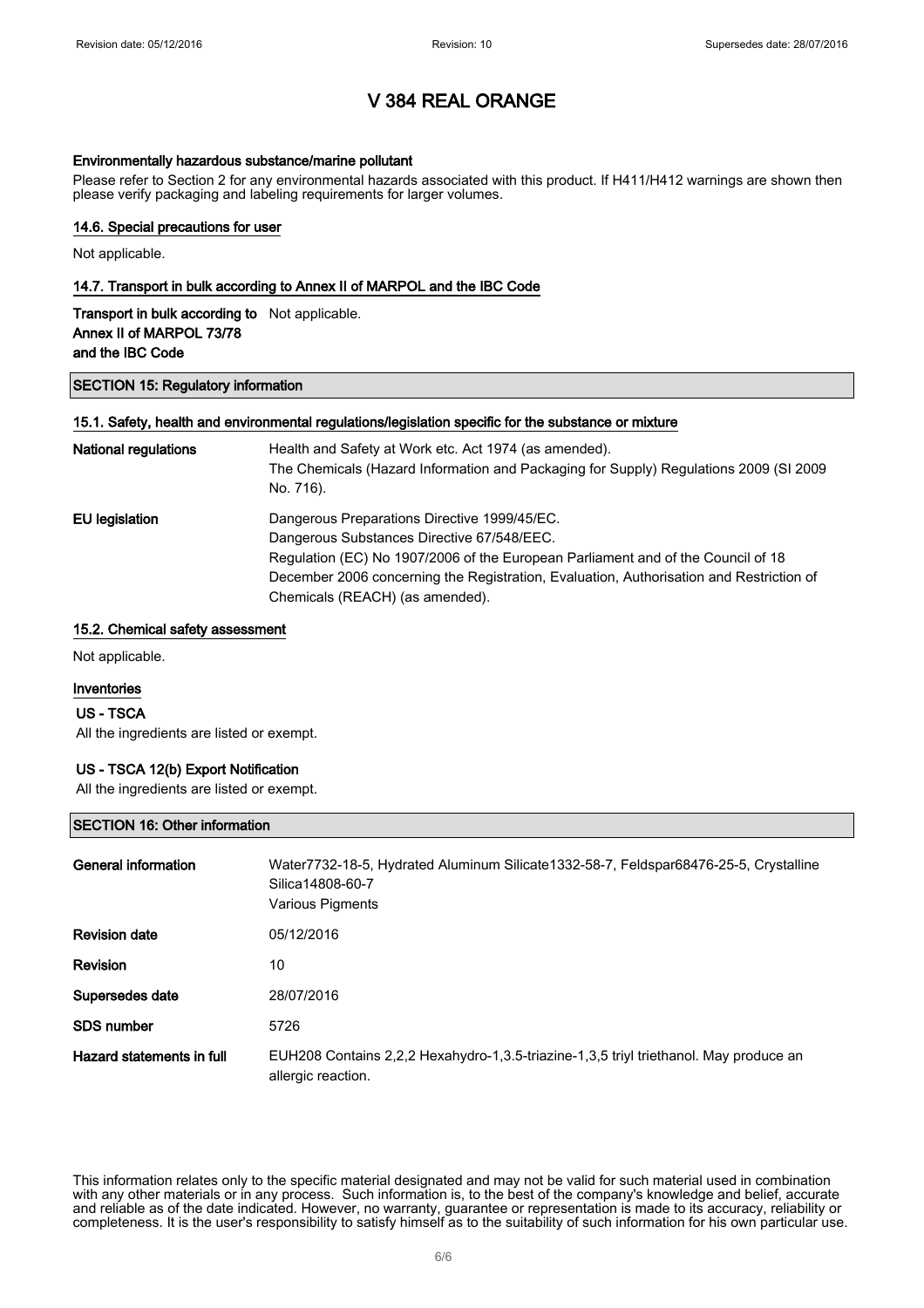# SAFETY DATA SHEET V 385 CINNAMON

According to Regulation (EC) No 1907/2006, Annex II, as amended by Regulation (EU) No 453/2010, Commission Regulation (EU) No 2015/830 of 28 May 2015.

| SECTION 1: Identification of the substance/mixture and of the company/undertaking |                                                                                                                                                                       |  |
|-----------------------------------------------------------------------------------|-----------------------------------------------------------------------------------------------------------------------------------------------------------------------|--|
| 1.1. Product identifier                                                           |                                                                                                                                                                       |  |
| <b>Product name</b>                                                               | V 385 CINNAMON                                                                                                                                                        |  |
| <b>Product number</b>                                                             | V 385 CINNAMON                                                                                                                                                        |  |
|                                                                                   | 1.2. Relevant identified uses of the substance or mixture and uses advised against                                                                                    |  |
| <b>Identified uses</b>                                                            | Ceramic underglaze                                                                                                                                                    |  |
| 1.3. Details of the supplier of the safety data sheet                             |                                                                                                                                                                       |  |
| Supplier                                                                          | American Art Clay Co Inc<br>6060 Guion Road<br>Indianapolis,<br>IN 46254-1222<br><b>USA</b><br>Toll Free: 1-800-925-5195 ext. 1303<br>Local: 1-317-243-0066 ext. 1303 |  |
| 1.4. Emergency telephone number                                                   |                                                                                                                                                                       |  |
| <b>Emergency telephone</b>                                                        | 1 317 243 0066 ext. 1303 Mon-Fri, 0900-1700 EST                                                                                                                       |  |
| <b>SECTION 2: Hazards identification</b>                                          |                                                                                                                                                                       |  |
| 2.1. Classification of the substance or mixture                                   |                                                                                                                                                                       |  |
| Classification (EC 1272/2008)                                                     |                                                                                                                                                                       |  |
| <b>Physical hazards</b>                                                           | Not Classified                                                                                                                                                        |  |
| <b>Health hazards</b>                                                             | Not Classified                                                                                                                                                        |  |
| <b>Environmental hazards</b>                                                      | Not Classified                                                                                                                                                        |  |
| 2.2. Label elements                                                               |                                                                                                                                                                       |  |
| <b>Hazard statements</b>                                                          | EUH208 Contains 2,2,2 Hexahydro-1,3.5-triazine-1,3,5 triyl triethanol. May produce an<br>allergic reaction.                                                           |  |
| Supplemental label<br>information                                                 | EUH208 Contains 2,2,2 Hexahydro-1,3,5-triazine-1,3,5 triyl trienthanol. May produce an<br>allergic reaction.                                                          |  |
| Contains                                                                          | 2,2,2 Hexahydro-1,3.5-triazine-1,3,5 triyl triethanol                                                                                                                 |  |
| 2.3. Other hazards                                                                |                                                                                                                                                                       |  |
| none present                                                                      |                                                                                                                                                                       |  |
| <b>SECTION 3: Composition/information on ingredients</b>                          |                                                                                                                                                                       |  |
| 3.2. Mixtures                                                                     |                                                                                                                                                                       |  |
| <b>Composition comments</b>                                                       | Only ingredients listed above are notifiable for this product. If none are shown then all<br>ingredients are exempt.                                                  |  |
| <b>SECTION 4: First aid measures</b>                                              |                                                                                                                                                                       |  |
| 4.1. Description of first aid measures                                            |                                                                                                                                                                       |  |
| General information                                                               |                                                                                                                                                                       |  |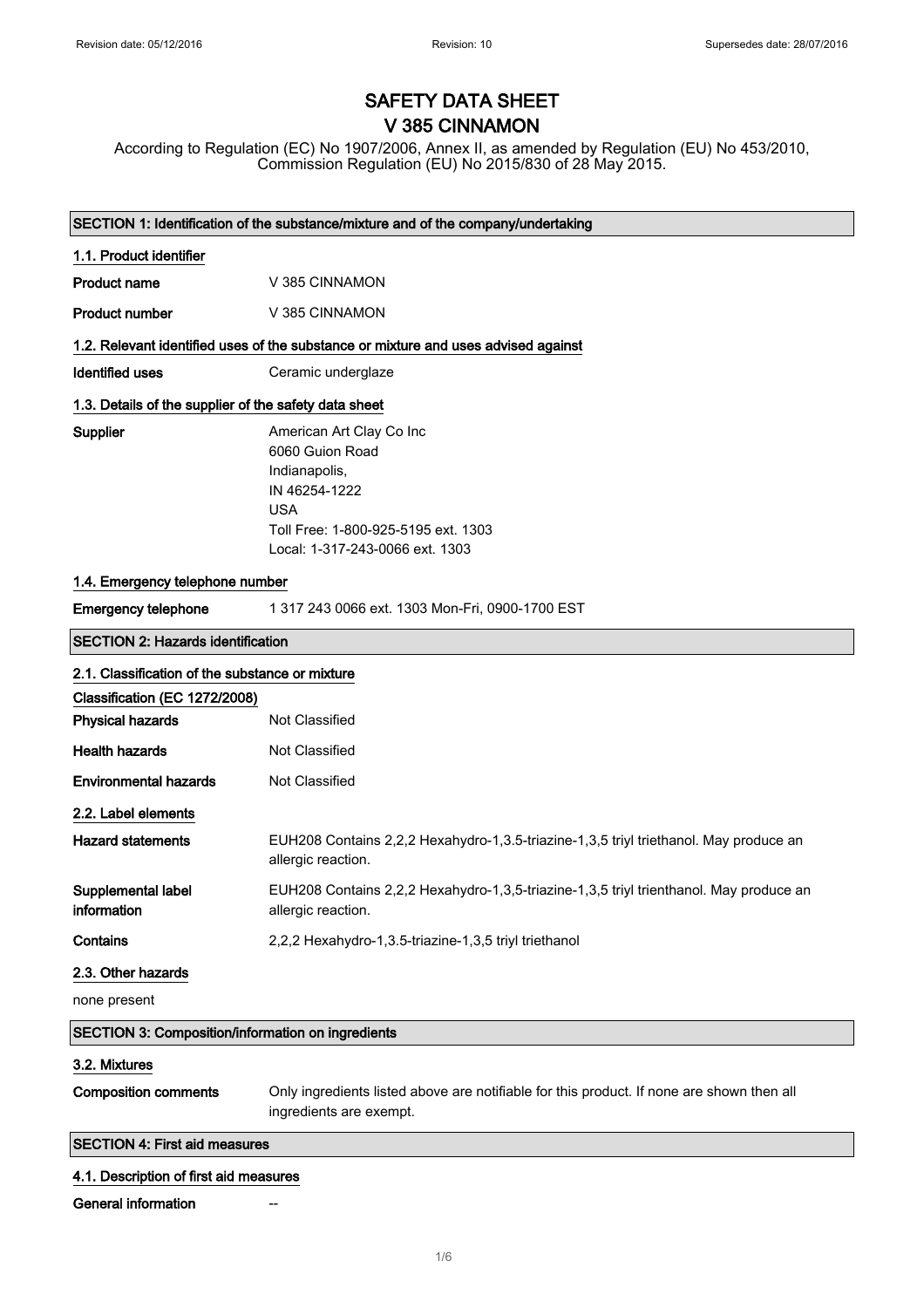# V 385 CINNAMON

| Ingestion                                                 | Do not induce vomiting. Rinse mouth thoroughly with water. Give a few small glasses of water<br>or milk to drink. Get medical attention if any discomfort continues.                                                                                                                                        |  |  |
|-----------------------------------------------------------|-------------------------------------------------------------------------------------------------------------------------------------------------------------------------------------------------------------------------------------------------------------------------------------------------------------|--|--|
| Skin contact                                              | Wash skin thoroughly with soap and water.                                                                                                                                                                                                                                                                   |  |  |
| Eye contact                                               | Rinse with water.                                                                                                                                                                                                                                                                                           |  |  |
|                                                           | 4.2. Most important symptoms and effects, both acute and delayed                                                                                                                                                                                                                                            |  |  |
| Inhalation                                                | Read Section 2 for any specific precautions associated with this product. In general, breathing<br>any type of dust / mist can and may aggravate irritation of the throat and lungs.                                                                                                                        |  |  |
| Ingestion                                                 | Read Section 2 for any specific precautions associated with the use of this product. Products<br>with specific warnings about ingestion will give guidance there.                                                                                                                                           |  |  |
| Skin contact                                              | Read Section 2 for any specific precautions associated with the use of this product. In general<br>most ceramic glazes, clays and special products will tend to have a drying effect on the skin<br>and may cause some sensitivity to users with sensitive skin.                                            |  |  |
| Eye contact                                               | Read Section 2 for any specific precautions associated with the use of this product. In general<br>most ceramic and special products contain materials that maybe abrasive to eyes. Keeping<br>materials from contacting the eyes is prudent. If contact does occur, flush with clean water, do<br>not rub. |  |  |
|                                                           | 4.3. Indication of any immediate medical attention and special treatment needed                                                                                                                                                                                                                             |  |  |
| Notes for the doctor                                      | Treat symptomatically.                                                                                                                                                                                                                                                                                      |  |  |
| <b>SECTION 5: Firefighting measures</b>                   |                                                                                                                                                                                                                                                                                                             |  |  |
| 5.1. Extinguishing media                                  |                                                                                                                                                                                                                                                                                                             |  |  |
| Suitable extinguishing media                              | Use fire-extinguishing media suitable for the surrounding fire.                                                                                                                                                                                                                                             |  |  |
|                                                           | 5.2. Special hazards arising from the substance or mixture                                                                                                                                                                                                                                                  |  |  |
| Specific hazards                                          | The product is not believed to present a hazard due to its physical nature.                                                                                                                                                                                                                                 |  |  |
| 5.3. Advice for firefighters                              |                                                                                                                                                                                                                                                                                                             |  |  |
| Special protective equipment<br>for firefighters          | Use protective equipment appropriate for surrounding materials.                                                                                                                                                                                                                                             |  |  |
| <b>SECTION 6: Accidental release measures</b>             |                                                                                                                                                                                                                                                                                                             |  |  |
|                                                           | 6.1. Personal precautions, protective equipment and emergency procedures                                                                                                                                                                                                                                    |  |  |
| <b>Personal precautions</b>                               | For personal protection, see Section 8.                                                                                                                                                                                                                                                                     |  |  |
| 6.2. Environmental precautions                            |                                                                                                                                                                                                                                                                                                             |  |  |
| <b>Environmental precautions</b>                          | Please read Section 2 completely. If any environmental warnings such as; H411 or H412 are<br>listed in Section 2, please use appropriate procedures when disposing of product and<br>container. Do not put materials into waterways or sewers.                                                              |  |  |
| 6.3. Methods and material for containment and cleaning up |                                                                                                                                                                                                                                                                                                             |  |  |
| Methods for cleaning up                                   | Collect spillage for reclamation or absorb in vermiculite, dry sand or similar material                                                                                                                                                                                                                     |  |  |
| 6.4. Reference to other sections                          |                                                                                                                                                                                                                                                                                                             |  |  |
| Reference to other sections                               | For waste disposal, see Section 13. For personal protection, see Section 8.                                                                                                                                                                                                                                 |  |  |
| <b>SECTION 7: Handling and storage</b>                    |                                                                                                                                                                                                                                                                                                             |  |  |
|                                                           |                                                                                                                                                                                                                                                                                                             |  |  |

## 7.1. Precautions for safe handling

 $\overline{\phantom{a}}$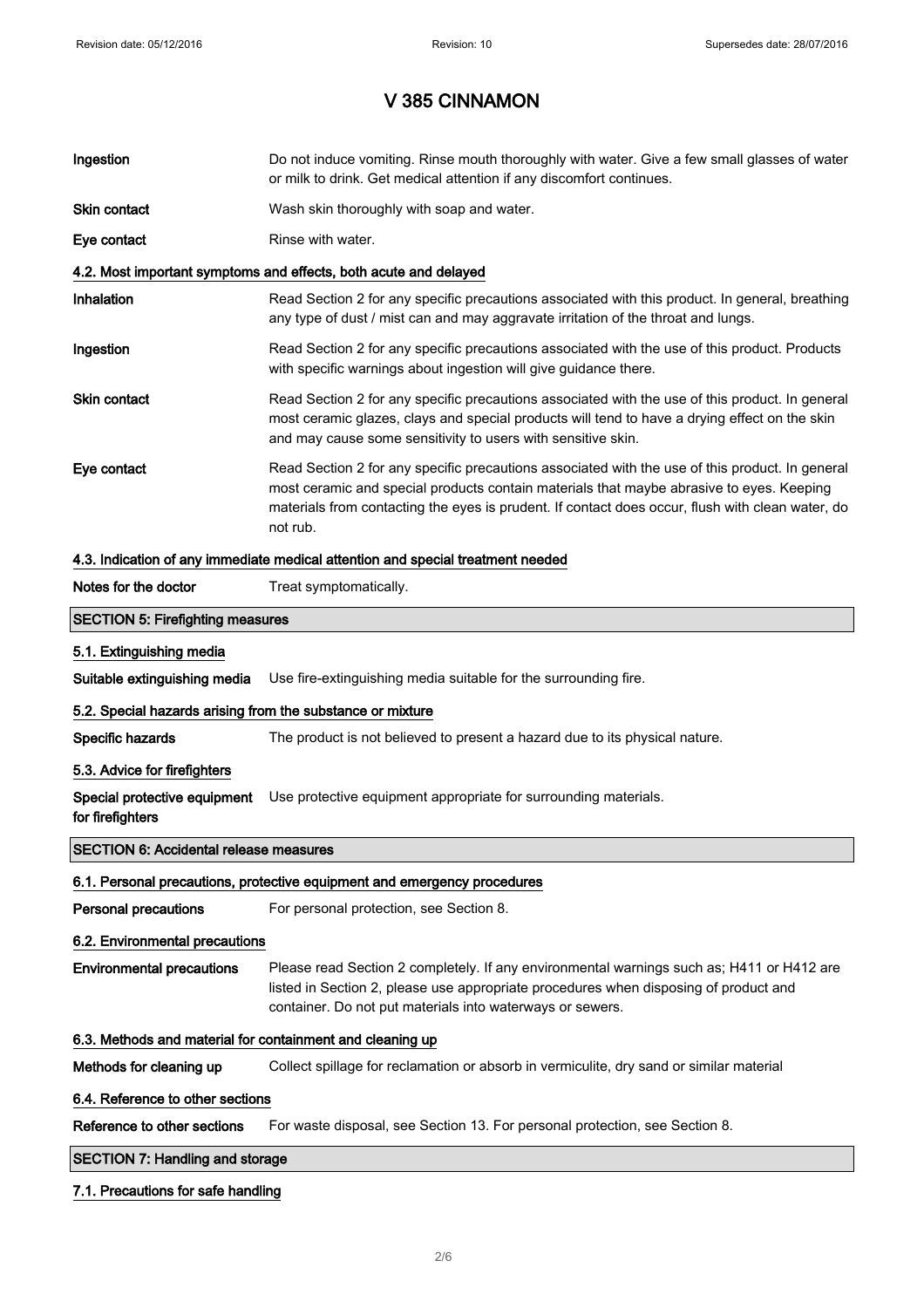# V 385 CINNAMON

| Usage precautions                                       | Read label before use. Do not eat, drink or smoke when using this product. Good personal<br>hygiene procedures should be implemented. Wash hands and any other contaminated areas<br>of the body with soap and water before leaving the work site. |  |
|---------------------------------------------------------|----------------------------------------------------------------------------------------------------------------------------------------------------------------------------------------------------------------------------------------------------|--|
|                                                         | 7.2. Conditions for safe storage, including any incompatibilities                                                                                                                                                                                  |  |
| <b>Storage precautions</b>                              | Store in tightly-closed, original container in a dry and cool place.                                                                                                                                                                               |  |
| 7.3. Specific end use(s)                                |                                                                                                                                                                                                                                                    |  |
| Specific end use(s)                                     | The identified uses for this product are detailed in Section 1.2.                                                                                                                                                                                  |  |
| <b>SECTION 8: Exposure Controls/personal protection</b> |                                                                                                                                                                                                                                                    |  |
| 8.1. Control parameters                                 |                                                                                                                                                                                                                                                    |  |
| Ingredient comments                                     | Only ingredients listed n Section 3 are notifiable for this product. If none are shown then all<br>ingredients are exempt.                                                                                                                         |  |
| 8.2. Exposure controls                                  |                                                                                                                                                                                                                                                    |  |
| Appropriate engineering<br>controls                     | No specific ventilations requirements unless the "FAN" pictogram is shown above or specified<br>in Section 2.                                                                                                                                      |  |
| Eye/face protection                                     | No specific eye protection required unless the "EYE PROTECTION" pictogram is shown<br>above or specified in Section 2.                                                                                                                             |  |
| Hand protection                                         | No specific hand protection required unless the "HAND PROTECTION" pictogram is shown<br>above or specified in Section 2.                                                                                                                           |  |
| Hygiene measures                                        | Using good personal hygiene practices is always appropriate. Keeping a clean work space,<br>cleaning up properly when done, and not eating, drinking or smoking when using this product.                                                           |  |
| <b>Respiratory protection</b>                           | No specific respiratory protection required unless the "RESPIRATOR" pictogram is shown<br>above or specified in Section 2. Using the appropriate certified protection for the operation is<br>important if required.                               |  |

## SECTION 9: Physical and Chemical Properties

## 9.1. Information on basic physical and chemical properties

| Appearance                                      | Coloured liquid.          |
|-------------------------------------------------|---------------------------|
| Colour                                          | Various colours.          |
| Odour                                           | Almost odourless.         |
| Odour threshold                                 | No information available. |
| рH                                              | 6-8                       |
| <b>Melting point</b>                            | No information available. |
| Initial boiling point and range                 | No information available. |
| Flash point                                     | No information available. |
| <b>Evaporation rate</b>                         | No information available. |
| Flammability (solid, gas)                       | No information available. |
| Upper/lower flammability or<br>explosive limits | No information available. |
| Vapour pressure                                 | No information available. |
| Relative density                                | Greater than 1.0          |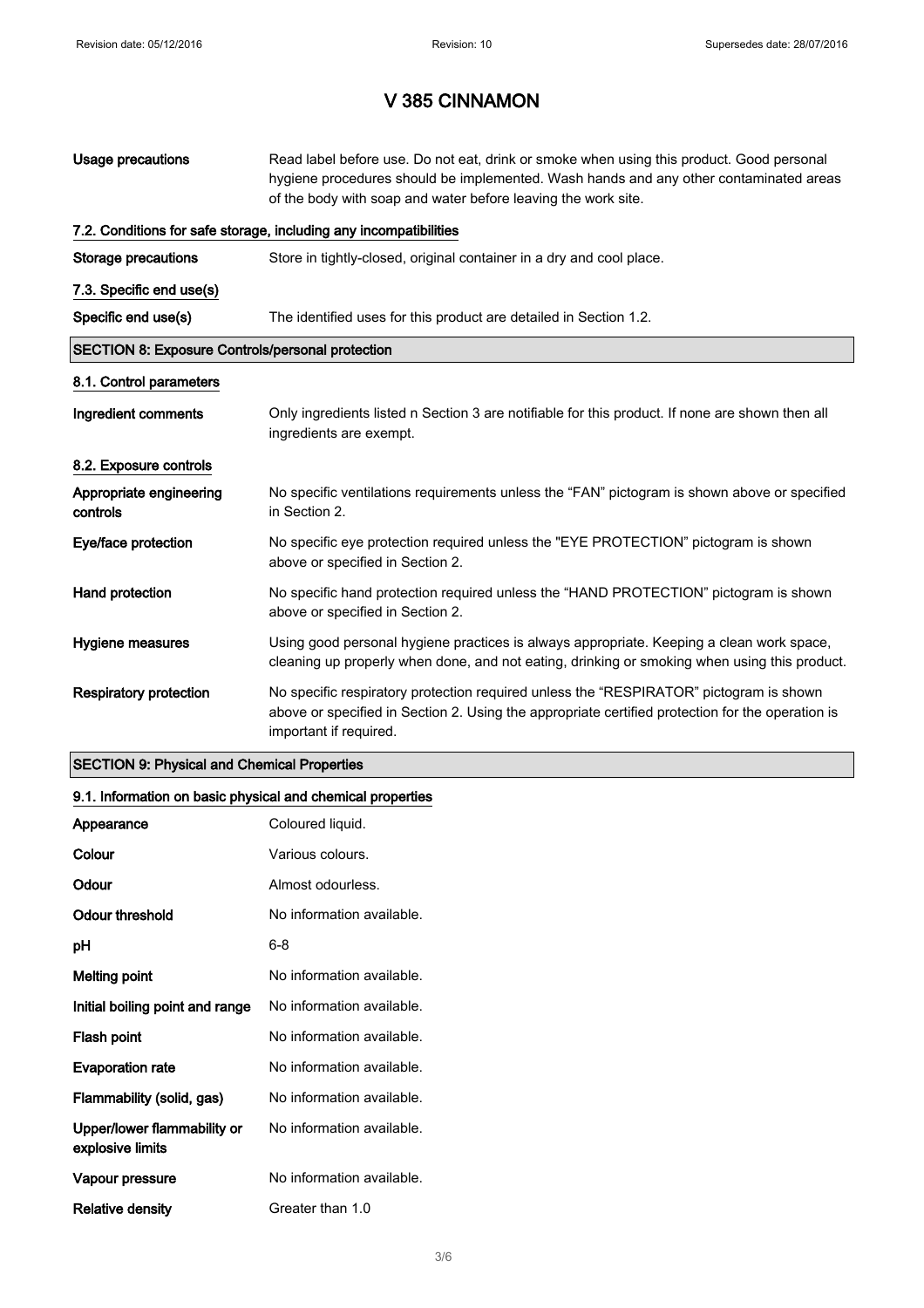# V 385 CINNAMON

| Solubility(ies)                              | Not applicable.                                                                                                                                                                   |
|----------------------------------------------|-----------------------------------------------------------------------------------------------------------------------------------------------------------------------------------|
| <b>Partition coefficient</b>                 | No information available.                                                                                                                                                         |
| Auto-ignition temperature                    | Not applicable.                                                                                                                                                                   |
| <b>Decomposition Temperature</b>             | No information available.                                                                                                                                                         |
| <b>Viscosity</b>                             | No information available.                                                                                                                                                         |
| <b>Explosive properties</b>                  | none                                                                                                                                                                              |
| <b>Oxidising properties</b>                  | none                                                                                                                                                                              |
| 9.2. Other information                       |                                                                                                                                                                                   |
| Other information                            | Not applicable.                                                                                                                                                                   |
| <b>SECTION 10: Stability and reactivity</b>  |                                                                                                                                                                                   |
| 10.1. Reactivity                             |                                                                                                                                                                                   |
| <b>Reactivity</b>                            | There are no known reactivity hazards associated with this product.                                                                                                               |
| 10.2. Chemical stability                     |                                                                                                                                                                                   |
| <b>Stability</b>                             | No particular stability concerns.                                                                                                                                                 |
| 10.3. Possibility of hazardous reactions     |                                                                                                                                                                                   |
| Possibility of hazardous<br>reactions        | None known.                                                                                                                                                                       |
| 10.4. Conditions to avoid                    |                                                                                                                                                                                   |
| Conditions to avoid                          | None known.                                                                                                                                                                       |
| 10.5. Incompatible materials                 |                                                                                                                                                                                   |
| Materials to avoid                           | None known.                                                                                                                                                                       |
| 10.6. Hazardous decomposition products       |                                                                                                                                                                                   |
| Hazardous decomposition<br>products          | None known.                                                                                                                                                                       |
| <b>SECTION 11: Toxicological information</b> |                                                                                                                                                                                   |
| 11.1. Information on toxicological effects   |                                                                                                                                                                                   |
| <b>Toxicological effects</b>                 | Please read Section 2 thoroughly to understand the toxicological risks, (if any) and<br>precautions for safe use (if any).                                                        |
| Skin corrosion/irritation                    |                                                                                                                                                                                   |
| <b>Skin sensitisation</b>                    |                                                                                                                                                                                   |
| <b>Skin sensitisation</b>                    | Based on available data the classification criteria are not met.                                                                                                                  |
| Eye contact                                  | May cause temporary eye irritation.                                                                                                                                               |
| <b>SECTION 12: Ecological Information</b>    |                                                                                                                                                                                   |
| Ecotoxicity                                  | Please read Section 2 completely. If any environmental warnings such as; H411 or H412 are<br>listed in Section 2, please use appropriate procedures when disposing of product and |

12.1. Toxicity

container. Do not put materials into waterways or sewers.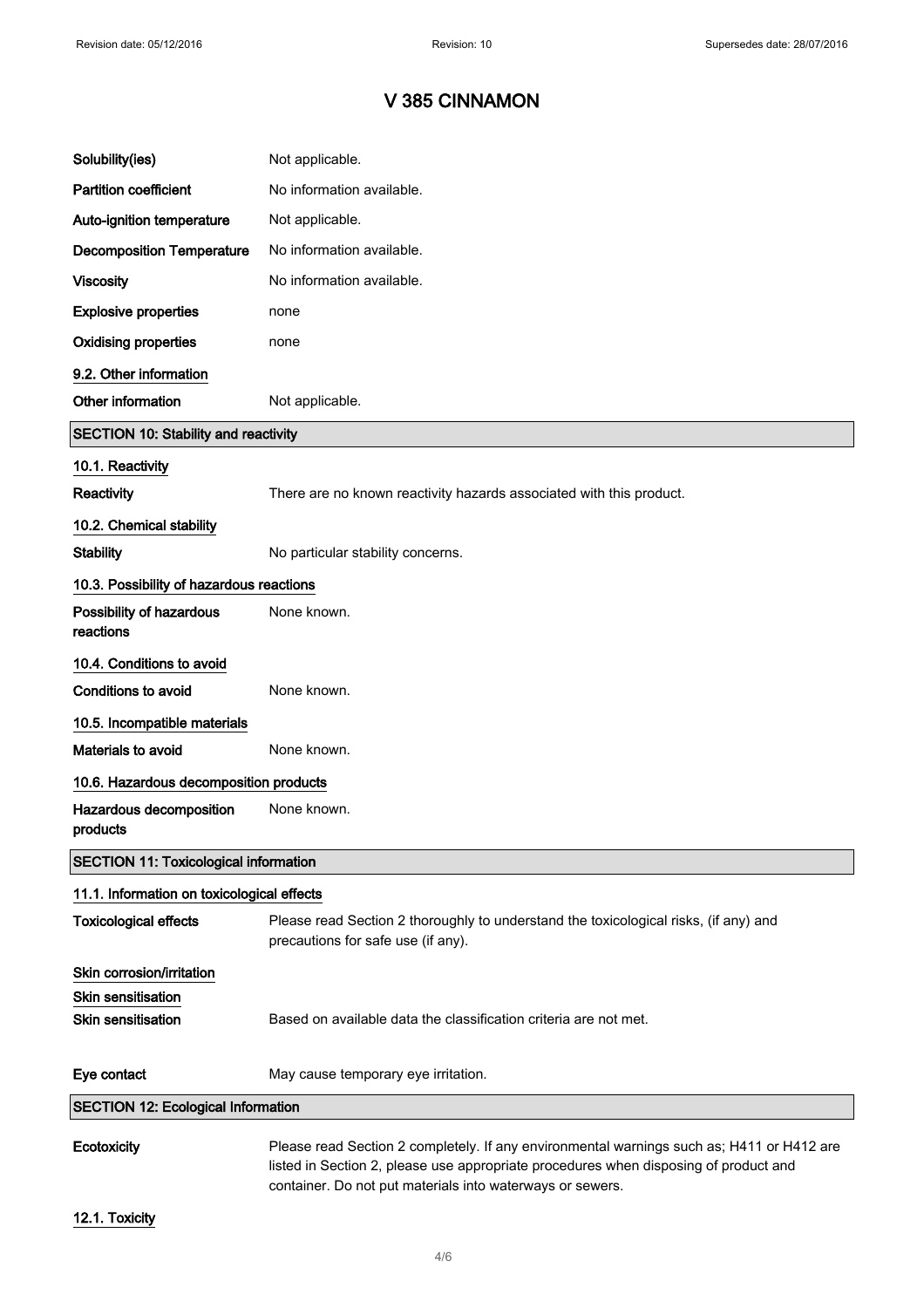# V 385 CINNAMON

| <b>Toxicity</b>                                      | Please read Section 2 completely. If any environmental warnings such as; H411 or H412 are<br>listed in Section 2, please use appropriate procedures when disposing of product and<br>container. Do not put materials into waterways or sewers. |  |
|------------------------------------------------------|------------------------------------------------------------------------------------------------------------------------------------------------------------------------------------------------------------------------------------------------|--|
| 12.2. Persistence and degradability                  |                                                                                                                                                                                                                                                |  |
| Persistence and degradability No data available.     |                                                                                                                                                                                                                                                |  |
| Biodegradation                                       | Not inherently biodegradable.                                                                                                                                                                                                                  |  |
| 12.3. Bioaccumulative potential                      |                                                                                                                                                                                                                                                |  |
| <b>Partition coefficient</b>                         | No information available.                                                                                                                                                                                                                      |  |
| 12.4. Mobility in soil                               |                                                                                                                                                                                                                                                |  |
| <b>Mobility</b>                                      | Semi-mobile.                                                                                                                                                                                                                                   |  |
| 12.5. Results of PBT and vPvB assessment             |                                                                                                                                                                                                                                                |  |
| Results of PBT and vPvB<br>assessment                | This product does not contain any substances classified as PBT or vPvB.                                                                                                                                                                        |  |
| 12.6. Other adverse effects                          |                                                                                                                                                                                                                                                |  |
| Other adverse effects                                | None known.                                                                                                                                                                                                                                    |  |
| <b>SECTION 13: Disposal considerations</b>           |                                                                                                                                                                                                                                                |  |
| 13.1. Waste treatment methods                        |                                                                                                                                                                                                                                                |  |
| <b>General information</b>                           | Dispose of waste product or used containers in accordance with local regulations When<br>handling waste, the safety precautions applying to handling of the product should be<br>considered.                                                   |  |
| <b>SECTION 14: Transport information</b>             |                                                                                                                                                                                                                                                |  |
| General                                              | The product is not covered by international regulations on the transport of dangerous goods<br>(IMDG, IATA, ADR/RID).                                                                                                                          |  |
| 14.1. UN number                                      |                                                                                                                                                                                                                                                |  |
| Not applicable.                                      |                                                                                                                                                                                                                                                |  |
| 14.2. UN proper shipping name                        |                                                                                                                                                                                                                                                |  |
| Not applicable.                                      |                                                                                                                                                                                                                                                |  |
| 14.3. Transport hazard class(es)                     |                                                                                                                                                                                                                                                |  |
| No transport warning sign required.                  |                                                                                                                                                                                                                                                |  |
| 14.4. Packing group<br>Not applicable.               |                                                                                                                                                                                                                                                |  |
| 14.5. Environmental hazards                          |                                                                                                                                                                                                                                                |  |
| Environmentally hazardous substance/marine pollutant |                                                                                                                                                                                                                                                |  |
|                                                      | Please refer to Section 2 for any environmental hazards associated with this product. If H411/H412 warnings are shown then<br>please verify packaging and labeling requirements for larger volumes.                                            |  |

## 14.6. Special precautions for user

Not applicable.

### 14.7. Transport in bulk according to Annex II of MARPOL and the IBC Code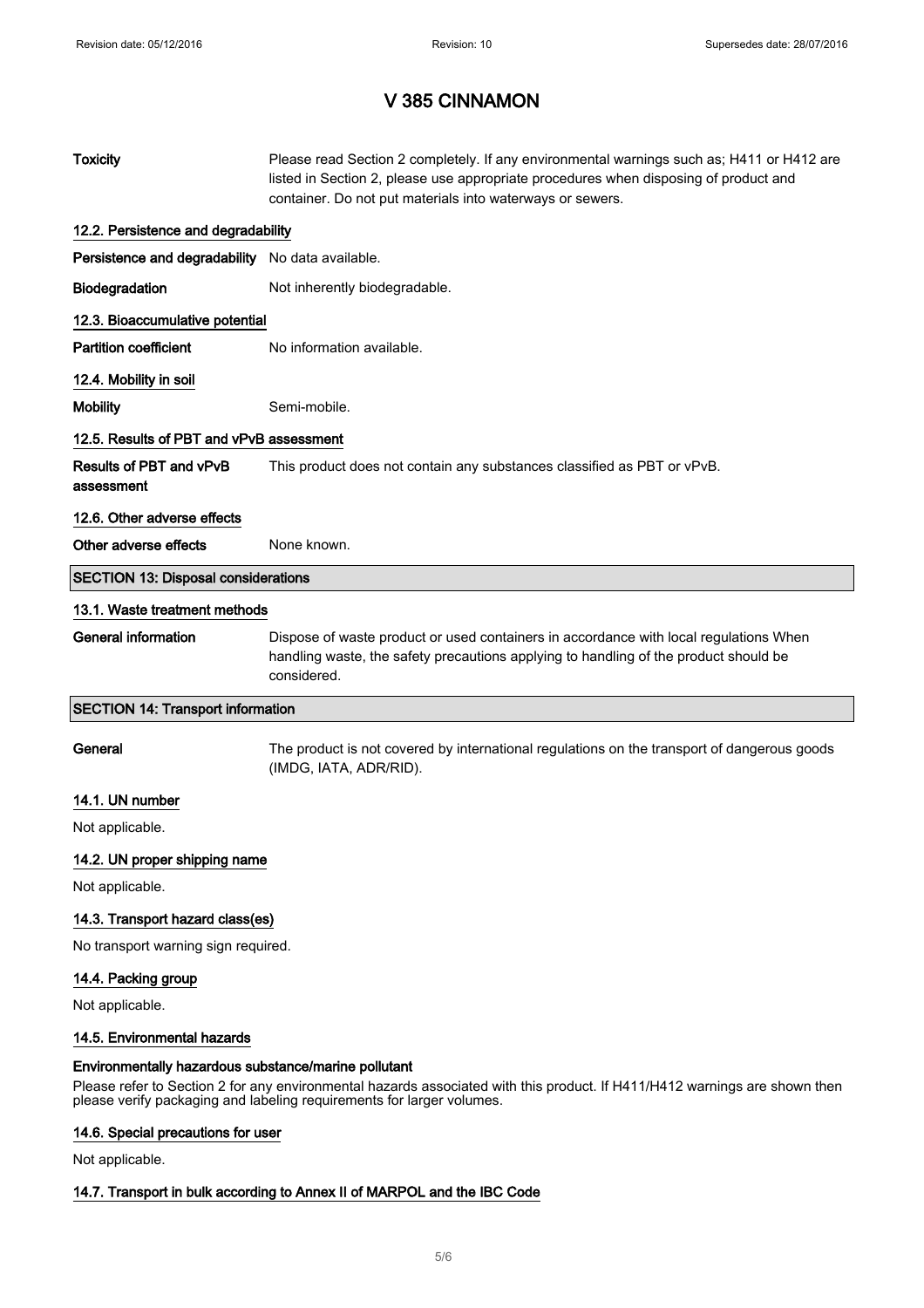### V 385 CINNAMON

### Transport in bulk according to Not applicable. Annex II of MARPOL 73/78 and the IBC Code

#### SECTION 15: Regulatory information

#### 15.1. Safety, health and environmental regulations/legislation specific for the substance or mixture

| <b>National regulations</b> | Health and Safety at Work etc. Act 1974 (as amended).<br>The Chemicals (Hazard Information and Packaging for Supply) Regulations 2009 (SI 2009<br>No. 716).                                                                                                                                                  |
|-----------------------------|--------------------------------------------------------------------------------------------------------------------------------------------------------------------------------------------------------------------------------------------------------------------------------------------------------------|
| EU legislation              | Dangerous Preparations Directive 1999/45/EC.<br>Dangerous Substances Directive 67/548/EEC.<br>Regulation (EC) No 1907/2006 of the European Parliament and of the Council of 18<br>December 2006 concerning the Registration, Evaluation, Authorisation and Restriction of<br>Chemicals (REACH) (as amended). |

#### 15.2. Chemical safety assessment

Not applicable.

#### Inventories

#### US - TSCA

All the ingredients are listed or exempt.

#### US - TSCA 12(b) Export Notification

All the ingredients are listed or exempt.

#### SECTION 16: Other information

| General information       | Water7732-18-5, Hydrated Aluminum Silicate1332-58-7, Feldspar68476-25-5, Crystalline<br>Silica14808-60-7<br>Various Pigments |
|---------------------------|------------------------------------------------------------------------------------------------------------------------------|
| <b>Revision date</b>      | 05/12/2016                                                                                                                   |
| <b>Revision</b>           | 10                                                                                                                           |
| Supersedes date           | 28/07/2016                                                                                                                   |
| <b>SDS number</b>         | 5727                                                                                                                         |
| Hazard statements in full | EUH208 Contains 2,2,2 Hexahydro-1,3.5-triazine-1,3,5 triyl triethanol. May produce an<br>allergic reaction.                  |

This information relates only to the specific material designated and may not be valid for such material used in combination with any other materials or in any process. Such information is, to the best of the company's knowledge and belief, accurate and reliable as of the date indicated. However, no warranty, guarantee or representation is made to its accuracy, reliability or completeness. It is the user's responsibility to satisfy himself as to the suitability of such information for his own particular use.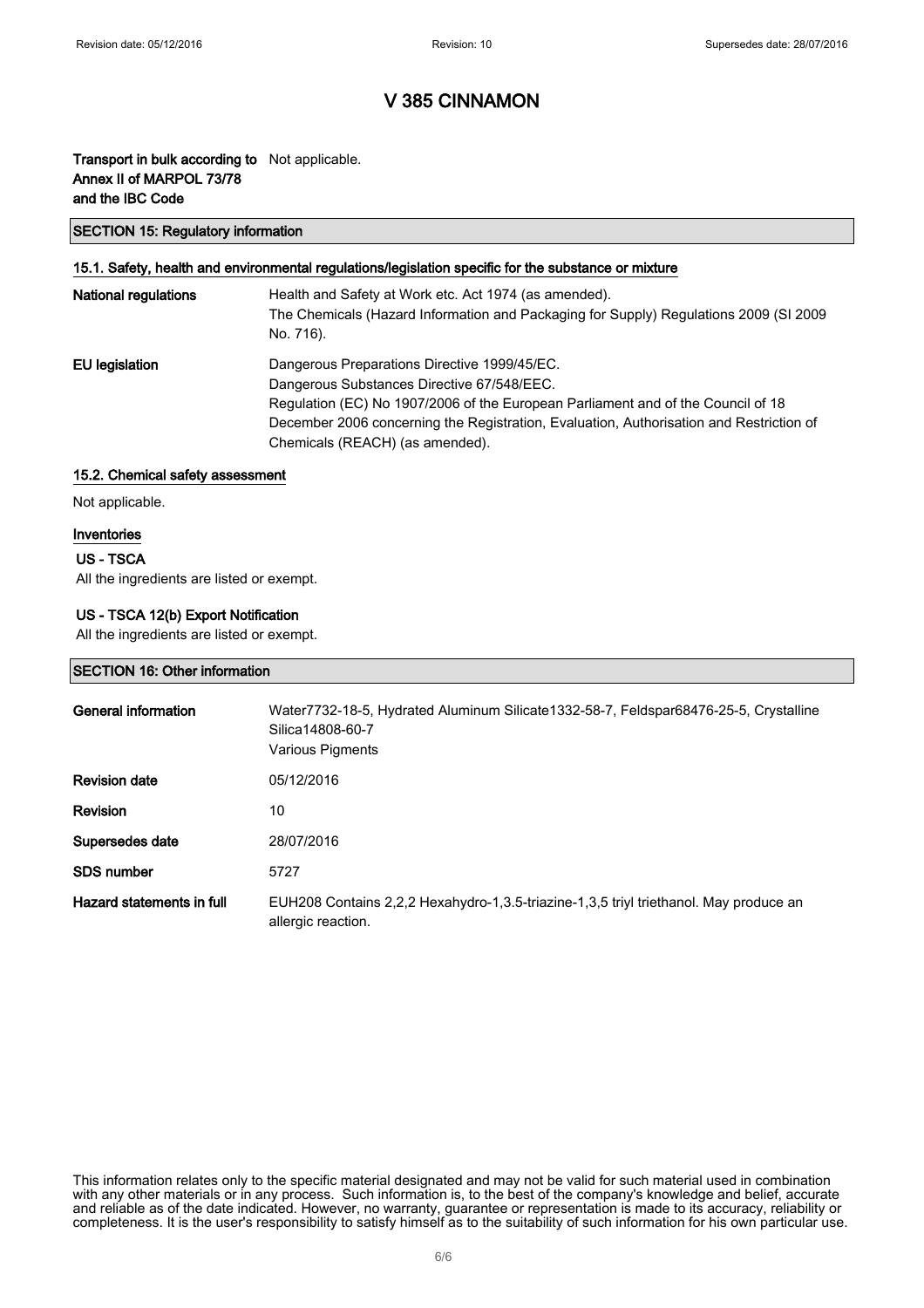# SAFETY DATA SHEET V 386 ELECTRIC BLUE

According to Regulation (EC) No 1907/2006, Annex II, as amended by Regulation (EU) No 453/2010, Commission Regulation (EU) No 2015/830 of 28 May 2015.

|                                                          | SECTION 1: Identification of the substance/mixture and of the company/undertaking                                                                                     |  |
|----------------------------------------------------------|-----------------------------------------------------------------------------------------------------------------------------------------------------------------------|--|
| 1.1. Product identifier                                  |                                                                                                                                                                       |  |
| Product name                                             | V 386 ELECTRIC BLUE                                                                                                                                                   |  |
| <b>Product number</b>                                    | V 386 ELECTRIC BLUE                                                                                                                                                   |  |
|                                                          | 1.2. Relevant identified uses of the substance or mixture and uses advised against                                                                                    |  |
| <b>Identified uses</b>                                   | Ceramic underglaze                                                                                                                                                    |  |
| 1.3. Details of the supplier of the safety data sheet    |                                                                                                                                                                       |  |
| Supplier                                                 | American Art Clay Co Inc<br>6060 Guion Road<br>Indianapolis,<br>IN 46254-1222<br><b>USA</b><br>Toll Free: 1-800-925-5195 ext. 1303<br>Local: 1-317-243-0066 ext. 1303 |  |
| 1.4. Emergency telephone number                          |                                                                                                                                                                       |  |
| <b>Emergency telephone</b>                               | 1 317 243 0066 ext. 1303 Mon-Fri, 0900-1700 EST                                                                                                                       |  |
| <b>SECTION 2: Hazards identification</b>                 |                                                                                                                                                                       |  |
| 2.1. Classification of the substance or mixture          |                                                                                                                                                                       |  |
| Classification (EC 1272/2008)                            |                                                                                                                                                                       |  |
| <b>Physical hazards</b>                                  | Not Classified                                                                                                                                                        |  |
| <b>Health hazards</b>                                    | Not Classified                                                                                                                                                        |  |
| <b>Environmental hazards</b>                             | Not Classified                                                                                                                                                        |  |
| 2.2. Label elements                                      |                                                                                                                                                                       |  |
| <b>Hazard statements</b>                                 | EUH208 Contains 2,2,2 Hexahydro-1,3.5-triazine-1,3,5 triyl triethanol. May produce an<br>allergic reaction.                                                           |  |
| Supplemental label<br>information                        | EUH208 Contains 2,2,2 Hexahydro-1,3,5-triazine-1,3,5 triyl trienthanol. May produce an<br>allergic reaction.                                                          |  |
| Contains                                                 | 2,2,2 Hexahydro-1,3.5-triazine-1,3,5 triyl triethanol                                                                                                                 |  |
| 2.3. Other hazards                                       |                                                                                                                                                                       |  |
| none present                                             |                                                                                                                                                                       |  |
| <b>SECTION 3: Composition/information on ingredients</b> |                                                                                                                                                                       |  |
| 3.2. Mixtures                                            |                                                                                                                                                                       |  |
| <b>Composition comments</b>                              | Only ingredients listed above are notifiable for this product. If none are shown then all<br>ingredients are exempt.                                                  |  |
| <b>SECTION 4: First aid measures</b>                     |                                                                                                                                                                       |  |
| 4.1. Description of first aid measures                   |                                                                                                                                                                       |  |
| General information                                      |                                                                                                                                                                       |  |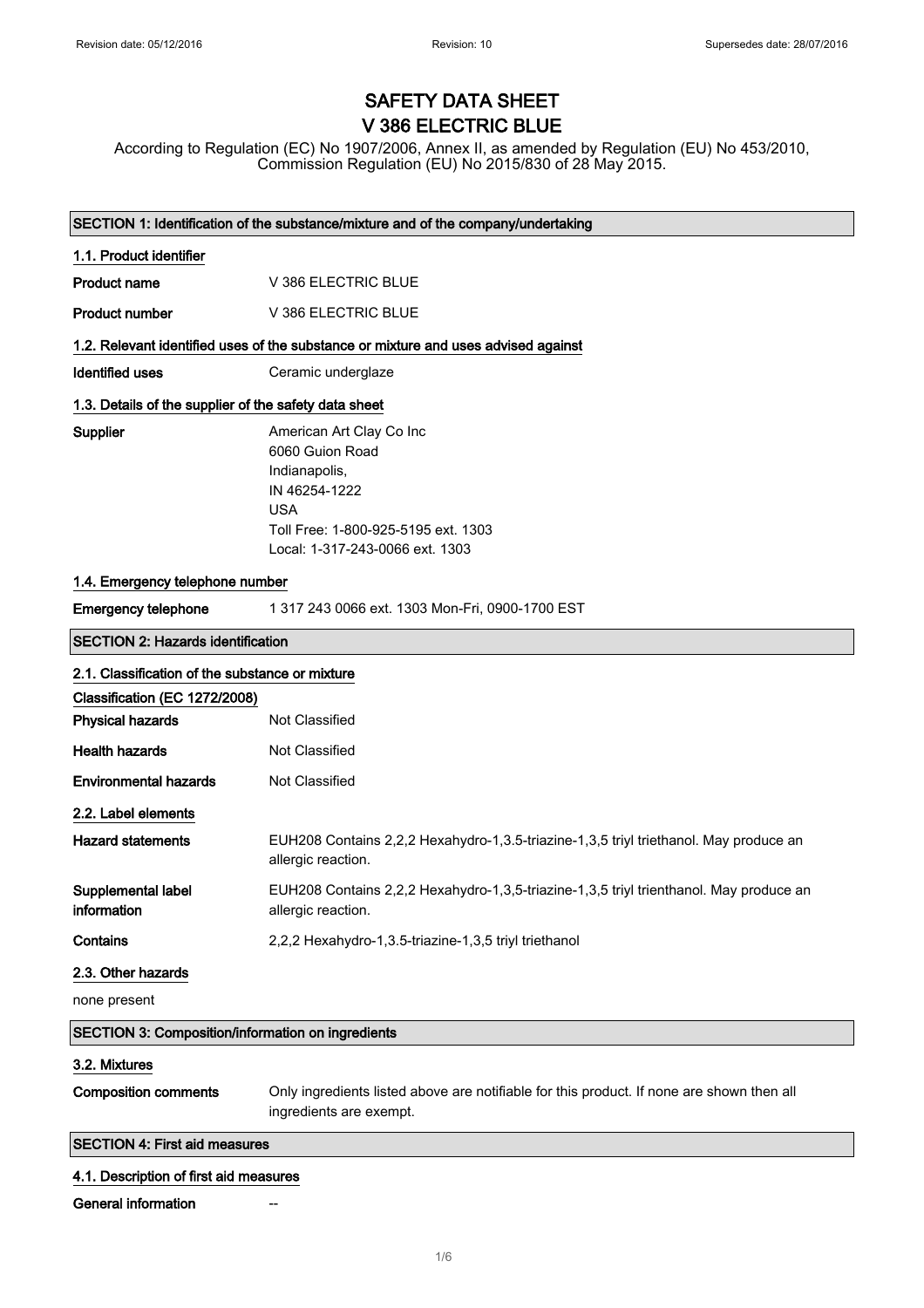| Ingestion                                                                       | Do not induce vomiting. Rinse mouth thoroughly with water. Give a few small glasses of water<br>or milk to drink. Get medical attention if any discomfort continues.                                                                                                                                        |  |
|---------------------------------------------------------------------------------|-------------------------------------------------------------------------------------------------------------------------------------------------------------------------------------------------------------------------------------------------------------------------------------------------------------|--|
| Skin contact                                                                    | Wash skin thoroughly with soap and water.                                                                                                                                                                                                                                                                   |  |
| Eye contact                                                                     | Rinse with water.                                                                                                                                                                                                                                                                                           |  |
|                                                                                 | 4.2. Most important symptoms and effects, both acute and delayed                                                                                                                                                                                                                                            |  |
| Inhalation                                                                      | Read Section 2 for any specific precautions associated with this product. In general, breathing<br>any type of dust / mist can and may aggravate irritation of the throat and lungs.                                                                                                                        |  |
| Ingestion                                                                       | Read Section 2 for any specific precautions associated with the use of this product. Products<br>with specific warnings about ingestion will give guidance there.                                                                                                                                           |  |
| Skin contact                                                                    | Read Section 2 for any specific precautions associated with the use of this product. In general<br>most ceramic glazes, clays and special products will tend to have a drying effect on the skin<br>and may cause some sensitivity to users with sensitive skin.                                            |  |
| Eye contact                                                                     | Read Section 2 for any specific precautions associated with the use of this product. In general<br>most ceramic and special products contain materials that maybe abrasive to eyes. Keeping<br>materials from contacting the eyes is prudent. If contact does occur, flush with clean water, do<br>not rub. |  |
| 4.3. Indication of any immediate medical attention and special treatment needed |                                                                                                                                                                                                                                                                                                             |  |
| Notes for the doctor                                                            | Treat symptomatically.                                                                                                                                                                                                                                                                                      |  |
| <b>SECTION 5: Firefighting measures</b>                                         |                                                                                                                                                                                                                                                                                                             |  |
| 5.1. Extinguishing media                                                        |                                                                                                                                                                                                                                                                                                             |  |
| Suitable extinguishing media                                                    | Use fire-extinguishing media suitable for the surrounding fire.                                                                                                                                                                                                                                             |  |
| 5.2. Special hazards arising from the substance or mixture                      |                                                                                                                                                                                                                                                                                                             |  |
| Specific hazards                                                                | The product is not believed to present a hazard due to its physical nature.                                                                                                                                                                                                                                 |  |
| 5.3. Advice for firefighters                                                    |                                                                                                                                                                                                                                                                                                             |  |
| Special protective equipment<br>for firefighters                                | Use protective equipment appropriate for surrounding materials.                                                                                                                                                                                                                                             |  |
| <b>SECTION 6: Accidental release measures</b>                                   |                                                                                                                                                                                                                                                                                                             |  |
|                                                                                 | 6.1. Personal precautions, protective equipment and emergency procedures                                                                                                                                                                                                                                    |  |
| <b>Personal precautions</b>                                                     | For personal protection, see Section 8.                                                                                                                                                                                                                                                                     |  |
| 6.2. Environmental precautions                                                  |                                                                                                                                                                                                                                                                                                             |  |
| <b>Environmental precautions</b>                                                | Please read Section 2 completely. If any environmental warnings such as; H411 or H412 are<br>listed in Section 2, please use appropriate procedures when disposing of product and<br>container. Do not put materials into waterways or sewers.                                                              |  |
| 6.3. Methods and material for containment and cleaning up                       |                                                                                                                                                                                                                                                                                                             |  |
| Methods for cleaning up                                                         | Collect spillage for reclamation or absorb in vermiculite, dry sand or similar material                                                                                                                                                                                                                     |  |
| 6.4. Reference to other sections                                                |                                                                                                                                                                                                                                                                                                             |  |
| Reference to other sections                                                     | For waste disposal, see Section 13. For personal protection, see Section 8.                                                                                                                                                                                                                                 |  |
| <b>SECTION 7: Handling and storage</b>                                          |                                                                                                                                                                                                                                                                                                             |  |
|                                                                                 |                                                                                                                                                                                                                                                                                                             |  |

### 7.1. Precautions for safe handling

 $\overline{\phantom{a}}$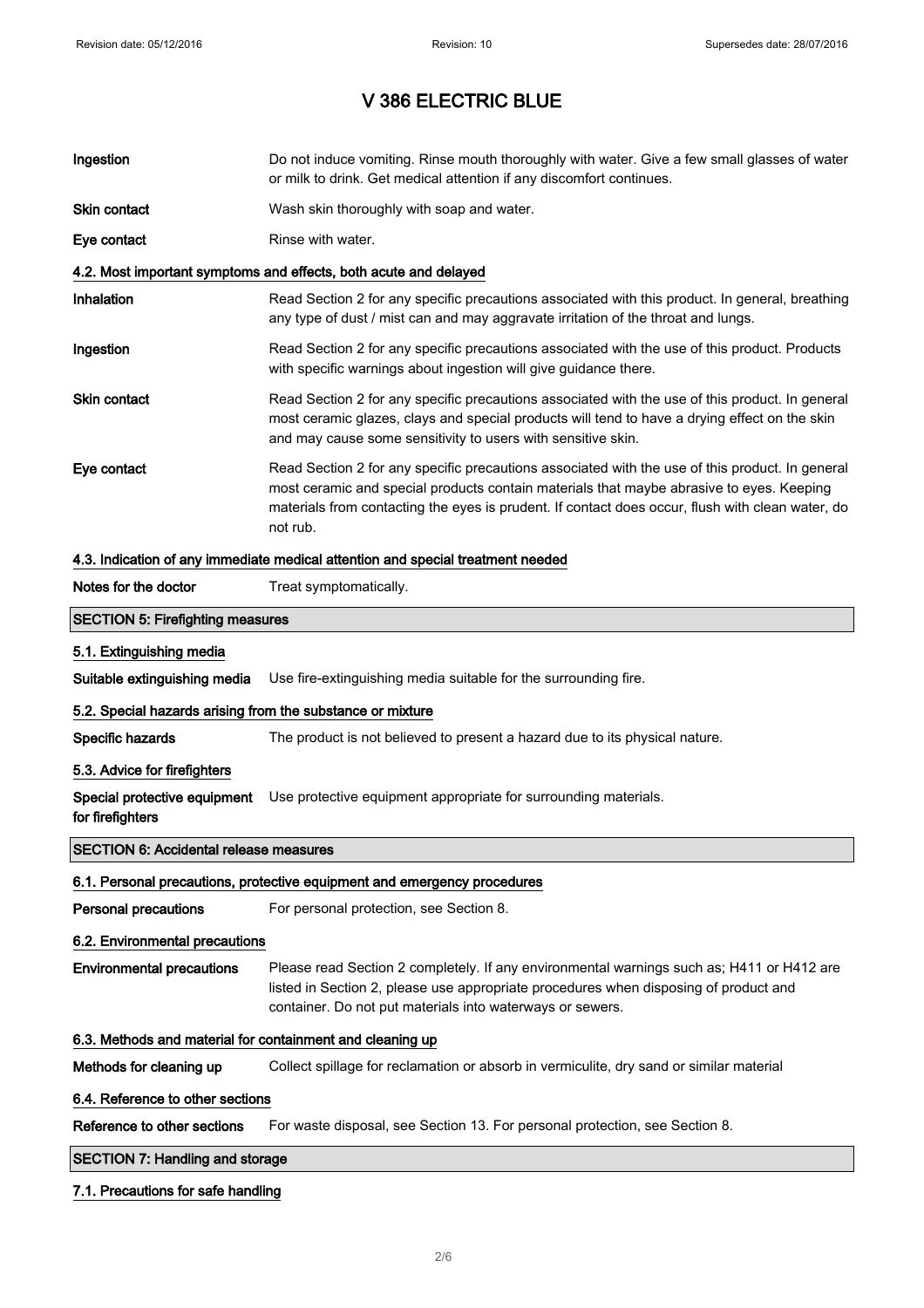| Usage precautions                                       | Read label before use. Do not eat, drink or smoke when using this product. Good personal<br>hygiene procedures should be implemented. Wash hands and any other contaminated areas<br>of the body with soap and water before leaving the work site. |  |
|---------------------------------------------------------|----------------------------------------------------------------------------------------------------------------------------------------------------------------------------------------------------------------------------------------------------|--|
|                                                         | 7.2. Conditions for safe storage, including any incompatibilities                                                                                                                                                                                  |  |
| Storage precautions                                     | Store in tightly-closed, original container in a dry and cool place.                                                                                                                                                                               |  |
| 7.3. Specific end use(s)                                |                                                                                                                                                                                                                                                    |  |
| Specific end use(s)                                     | The identified uses for this product are detailed in Section 1.2.                                                                                                                                                                                  |  |
| <b>SECTION 8: Exposure Controls/personal protection</b> |                                                                                                                                                                                                                                                    |  |
| 8.1. Control parameters                                 |                                                                                                                                                                                                                                                    |  |
| Ingredient comments                                     | Only ingredients listed n Section 3 are notifiable for this product. If none are shown then all<br>ingredients are exempt.                                                                                                                         |  |
| 8.2. Exposure controls                                  |                                                                                                                                                                                                                                                    |  |
| Appropriate engineering<br>controls                     | No specific ventilations requirements unless the "FAN" pictogram is shown above or specified<br>in Section 2.                                                                                                                                      |  |
| Eye/face protection                                     | No specific eye protection required unless the "EYE PROTECTION" pictogram is shown<br>above or specified in Section 2.                                                                                                                             |  |
| Hand protection                                         | No specific hand protection required unless the "HAND PROTECTION" pictogram is shown<br>above or specified in Section 2.                                                                                                                           |  |
| Hygiene measures                                        | Using good personal hygiene practices is always appropriate. Keeping a clean work space,<br>cleaning up properly when done, and not eating, drinking or smoking when using this product.                                                           |  |
| <b>Respiratory protection</b>                           | No specific respiratory protection required unless the "RESPIRATOR" pictogram is shown<br>above or specified in Section 2. Using the appropriate certified protection for the operation is<br>important if required.                               |  |

### SECTION 9: Physical and Chemical Properties

### 9.1. Information on basic physical and chemical properties

| Appearance                                      | Coloured liquid.          |
|-------------------------------------------------|---------------------------|
| Colour                                          | Various colours.          |
| Odour                                           | Almost odourless.         |
| Odour threshold                                 | No information available. |
| рH                                              | 6-8                       |
| <b>Melting point</b>                            | No information available. |
| Initial boiling point and range                 | No information available. |
| Flash point                                     | No information available. |
| <b>Evaporation rate</b>                         | No information available. |
| Flammability (solid, gas)                       | No information available. |
| Upper/lower flammability or<br>explosive limits | No information available. |
| Vapour pressure                                 | No information available. |
| Relative density                                | Greater than 1.0          |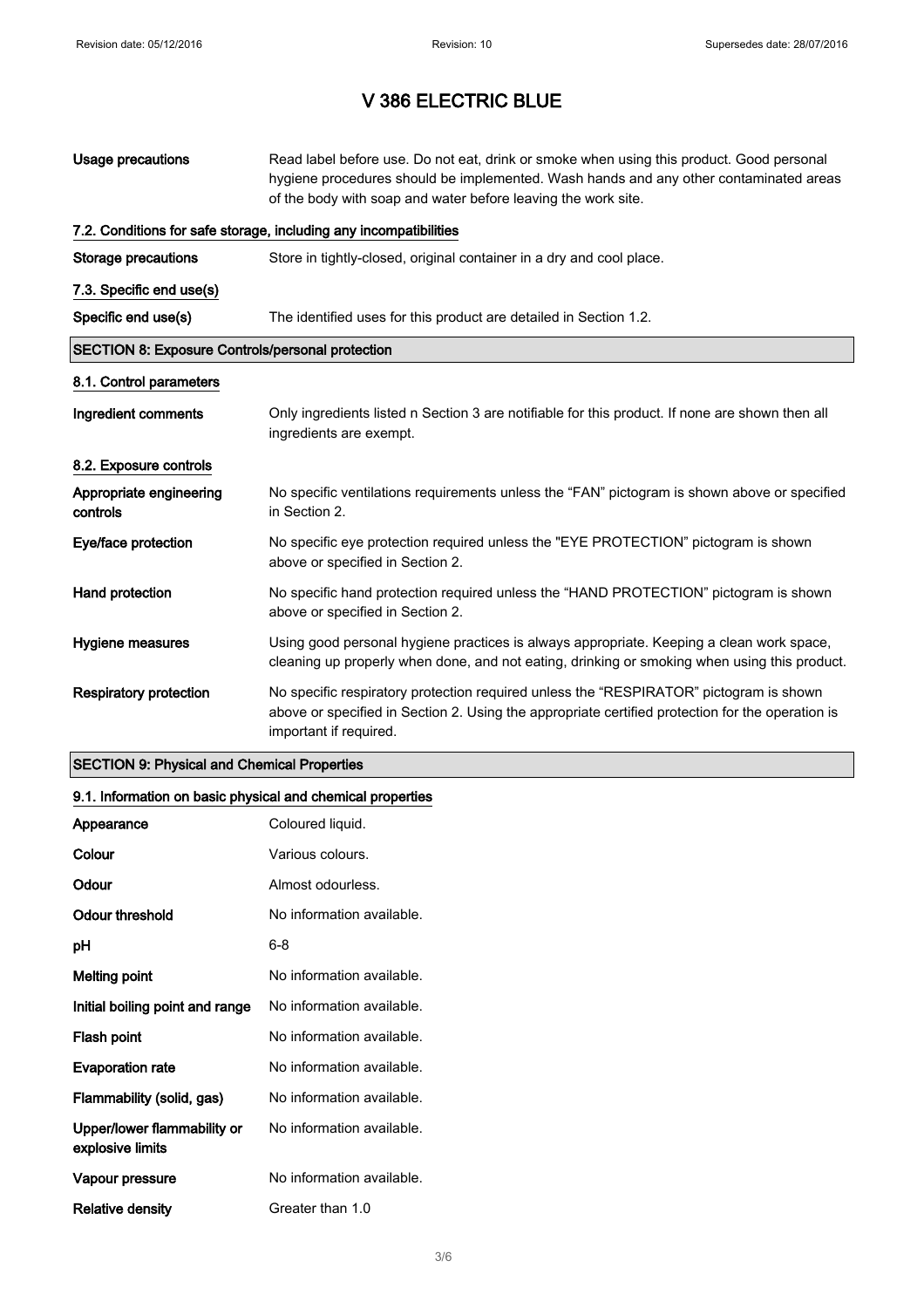| Solubility(ies)                              | Not applicable.                                                                                                                                                                   |
|----------------------------------------------|-----------------------------------------------------------------------------------------------------------------------------------------------------------------------------------|
| <b>Partition coefficient</b>                 | No information available.                                                                                                                                                         |
| Auto-ignition temperature                    | Not applicable.                                                                                                                                                                   |
| <b>Decomposition Temperature</b>             | No information available.                                                                                                                                                         |
| <b>Viscosity</b>                             | No information available.                                                                                                                                                         |
| <b>Explosive properties</b>                  | none                                                                                                                                                                              |
| <b>Oxidising properties</b>                  | none                                                                                                                                                                              |
| 9.2. Other information                       |                                                                                                                                                                                   |
| Other information                            | Not applicable.                                                                                                                                                                   |
| <b>SECTION 10: Stability and reactivity</b>  |                                                                                                                                                                                   |
| 10.1. Reactivity                             |                                                                                                                                                                                   |
| <b>Reactivity</b>                            | There are no known reactivity hazards associated with this product.                                                                                                               |
| 10.2. Chemical stability                     |                                                                                                                                                                                   |
| <b>Stability</b>                             | No particular stability concerns.                                                                                                                                                 |
| 10.3. Possibility of hazardous reactions     |                                                                                                                                                                                   |
| Possibility of hazardous<br>reactions        | None known.                                                                                                                                                                       |
| 10.4. Conditions to avoid                    |                                                                                                                                                                                   |
| Conditions to avoid                          | None known.                                                                                                                                                                       |
| 10.5. Incompatible materials                 |                                                                                                                                                                                   |
| Materials to avoid                           | None known.                                                                                                                                                                       |
| 10.6. Hazardous decomposition products       |                                                                                                                                                                                   |
| Hazardous decomposition<br>products          | None known.                                                                                                                                                                       |
| <b>SECTION 11: Toxicological information</b> |                                                                                                                                                                                   |
| 11.1. Information on toxicological effects   |                                                                                                                                                                                   |
| <b>Toxicological effects</b>                 | Please read Section 2 thoroughly to understand the toxicological risks, (if any) and<br>precautions for safe use (if any).                                                        |
| Skin corrosion/irritation                    |                                                                                                                                                                                   |
| <b>Skin sensitisation</b>                    |                                                                                                                                                                                   |
| <b>Skin sensitisation</b>                    | Based on available data the classification criteria are not met.                                                                                                                  |
| Eye contact                                  | May cause temporary eye irritation.                                                                                                                                               |
| <b>SECTION 12: Ecological Information</b>    |                                                                                                                                                                                   |
| Ecotoxicity                                  | Please read Section 2 completely. If any environmental warnings such as; H411 or H412 are<br>listed in Section 2, please use appropriate procedures when disposing of product and |

12.1. Toxicity

container. Do not put materials into waterways or sewers.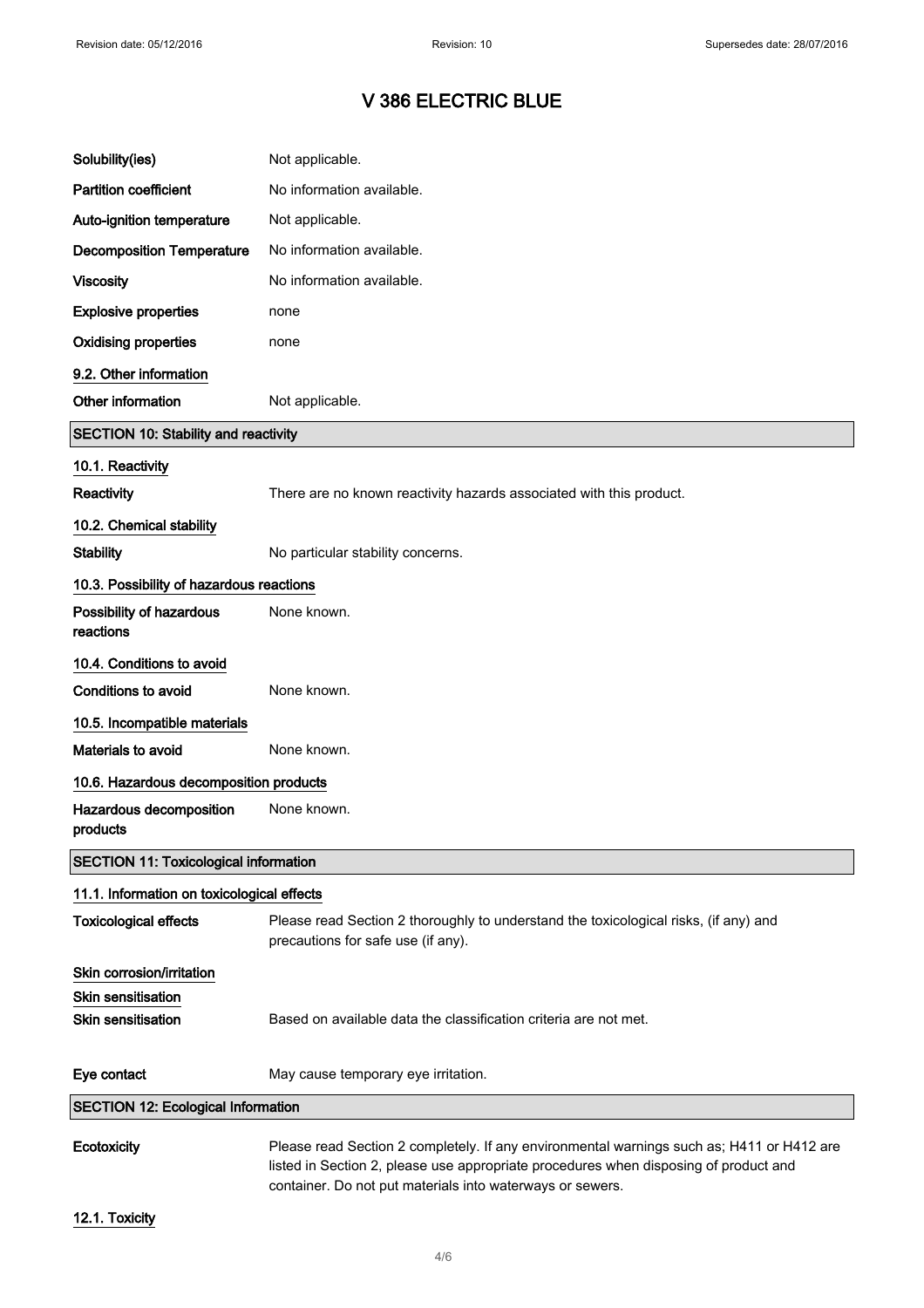| <b>Toxicity</b>                                      | Please read Section 2 completely. If any environmental warnings such as; H411 or H412 are<br>listed in Section 2, please use appropriate procedures when disposing of product and<br>container. Do not put materials into waterways or sewers. |  |
|------------------------------------------------------|------------------------------------------------------------------------------------------------------------------------------------------------------------------------------------------------------------------------------------------------|--|
| 12.2. Persistence and degradability                  |                                                                                                                                                                                                                                                |  |
| Persistence and degradability No data available.     |                                                                                                                                                                                                                                                |  |
| Biodegradation                                       | Not inherently biodegradable.                                                                                                                                                                                                                  |  |
| 12.3. Bioaccumulative potential                      |                                                                                                                                                                                                                                                |  |
| <b>Partition coefficient</b>                         | No information available.                                                                                                                                                                                                                      |  |
| 12.4. Mobility in soil                               |                                                                                                                                                                                                                                                |  |
| <b>Mobility</b>                                      | Semi-mobile.                                                                                                                                                                                                                                   |  |
| 12.5. Results of PBT and vPvB assessment             |                                                                                                                                                                                                                                                |  |
| Results of PBT and vPvB<br>assessment                | This product does not contain any substances classified as PBT or vPvB.                                                                                                                                                                        |  |
| 12.6. Other adverse effects                          |                                                                                                                                                                                                                                                |  |
| Other adverse effects                                | None known.                                                                                                                                                                                                                                    |  |
| <b>SECTION 13: Disposal considerations</b>           |                                                                                                                                                                                                                                                |  |
| 13.1. Waste treatment methods                        |                                                                                                                                                                                                                                                |  |
| <b>General information</b>                           | Dispose of waste product or used containers in accordance with local regulations When<br>handling waste, the safety precautions applying to handling of the product should be<br>considered.                                                   |  |
| <b>SECTION 14: Transport information</b>             |                                                                                                                                                                                                                                                |  |
| General                                              | The product is not covered by international regulations on the transport of dangerous goods<br>(IMDG, IATA, ADR/RID).                                                                                                                          |  |
| 14.1. UN number                                      |                                                                                                                                                                                                                                                |  |
| Not applicable.                                      |                                                                                                                                                                                                                                                |  |
| 14.2. UN proper shipping name                        |                                                                                                                                                                                                                                                |  |
| Not applicable.                                      |                                                                                                                                                                                                                                                |  |
| 14.3. Transport hazard class(es)                     |                                                                                                                                                                                                                                                |  |
| No transport warning sign required.                  |                                                                                                                                                                                                                                                |  |
| 14.4. Packing group                                  |                                                                                                                                                                                                                                                |  |
| Not applicable.                                      |                                                                                                                                                                                                                                                |  |
| 14.5. Environmental hazards                          |                                                                                                                                                                                                                                                |  |
| Environmentally hazardous substance/marine pollutant | Please refer to Section 2 for any environmental hazards associated with this product. If H411/H412 warnings are shown then<br>please verify packaging and labeling requirements for larger volumes.                                            |  |

## 14.6. Special precautions for user

Not applicable.

### 14.7. Transport in bulk according to Annex II of MARPOL and the IBC Code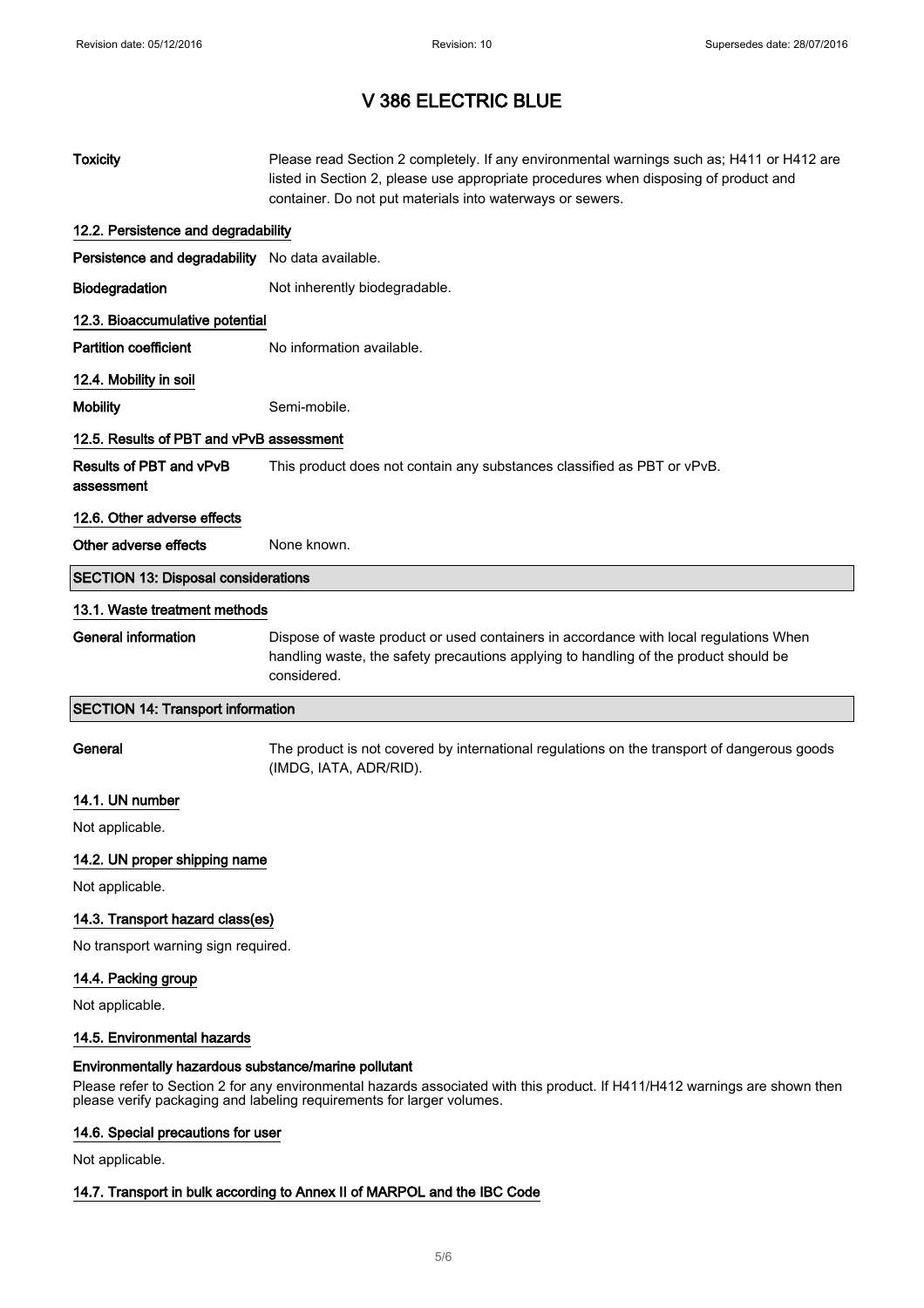### Transport in bulk according to Not applicable. Annex II of MARPOL 73/78 and the IBC Code

#### SECTION 15: Regulatory information

#### 15.1. Safety, health and environmental regulations/legislation specific for the substance or mixture

| <b>National regulations</b> | Health and Safety at Work etc. Act 1974 (as amended).<br>The Chemicals (Hazard Information and Packaging for Supply) Regulations 2009 (SI 2009<br>No. 716).                                                                                                                                                  |
|-----------------------------|--------------------------------------------------------------------------------------------------------------------------------------------------------------------------------------------------------------------------------------------------------------------------------------------------------------|
| EU legislation              | Dangerous Preparations Directive 1999/45/EC.<br>Dangerous Substances Directive 67/548/EEC.<br>Regulation (EC) No 1907/2006 of the European Parliament and of the Council of 18<br>December 2006 concerning the Registration, Evaluation, Authorisation and Restriction of<br>Chemicals (REACH) (as amended). |

#### 15.2. Chemical safety assessment

Not applicable.

#### Inventories

#### US - TSCA

All the ingredients are listed or exempt.

#### US - TSCA 12(b) Export Notification

All the ingredients are listed or exempt.

#### SECTION 16: Other information

| General information       | Water7732-18-5, Hydrated Aluminum Silicate1332-58-7, Feldspar68476-25-5, Crystalline<br>Silica14808-60-7<br>Various Pigments |
|---------------------------|------------------------------------------------------------------------------------------------------------------------------|
| <b>Revision date</b>      | 05/12/2016                                                                                                                   |
| <b>Revision</b>           | 10                                                                                                                           |
| Supersedes date           | 28/07/2016                                                                                                                   |
| <b>SDS number</b>         | 5728                                                                                                                         |
| Hazard statements in full | EUH208 Contains 2,2,2 Hexahydro-1,3.5-triazine-1,3,5 triyl triethanol. May produce an<br>allergic reaction.                  |

This information relates only to the specific material designated and may not be valid for such material used in combination with any other materials or in any process. Such information is, to the best of the company's knowledge and belief, accurate and reliable as of the date indicated. However, no warranty, guarantee or representation is made to its accuracy, reliability or completeness. It is the user's responsibility to satisfy himself as to the suitability of such information for his own particular use.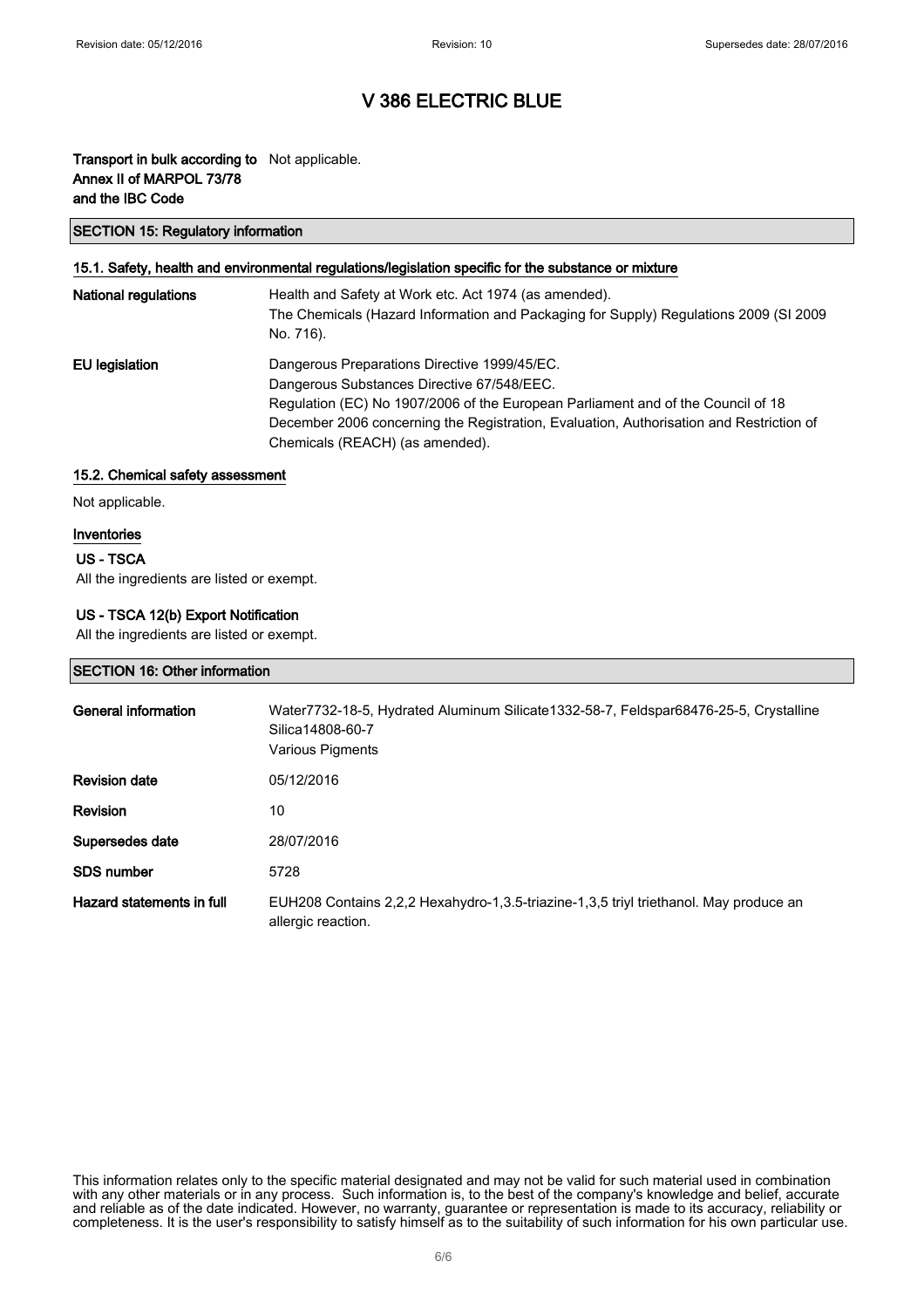# SAFETY DATA SHEET V 387 BRIGHT RED

According to Regulation (EC) No 1907/2006, Annex II, as amended by Regulation (EU) No 453/2010, Commission Regulation (EU) No 2015/830 of 28 May 2015.

|                                                          | SECTION 1: Identification of the substance/mixture and of the company/undertaking                                                                                     |  |
|----------------------------------------------------------|-----------------------------------------------------------------------------------------------------------------------------------------------------------------------|--|
| 1.1. Product identifier                                  |                                                                                                                                                                       |  |
| <b>Product name</b>                                      | V 387 BRIGHT RED                                                                                                                                                      |  |
| <b>Product number</b>                                    | V 387 BRIGHT RED                                                                                                                                                      |  |
|                                                          | 1.2. Relevant identified uses of the substance or mixture and uses advised against                                                                                    |  |
| <b>Identified uses</b>                                   | Ceramic underglaze                                                                                                                                                    |  |
| 1.3. Details of the supplier of the safety data sheet    |                                                                                                                                                                       |  |
| Supplier                                                 | American Art Clay Co Inc<br>6060 Guion Road<br>Indianapolis,<br>IN 46254-1222<br><b>USA</b><br>Toll Free: 1-800-925-5195 ext. 1303<br>Local: 1-317-243-0066 ext. 1303 |  |
| 1.4. Emergency telephone number                          |                                                                                                                                                                       |  |
| <b>Emergency telephone</b>                               | 1 317 243 0066 ext. 1303 Mon-Fri, 0900-1700 EST                                                                                                                       |  |
| <b>SECTION 2: Hazards identification</b>                 |                                                                                                                                                                       |  |
| 2.1. Classification of the substance or mixture          |                                                                                                                                                                       |  |
| Classification (EC 1272/2008)                            |                                                                                                                                                                       |  |
| <b>Physical hazards</b>                                  | Not Classified                                                                                                                                                        |  |
| <b>Health hazards</b>                                    | Not Classified                                                                                                                                                        |  |
| <b>Environmental hazards</b>                             | Not Classified                                                                                                                                                        |  |
| 2.2. Label elements                                      |                                                                                                                                                                       |  |
| <b>Hazard statements</b>                                 | EUH208 Contains 2,2,2 Hexahydro-1,3.5-triazine-1,3,5 triyl triethanol. May produce an<br>allergic reaction.                                                           |  |
| Supplemental label<br>information                        | EUH208 Contains 2,2,2 Hexahydro-1,3,5-triazine-1,3,5 triyl trienthanol. May produce an<br>allergic reaction.                                                          |  |
| Contains                                                 | 2,2,2 Hexahydro-1,3.5-triazine-1,3,5 triyl triethanol                                                                                                                 |  |
| 2.3. Other hazards                                       |                                                                                                                                                                       |  |
| none present                                             |                                                                                                                                                                       |  |
| <b>SECTION 3: Composition/information on ingredients</b> |                                                                                                                                                                       |  |
| 3.2. Mixtures                                            |                                                                                                                                                                       |  |
| <b>Composition comments</b>                              | Only ingredients listed above are notifiable for this product. If none are shown then all<br>ingredients are exempt.                                                  |  |
| <b>SECTION 4: First aid measures</b>                     |                                                                                                                                                                       |  |
| 4.1. Description of first aid measures                   |                                                                                                                                                                       |  |
| <b>General information</b>                               |                                                                                                                                                                       |  |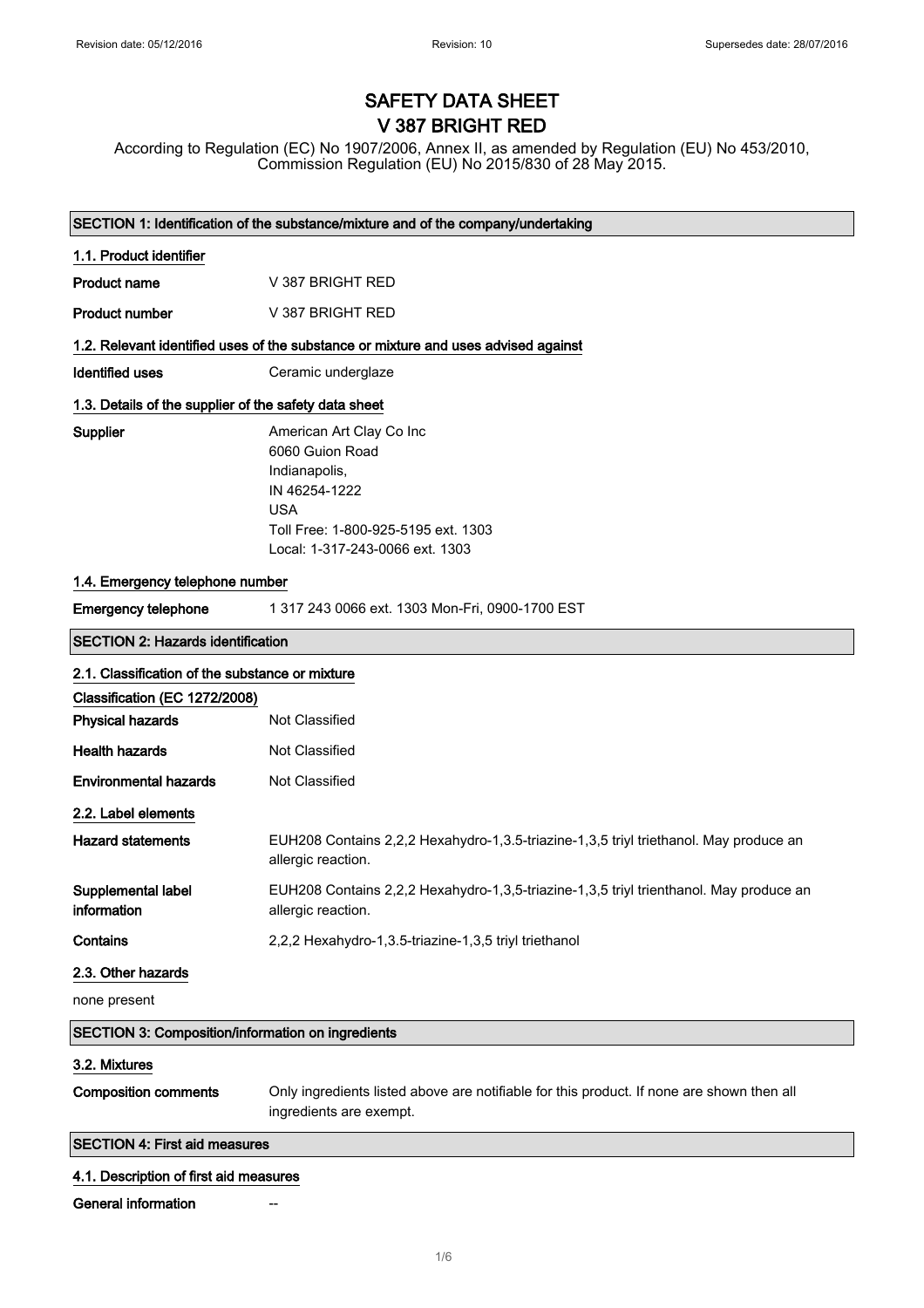| Ingestion                                                  | Do not induce vomiting. Rinse mouth thoroughly with water. Give a few small glasses of water<br>or milk to drink. Get medical attention if any discomfort continues.                                                                                                                                        |  |
|------------------------------------------------------------|-------------------------------------------------------------------------------------------------------------------------------------------------------------------------------------------------------------------------------------------------------------------------------------------------------------|--|
| Skin contact                                               | Wash skin thoroughly with soap and water.                                                                                                                                                                                                                                                                   |  |
| Eye contact                                                | Rinse with water.                                                                                                                                                                                                                                                                                           |  |
|                                                            | 4.2. Most important symptoms and effects, both acute and delayed                                                                                                                                                                                                                                            |  |
| Inhalation                                                 | Read Section 2 for any specific precautions associated with this product. In general, breathing<br>any type of dust / mist can and may aggravate irritation of the throat and lungs.                                                                                                                        |  |
| Ingestion                                                  | Read Section 2 for any specific precautions associated with the use of this product. Products<br>with specific warnings about ingestion will give guidance there.                                                                                                                                           |  |
| <b>Skin contact</b>                                        | Read Section 2 for any specific precautions associated with the use of this product. In general<br>most ceramic glazes, clays and special products will tend to have a drying effect on the skin<br>and may cause some sensitivity to users with sensitive skin.                                            |  |
| Eye contact                                                | Read Section 2 for any specific precautions associated with the use of this product. In general<br>most ceramic and special products contain materials that maybe abrasive to eyes. Keeping<br>materials from contacting the eyes is prudent. If contact does occur, flush with clean water, do<br>not rub. |  |
|                                                            | 4.3. Indication of any immediate medical attention and special treatment needed                                                                                                                                                                                                                             |  |
| Notes for the doctor                                       | Treat symptomatically.                                                                                                                                                                                                                                                                                      |  |
| <b>SECTION 5: Firefighting measures</b>                    |                                                                                                                                                                                                                                                                                                             |  |
| 5.1. Extinguishing media                                   |                                                                                                                                                                                                                                                                                                             |  |
| Suitable extinguishing media                               | Use fire-extinguishing media suitable for the surrounding fire.                                                                                                                                                                                                                                             |  |
| 5.2. Special hazards arising from the substance or mixture |                                                                                                                                                                                                                                                                                                             |  |
| Specific hazards                                           | The product is not believed to present a hazard due to its physical nature.                                                                                                                                                                                                                                 |  |
| 5.3. Advice for firefighters                               |                                                                                                                                                                                                                                                                                                             |  |
| Special protective equipment<br>for firefighters           | Use protective equipment appropriate for surrounding materials.                                                                                                                                                                                                                                             |  |
| <b>SECTION 6: Accidental release measures</b>              |                                                                                                                                                                                                                                                                                                             |  |
|                                                            | 6.1. Personal precautions, protective equipment and emergency procedures                                                                                                                                                                                                                                    |  |
| <b>Personal precautions</b>                                | For personal protection, see Section 8.                                                                                                                                                                                                                                                                     |  |
| 6.2. Environmental precautions                             |                                                                                                                                                                                                                                                                                                             |  |
| <b>Environmental precautions</b>                           | Please read Section 2 completely. If any environmental warnings such as; H411 or H412 are<br>listed in Section 2, please use appropriate procedures when disposing of product and<br>container. Do not put materials into waterways or sewers.                                                              |  |
| 6.3. Methods and material for containment and cleaning up  |                                                                                                                                                                                                                                                                                                             |  |
| Methods for cleaning up                                    | Collect spillage for reclamation or absorb in vermiculite, dry sand or similar material                                                                                                                                                                                                                     |  |
| 6.4. Reference to other sections                           |                                                                                                                                                                                                                                                                                                             |  |
| Reference to other sections                                | For waste disposal, see Section 13. For personal protection, see Section 8.                                                                                                                                                                                                                                 |  |
| <b>SECTION 7: Handling and storage</b>                     |                                                                                                                                                                                                                                                                                                             |  |
| 7.1. Precautions for safe handling                         |                                                                                                                                                                                                                                                                                                             |  |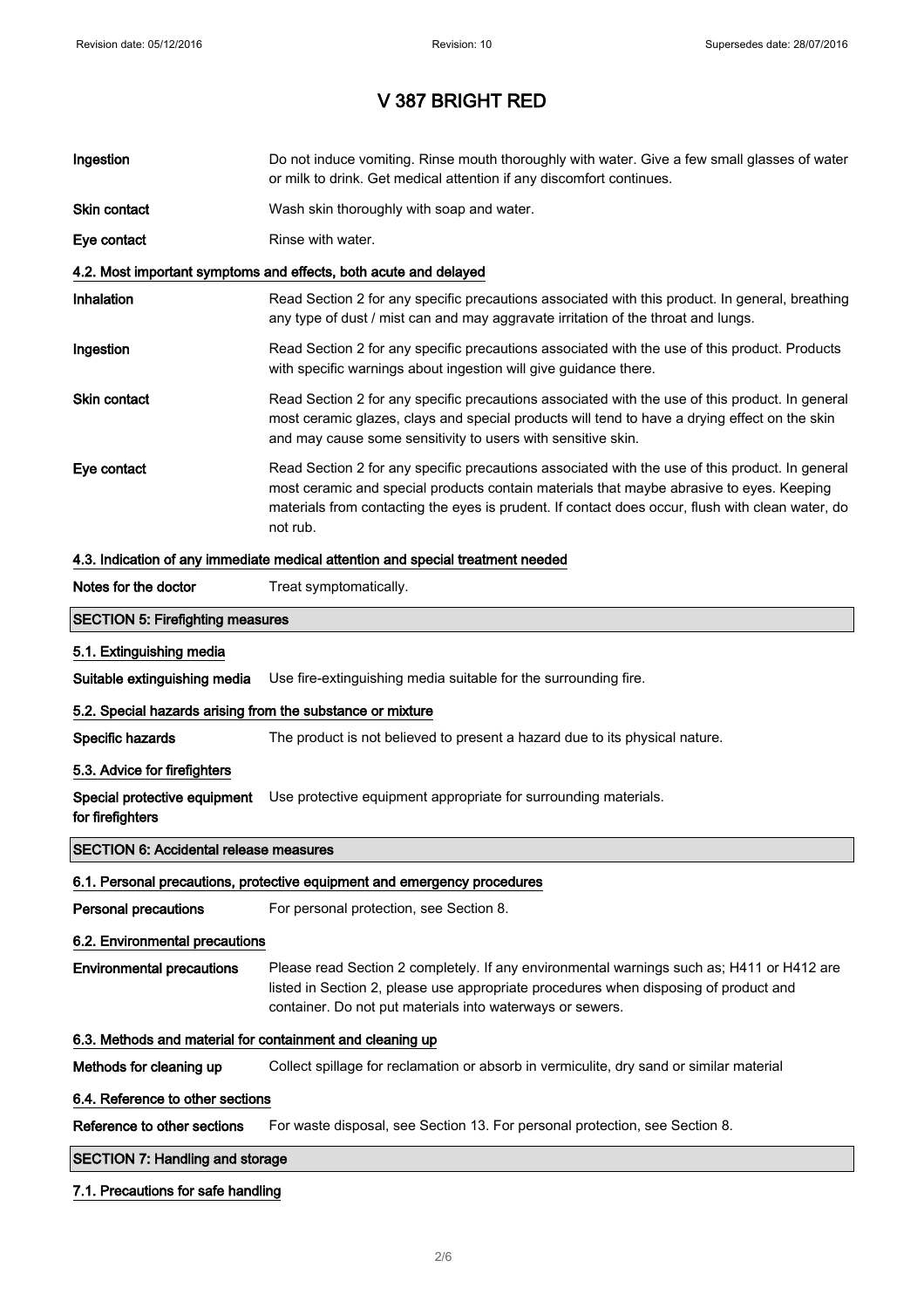| Usage precautions                                       | Read label before use. Do not eat, drink or smoke when using this product. Good personal<br>hygiene procedures should be implemented. Wash hands and any other contaminated areas<br>of the body with soap and water before leaving the work site. |  |
|---------------------------------------------------------|----------------------------------------------------------------------------------------------------------------------------------------------------------------------------------------------------------------------------------------------------|--|
|                                                         | 7.2. Conditions for safe storage, including any incompatibilities                                                                                                                                                                                  |  |
| <b>Storage precautions</b>                              | Store in tightly-closed, original container in a dry and cool place.                                                                                                                                                                               |  |
| 7.3. Specific end use(s)                                |                                                                                                                                                                                                                                                    |  |
| Specific end use(s)                                     | The identified uses for this product are detailed in Section 1.2.                                                                                                                                                                                  |  |
| <b>SECTION 8: Exposure Controls/personal protection</b> |                                                                                                                                                                                                                                                    |  |
| 8.1. Control parameters                                 |                                                                                                                                                                                                                                                    |  |
| Ingredient comments                                     | Only ingredients listed n Section 3 are notifiable for this product. If none are shown then all<br>ingredients are exempt.                                                                                                                         |  |
| 8.2. Exposure controls                                  |                                                                                                                                                                                                                                                    |  |
| Appropriate engineering<br>controls                     | No specific ventilations requirements unless the "FAN" pictogram is shown above or specified<br>in Section 2.                                                                                                                                      |  |
| Eye/face protection                                     | No specific eye protection required unless the "EYE PROTECTION" pictogram is shown<br>above or specified in Section 2.                                                                                                                             |  |
| Hand protection                                         | No specific hand protection required unless the "HAND PROTECTION" pictogram is shown<br>above or specified in Section 2.                                                                                                                           |  |
| Hygiene measures                                        | Using good personal hygiene practices is always appropriate. Keeping a clean work space,<br>cleaning up properly when done, and not eating, drinking or smoking when using this product.                                                           |  |
| <b>Respiratory protection</b>                           | No specific respiratory protection required unless the "RESPIRATOR" pictogram is shown<br>above or specified in Section 2. Using the appropriate certified protection for the operation is<br>important if required.                               |  |

### SECTION 9: Physical and Chemical Properties

### 9.1. Information on basic physical and chemical properties

| Appearance                                      | Coloured liquid.          |
|-------------------------------------------------|---------------------------|
| Colour                                          | Various colours.          |
| Odour                                           | Almost odourless.         |
| Odour threshold                                 | No information available. |
| рH                                              | 6-8                       |
| <b>Melting point</b>                            | No information available. |
| Initial boiling point and range                 | No information available. |
| Flash point                                     | No information available. |
| <b>Evaporation rate</b>                         | No information available. |
| Flammability (solid, gas)                       | No information available. |
| Upper/lower flammability or<br>explosive limits | No information available. |
| Vapour pressure                                 | No information available. |
| Relative density                                | Greater than 1.0          |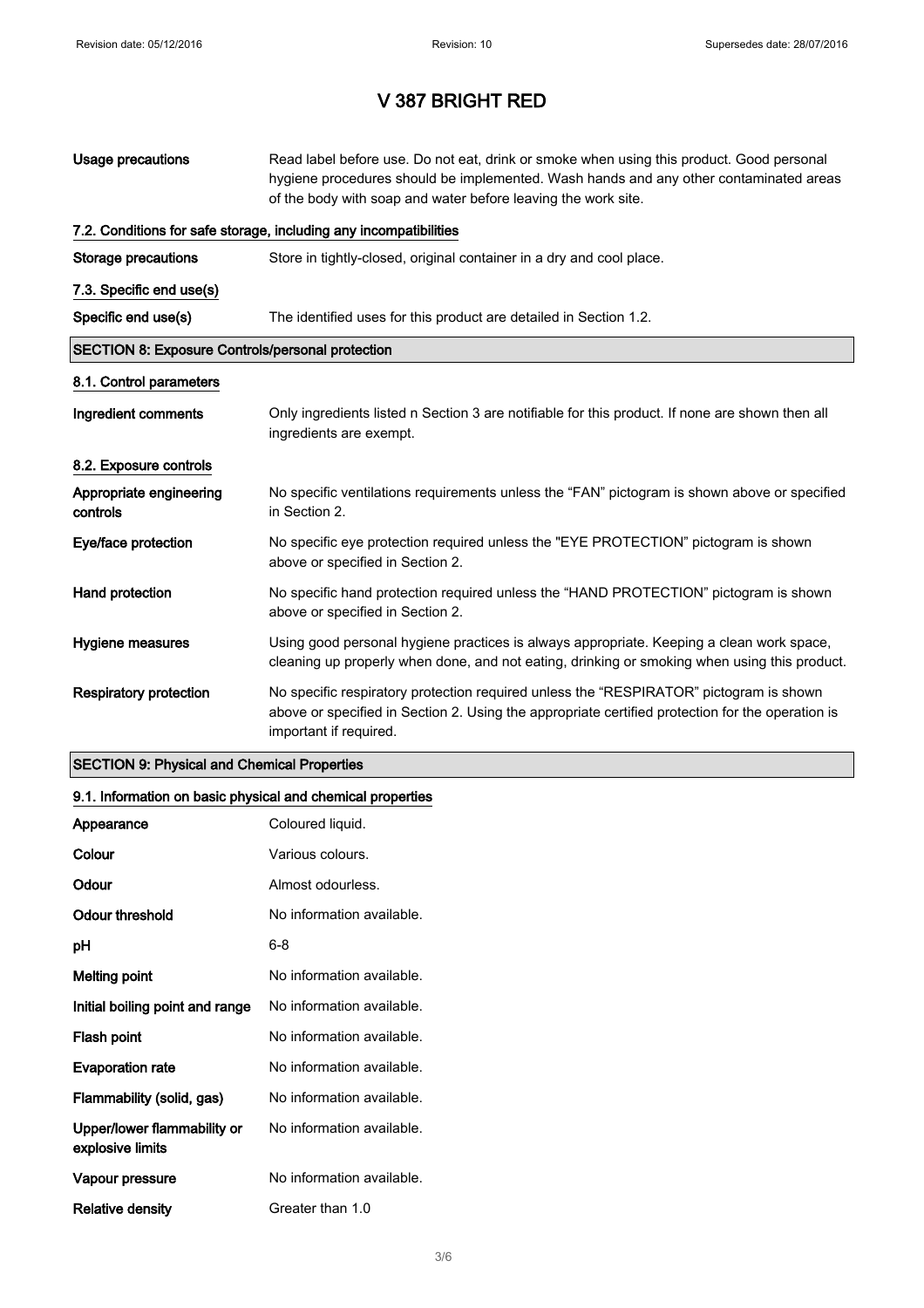| Solubility(ies)                              | Not applicable.                                                                                                                                                                   |
|----------------------------------------------|-----------------------------------------------------------------------------------------------------------------------------------------------------------------------------------|
| <b>Partition coefficient</b>                 | No information available.                                                                                                                                                         |
| Auto-ignition temperature                    | Not applicable.                                                                                                                                                                   |
| <b>Decomposition Temperature</b>             | No information available.                                                                                                                                                         |
| <b>Viscosity</b>                             | No information available.                                                                                                                                                         |
| <b>Explosive properties</b>                  | none                                                                                                                                                                              |
| <b>Oxidising properties</b>                  | none                                                                                                                                                                              |
| 9.2. Other information                       |                                                                                                                                                                                   |
| Other information                            | Not applicable.                                                                                                                                                                   |
| <b>SECTION 10: Stability and reactivity</b>  |                                                                                                                                                                                   |
| 10.1. Reactivity                             |                                                                                                                                                                                   |
| <b>Reactivity</b>                            | There are no known reactivity hazards associated with this product.                                                                                                               |
| 10.2. Chemical stability                     |                                                                                                                                                                                   |
| <b>Stability</b>                             | No particular stability concerns.                                                                                                                                                 |
| 10.3. Possibility of hazardous reactions     |                                                                                                                                                                                   |
| Possibility of hazardous<br>reactions        | None known.                                                                                                                                                                       |
| 10.4. Conditions to avoid                    |                                                                                                                                                                                   |
| <b>Conditions to avoid</b>                   | None known.                                                                                                                                                                       |
| 10.5. Incompatible materials                 |                                                                                                                                                                                   |
| Materials to avoid                           | None known.                                                                                                                                                                       |
| 10.6. Hazardous decomposition products       |                                                                                                                                                                                   |
| Hazardous decomposition<br>products          | None known.                                                                                                                                                                       |
| <b>SECTION 11: Toxicological information</b> |                                                                                                                                                                                   |
| 11.1. Information on toxicological effects   |                                                                                                                                                                                   |
| <b>Toxicological effects</b>                 | Please read Section 2 thoroughly to understand the toxicological risks, (if any) and<br>precautions for safe use (if any).                                                        |
| Skin corrosion/irritation                    |                                                                                                                                                                                   |
| <b>Skin sensitisation</b>                    |                                                                                                                                                                                   |
| <b>Skin sensitisation</b>                    | Based on available data the classification criteria are not met.                                                                                                                  |
| Eye contact                                  | May cause temporary eye irritation.                                                                                                                                               |
| <b>SECTION 12: Ecological Information</b>    |                                                                                                                                                                                   |
| Ecotoxicity                                  | Please read Section 2 completely. If any environmental warnings such as; H411 or H412 are<br>listed in Section 2, please use appropriate procedures when disposing of product and |

12.1. Toxicity

container. Do not put materials into waterways or sewers.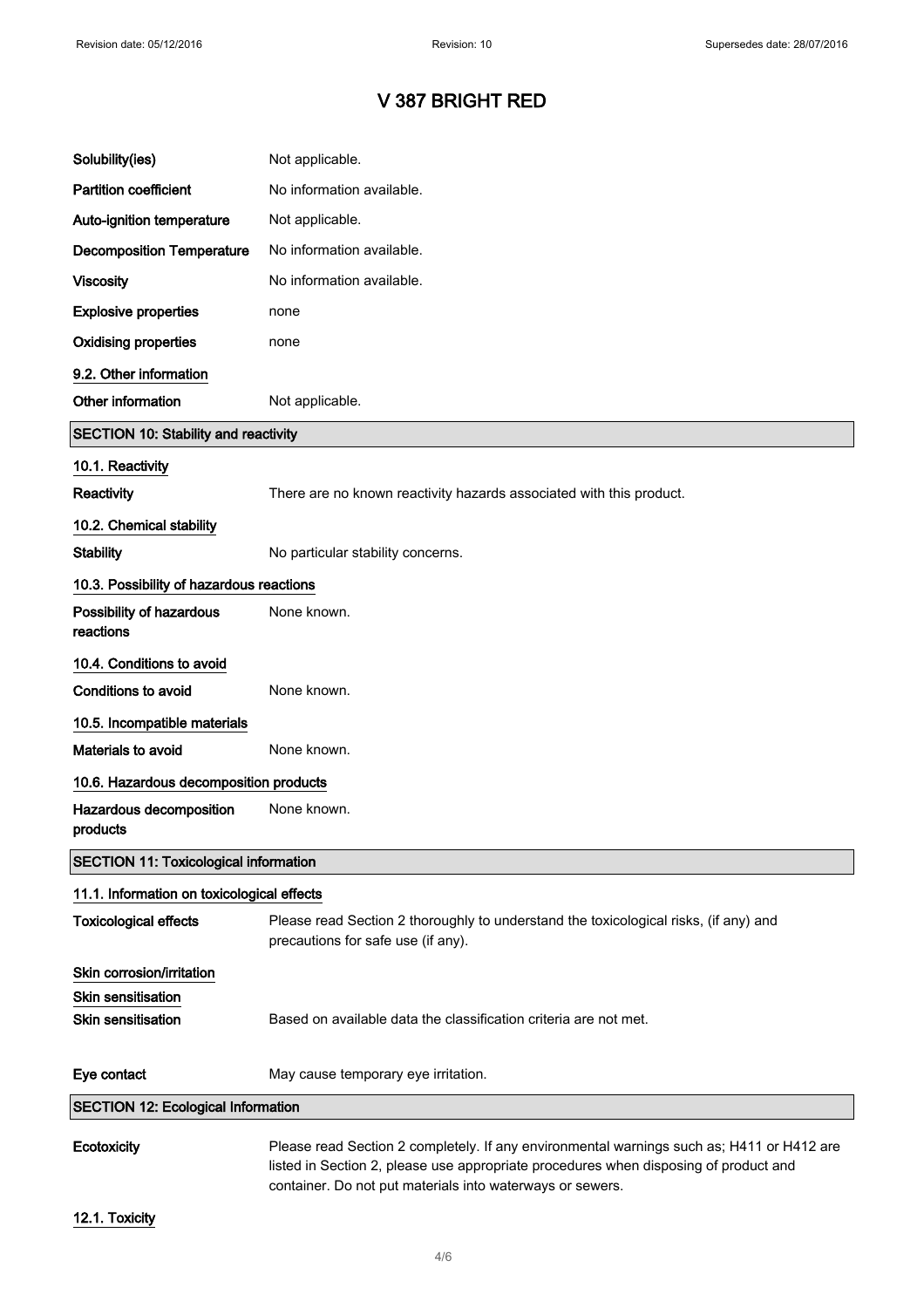| <b>Toxicity</b>                                                                                                                                                                                                                                             | Please read Section 2 completely. If any environmental warnings such as; H411 or H412 are<br>listed in Section 2, please use appropriate procedures when disposing of product and<br>container. Do not put materials into waterways or sewers. |  |
|-------------------------------------------------------------------------------------------------------------------------------------------------------------------------------------------------------------------------------------------------------------|------------------------------------------------------------------------------------------------------------------------------------------------------------------------------------------------------------------------------------------------|--|
| 12.2. Persistence and degradability                                                                                                                                                                                                                         |                                                                                                                                                                                                                                                |  |
| Persistence and degradability No data available.                                                                                                                                                                                                            |                                                                                                                                                                                                                                                |  |
| Biodegradation                                                                                                                                                                                                                                              | Not inherently biodegradable.                                                                                                                                                                                                                  |  |
| 12.3. Bioaccumulative potential                                                                                                                                                                                                                             |                                                                                                                                                                                                                                                |  |
| <b>Partition coefficient</b>                                                                                                                                                                                                                                | No information available.                                                                                                                                                                                                                      |  |
| 12.4. Mobility in soil                                                                                                                                                                                                                                      |                                                                                                                                                                                                                                                |  |
| <b>Mobility</b>                                                                                                                                                                                                                                             | Semi-mobile.                                                                                                                                                                                                                                   |  |
| 12.5. Results of PBT and vPvB assessment                                                                                                                                                                                                                    |                                                                                                                                                                                                                                                |  |
| Results of PBT and vPvB<br>assessment                                                                                                                                                                                                                       | This product does not contain any substances classified as PBT or vPvB.                                                                                                                                                                        |  |
| 12.6. Other adverse effects                                                                                                                                                                                                                                 |                                                                                                                                                                                                                                                |  |
| Other adverse effects                                                                                                                                                                                                                                       | None known.                                                                                                                                                                                                                                    |  |
| <b>SECTION 13: Disposal considerations</b>                                                                                                                                                                                                                  |                                                                                                                                                                                                                                                |  |
| 13.1. Waste treatment methods                                                                                                                                                                                                                               |                                                                                                                                                                                                                                                |  |
| <b>General information</b>                                                                                                                                                                                                                                  | Dispose of waste product or used containers in accordance with local regulations When<br>handling waste, the safety precautions applying to handling of the product should be<br>considered.                                                   |  |
| <b>SECTION 14: Transport information</b>                                                                                                                                                                                                                    |                                                                                                                                                                                                                                                |  |
| General                                                                                                                                                                                                                                                     | The product is not covered by international regulations on the transport of dangerous goods<br>(IMDG, IATA, ADR/RID).                                                                                                                          |  |
| 14.1. UN number                                                                                                                                                                                                                                             |                                                                                                                                                                                                                                                |  |
| Not applicable.                                                                                                                                                                                                                                             |                                                                                                                                                                                                                                                |  |
| 14.2. UN proper shipping name                                                                                                                                                                                                                               |                                                                                                                                                                                                                                                |  |
| Not applicable.                                                                                                                                                                                                                                             |                                                                                                                                                                                                                                                |  |
| 14.3. Transport hazard class(es)                                                                                                                                                                                                                            |                                                                                                                                                                                                                                                |  |
| No transport warning sign required.                                                                                                                                                                                                                         |                                                                                                                                                                                                                                                |  |
| 14.4. Packing group<br>Not applicable.                                                                                                                                                                                                                      |                                                                                                                                                                                                                                                |  |
| 14.5. Environmental hazards                                                                                                                                                                                                                                 |                                                                                                                                                                                                                                                |  |
| Environmentally hazardous substance/marine pollutant<br>Please refer to Section 2 for any environmental hazards associated with this product. If H411/H412 warnings are shown then<br>please verify packaging and labeling requirements for larger volumes. |                                                                                                                                                                                                                                                |  |

## 14.6. Special precautions for user

Not applicable.

### 14.7. Transport in bulk according to Annex II of MARPOL and the IBC Code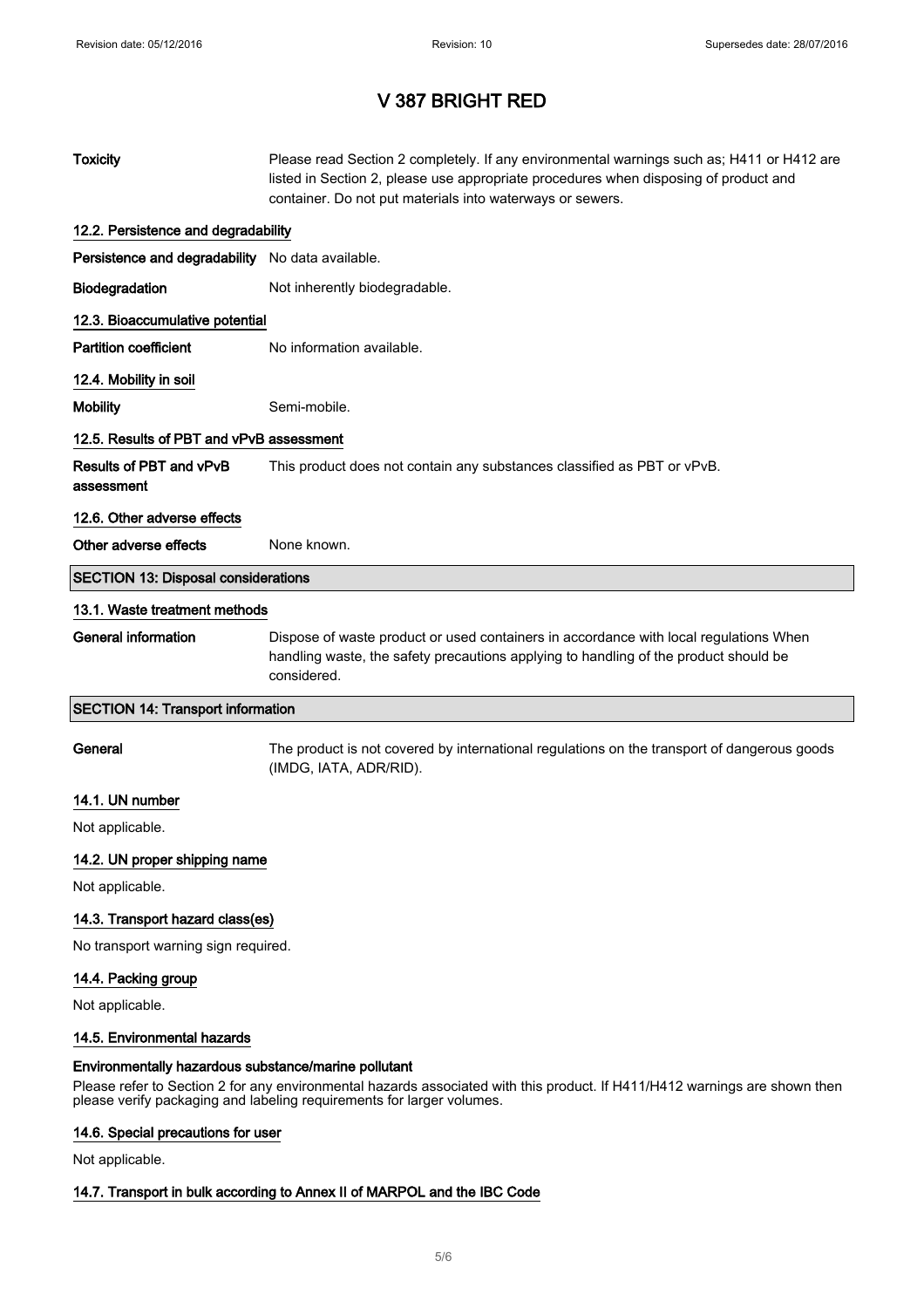### Transport in bulk according to Not applicable. Annex II of MARPOL 73/78 and the IBC Code

#### SECTION 15: Regulatory information

#### 15.1. Safety, health and environmental regulations/legislation specific for the substance or mixture

| <b>National regulations</b> | Health and Safety at Work etc. Act 1974 (as amended).<br>The Chemicals (Hazard Information and Packaging for Supply) Regulations 2009 (SI 2009<br>No. 716).                                                                                                                                                  |
|-----------------------------|--------------------------------------------------------------------------------------------------------------------------------------------------------------------------------------------------------------------------------------------------------------------------------------------------------------|
| EU legislation              | Dangerous Preparations Directive 1999/45/EC.<br>Dangerous Substances Directive 67/548/EEC.<br>Regulation (EC) No 1907/2006 of the European Parliament and of the Council of 18<br>December 2006 concerning the Registration, Evaluation, Authorisation and Restriction of<br>Chemicals (REACH) (as amended). |

#### 15.2. Chemical safety assessment

Not applicable.

#### Inventories

#### US - TSCA

All the ingredients are listed or exempt.

#### US - TSCA 12(b) Export Notification

All the ingredients are listed or exempt.

#### SECTION 16: Other information

| General information       | Water7732-18-5, Hydrated Aluminum Silicate1332-58-7, Feldspar68476-25-5, Crystalline<br>Silica14808-60-7<br>Various Pigments |
|---------------------------|------------------------------------------------------------------------------------------------------------------------------|
| <b>Revision date</b>      | 05/12/2016                                                                                                                   |
| <b>Revision</b>           | 10                                                                                                                           |
| Supersedes date           | 28/07/2016                                                                                                                   |
| <b>SDS number</b>         | 5729                                                                                                                         |
| Hazard statements in full | EUH208 Contains 2,2,2 Hexahydro-1,3.5-triazine-1,3,5 triyl triethanol. May produce an<br>allergic reaction.                  |

This information relates only to the specific material designated and may not be valid for such material used in combination with any other materials or in any process. Such information is, to the best of the company's knowledge and belief, accurate and reliable as of the date indicated. However, no warranty, guarantee or representation is made to its accuracy, reliability or completeness. It is the user's responsibility to satisfy himself as to the suitability of such information for his own particular use.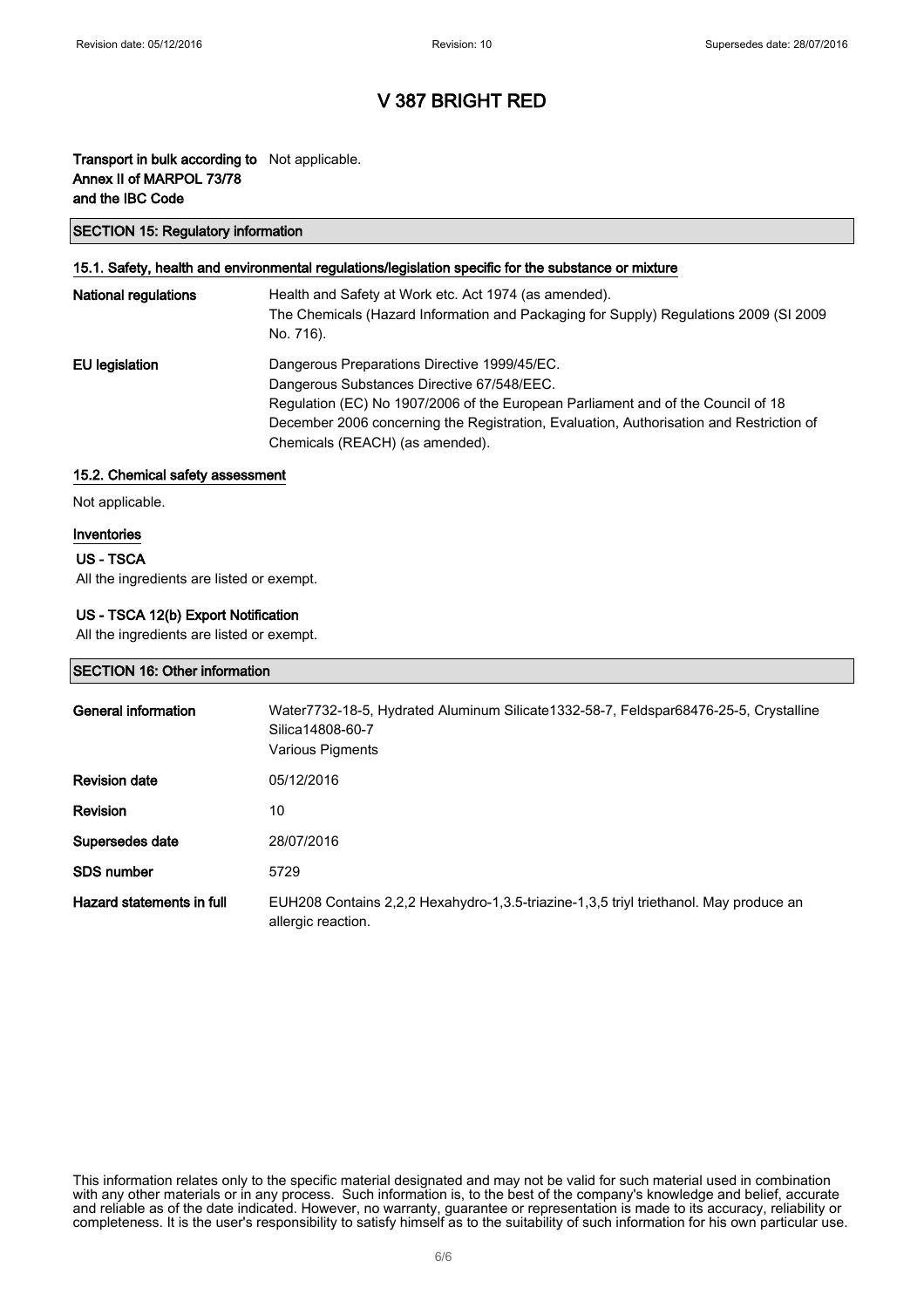## SAFETY DATA SHEET V 388 RADIANT RED

According to Regulation (EC) No 1907/2006, Annex II, as amended by Regulation (EU) No 453/2010, Commission Regulation (EU) No 2015/830 of 28 May 2015.

| SECTION 1: Identification of the substance/mixture and of the company/undertaking |                                                                                                                                                                       |  |
|-----------------------------------------------------------------------------------|-----------------------------------------------------------------------------------------------------------------------------------------------------------------------|--|
| 1.1. Product identifier                                                           |                                                                                                                                                                       |  |
| <b>Product name</b>                                                               | V 388 RADIANT RED                                                                                                                                                     |  |
| <b>Product number</b>                                                             | V 388 RADIANT RED                                                                                                                                                     |  |
|                                                                                   | 1.2. Relevant identified uses of the substance or mixture and uses advised against                                                                                    |  |
| <b>Identified uses</b>                                                            | Ceramic underglaze                                                                                                                                                    |  |
| 1.3. Details of the supplier of the safety data sheet                             |                                                                                                                                                                       |  |
| Supplier                                                                          | American Art Clay Co Inc<br>6060 Guion Road<br>Indianapolis,<br>IN 46254-1222<br><b>USA</b><br>Toll Free: 1-800-925-5195 ext. 1303<br>Local: 1-317-243-0066 ext. 1303 |  |
| 1.4. Emergency telephone number                                                   |                                                                                                                                                                       |  |
| <b>Emergency telephone</b>                                                        | 1 317 243 0066 ext. 1303 Mon-Fri, 0900-1700 EST                                                                                                                       |  |
| <b>SECTION 2: Hazards identification</b>                                          |                                                                                                                                                                       |  |
| 2.1. Classification of the substance or mixture                                   |                                                                                                                                                                       |  |
| Classification (EC 1272/2008)                                                     |                                                                                                                                                                       |  |
| <b>Physical hazards</b>                                                           | Not Classified                                                                                                                                                        |  |
| <b>Health hazards</b>                                                             | Not Classified                                                                                                                                                        |  |
| <b>Environmental hazards</b>                                                      | Not Classified                                                                                                                                                        |  |
| 2.2. Label elements                                                               |                                                                                                                                                                       |  |
| <b>Hazard statements</b>                                                          | EUH208 Contains 2,2,2 Hexahydro-1,3.5-triazine-1,3,5 triyl triethanol. May produce an<br>allergic reaction.                                                           |  |
| Supplemental label<br>information                                                 | EUH208 Contains 2,2,2 Hexahydro-1,3,5-triazine-1,3,5 triyl trienthanol. May produce an<br>allergic reaction.                                                          |  |
| Contains                                                                          | 2,2,2 Hexahydro-1,3.5-triazine-1,3,5 triyl triethanol                                                                                                                 |  |
| 2.3. Other hazards                                                                |                                                                                                                                                                       |  |
| none present                                                                      |                                                                                                                                                                       |  |
| <b>SECTION 3: Composition/information on ingredients</b>                          |                                                                                                                                                                       |  |
| 3.2. Mixtures                                                                     |                                                                                                                                                                       |  |
| <b>Composition comments</b>                                                       | Only ingredients listed above are notifiable for this product. If none are shown then all<br>ingredients are exempt.                                                  |  |
| <b>SECTION 4: First aid measures</b>                                              |                                                                                                                                                                       |  |
|                                                                                   |                                                                                                                                                                       |  |
| 4.1. Description of first aid measures<br><b>General information</b>              |                                                                                                                                                                       |  |
|                                                                                   |                                                                                                                                                                       |  |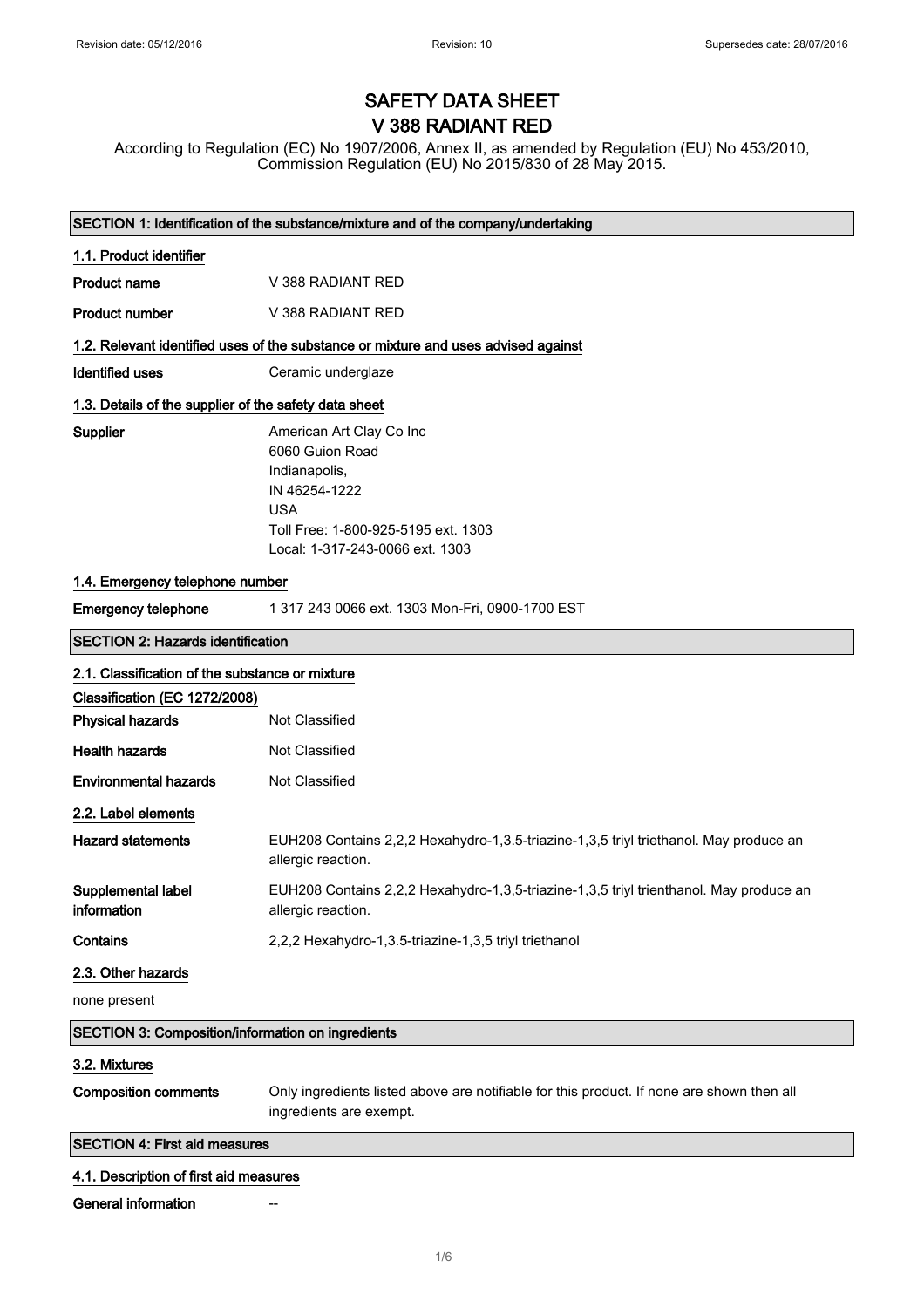$\overline{\phantom{a}}$ 

# V 388 RADIANT RED

| Ingestion                                                  | Do not induce vomiting. Rinse mouth thoroughly with water. Give a few small glasses of water<br>or milk to drink. Get medical attention if any discomfort continues.                                                                                                                                        |  |
|------------------------------------------------------------|-------------------------------------------------------------------------------------------------------------------------------------------------------------------------------------------------------------------------------------------------------------------------------------------------------------|--|
| Skin contact                                               | Wash skin thoroughly with soap and water.                                                                                                                                                                                                                                                                   |  |
| Eye contact                                                | Rinse with water.                                                                                                                                                                                                                                                                                           |  |
|                                                            | 4.2. Most important symptoms and effects, both acute and delayed                                                                                                                                                                                                                                            |  |
| Inhalation                                                 | Read Section 2 for any specific precautions associated with this product. In general, breathing<br>any type of dust / mist can and may aggravate irritation of the throat and lungs.                                                                                                                        |  |
| Ingestion                                                  | Read Section 2 for any specific precautions associated with the use of this product. Products<br>with specific warnings about ingestion will give guidance there.                                                                                                                                           |  |
| <b>Skin contact</b>                                        | Read Section 2 for any specific precautions associated with the use of this product. In general<br>most ceramic glazes, clays and special products will tend to have a drying effect on the skin<br>and may cause some sensitivity to users with sensitive skin.                                            |  |
| Eye contact                                                | Read Section 2 for any specific precautions associated with the use of this product. In general<br>most ceramic and special products contain materials that maybe abrasive to eyes. Keeping<br>materials from contacting the eyes is prudent. If contact does occur, flush with clean water, do<br>not rub. |  |
|                                                            | 4.3. Indication of any immediate medical attention and special treatment needed                                                                                                                                                                                                                             |  |
| Notes for the doctor                                       | Treat symptomatically.                                                                                                                                                                                                                                                                                      |  |
| <b>SECTION 5: Firefighting measures</b>                    |                                                                                                                                                                                                                                                                                                             |  |
| 5.1. Extinguishing media                                   |                                                                                                                                                                                                                                                                                                             |  |
| Suitable extinguishing media                               | Use fire-extinguishing media suitable for the surrounding fire.                                                                                                                                                                                                                                             |  |
| 5.2. Special hazards arising from the substance or mixture |                                                                                                                                                                                                                                                                                                             |  |
| Specific hazards                                           | The product is not believed to present a hazard due to its physical nature.                                                                                                                                                                                                                                 |  |
| 5.3. Advice for firefighters                               |                                                                                                                                                                                                                                                                                                             |  |
| Special protective equipment<br>for firefighters           | Use protective equipment appropriate for surrounding materials.                                                                                                                                                                                                                                             |  |
| <b>SECTION 6: Accidental release measures</b>              |                                                                                                                                                                                                                                                                                                             |  |
|                                                            | 6.1. Personal precautions, protective equipment and emergency procedures                                                                                                                                                                                                                                    |  |
| Personal precautions                                       | For personal protection, see Section 8.                                                                                                                                                                                                                                                                     |  |
| 6.2. Environmental precautions                             |                                                                                                                                                                                                                                                                                                             |  |
| <b>Environmental precautions</b>                           | Please read Section 2 completely. If any environmental warnings such as; H411 or H412 are<br>listed in Section 2, please use appropriate procedures when disposing of product and<br>container. Do not put materials into waterways or sewers.                                                              |  |
| 6.3. Methods and material for containment and cleaning up  |                                                                                                                                                                                                                                                                                                             |  |
| Methods for cleaning up                                    | Collect spillage for reclamation or absorb in vermiculite, dry sand or similar material                                                                                                                                                                                                                     |  |
| 6.4. Reference to other sections                           |                                                                                                                                                                                                                                                                                                             |  |
| Reference to other sections                                | For waste disposal, see Section 13. For personal protection, see Section 8.                                                                                                                                                                                                                                 |  |
| <b>SECTION 7: Handling and storage</b>                     |                                                                                                                                                                                                                                                                                                             |  |
| 7.1. Precautions for safe handling                         |                                                                                                                                                                                                                                                                                                             |  |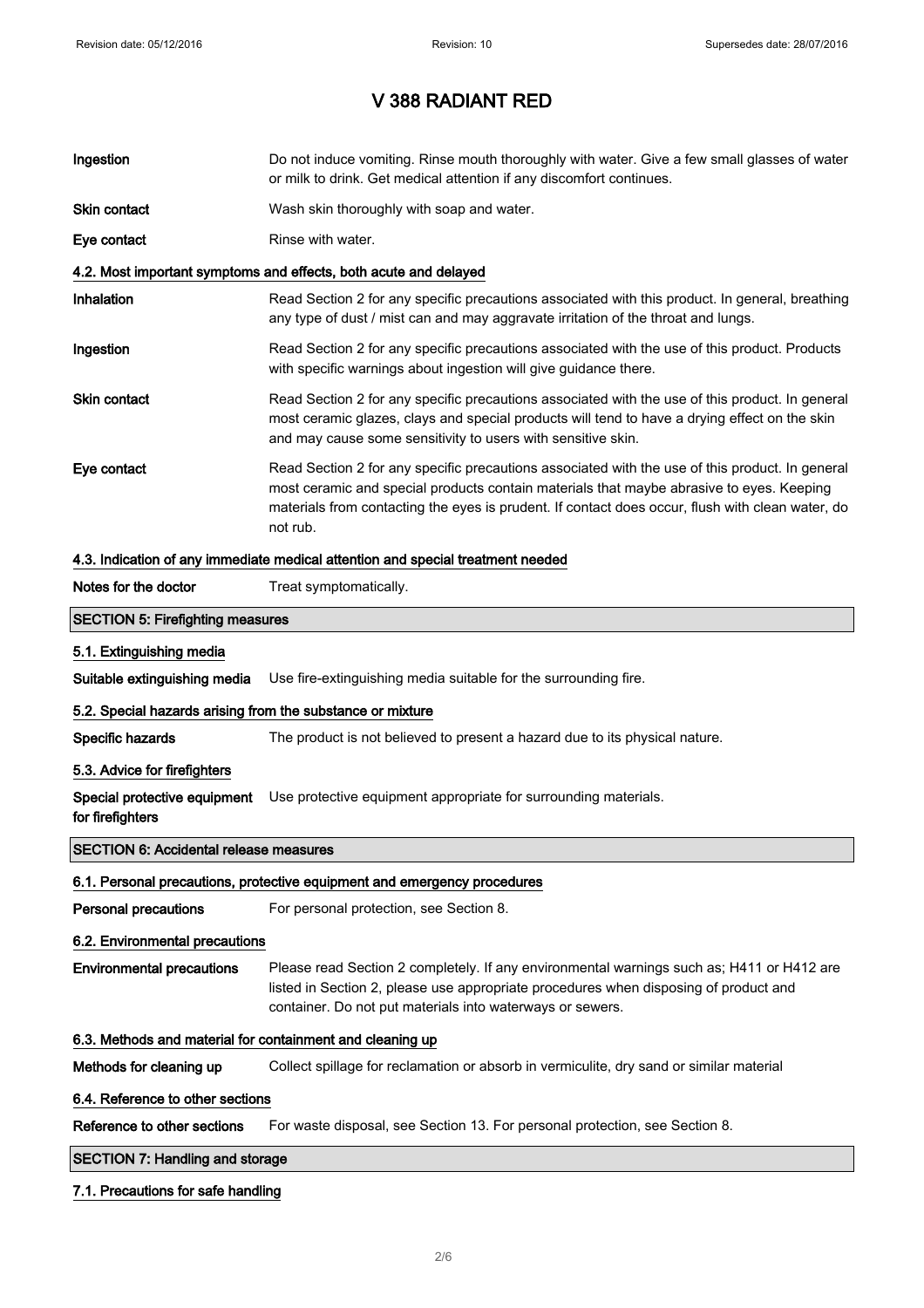| Usage precautions                                       | Read label before use. Do not eat, drink or smoke when using this product. Good personal<br>hygiene procedures should be implemented. Wash hands and any other contaminated areas<br>of the body with soap and water before leaving the work site. |  |
|---------------------------------------------------------|----------------------------------------------------------------------------------------------------------------------------------------------------------------------------------------------------------------------------------------------------|--|
|                                                         | 7.2. Conditions for safe storage, including any incompatibilities                                                                                                                                                                                  |  |
| Storage precautions                                     | Store in tightly-closed, original container in a dry and cool place.                                                                                                                                                                               |  |
| 7.3. Specific end use(s)                                |                                                                                                                                                                                                                                                    |  |
| Specific end use(s)                                     | The identified uses for this product are detailed in Section 1.2.                                                                                                                                                                                  |  |
| <b>SECTION 8: Exposure Controls/personal protection</b> |                                                                                                                                                                                                                                                    |  |
| 8.1. Control parameters                                 |                                                                                                                                                                                                                                                    |  |
| Ingredient comments                                     | Only ingredients listed n Section 3 are notifiable for this product. If none are shown then all<br>ingredients are exempt.                                                                                                                         |  |
| 8.2. Exposure controls                                  |                                                                                                                                                                                                                                                    |  |
| Appropriate engineering<br>controls                     | No specific ventilations requirements unless the "FAN" pictogram is shown above or specified<br>in Section 2.                                                                                                                                      |  |
| Eye/face protection                                     | No specific eye protection required unless the "EYE PROTECTION" pictogram is shown<br>above or specified in Section 2.                                                                                                                             |  |
| Hand protection                                         | No specific hand protection required unless the "HAND PROTECTION" pictogram is shown<br>above or specified in Section 2.                                                                                                                           |  |
| Hygiene measures                                        | Using good personal hygiene practices is always appropriate. Keeping a clean work space,<br>cleaning up properly when done, and not eating, drinking or smoking when using this product.                                                           |  |
| <b>Respiratory protection</b>                           | No specific respiratory protection required unless the "RESPIRATOR" pictogram is shown<br>above or specified in Section 2. Using the appropriate certified protection for the operation is<br>important if required.                               |  |

### SECTION 9: Physical and Chemical Properties

### 9.1. Information on basic physical and chemical properties

| Appearance                                      | Coloured liquid.          |
|-------------------------------------------------|---------------------------|
| Colour                                          | Various colours.          |
| Odour                                           | Almost odourless.         |
| Odour threshold                                 | No information available. |
| рH                                              | 6-8                       |
| <b>Melting point</b>                            | No information available. |
| Initial boiling point and range                 | No information available. |
| Flash point                                     | No information available. |
| <b>Evaporation rate</b>                         | No information available. |
| Flammability (solid, gas)                       | No information available. |
| Upper/lower flammability or<br>explosive limits | No information available. |
| Vapour pressure                                 | No information available. |
| Relative density                                | Greater than 1.0          |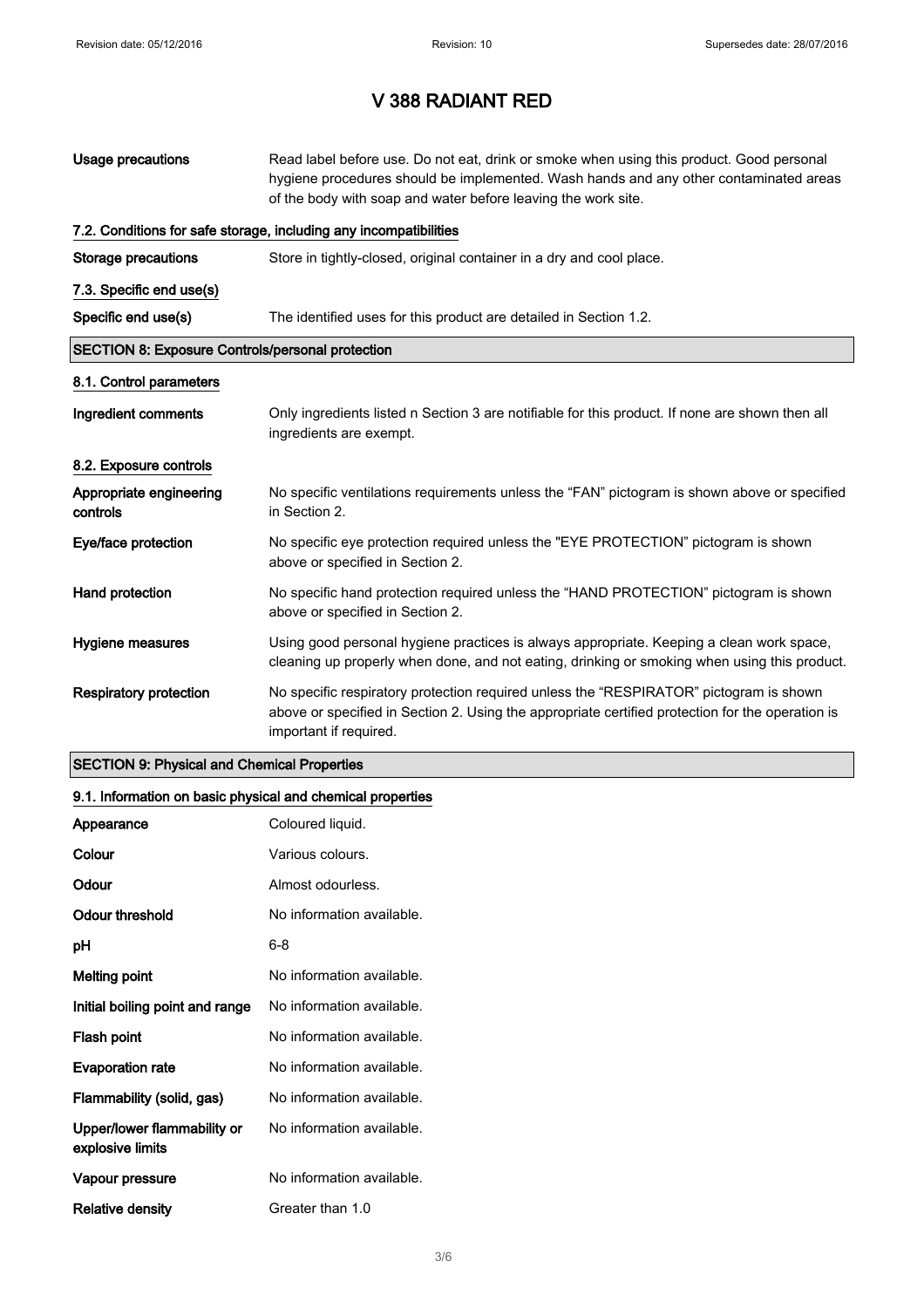| Solubility(ies)                                                     | Not applicable.                                                                                                            |
|---------------------------------------------------------------------|----------------------------------------------------------------------------------------------------------------------------|
| <b>Partition coefficient</b>                                        | No information available.                                                                                                  |
| Auto-ignition temperature                                           | Not applicable.                                                                                                            |
| <b>Decomposition Temperature</b>                                    | No information available.                                                                                                  |
| <b>Viscosity</b>                                                    | No information available.                                                                                                  |
| <b>Explosive properties</b>                                         | none                                                                                                                       |
| <b>Oxidising properties</b>                                         | none                                                                                                                       |
| 9.2. Other information                                              |                                                                                                                            |
| Other information                                                   | Not applicable.                                                                                                            |
| <b>SECTION 10: Stability and reactivity</b>                         |                                                                                                                            |
| 10.1. Reactivity                                                    |                                                                                                                            |
| <b>Reactivity</b>                                                   | There are no known reactivity hazards associated with this product.                                                        |
| 10.2. Chemical stability                                            |                                                                                                                            |
| <b>Stability</b>                                                    | No particular stability concerns.                                                                                          |
| 10.3. Possibility of hazardous reactions                            |                                                                                                                            |
| Possibility of hazardous<br>reactions                               | None known.                                                                                                                |
| 10.4. Conditions to avoid                                           |                                                                                                                            |
| Conditions to avoid                                                 | None known.                                                                                                                |
| 10.5. Incompatible materials                                        |                                                                                                                            |
| <b>Materials to avoid</b>                                           | None known.                                                                                                                |
| 10.6. Hazardous decomposition products                              |                                                                                                                            |
| Hazardous decomposition<br>products                                 | None known.                                                                                                                |
| <b>SECTION 11: Toxicological information</b>                        |                                                                                                                            |
| 11.1. Information on toxicological effects                          |                                                                                                                            |
| <b>Toxicological effects</b>                                        | Please read Section 2 thoroughly to understand the toxicological risks, (if any) and<br>precautions for safe use (if any). |
| Acute toxicity - oral<br>ATE oral (mg/kg)                           | 3,006.61                                                                                                                   |
| Acute toxicity - inhalation<br>ATE inhalation (dusts/mists<br>mg/l) | 9.02                                                                                                                       |
| Skin corrosion/irritation<br>Skin sensitisation                     |                                                                                                                            |
| <b>Skin sensitisation</b>                                           | Based on available data the classification criteria are not met.                                                           |
| Eye contact                                                         | May cause temporary eye irritation.                                                                                        |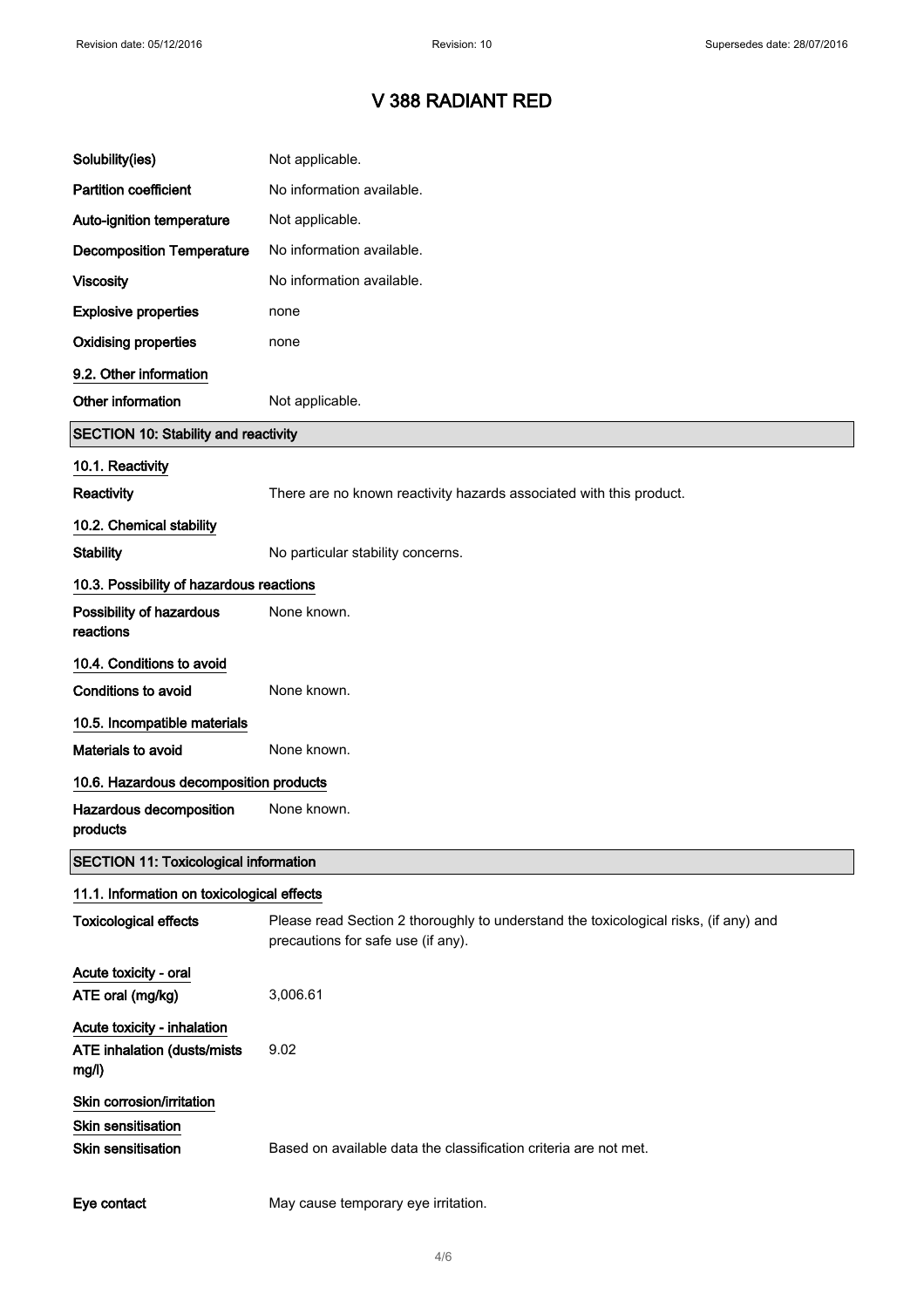### SECTION 12: Ecological Information

| <b>Ecotoxicity</b>                               | Please read Section 2 completely. If any environmental warnings such as; H411 or H412 are<br>listed in Section 2, please use appropriate procedures when disposing of product and<br>container. Do not put materials into waterways or sewers. |  |
|--------------------------------------------------|------------------------------------------------------------------------------------------------------------------------------------------------------------------------------------------------------------------------------------------------|--|
| 12.1. Toxicity                                   |                                                                                                                                                                                                                                                |  |
| <b>Toxicity</b>                                  | Please read Section 2 completely. If any environmental warnings such as; H411 or H412 are<br>listed in Section 2, please use appropriate procedures when disposing of product and<br>container. Do not put materials into waterways or sewers. |  |
| 12.2. Persistence and degradability              |                                                                                                                                                                                                                                                |  |
| Persistence and degradability No data available. |                                                                                                                                                                                                                                                |  |
| Biodegradation                                   | Not inherently biodegradable.                                                                                                                                                                                                                  |  |
| 12.3. Bioaccumulative potential                  |                                                                                                                                                                                                                                                |  |
| <b>Partition coefficient</b>                     | No information available.                                                                                                                                                                                                                      |  |
| 12.4. Mobility in soil                           |                                                                                                                                                                                                                                                |  |
| <b>Mobility</b>                                  | Semi-mobile.                                                                                                                                                                                                                                   |  |
| 12.5. Results of PBT and vPvB assessment         |                                                                                                                                                                                                                                                |  |
| Results of PBT and vPvB<br>assessment            | This product does not contain any substances classified as PBT or vPvB.                                                                                                                                                                        |  |
| 12.6. Other adverse effects                      |                                                                                                                                                                                                                                                |  |
| Other adverse effects                            | None known.                                                                                                                                                                                                                                    |  |
| <b>SECTION 13: Disposal considerations</b>       |                                                                                                                                                                                                                                                |  |
| 13.1. Waste treatment methods                    |                                                                                                                                                                                                                                                |  |
| <b>General information</b>                       | Dispose of waste product or used containers in accordance with local regulations When<br>handling waste, the safety precautions applying to handling of the product should be<br>considered.                                                   |  |
| <b>SECTION 14: Transport information</b>         |                                                                                                                                                                                                                                                |  |
| General                                          | The product is not covered by international regulations on the transport of dangerous goods<br>(IMDG, IATA, ADR/RID).                                                                                                                          |  |
| 14.1. UN number                                  |                                                                                                                                                                                                                                                |  |
| Not applicable.                                  |                                                                                                                                                                                                                                                |  |
| 14.2. UN proper shipping name                    |                                                                                                                                                                                                                                                |  |
| Not applicable.                                  |                                                                                                                                                                                                                                                |  |
| 14.3. Transport hazard class(es)                 |                                                                                                                                                                                                                                                |  |
| No transport warning sign required.              |                                                                                                                                                                                                                                                |  |
| 14.4. Packing group                              |                                                                                                                                                                                                                                                |  |
| Not applicable.                                  |                                                                                                                                                                                                                                                |  |
| 14.5. Environmental hazards                      |                                                                                                                                                                                                                                                |  |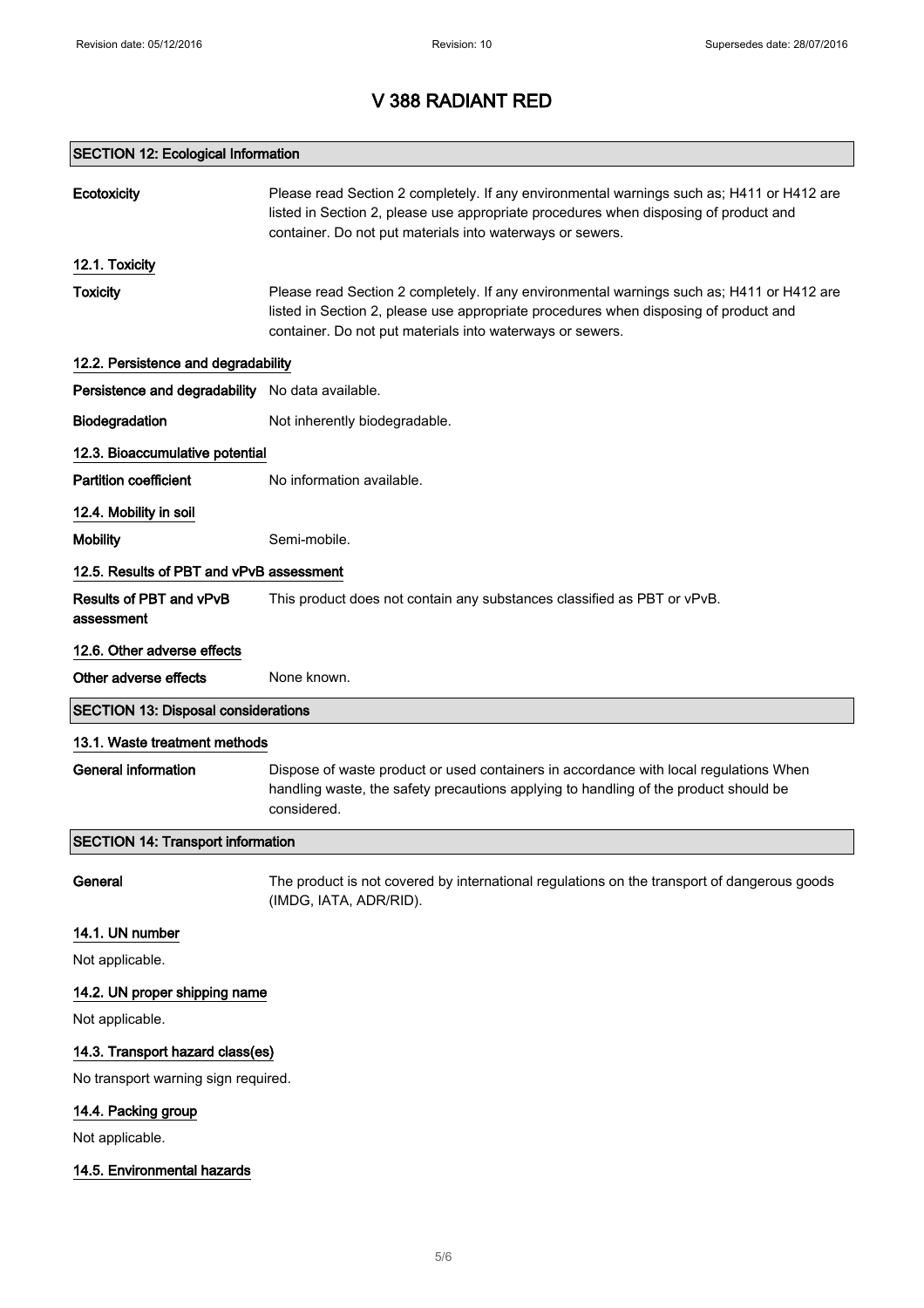#### Environmentally hazardous substance/marine pollutant

Please refer to Section 2 for any environmental hazards associated with this product. If H411/H412 warnings are shown then please verify packaging and labeling requirements for larger volumes.

### 14.6. Special precautions for user

Not applicable.

#### 14.7. Transport in bulk according to Annex II of MARPOL and the IBC Code

| <b>Transport in bulk according to</b> Not applicable. |  |
|-------------------------------------------------------|--|
| Annex II of MARPOL 73/78                              |  |
| and the IBC Code                                      |  |

#### SECTION 15: Regulatory information

#### 15.1. Safety, health and environmental regulations/legislation specific for the substance or mixture

| <b>National regulations</b> | Health and Safety at Work etc. Act 1974 (as amended).<br>The Chemicals (Hazard Information and Packaging for Supply) Regulations 2009 (SI 2009<br>No. 716). |
|-----------------------------|-------------------------------------------------------------------------------------------------------------------------------------------------------------|
| EU legislation              | Dangerous Preparations Directive 1999/45/EC.                                                                                                                |
|                             | Dangerous Substances Directive 67/548/EEC.                                                                                                                  |
|                             | Regulation (EC) No 1907/2006 of the European Parliament and of the Council of 18                                                                            |
|                             | December 2006 concerning the Registration, Evaluation, Authorisation and Restriction of                                                                     |
|                             | Chemicals (REACH) (as amended).                                                                                                                             |

#### 15.2. Chemical safety assessment

Not applicable.

#### Inventories

#### US - TSCA

All the ingredients are listed or exempt.

#### US - TSCA 12(b) Export Notification

All the ingredients are listed or exempt.

#### SECTION 16: Other information

| General information       | Water7732-18-5, Hydrated Aluminum Silicate1332-58-7, Feldspar68476-25-5, Crystalline<br>Silica14808-60-7<br>Various Pigments |
|---------------------------|------------------------------------------------------------------------------------------------------------------------------|
| <b>Revision date</b>      | 05/12/2016                                                                                                                   |
| <b>Revision</b>           | 10                                                                                                                           |
| Supersedes date           | 28/07/2016                                                                                                                   |
| SDS number                | 5730                                                                                                                         |
| Hazard statements in full | EUH208 Contains 2,2,2 Hexahydro-1,3.5-triazine-1,3,5 triyl triethanol. May produce an<br>allergic reaction.                  |

This information relates only to the specific material designated and may not be valid for such material used in combination with any other materials or in any process. Such information is, to the best of the company's knowledge and belief, accurate and reliable as of the date indicated. However, no warranty, guarantee or representation is made to its accuracy, reliability or completeness. It is the user's responsibility to satisfy himself as to the suitability of such information for his own particular use.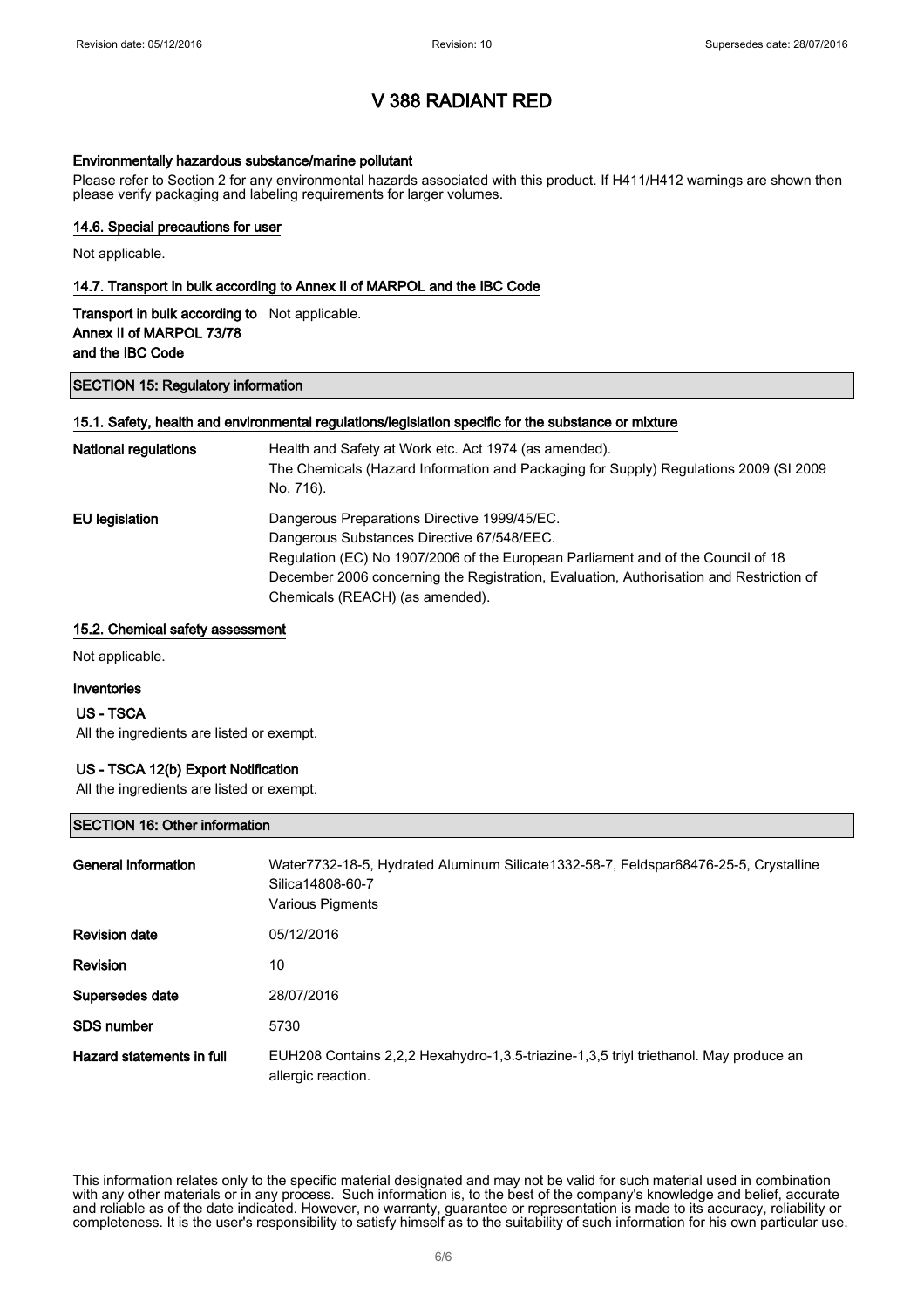# SAFETY DATA SHEET V 389 FLAME ORANGE

According to Regulation (EC) No 1907/2006, Annex II, as amended by Regulation (EU) No 453/2010, Commission Regulation (EU) No 2015/830 of 28 May 2015.

| SECTION 1: Identification of the substance/mixture and of the company/undertaking  |                                                                                                                                                                       |  |
|------------------------------------------------------------------------------------|-----------------------------------------------------------------------------------------------------------------------------------------------------------------------|--|
| 1.1. Product identifier                                                            |                                                                                                                                                                       |  |
| <b>Product name</b>                                                                | V 389 FLAME ORANGE                                                                                                                                                    |  |
| <b>Product number</b>                                                              | V 389 FLAME ORANGE                                                                                                                                                    |  |
| 1.2. Relevant identified uses of the substance or mixture and uses advised against |                                                                                                                                                                       |  |
| <b>Identified uses</b>                                                             | Ceramic underglaze                                                                                                                                                    |  |
| 1.3. Details of the supplier of the safety data sheet                              |                                                                                                                                                                       |  |
| Supplier                                                                           | American Art Clay Co Inc<br>6060 Guion Road<br>Indianapolis,<br>IN 46254-1222<br><b>USA</b><br>Toll Free: 1-800-925-5195 ext. 1303<br>Local: 1-317-243-0066 ext. 1303 |  |
| 1.4. Emergency telephone number                                                    |                                                                                                                                                                       |  |
| <b>Emergency telephone</b>                                                         | 1 317 243 0066 ext. 1303 Mon-Fri, 0900-1700 EST                                                                                                                       |  |
| <b>SECTION 2: Hazards identification</b>                                           |                                                                                                                                                                       |  |
| 2.1. Classification of the substance or mixture                                    |                                                                                                                                                                       |  |
| Classification (EC 1272/2008)                                                      |                                                                                                                                                                       |  |
| <b>Physical hazards</b>                                                            | Not Classified                                                                                                                                                        |  |
| <b>Health hazards</b>                                                              | Not Classified                                                                                                                                                        |  |
| <b>Environmental hazards</b>                                                       | Not Classified                                                                                                                                                        |  |
| 2.2. Label elements                                                                |                                                                                                                                                                       |  |
| <b>Hazard statements</b>                                                           | EUH208 Contains 2,2,2 Hexahydro-1,3.5-triazine-1,3,5 triyl triethanol. May produce an<br>allergic reaction.                                                           |  |
| Supplemental label<br>information                                                  | EUH208 Contains 2,2,2 Hexahydro-1,3,5-triazine-1,3,5 triyl trienthanol. May produce an<br>allergic reaction.                                                          |  |
| Contains                                                                           | 2,2,2 Hexahydro-1,3.5-triazine-1,3,5 triyl triethanol                                                                                                                 |  |
| 2.3. Other hazards                                                                 |                                                                                                                                                                       |  |
| none present                                                                       |                                                                                                                                                                       |  |
| SECTION 3: Composition/information on ingredients                                  |                                                                                                                                                                       |  |
| 3.2. Mixtures                                                                      |                                                                                                                                                                       |  |
| <b>Composition comments</b>                                                        | Only ingredients listed above are notifiable for this product. If none are shown then all<br>ingredients are exempt.                                                  |  |
| <b>SECTION 4: First aid measures</b>                                               |                                                                                                                                                                       |  |
| 4.1. Description of first aid measures                                             |                                                                                                                                                                       |  |
| <b>General information</b>                                                         |                                                                                                                                                                       |  |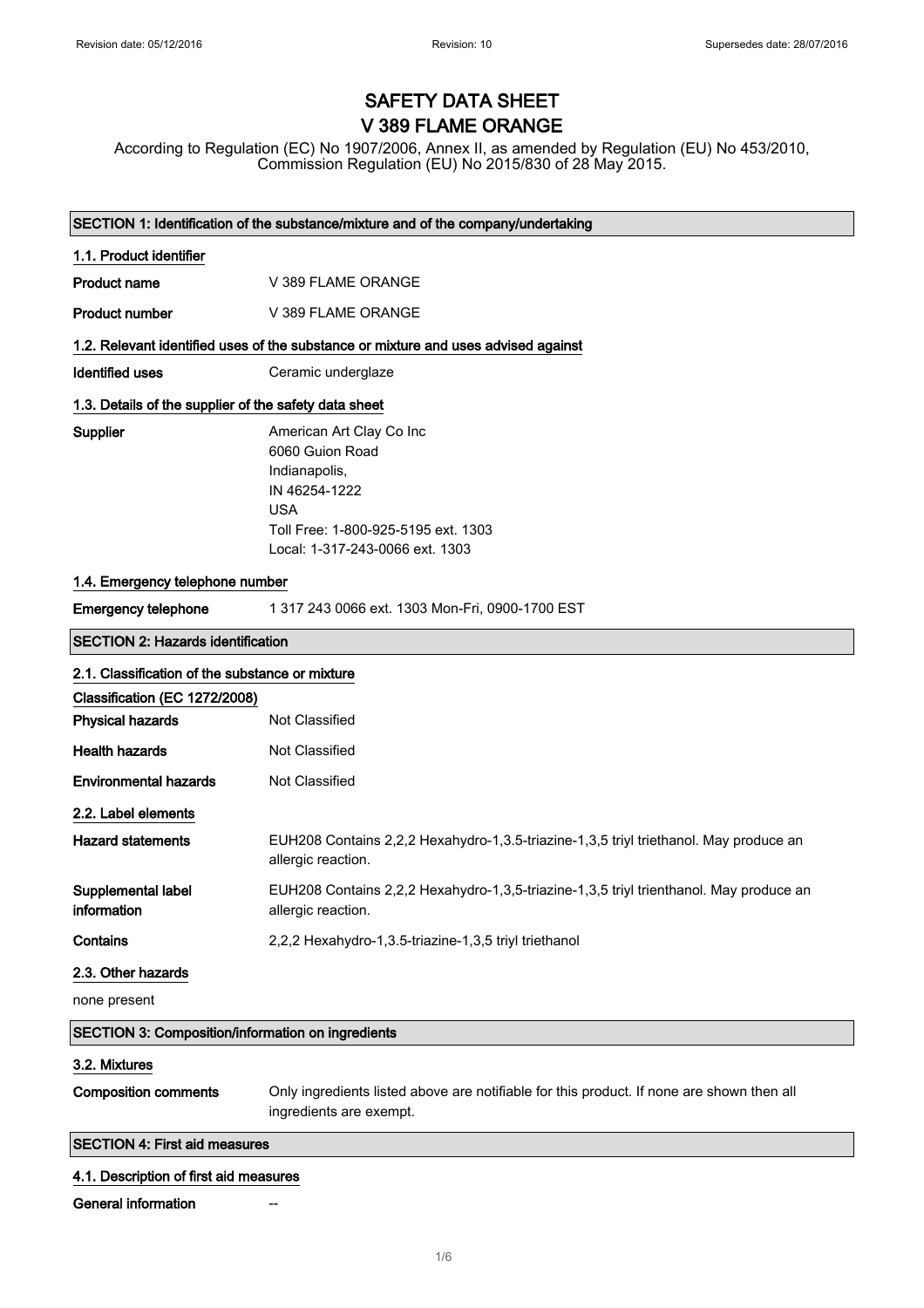| Ingestion                                                                       | Do not induce vomiting. Rinse mouth thoroughly with water. Give a few small glasses of water<br>or milk to drink. Get medical attention if any discomfort continues.                                                                                                                                        |  |
|---------------------------------------------------------------------------------|-------------------------------------------------------------------------------------------------------------------------------------------------------------------------------------------------------------------------------------------------------------------------------------------------------------|--|
| Skin contact                                                                    | Wash skin thoroughly with soap and water.                                                                                                                                                                                                                                                                   |  |
| Eye contact                                                                     | Rinse with water.                                                                                                                                                                                                                                                                                           |  |
|                                                                                 | 4.2. Most important symptoms and effects, both acute and delayed                                                                                                                                                                                                                                            |  |
| Inhalation                                                                      | Read Section 2 for any specific precautions associated with this product. In general, breathing<br>any type of dust / mist can and may aggravate irritation of the throat and lungs.                                                                                                                        |  |
| Ingestion                                                                       | Read Section 2 for any specific precautions associated with the use of this product. Products<br>with specific warnings about ingestion will give guidance there.                                                                                                                                           |  |
| Skin contact                                                                    | Read Section 2 for any specific precautions associated with the use of this product. In general<br>most ceramic glazes, clays and special products will tend to have a drying effect on the skin<br>and may cause some sensitivity to users with sensitive skin.                                            |  |
| Eye contact                                                                     | Read Section 2 for any specific precautions associated with the use of this product. In general<br>most ceramic and special products contain materials that maybe abrasive to eyes. Keeping<br>materials from contacting the eyes is prudent. If contact does occur, flush with clean water, do<br>not rub. |  |
| 4.3. Indication of any immediate medical attention and special treatment needed |                                                                                                                                                                                                                                                                                                             |  |
| Notes for the doctor                                                            | Treat symptomatically.                                                                                                                                                                                                                                                                                      |  |
| <b>SECTION 5: Firefighting measures</b>                                         |                                                                                                                                                                                                                                                                                                             |  |
| 5.1. Extinguishing media                                                        |                                                                                                                                                                                                                                                                                                             |  |
| Suitable extinguishing media                                                    | Use fire-extinguishing media suitable for the surrounding fire.                                                                                                                                                                                                                                             |  |
| 5.2. Special hazards arising from the substance or mixture                      |                                                                                                                                                                                                                                                                                                             |  |
| Specific hazards                                                                | The product is not believed to present a hazard due to its physical nature.                                                                                                                                                                                                                                 |  |
| 5.3. Advice for firefighters                                                    |                                                                                                                                                                                                                                                                                                             |  |
| Special protective equipment<br>for firefighters                                | Use protective equipment appropriate for surrounding materials.                                                                                                                                                                                                                                             |  |
| <b>SECTION 6: Accidental release measures</b>                                   |                                                                                                                                                                                                                                                                                                             |  |
|                                                                                 | 6.1. Personal precautions, protective equipment and emergency procedures                                                                                                                                                                                                                                    |  |
| Personal precautions                                                            | For personal protection, see Section 8.                                                                                                                                                                                                                                                                     |  |
| 6.2. Environmental precautions                                                  |                                                                                                                                                                                                                                                                                                             |  |
| <b>Environmental precautions</b>                                                | Please read Section 2 completely. If any environmental warnings such as; H411 or H412 are<br>listed in Section 2, please use appropriate procedures when disposing of product and<br>container. Do not put materials into waterways or sewers.                                                              |  |
| 6.3. Methods and material for containment and cleaning up                       |                                                                                                                                                                                                                                                                                                             |  |
| Methods for cleaning up                                                         | Collect spillage for reclamation or absorb in vermiculite, dry sand or similar material                                                                                                                                                                                                                     |  |
| 6.4. Reference to other sections                                                |                                                                                                                                                                                                                                                                                                             |  |
| Reference to other sections                                                     | For waste disposal, see Section 13. For personal protection, see Section 8.                                                                                                                                                                                                                                 |  |
| <b>SECTION 7: Handling and storage</b>                                          |                                                                                                                                                                                                                                                                                                             |  |
|                                                                                 |                                                                                                                                                                                                                                                                                                             |  |

### 7.1. Precautions for safe handling

 $\overline{\phantom{a}}$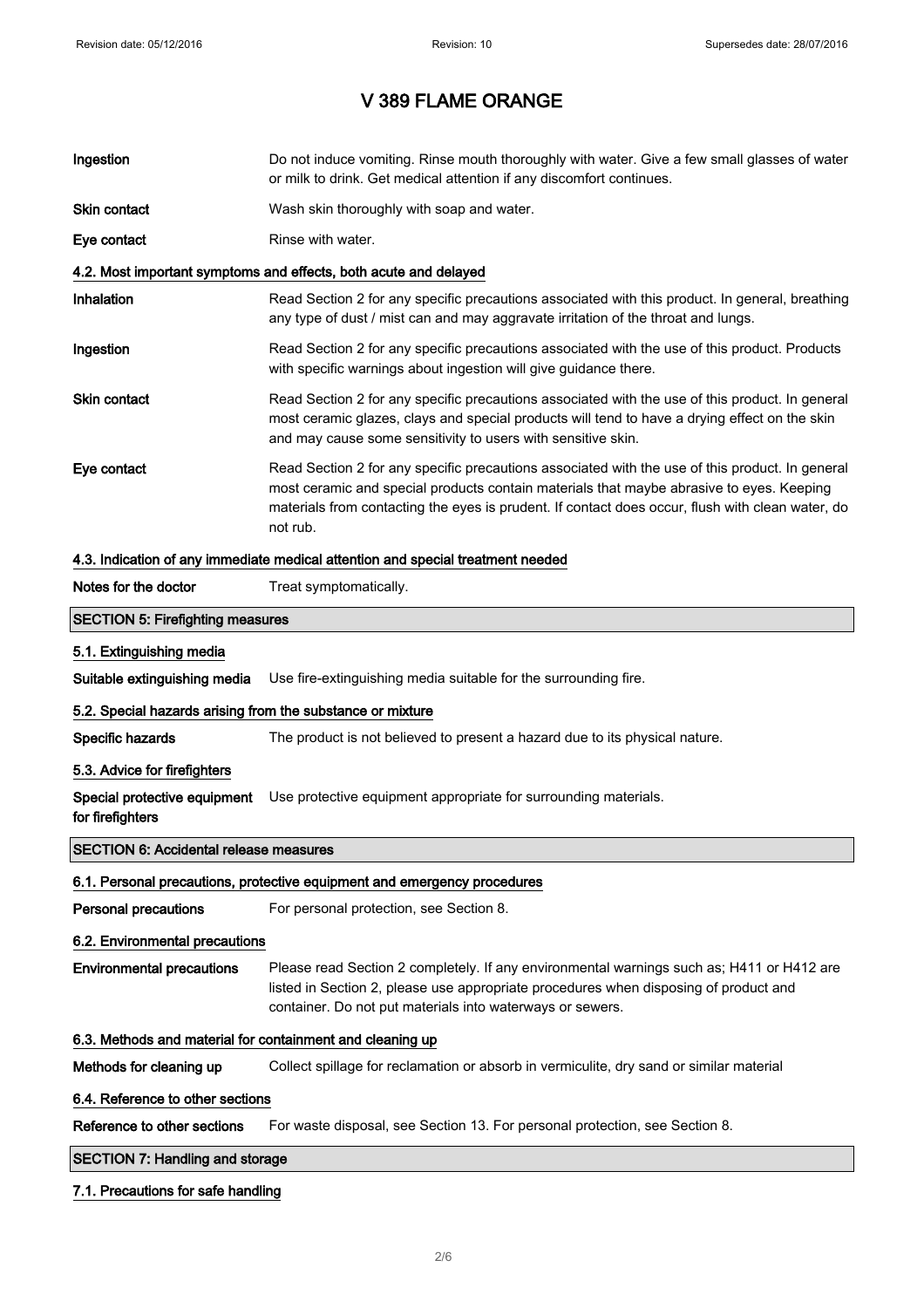| Usage precautions                                       | Read label before use. Do not eat, drink or smoke when using this product. Good personal<br>hygiene procedures should be implemented. Wash hands and any other contaminated areas<br>of the body with soap and water before leaving the work site. |  |
|---------------------------------------------------------|----------------------------------------------------------------------------------------------------------------------------------------------------------------------------------------------------------------------------------------------------|--|
|                                                         | 7.2. Conditions for safe storage, including any incompatibilities                                                                                                                                                                                  |  |
| <b>Storage precautions</b>                              | Store in tightly-closed, original container in a dry and cool place.                                                                                                                                                                               |  |
| 7.3. Specific end use(s)                                |                                                                                                                                                                                                                                                    |  |
| Specific end use(s)                                     | The identified uses for this product are detailed in Section 1.2.                                                                                                                                                                                  |  |
| <b>SECTION 8: Exposure Controls/personal protection</b> |                                                                                                                                                                                                                                                    |  |
| 8.1. Control parameters                                 |                                                                                                                                                                                                                                                    |  |
| Ingredient comments                                     | Only ingredients listed n Section 3 are notifiable for this product. If none are shown then all<br>ingredients are exempt.                                                                                                                         |  |
| 8.2. Exposure controls                                  |                                                                                                                                                                                                                                                    |  |
| Appropriate engineering<br>controls                     | No specific ventilations requirements unless the "FAN" pictogram is shown above or specified<br>in Section 2.                                                                                                                                      |  |
| Eye/face protection                                     | No specific eye protection required unless the "EYE PROTECTION" pictogram is shown<br>above or specified in Section 2.                                                                                                                             |  |
| Hand protection                                         | No specific hand protection required unless the "HAND PROTECTION" pictogram is shown<br>above or specified in Section 2.                                                                                                                           |  |
| Hygiene measures                                        | Using good personal hygiene practices is always appropriate. Keeping a clean work space,<br>cleaning up properly when done, and not eating, drinking or smoking when using this product.                                                           |  |
| <b>Respiratory protection</b>                           | No specific respiratory protection required unless the "RESPIRATOR" pictogram is shown<br>above or specified in Section 2. Using the appropriate certified protection for the operation is<br>important if required.                               |  |

### SECTION 9: Physical and Chemical Properties

### 9.1. Information on basic physical and chemical properties

| Appearance                                      | Coloured liquid.          |
|-------------------------------------------------|---------------------------|
| Colour                                          | Various colours.          |
| Odour                                           | Almost odourless.         |
| Odour threshold                                 | No information available. |
| рH                                              | 6-8                       |
| <b>Melting point</b>                            | No information available. |
| Initial boiling point and range                 | No information available. |
| Flash point                                     | No information available. |
| <b>Evaporation rate</b>                         | No information available. |
| Flammability (solid, gas)                       | No information available. |
| Upper/lower flammability or<br>explosive limits | No information available. |
| Vapour pressure                                 | No information available. |
| Relative density                                | Greater than 1.0          |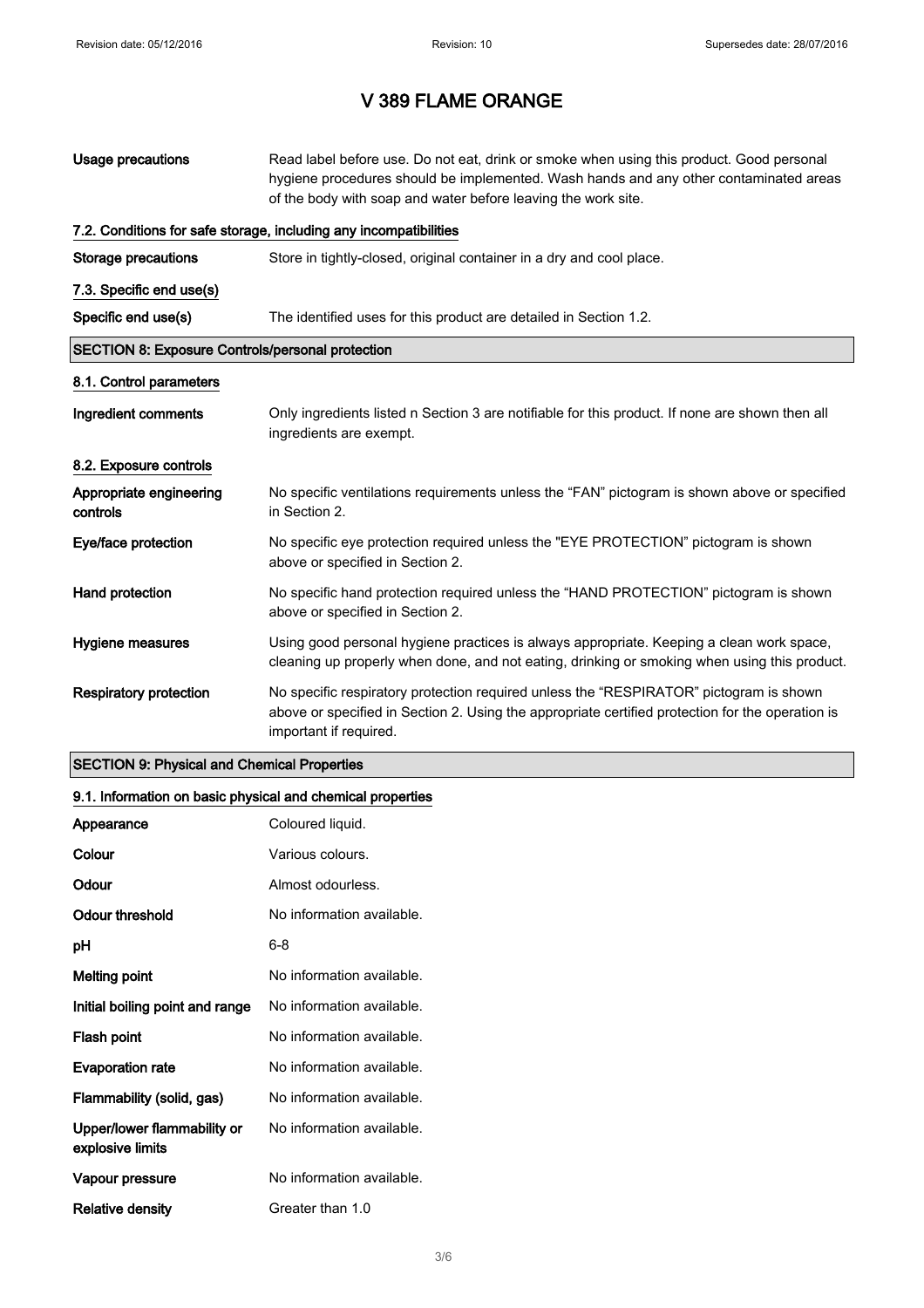| Solubility(ies)                                                              | Not applicable.                                                                                                            |
|------------------------------------------------------------------------------|----------------------------------------------------------------------------------------------------------------------------|
| <b>Partition coefficient</b>                                                 | No information available.                                                                                                  |
| Auto-ignition temperature                                                    | Not applicable.                                                                                                            |
| <b>Decomposition Temperature</b>                                             | No information available.                                                                                                  |
| <b>Viscosity</b>                                                             | No information available.                                                                                                  |
| <b>Explosive properties</b>                                                  | none                                                                                                                       |
| <b>Oxidising properties</b>                                                  | none                                                                                                                       |
| 9.2. Other information                                                       |                                                                                                                            |
| Other information                                                            | Not applicable.                                                                                                            |
| <b>SECTION 10: Stability and reactivity</b>                                  |                                                                                                                            |
| 10.1. Reactivity                                                             |                                                                                                                            |
| Reactivity                                                                   | There are no known reactivity hazards associated with this product.                                                        |
| 10.2. Chemical stability                                                     |                                                                                                                            |
| <b>Stability</b>                                                             | No particular stability concerns.                                                                                          |
| 10.3. Possibility of hazardous reactions                                     |                                                                                                                            |
| Possibility of hazardous<br>reactions                                        | None known.                                                                                                                |
| 10.4. Conditions to avoid                                                    |                                                                                                                            |
| Conditions to avoid                                                          | None known.                                                                                                                |
| 10.5. Incompatible materials                                                 |                                                                                                                            |
| Materials to avoid                                                           | None known.                                                                                                                |
| 10.6. Hazardous decomposition products                                       |                                                                                                                            |
| Hazardous decomposition<br>products                                          | None known.                                                                                                                |
| <b>SECTION 11: Toxicological information</b>                                 |                                                                                                                            |
| 11.1. Information on toxicological effects                                   |                                                                                                                            |
| <b>Toxicological effects</b>                                                 | Please read Section 2 thoroughly to understand the toxicological risks, (if any) and<br>precautions for safe use (if any). |
| Acute toxicity - oral<br>ATE oral (mg/kg)                                    | 2,999.4                                                                                                                    |
| Acute toxicity - inhalation<br>ATE inhalation (dusts/mists<br>mg/l)          | 9.0                                                                                                                        |
| Skin corrosion/irritation<br>Skin sensitisation<br><b>Skin sensitisation</b> | Based on available data the classification criteria are not met.                                                           |
| Eye contact                                                                  | May cause temporary eye irritation.                                                                                        |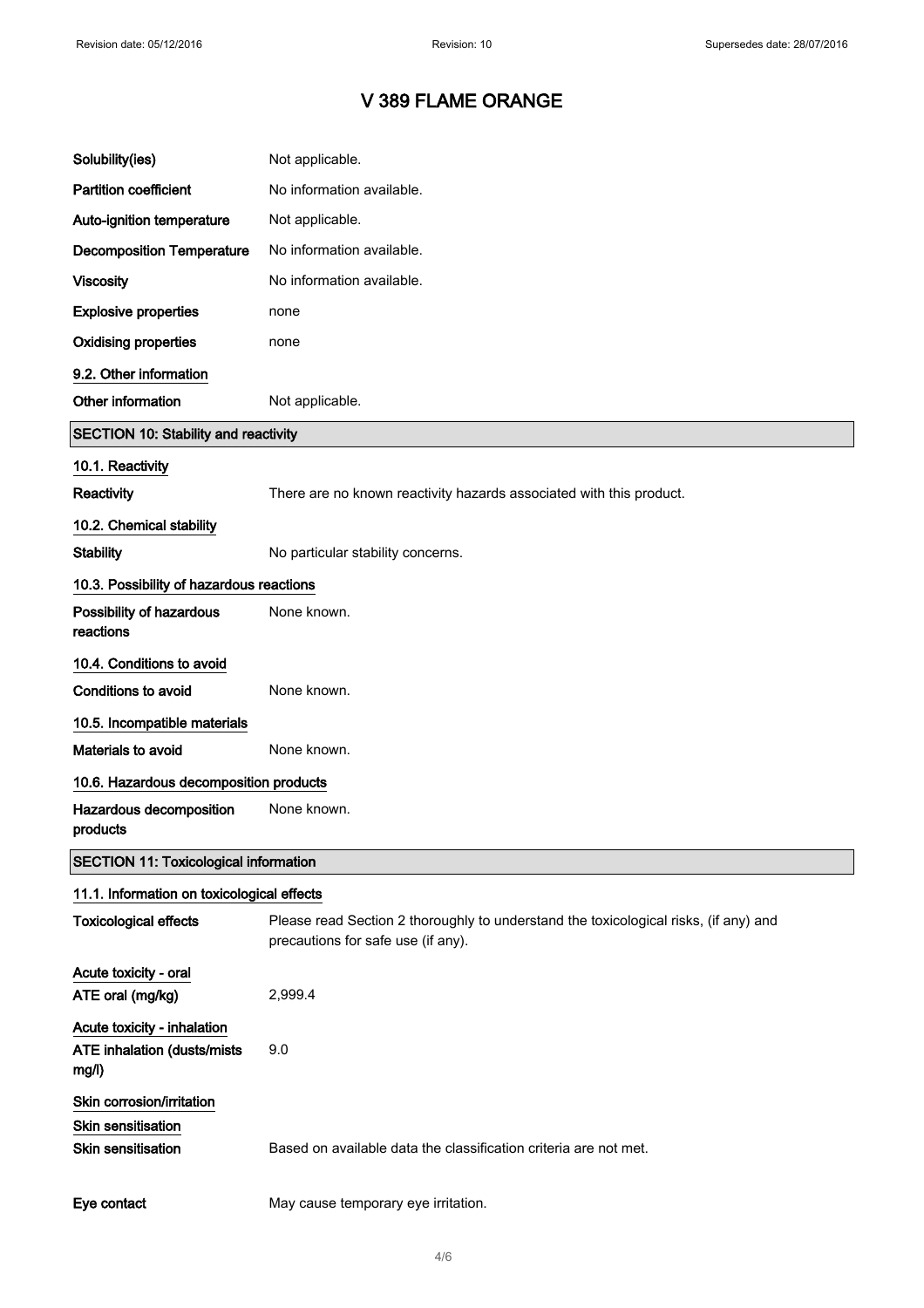### SECTION 12: Ecological Information

| <b>Ecotoxicity</b>                               | Please read Section 2 completely. If any environmental warnings such as; H411 or H412 are<br>listed in Section 2, please use appropriate procedures when disposing of product and<br>container. Do not put materials into waterways or sewers. |  |
|--------------------------------------------------|------------------------------------------------------------------------------------------------------------------------------------------------------------------------------------------------------------------------------------------------|--|
| 12.1. Toxicity                                   |                                                                                                                                                                                                                                                |  |
| <b>Toxicity</b>                                  | Please read Section 2 completely. If any environmental warnings such as; H411 or H412 are<br>listed in Section 2, please use appropriate procedures when disposing of product and<br>container. Do not put materials into waterways or sewers. |  |
| 12.2. Persistence and degradability              |                                                                                                                                                                                                                                                |  |
| Persistence and degradability No data available. |                                                                                                                                                                                                                                                |  |
| Biodegradation                                   | Not inherently biodegradable.                                                                                                                                                                                                                  |  |
| 12.3. Bioaccumulative potential                  |                                                                                                                                                                                                                                                |  |
| <b>Partition coefficient</b>                     | No information available.                                                                                                                                                                                                                      |  |
| 12.4. Mobility in soil                           |                                                                                                                                                                                                                                                |  |
| <b>Mobility</b>                                  | Semi-mobile.                                                                                                                                                                                                                                   |  |
| 12.5. Results of PBT and vPvB assessment         |                                                                                                                                                                                                                                                |  |
| Results of PBT and vPvB<br>assessment            | This product does not contain any substances classified as PBT or vPvB.                                                                                                                                                                        |  |
| 12.6. Other adverse effects                      |                                                                                                                                                                                                                                                |  |
| Other adverse effects                            | None known.                                                                                                                                                                                                                                    |  |
| <b>SECTION 13: Disposal considerations</b>       |                                                                                                                                                                                                                                                |  |
| 13.1. Waste treatment methods                    |                                                                                                                                                                                                                                                |  |
| <b>General information</b>                       | Dispose of waste product or used containers in accordance with local regulations When<br>handling waste, the safety precautions applying to handling of the product should be<br>considered.                                                   |  |
| <b>SECTION 14: Transport information</b>         |                                                                                                                                                                                                                                                |  |
| General                                          | The product is not covered by international regulations on the transport of dangerous goods<br>(IMDG, IATA, ADR/RID).                                                                                                                          |  |
| 14.1. UN number                                  |                                                                                                                                                                                                                                                |  |
| Not applicable.                                  |                                                                                                                                                                                                                                                |  |
| 14.2. UN proper shipping name                    |                                                                                                                                                                                                                                                |  |
| Not applicable.                                  |                                                                                                                                                                                                                                                |  |
| 14.3. Transport hazard class(es)                 |                                                                                                                                                                                                                                                |  |
| No transport warning sign required.              |                                                                                                                                                                                                                                                |  |
| 14.4. Packing group                              |                                                                                                                                                                                                                                                |  |
| Not applicable.                                  |                                                                                                                                                                                                                                                |  |
| 14.5. Environmental hazards                      |                                                                                                                                                                                                                                                |  |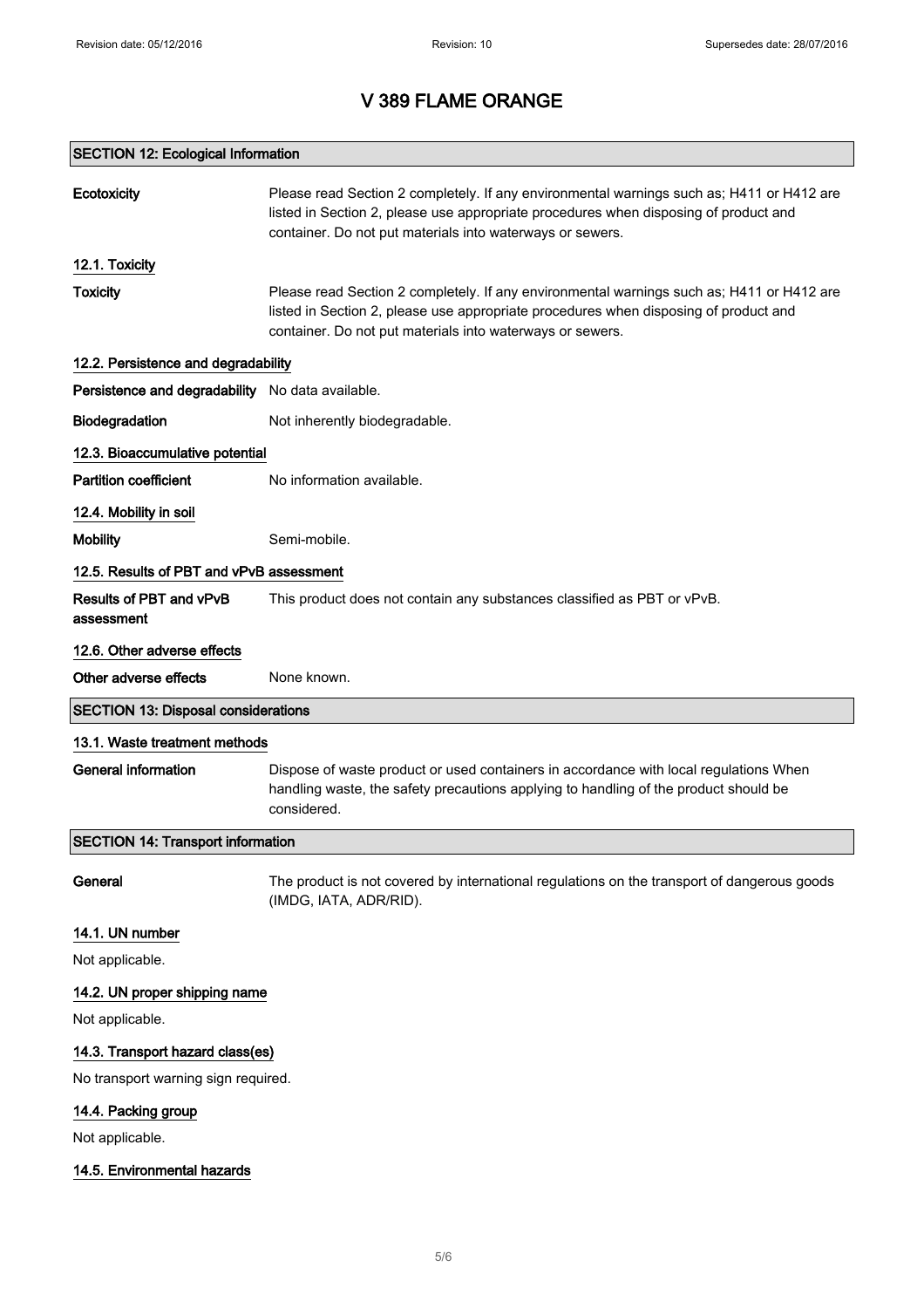#### Environmentally hazardous substance/marine pollutant

Please refer to Section 2 for any environmental hazards associated with this product. If H411/H412 warnings are shown then please verify packaging and labeling requirements for larger volumes.

### 14.6. Special precautions for user

Not applicable.

#### 14.7. Transport in bulk according to Annex II of MARPOL and the IBC Code

| <b>Transport in bulk according to</b> Not applicable. |  |
|-------------------------------------------------------|--|
| Annex II of MARPOL 73/78                              |  |
| and the IBC Code                                      |  |

#### SECTION 15: Regulatory information

#### 15.1. Safety, health and environmental regulations/legislation specific for the substance or mixture

| <b>National regulations</b> | Health and Safety at Work etc. Act 1974 (as amended).<br>The Chemicals (Hazard Information and Packaging for Supply) Regulations 2009 (SI 2009<br>No. 716). |
|-----------------------------|-------------------------------------------------------------------------------------------------------------------------------------------------------------|
| EU legislation              | Dangerous Preparations Directive 1999/45/EC.                                                                                                                |
|                             | Dangerous Substances Directive 67/548/EEC.                                                                                                                  |
|                             | Regulation (EC) No 1907/2006 of the European Parliament and of the Council of 18                                                                            |
|                             | December 2006 concerning the Registration, Evaluation, Authorisation and Restriction of                                                                     |
|                             | Chemicals (REACH) (as amended).                                                                                                                             |

#### 15.2. Chemical safety assessment

Not applicable.

#### Inventories

#### US - TSCA

All the ingredients are listed or exempt.

#### US - TSCA 12(b) Export Notification

All the ingredients are listed or exempt.

#### SECTION 16: Other information

| General information       | Water7732-18-5, Hydrated Aluminum Silicate1332-58-7, Feldspar68476-25-5, Crystalline<br>Silica14808-60-7<br><b>Various Pigments</b> |
|---------------------------|-------------------------------------------------------------------------------------------------------------------------------------|
| <b>Revision date</b>      | 05/12/2016                                                                                                                          |
| <b>Revision</b>           | 10                                                                                                                                  |
| Supersedes date           | 28/07/2016                                                                                                                          |
| <b>SDS number</b>         | 5731                                                                                                                                |
| Hazard statements in full | EUH208 Contains 2,2,2 Hexahydro-1,3.5-triazine-1,3,5 triyl triethanol. May produce an<br>allergic reaction.                         |

This information relates only to the specific material designated and may not be valid for such material used in combination with any other materials or in any process. Such information is, to the best of the company's knowledge and belief, accurate and reliable as of the date indicated. However, no warranty, guarantee or representation is made to its accuracy, reliability or completeness. It is the user's responsibility to satisfy himself as to the suitability of such information for his own particular use.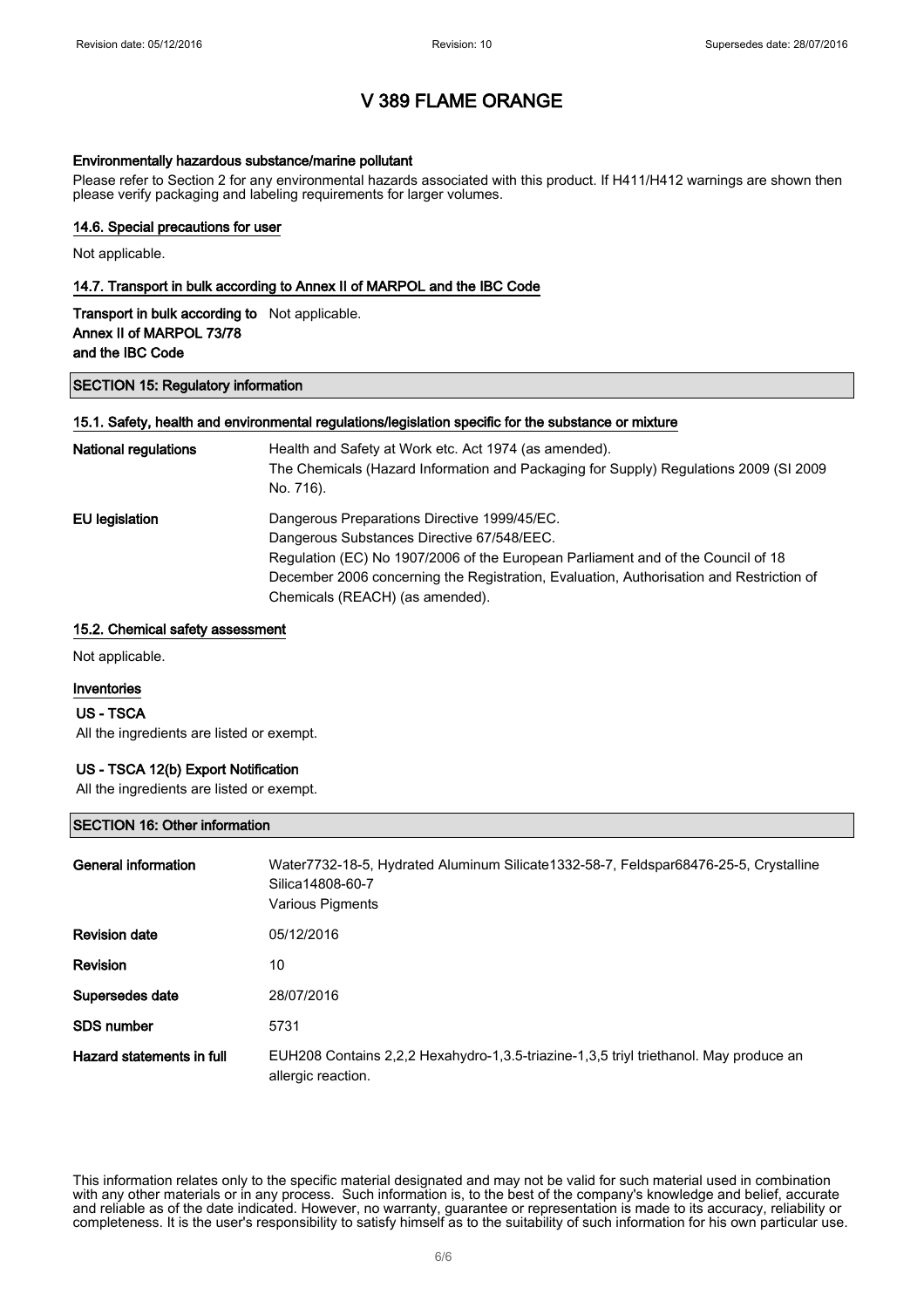# SAFETY DATA SHEET V 390 BRIGHT ORANGE

According to Regulation (EC) No 1907/2006, Annex II, as amended by Regulation (EU) No 453/2010, Commission Regulation (EU) No 2015/830 of 28 May 2015.

|                                                          | SECTION 1: Identification of the substance/mixture and of the company/undertaking                                                                                     |  |
|----------------------------------------------------------|-----------------------------------------------------------------------------------------------------------------------------------------------------------------------|--|
| 1.1. Product identifier                                  |                                                                                                                                                                       |  |
| <b>Product name</b>                                      | V 390 BRIGHT ORANGE                                                                                                                                                   |  |
| <b>Product number</b>                                    | V 390 BRIGHT ORANGE                                                                                                                                                   |  |
|                                                          | 1.2. Relevant identified uses of the substance or mixture and uses advised against                                                                                    |  |
| <b>Identified uses</b>                                   | Ceramic underglaze                                                                                                                                                    |  |
| 1.3. Details of the supplier of the safety data sheet    |                                                                                                                                                                       |  |
| Supplier                                                 | American Art Clay Co Inc<br>6060 Guion Road<br>Indianapolis,<br>IN 46254-1222<br><b>USA</b><br>Toll Free: 1-800-925-5195 ext. 1303<br>Local: 1-317-243-0066 ext. 1303 |  |
| 1.4. Emergency telephone number                          |                                                                                                                                                                       |  |
| <b>Emergency telephone</b>                               | 1 317 243 0066 ext. 1303 Mon-Fri, 0900-1700 EST                                                                                                                       |  |
| <b>SECTION 2: Hazards identification</b>                 |                                                                                                                                                                       |  |
| 2.1. Classification of the substance or mixture          |                                                                                                                                                                       |  |
| Classification (EC 1272/2008)                            |                                                                                                                                                                       |  |
| <b>Physical hazards</b>                                  | Not Classified                                                                                                                                                        |  |
| <b>Health hazards</b>                                    | Not Classified                                                                                                                                                        |  |
| <b>Environmental hazards</b>                             | Not Classified                                                                                                                                                        |  |
| 2.2. Label elements                                      |                                                                                                                                                                       |  |
| <b>Hazard statements</b>                                 | EUH208 Contains 2,2,2 Hexahydro-1,3.5-triazine-1,3,5 triyl triethanol. May produce an<br>allergic reaction.                                                           |  |
| Supplemental label<br>information                        | EUH208 Contains 2,2,2 Hexahydro-1,3,5-triazine-1,3,5 triyl trienthanol. May produce an<br>allergic reaction.                                                          |  |
| Contains                                                 | 2,2,2 Hexahydro-1,3.5-triazine-1,3,5 triyl triethanol                                                                                                                 |  |
| 2.3. Other hazards                                       |                                                                                                                                                                       |  |
| none present                                             |                                                                                                                                                                       |  |
| <b>SECTION 3: Composition/information on ingredients</b> |                                                                                                                                                                       |  |
| 3.2. Mixtures                                            |                                                                                                                                                                       |  |
| <b>Composition comments</b>                              | Only ingredients listed above are notifiable for this product. If none are shown then all<br>ingredients are exempt.                                                  |  |
| <b>SECTION 4: First aid measures</b>                     |                                                                                                                                                                       |  |
| 4.1. Description of first aid measures                   |                                                                                                                                                                       |  |
| <b>General information</b>                               |                                                                                                                                                                       |  |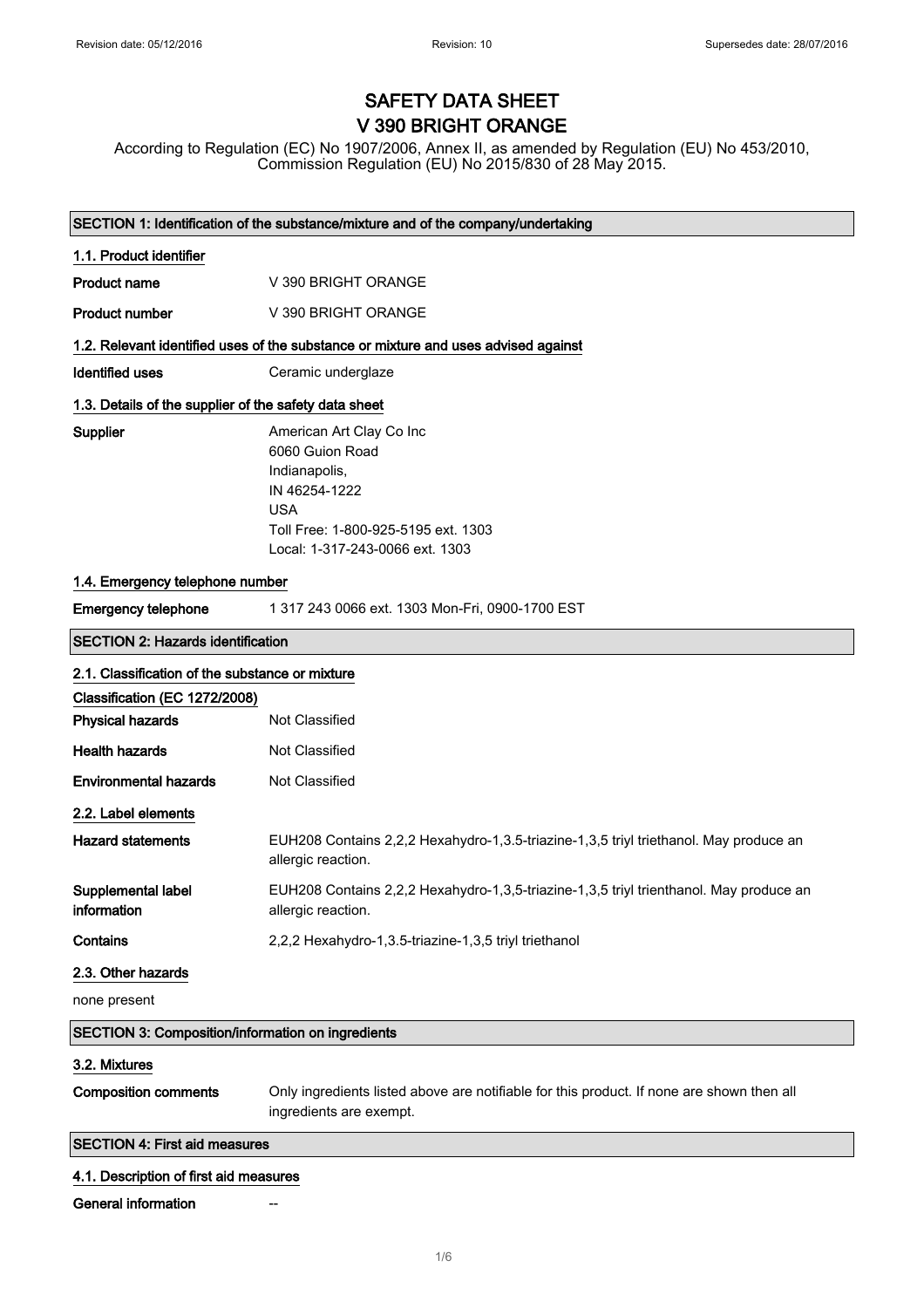| Do not induce vomiting. Rinse mouth thoroughly with water. Give a few small glasses of water<br>or milk to drink. Get medical attention if any discomfort continues.                                                                                                                                        |
|-------------------------------------------------------------------------------------------------------------------------------------------------------------------------------------------------------------------------------------------------------------------------------------------------------------|
| Wash skin thoroughly with soap and water.                                                                                                                                                                                                                                                                   |
| Rinse with water.                                                                                                                                                                                                                                                                                           |
| 4.2. Most important symptoms and effects, both acute and delayed                                                                                                                                                                                                                                            |
| Read Section 2 for any specific precautions associated with this product. In general, breathing<br>any type of dust / mist can and may aggravate irritation of the throat and lungs.                                                                                                                        |
| Read Section 2 for any specific precautions associated with the use of this product. Products<br>with specific warnings about ingestion will give guidance there.                                                                                                                                           |
| Read Section 2 for any specific precautions associated with the use of this product. In general<br>most ceramic glazes, clays and special products will tend to have a drying effect on the skin<br>and may cause some sensitivity to users with sensitive skin.                                            |
| Read Section 2 for any specific precautions associated with the use of this product. In general<br>most ceramic and special products contain materials that maybe abrasive to eyes. Keeping<br>materials from contacting the eyes is prudent. If contact does occur, flush with clean water, do<br>not rub. |
| 4.3. Indication of any immediate medical attention and special treatment needed                                                                                                                                                                                                                             |
| Treat symptomatically.                                                                                                                                                                                                                                                                                      |
| <b>SECTION 5: Firefighting measures</b>                                                                                                                                                                                                                                                                     |
|                                                                                                                                                                                                                                                                                                             |
| Use fire-extinguishing media suitable for the surrounding fire.                                                                                                                                                                                                                                             |
| 5.2. Special hazards arising from the substance or mixture                                                                                                                                                                                                                                                  |
| The product is not believed to present a hazard due to its physical nature.                                                                                                                                                                                                                                 |
|                                                                                                                                                                                                                                                                                                             |
|                                                                                                                                                                                                                                                                                                             |
| Use protective equipment appropriate for surrounding materials.                                                                                                                                                                                                                                             |
| <b>SECTION 6: Accidental release measures</b>                                                                                                                                                                                                                                                               |
| 6.1. Personal precautions, protective equipment and emergency procedures                                                                                                                                                                                                                                    |
| For personal protection, see Section 8.                                                                                                                                                                                                                                                                     |
| 6.2. Environmental precautions                                                                                                                                                                                                                                                                              |
| Please read Section 2 completely. If any environmental warnings such as; H411 or H412 are<br>listed in Section 2, please use appropriate procedures when disposing of product and<br>container. Do not put materials into waterways or sewers.                                                              |
| 6.3. Methods and material for containment and cleaning up                                                                                                                                                                                                                                                   |
| Collect spillage for reclamation or absorb in vermiculite, dry sand or similar material                                                                                                                                                                                                                     |
| 6.4. Reference to other sections                                                                                                                                                                                                                                                                            |
| For waste disposal, see Section 13. For personal protection, see Section 8.                                                                                                                                                                                                                                 |
|                                                                                                                                                                                                                                                                                                             |

### 7.1. Precautions for safe handling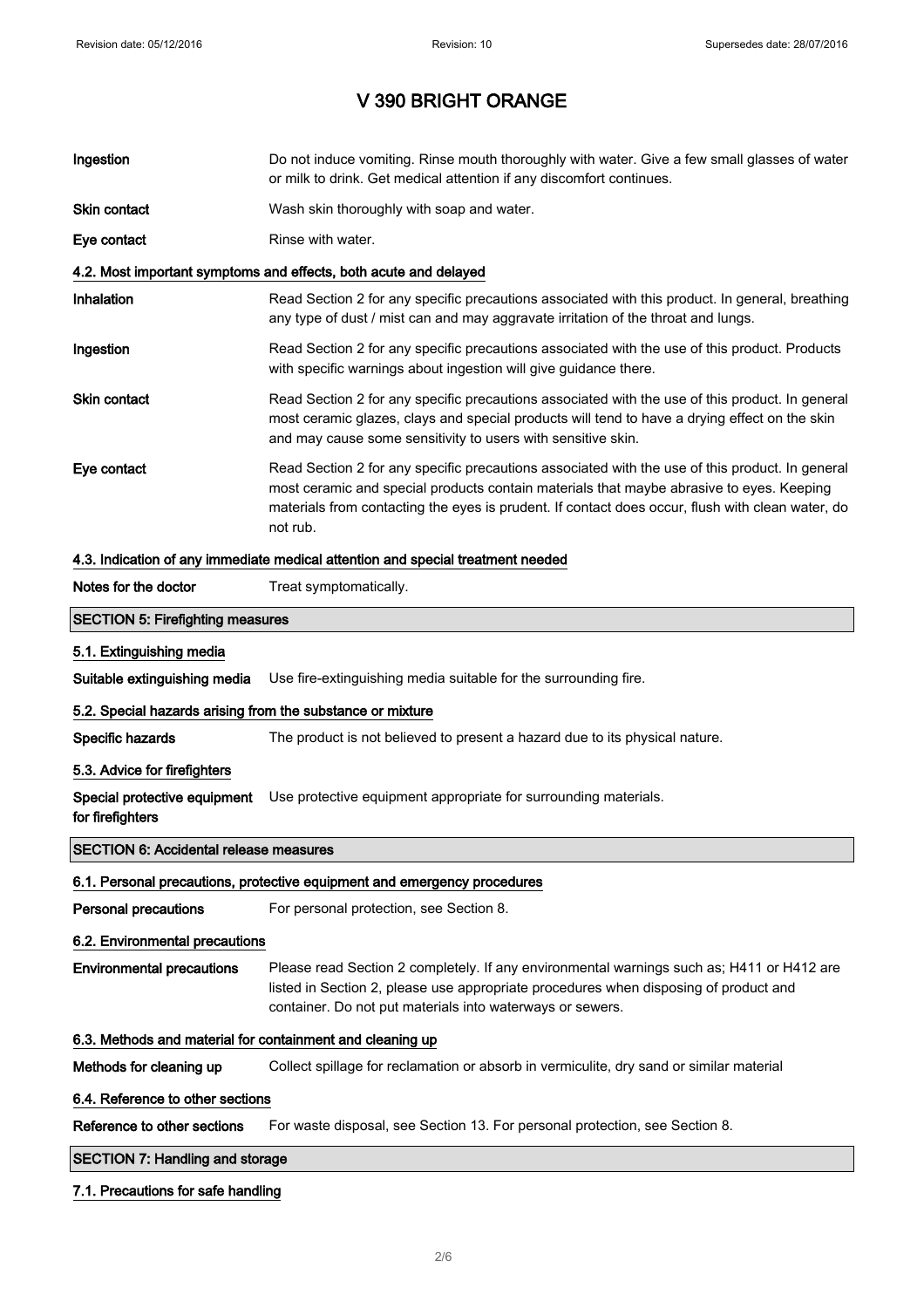| <b>Usage precautions</b>                                | Read label before use. Do not eat, drink or smoke when using this product. Good personal<br>hygiene procedures should be implemented. Wash hands and any other contaminated areas<br>of the body with soap and water before leaving the work site. |
|---------------------------------------------------------|----------------------------------------------------------------------------------------------------------------------------------------------------------------------------------------------------------------------------------------------------|
|                                                         | 7.2. Conditions for safe storage, including any incompatibilities                                                                                                                                                                                  |
| <b>Storage precautions</b>                              | Store in tightly-closed, original container in a dry and cool place.                                                                                                                                                                               |
| 7.3. Specific end use(s)                                |                                                                                                                                                                                                                                                    |
| Specific end use(s)                                     | The identified uses for this product are detailed in Section 1.2.                                                                                                                                                                                  |
| <b>SECTION 8: Exposure Controls/personal protection</b> |                                                                                                                                                                                                                                                    |
| 8.1. Control parameters                                 |                                                                                                                                                                                                                                                    |
| Ingredient comments                                     | Only ingredients listed n Section 3 are notifiable for this product. If none are shown then all<br>ingredients are exempt.                                                                                                                         |
| 8.2. Exposure controls                                  |                                                                                                                                                                                                                                                    |
| Appropriate engineering<br>controls                     | No specific ventilations requirements unless the "FAN" pictogram is shown above or specified<br>in Section 2.                                                                                                                                      |
| Eye/face protection                                     | No specific eye protection required unless the "EYE PROTECTION" pictogram is shown<br>above or specified in Section 2.                                                                                                                             |
| Hand protection                                         | No specific hand protection required unless the "HAND PROTECTION" pictogram is shown<br>above or specified in Section 2.                                                                                                                           |
| Hygiene measures                                        | Using good personal hygiene practices is always appropriate. Keeping a clean work space,<br>cleaning up properly when done, and not eating, drinking or smoking when using this product.                                                           |
| <b>Respiratory protection</b>                           | No specific respiratory protection required unless the "RESPIRATOR" pictogram is shown<br>above or specified in Section 2. Using the appropriate certified protection for the operation is<br>important if required.                               |

### SECTION 9: Physical and Chemical Properties

### 9.1. Information on basic physical and chemical properties

| Appearance                                      | Coloured liquid.          |
|-------------------------------------------------|---------------------------|
| Colour                                          | Various colours.          |
| Odour                                           | Almost odourless.         |
| Odour threshold                                 | No information available. |
| рH                                              | 6-8                       |
| <b>Melting point</b>                            | No information available. |
| Initial boiling point and range                 | No information available. |
| Flash point                                     | No information available. |
| <b>Evaporation rate</b>                         | No information available. |
| Flammability (solid, gas)                       | No information available. |
| Upper/lower flammability or<br>explosive limits | No information available. |
| Vapour pressure                                 | No information available. |
| Relative density                                | Greater than 1.0          |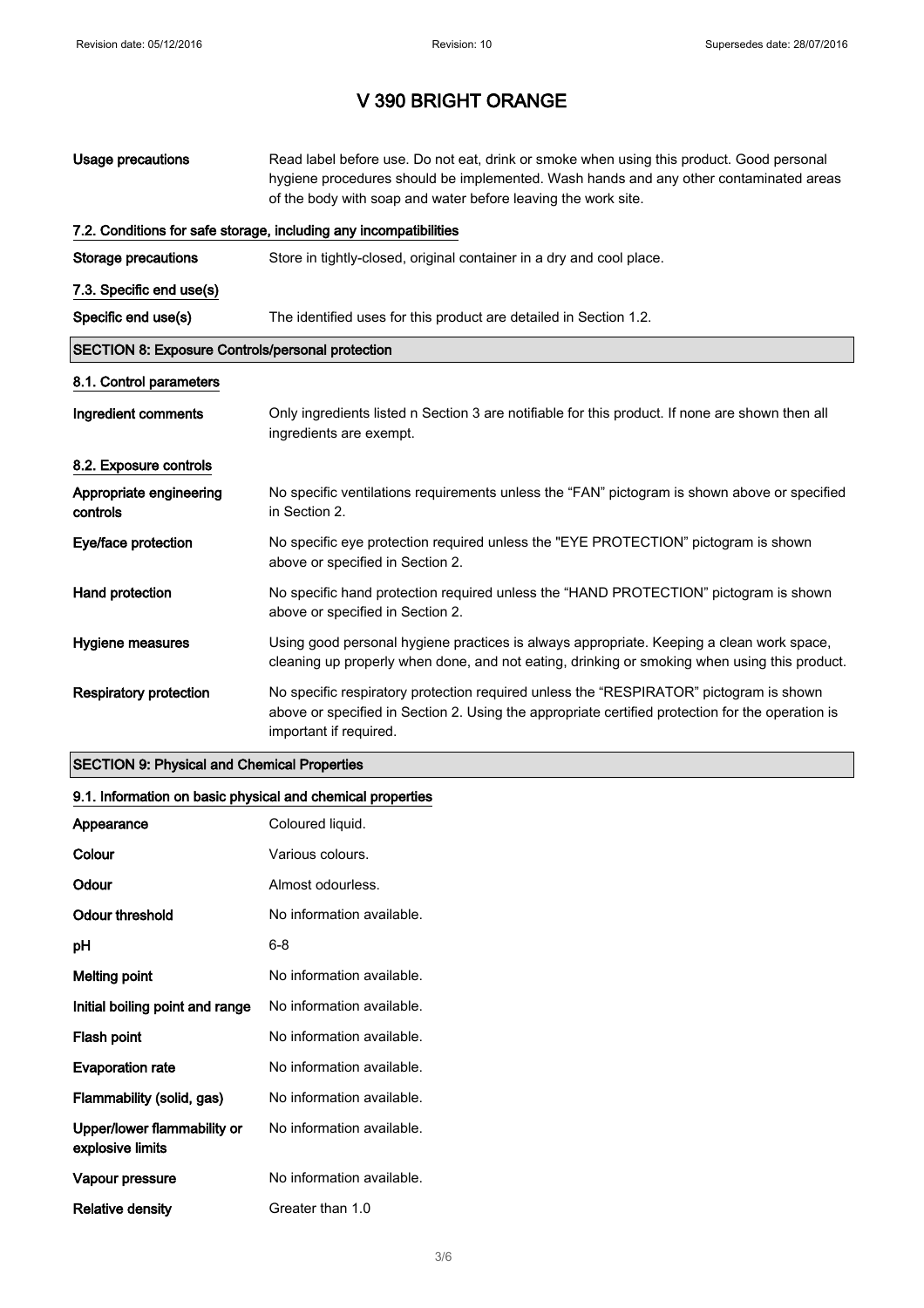| Solubility(ies)                                                                     | Not applicable.                                                                                                            |
|-------------------------------------------------------------------------------------|----------------------------------------------------------------------------------------------------------------------------|
| <b>Partition coefficient</b>                                                        | No information available.                                                                                                  |
| Auto-ignition temperature                                                           | Not applicable.                                                                                                            |
| <b>Decomposition Temperature</b>                                                    | No information available.                                                                                                  |
| <b>Viscosity</b>                                                                    | No information available.                                                                                                  |
| <b>Explosive properties</b>                                                         | none                                                                                                                       |
| <b>Oxidising properties</b>                                                         | none                                                                                                                       |
| 9.2. Other information                                                              |                                                                                                                            |
| Other information                                                                   | Not applicable.                                                                                                            |
| <b>SECTION 10: Stability and reactivity</b>                                         |                                                                                                                            |
| 10.1. Reactivity                                                                    |                                                                                                                            |
| Reactivity                                                                          | There are no known reactivity hazards associated with this product.                                                        |
| 10.2. Chemical stability                                                            |                                                                                                                            |
| <b>Stability</b>                                                                    | No particular stability concerns.                                                                                          |
| 10.3. Possibility of hazardous reactions                                            |                                                                                                                            |
| Possibility of hazardous<br>reactions                                               | None known.                                                                                                                |
| 10.4. Conditions to avoid                                                           |                                                                                                                            |
| <b>Conditions to avoid</b>                                                          | None known.                                                                                                                |
| 10.5. Incompatible materials                                                        |                                                                                                                            |
| Materials to avoid                                                                  | None known.                                                                                                                |
| 10.6. Hazardous decomposition products                                              |                                                                                                                            |
| Hazardous decomposition<br>products                                                 | None known.                                                                                                                |
| <b>SECTION 11: Toxicological information</b>                                        |                                                                                                                            |
| 11.1. Information on toxicological effects                                          |                                                                                                                            |
| <b>Toxicological effects</b>                                                        | Please read Section 2 thoroughly to understand the toxicological risks, (if any) and<br>precautions for safe use (if any). |
| Acute toxicity - oral<br>ATE oral (mg/kg)                                           | 2,999.4                                                                                                                    |
| Acute toxicity - inhalation<br>ATE inhalation (dusts/mists<br>mg/l)                 | 9.0                                                                                                                        |
| Skin corrosion/irritation<br><b>Skin sensitisation</b><br><b>Skin sensitisation</b> | Based on available data the classification criteria are not met.                                                           |
| Eye contact                                                                         | May cause temporary eye irritation.                                                                                        |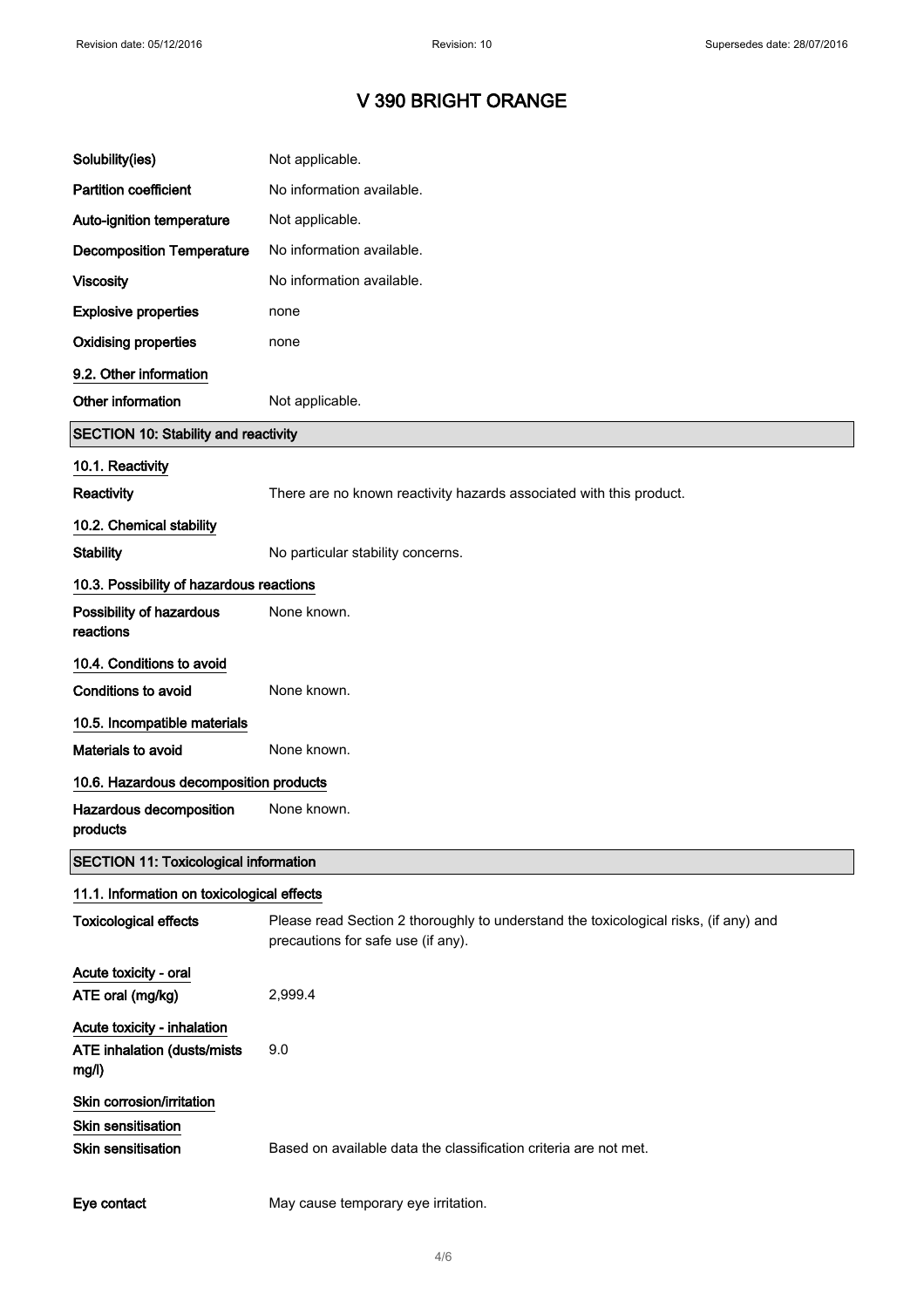| <b>Ecotoxicity</b>                               | Please read Section 2 completely. If any environmental warnings such as; H411 or H412 are<br>listed in Section 2, please use appropriate procedures when disposing of product and<br>container. Do not put materials into waterways or sewers. |  |
|--------------------------------------------------|------------------------------------------------------------------------------------------------------------------------------------------------------------------------------------------------------------------------------------------------|--|
| 12.1. Toxicity                                   |                                                                                                                                                                                                                                                |  |
| <b>Toxicity</b>                                  | Please read Section 2 completely. If any environmental warnings such as; H411 or H412 are<br>listed in Section 2, please use appropriate procedures when disposing of product and<br>container. Do not put materials into waterways or sewers. |  |
| 12.2. Persistence and degradability              |                                                                                                                                                                                                                                                |  |
| Persistence and degradability No data available. |                                                                                                                                                                                                                                                |  |
| Biodegradation                                   | Not inherently biodegradable.                                                                                                                                                                                                                  |  |
| 12.3. Bioaccumulative potential                  |                                                                                                                                                                                                                                                |  |
| Partition coefficient                            | No information available.                                                                                                                                                                                                                      |  |
| 12.4. Mobility in soil                           |                                                                                                                                                                                                                                                |  |
| <b>Mobility</b>                                  | Semi-mobile.                                                                                                                                                                                                                                   |  |
| 12.5. Results of PBT and vPvB assessment         |                                                                                                                                                                                                                                                |  |
| Results of PBT and vPvB<br>assessment            | This product does not contain any substances classified as PBT or vPvB.                                                                                                                                                                        |  |
| 12.6. Other adverse effects                      |                                                                                                                                                                                                                                                |  |
| Other adverse effects                            | None known.                                                                                                                                                                                                                                    |  |
| <b>SECTION 13: Disposal considerations</b>       |                                                                                                                                                                                                                                                |  |
| 13.1. Waste treatment methods                    |                                                                                                                                                                                                                                                |  |
| <b>General information</b>                       | Dispose of waste product or used containers in accordance with local regulations When<br>handling waste, the safety precautions applying to handling of the product should be<br>considered.                                                   |  |
| <b>SECTION 14: Transport information</b>         |                                                                                                                                                                                                                                                |  |
| General                                          | The product is not covered by international regulations on the transport of dangerous goods<br>(IMDG, IATA, ADR/RID).                                                                                                                          |  |
| 14.1. UN number                                  |                                                                                                                                                                                                                                                |  |
| Not applicable.                                  |                                                                                                                                                                                                                                                |  |
| 14.2. UN proper shipping name                    |                                                                                                                                                                                                                                                |  |
| Not applicable.                                  |                                                                                                                                                                                                                                                |  |
| 14.3. Transport hazard class(es)                 |                                                                                                                                                                                                                                                |  |
| No transport warning sign required.              |                                                                                                                                                                                                                                                |  |
| 14.4. Packing group                              |                                                                                                                                                                                                                                                |  |
| Not applicable.                                  |                                                                                                                                                                                                                                                |  |
| 14.5. Environmental hazards                      |                                                                                                                                                                                                                                                |  |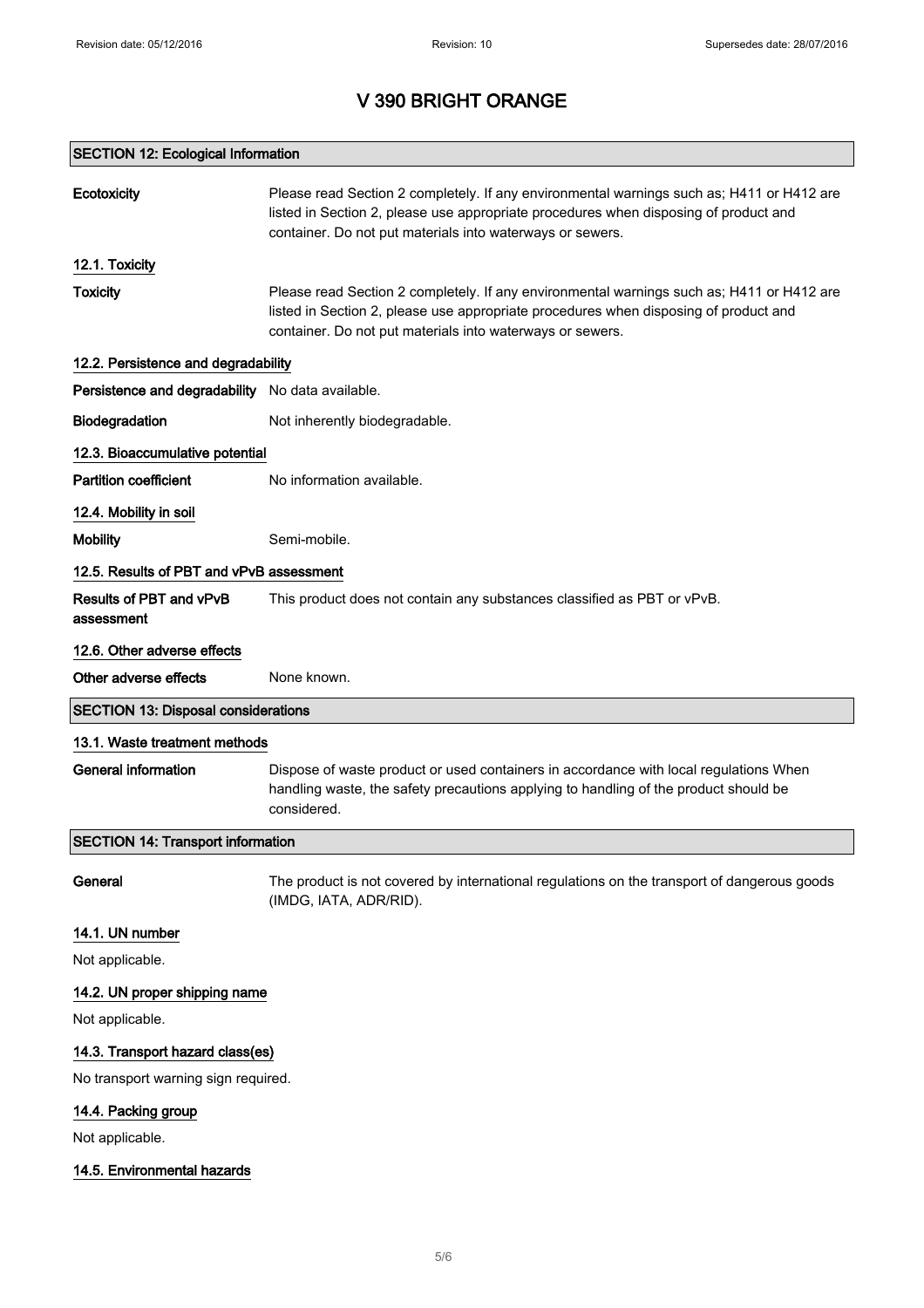#### Environmentally hazardous substance/marine pollutant

Please refer to Section 2 for any environmental hazards associated with this product. If H411/H412 warnings are shown then please verify packaging and labeling requirements for larger volumes.

### 14.6. Special precautions for user

Not applicable.

#### 14.7. Transport in bulk according to Annex II of MARPOL and the IBC Code

| <b>Transport in bulk according to</b> Not applicable. |  |
|-------------------------------------------------------|--|
| Annex II of MARPOL 73/78                              |  |
| and the IBC Code                                      |  |

#### SECTION 15: Regulatory information

#### 15.1. Safety, health and environmental regulations/legislation specific for the substance or mixture

| <b>National regulations</b> | Health and Safety at Work etc. Act 1974 (as amended).<br>The Chemicals (Hazard Information and Packaging for Supply) Regulations 2009 (SI 2009<br>No. 716). |
|-----------------------------|-------------------------------------------------------------------------------------------------------------------------------------------------------------|
| EU legislation              | Dangerous Preparations Directive 1999/45/EC.                                                                                                                |
|                             | Dangerous Substances Directive 67/548/EEC.                                                                                                                  |
|                             | Regulation (EC) No 1907/2006 of the European Parliament and of the Council of 18                                                                            |
|                             | December 2006 concerning the Registration, Evaluation, Authorisation and Restriction of                                                                     |
|                             | Chemicals (REACH) (as amended).                                                                                                                             |

#### 15.2. Chemical safety assessment

Not applicable.

#### Inventories

#### US - TSCA

All the ingredients are listed or exempt.

#### US - TSCA 12(b) Export Notification

All the ingredients are listed or exempt.

#### SECTION 16: Other information

| General information       | Water7732-18-5, Hydrated Aluminum Silicate1332-58-7, Feldspar68476-25-5, Crystalline<br>Silica14808-60-7<br>Various Pigments |
|---------------------------|------------------------------------------------------------------------------------------------------------------------------|
| <b>Revision date</b>      | 05/12/2016                                                                                                                   |
| <b>Revision</b>           | 10                                                                                                                           |
| Supersedes date           | 28/07/2016                                                                                                                   |
| SDS number                | 5732                                                                                                                         |
| Hazard statements in full | EUH208 Contains 2,2,2 Hexahydro-1,3.5-triazine-1,3,5 triyl triethanol. May produce an<br>allergic reaction.                  |

This information relates only to the specific material designated and may not be valid for such material used in combination with any other materials or in any process. Such information is, to the best of the company's knowledge and belief, accurate and reliable as of the date indicated. However, no warranty, guarantee or representation is made to its accuracy, reliability or completeness. It is the user's responsibility to satisfy himself as to the suitability of such information for his own particular use.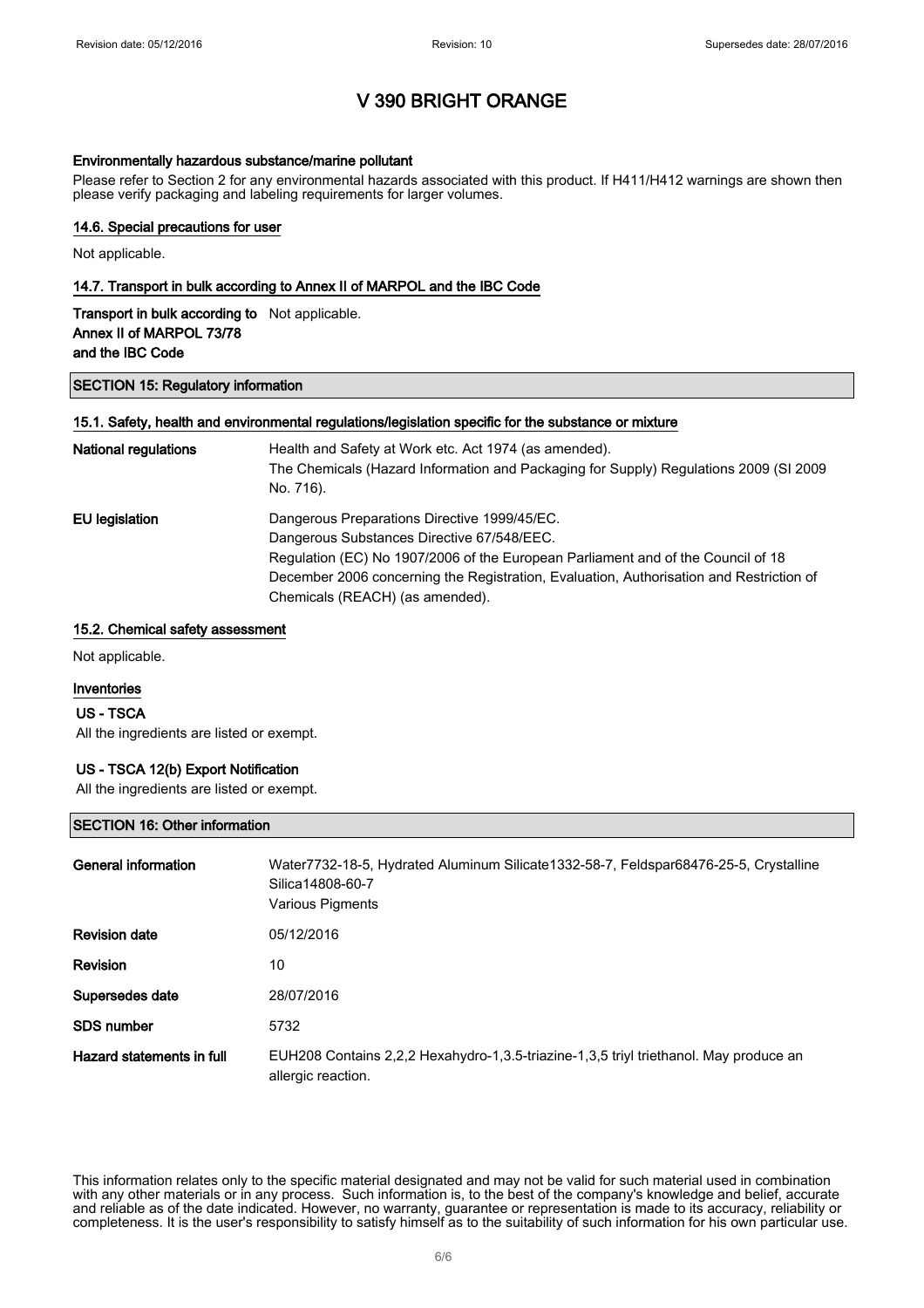# SAFETY DATA SHEET V 391 INTENSE YELLOW

According to Regulation (EC) No 1907/2006, Annex II, as amended by Regulation (EU) No 453/2010, Commission Regulation (EU) No 2015/830 of 28 May 2015.

| SECTION 1: Identification of the substance/mixture and of the company/undertaking  |                                                                                                                                                                       |  |  |
|------------------------------------------------------------------------------------|-----------------------------------------------------------------------------------------------------------------------------------------------------------------------|--|--|
| 1.1. Product identifier                                                            |                                                                                                                                                                       |  |  |
| <b>Product name</b>                                                                | V 391 INTENSE YELLOW                                                                                                                                                  |  |  |
| <b>Product number</b>                                                              | V 391 INTENSE YELLOW                                                                                                                                                  |  |  |
| 1.2. Relevant identified uses of the substance or mixture and uses advised against |                                                                                                                                                                       |  |  |
| <b>Identified uses</b>                                                             | Ceramic underglaze                                                                                                                                                    |  |  |
| 1.3. Details of the supplier of the safety data sheet                              |                                                                                                                                                                       |  |  |
| Supplier                                                                           | American Art Clay Co Inc<br>6060 Guion Road<br>Indianapolis,<br>IN 46254-1222<br><b>USA</b><br>Toll Free: 1-800-925-5195 ext. 1303<br>Local: 1-317-243-0066 ext. 1303 |  |  |
| 1.4. Emergency telephone number                                                    |                                                                                                                                                                       |  |  |
| <b>Emergency telephone</b>                                                         | 1 317 243 0066 ext. 1303 Mon-Fri, 0900-1700 EST                                                                                                                       |  |  |
| <b>SECTION 2: Hazards identification</b>                                           |                                                                                                                                                                       |  |  |
| 2.1. Classification of the substance or mixture                                    |                                                                                                                                                                       |  |  |
| Classification (EC 1272/2008)                                                      |                                                                                                                                                                       |  |  |
| <b>Physical hazards</b>                                                            | Not Classified                                                                                                                                                        |  |  |
| <b>Health hazards</b>                                                              | Not Classified                                                                                                                                                        |  |  |
| <b>Environmental hazards</b>                                                       | Not Classified                                                                                                                                                        |  |  |
| 2.2. Label elements                                                                |                                                                                                                                                                       |  |  |
| <b>Hazard statements</b>                                                           | EUH208 Contains 2,2,2 Hexahydro-1,3.5-triazine-1,3,5 triyl triethanol. May produce an<br>allergic reaction.                                                           |  |  |
| Supplemental label<br>information                                                  | EUH208 Contains 2,2,2 Hexahydro-1,3,5-triazine-1,3,5 triyl trienthanol. May produce an<br>allergic reaction.                                                          |  |  |
| Contains                                                                           | 2,2,2 Hexahydro-1,3.5-triazine-1,3,5 triyl triethanol                                                                                                                 |  |  |
| 2.3. Other hazards                                                                 |                                                                                                                                                                       |  |  |
| none present                                                                       |                                                                                                                                                                       |  |  |
| SECTION 3: Composition/information on ingredients                                  |                                                                                                                                                                       |  |  |
| 3.2. Mixtures                                                                      |                                                                                                                                                                       |  |  |
| <b>Composition comments</b>                                                        | Only ingredients listed above are notifiable for this product. If none are shown then all<br>ingredients are exempt.                                                  |  |  |
| <b>SECTION 4: First aid measures</b>                                               |                                                                                                                                                                       |  |  |
| 4.1. Description of first aid measures                                             |                                                                                                                                                                       |  |  |
| <b>General information</b>                                                         |                                                                                                                                                                       |  |  |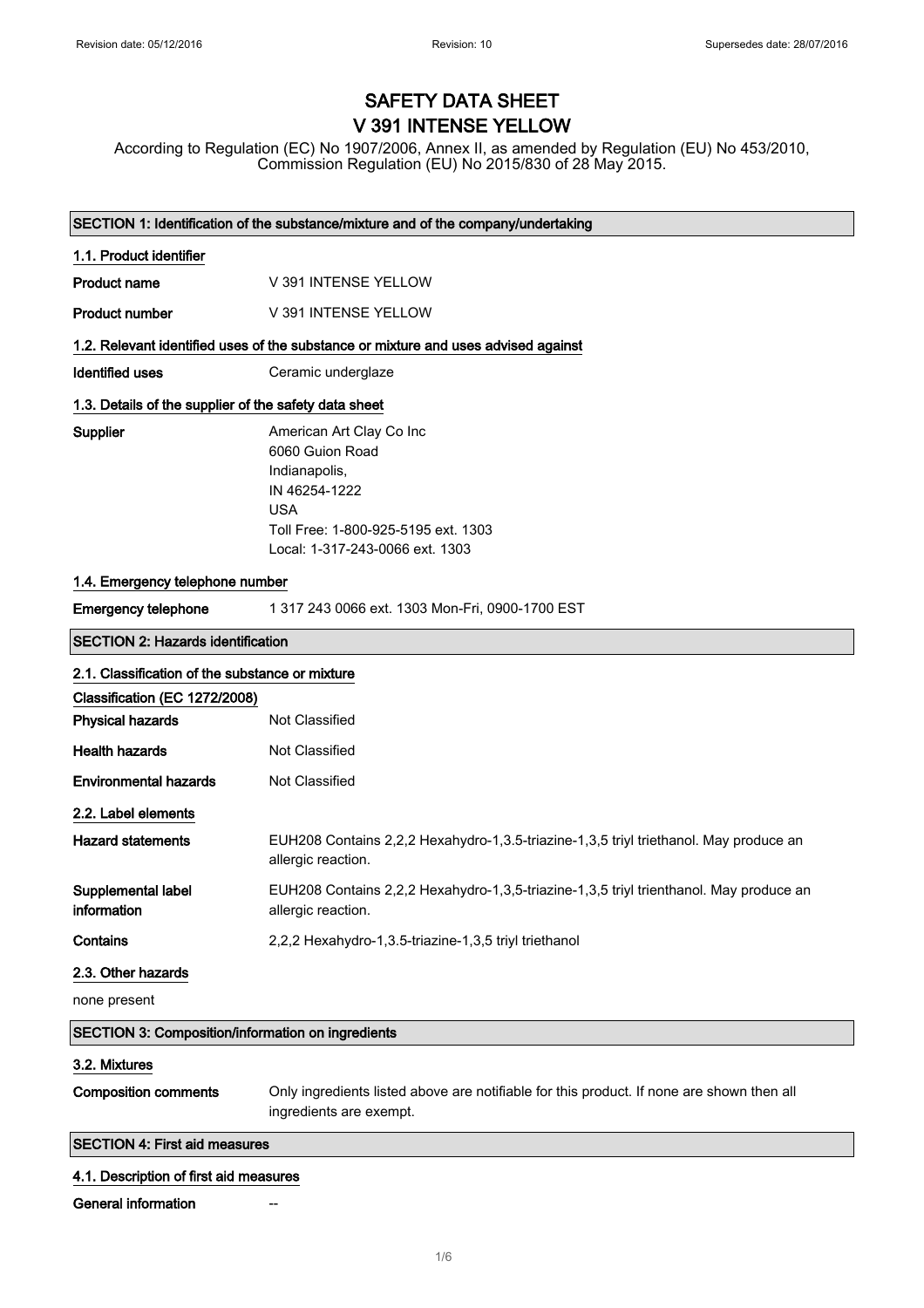# V 391 INTENSE YELLOW

| Ingestion                                                                       | Do not induce vomiting. Rinse mouth thoroughly with water. Give a few small glasses of water<br>or milk to drink. Get medical attention if any discomfort continues.                                                                                                                                        |  |  |  |
|---------------------------------------------------------------------------------|-------------------------------------------------------------------------------------------------------------------------------------------------------------------------------------------------------------------------------------------------------------------------------------------------------------|--|--|--|
| Skin contact                                                                    | Wash skin thoroughly with soap and water.                                                                                                                                                                                                                                                                   |  |  |  |
| Eye contact                                                                     | Rinse with water.                                                                                                                                                                                                                                                                                           |  |  |  |
| 4.2. Most important symptoms and effects, both acute and delayed                |                                                                                                                                                                                                                                                                                                             |  |  |  |
| Inhalation                                                                      | Read Section 2 for any specific precautions associated with this product. In general, breathing<br>any type of dust / mist can and may aggravate irritation of the throat and lungs.                                                                                                                        |  |  |  |
| Ingestion                                                                       | Read Section 2 for any specific precautions associated with the use of this product. Products<br>with specific warnings about ingestion will give guidance there.                                                                                                                                           |  |  |  |
| Skin contact                                                                    | Read Section 2 for any specific precautions associated with the use of this product. In general<br>most ceramic glazes, clays and special products will tend to have a drying effect on the skin<br>and may cause some sensitivity to users with sensitive skin.                                            |  |  |  |
| Eye contact                                                                     | Read Section 2 for any specific precautions associated with the use of this product. In general<br>most ceramic and special products contain materials that maybe abrasive to eyes. Keeping<br>materials from contacting the eyes is prudent. If contact does occur, flush with clean water, do<br>not rub. |  |  |  |
| 4.3. Indication of any immediate medical attention and special treatment needed |                                                                                                                                                                                                                                                                                                             |  |  |  |
| Notes for the doctor                                                            | Treat symptomatically.                                                                                                                                                                                                                                                                                      |  |  |  |
| <b>SECTION 5: Firefighting measures</b>                                         |                                                                                                                                                                                                                                                                                                             |  |  |  |
| 5.1. Extinguishing media                                                        |                                                                                                                                                                                                                                                                                                             |  |  |  |
| Suitable extinguishing media                                                    | Use fire-extinguishing media suitable for the surrounding fire.                                                                                                                                                                                                                                             |  |  |  |
| 5.2. Special hazards arising from the substance or mixture                      |                                                                                                                                                                                                                                                                                                             |  |  |  |
| Specific hazards                                                                | The product is not believed to present a hazard due to its physical nature.                                                                                                                                                                                                                                 |  |  |  |
| 5.3. Advice for firefighters                                                    |                                                                                                                                                                                                                                                                                                             |  |  |  |
| for firefighters                                                                | Special protective equipment Use protective equipment appropriate for surrounding materials.                                                                                                                                                                                                                |  |  |  |
| <b>SECTION 6: Accidental release measures</b>                                   |                                                                                                                                                                                                                                                                                                             |  |  |  |
|                                                                                 | 6.1. Personal precautions, protective equipment and emergency procedures                                                                                                                                                                                                                                    |  |  |  |
| <b>Personal precautions</b>                                                     | For personal protection, see Section 8.                                                                                                                                                                                                                                                                     |  |  |  |
| 6.2. Environmental precautions                                                  |                                                                                                                                                                                                                                                                                                             |  |  |  |
| <b>Environmental precautions</b>                                                | Please read Section 2 completely. If any environmental warnings such as; H411 or H412 are<br>listed in Section 2, please use appropriate procedures when disposing of product and<br>container. Do not put materials into waterways or sewers.                                                              |  |  |  |
|                                                                                 | 6.3. Methods and material for containment and cleaning up                                                                                                                                                                                                                                                   |  |  |  |
| Methods for cleaning up                                                         | Collect spillage for reclamation or absorb in vermiculite, dry sand or similar material                                                                                                                                                                                                                     |  |  |  |
| 6.4. Reference to other sections                                                |                                                                                                                                                                                                                                                                                                             |  |  |  |
| Reference to other sections                                                     | For waste disposal, see Section 13. For personal protection, see Section 8.                                                                                                                                                                                                                                 |  |  |  |
| <b>SECTION 7: Handling and storage</b>                                          |                                                                                                                                                                                                                                                                                                             |  |  |  |
|                                                                                 |                                                                                                                                                                                                                                                                                                             |  |  |  |

### 7.1. Precautions for safe handling

 $\overline{\phantom{a}}$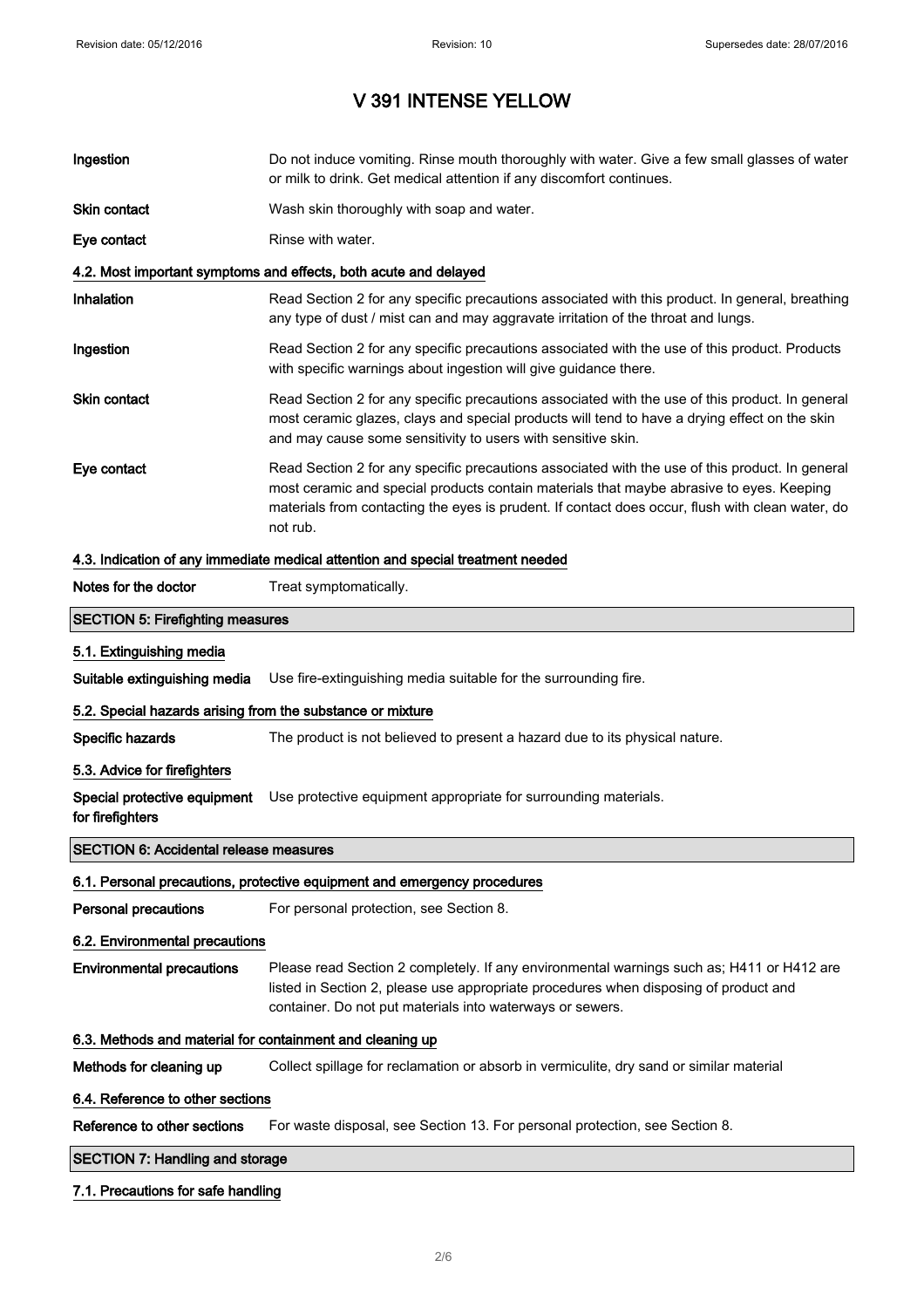# V 391 INTENSE YELLOW

| <b>Usage precautions</b>                                          | Read label before use. Do not eat, drink or smoke when using this product. Good personal<br>hygiene procedures should be implemented. Wash hands and any other contaminated areas<br>of the body with soap and water before leaving the work site. |  |  |
|-------------------------------------------------------------------|----------------------------------------------------------------------------------------------------------------------------------------------------------------------------------------------------------------------------------------------------|--|--|
| 7.2. Conditions for safe storage, including any incompatibilities |                                                                                                                                                                                                                                                    |  |  |
| <b>Storage precautions</b>                                        | Store in tightly-closed, original container in a dry and cool place.                                                                                                                                                                               |  |  |
| 7.3. Specific end use(s)                                          |                                                                                                                                                                                                                                                    |  |  |
| Specific end use(s)                                               | The identified uses for this product are detailed in Section 1.2.                                                                                                                                                                                  |  |  |
| <b>SECTION 8: Exposure Controls/personal protection</b>           |                                                                                                                                                                                                                                                    |  |  |
| 8.1. Control parameters                                           |                                                                                                                                                                                                                                                    |  |  |
| Ingredient comments                                               | Only ingredients listed n Section 3 are notifiable for this product. If none are shown then all<br>ingredients are exempt.                                                                                                                         |  |  |
| 8.2. Exposure controls                                            |                                                                                                                                                                                                                                                    |  |  |
| Appropriate engineering<br>controls                               | No specific ventilations requirements unless the "FAN" pictogram is shown above or specified<br>in Section 2.                                                                                                                                      |  |  |
| Eye/face protection                                               | No specific eye protection required unless the "EYE PROTECTION" pictogram is shown<br>above or specified in Section 2.                                                                                                                             |  |  |
| Hand protection                                                   | No specific hand protection required unless the "HAND PROTECTION" pictogram is shown<br>above or specified in Section 2.                                                                                                                           |  |  |
| Hygiene measures                                                  | Using good personal hygiene practices is always appropriate. Keeping a clean work space,<br>cleaning up properly when done, and not eating, drinking or smoking when using this product.                                                           |  |  |
| <b>Respiratory protection</b>                                     | No specific respiratory protection required unless the "RESPIRATOR" pictogram is shown<br>above or specified in Section 2. Using the appropriate certified protection for the operation is<br>important if required.                               |  |  |

### SECTION 9: Physical and Chemical Properties

### 9.1. Information on basic physical and chemical properties

| Appearance                                      | Coloured liquid.          |
|-------------------------------------------------|---------------------------|
| Colour                                          | Various colours.          |
| Odour                                           | Almost odourless.         |
| Odour threshold                                 | No information available. |
| рH                                              | 6-8                       |
| <b>Melting point</b>                            | No information available. |
| Initial boiling point and range                 | No information available. |
| Flash point                                     | No information available. |
| <b>Evaporation rate</b>                         | No information available. |
| Flammability (solid, gas)                       | No information available. |
| Upper/lower flammability or<br>explosive limits | No information available. |
| Vapour pressure                                 | No information available. |
| Relative density                                | Greater than 1.0          |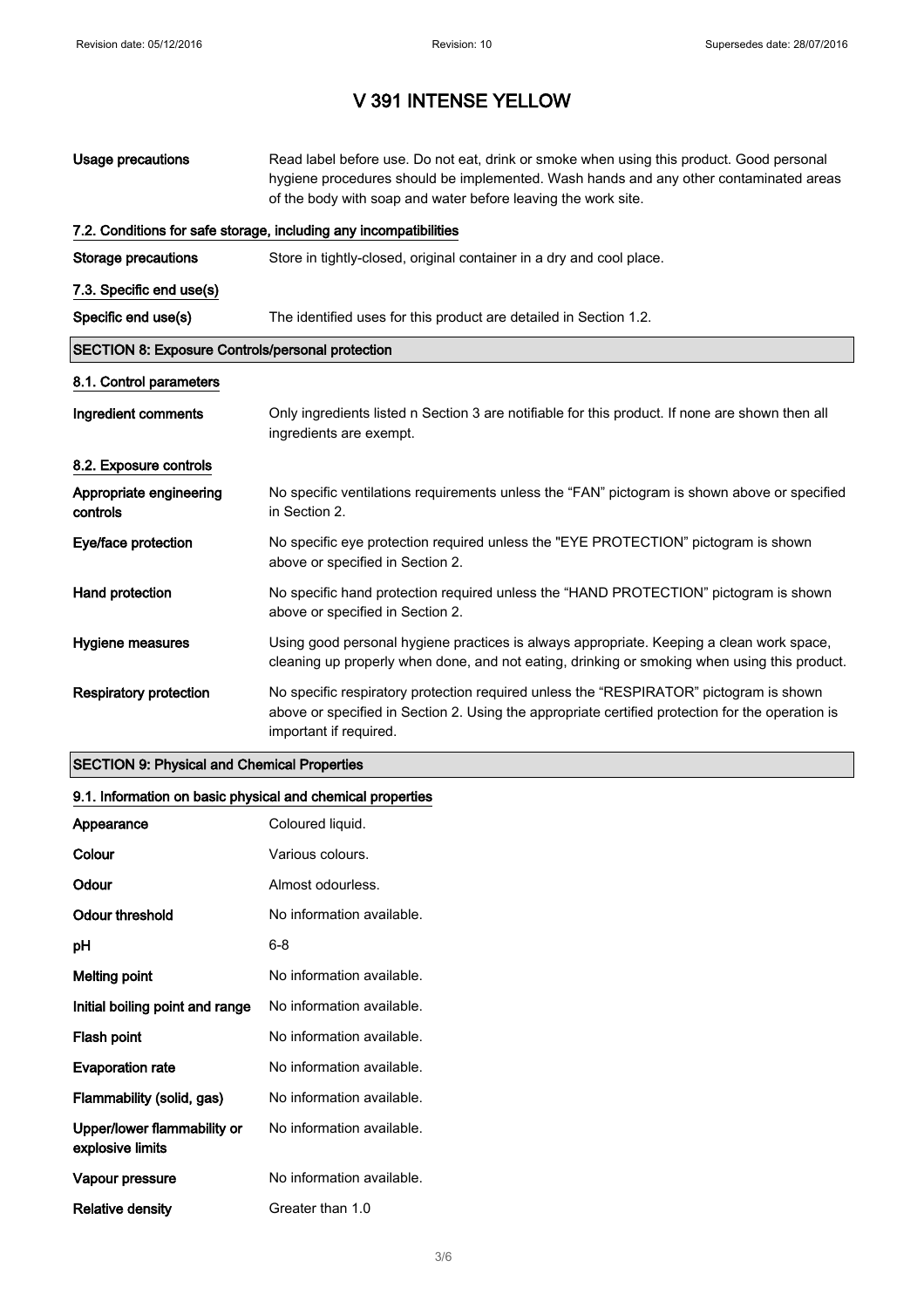# V 391 INTENSE YELLOW

| Solubility(ies)                                                                     | Not applicable.                                                                                                            |
|-------------------------------------------------------------------------------------|----------------------------------------------------------------------------------------------------------------------------|
| <b>Partition coefficient</b>                                                        | No information available.                                                                                                  |
| Auto-ignition temperature                                                           | Not applicable.                                                                                                            |
| <b>Decomposition Temperature</b>                                                    | No information available.                                                                                                  |
| <b>Viscosity</b>                                                                    | No information available.                                                                                                  |
| <b>Explosive properties</b>                                                         | none                                                                                                                       |
| <b>Oxidising properties</b>                                                         | none                                                                                                                       |
| 9.2. Other information                                                              |                                                                                                                            |
| Other information                                                                   | Not applicable.                                                                                                            |
| SECTION 10: Stability and reactivity                                                |                                                                                                                            |
| 10.1. Reactivity                                                                    |                                                                                                                            |
| <b>Reactivity</b>                                                                   | There are no known reactivity hazards associated with this product.                                                        |
| 10.2. Chemical stability                                                            |                                                                                                                            |
| <b>Stability</b>                                                                    | No particular stability concerns.                                                                                          |
| 10.3. Possibility of hazardous reactions                                            |                                                                                                                            |
| Possibility of hazardous<br>reactions                                               | None known.                                                                                                                |
| 10.4. Conditions to avoid                                                           |                                                                                                                            |
| Conditions to avoid                                                                 | None known.                                                                                                                |
| 10.5. Incompatible materials                                                        |                                                                                                                            |
| Materials to avoid                                                                  | None known.                                                                                                                |
| 10.6. Hazardous decomposition products                                              |                                                                                                                            |
| Hazardous decomposition<br>products                                                 | None known.                                                                                                                |
| <b>SECTION 11: Toxicological information</b>                                        |                                                                                                                            |
| 11.1. Information on toxicological effects                                          |                                                                                                                            |
| <b>Toxicological effects</b>                                                        | Please read Section 2 thoroughly to understand the toxicological risks, (if any) and<br>precautions for safe use (if any). |
| Acute toxicity - oral<br>ATE oral (mg/kg)                                           | 2,999.4                                                                                                                    |
| Acute toxicity - inhalation<br>ATE inhalation (dusts/mists<br>mg/l)                 | 9.0                                                                                                                        |
| Skin corrosion/irritation<br><b>Skin sensitisation</b><br><b>Skin sensitisation</b> | Based on available data the classification criteria are not met.                                                           |
| Eye contact                                                                         | May cause temporary eye irritation.                                                                                        |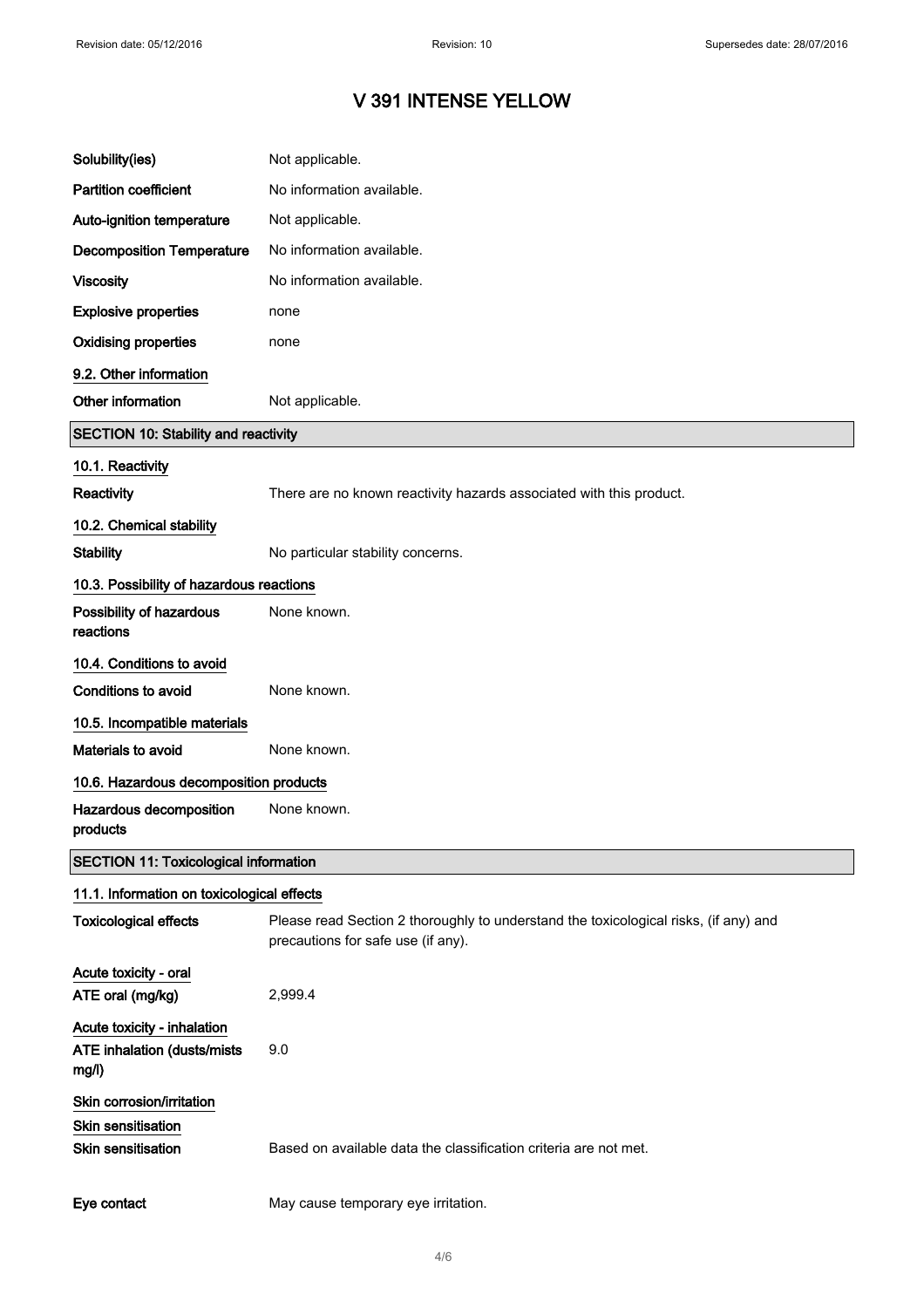# V 391 INTENSE YELLOW

### SECTION 12: Ecological Information

| <b>Ecotoxicity</b>                               | Please read Section 2 completely. If any environmental warnings such as; H411 or H412 are<br>listed in Section 2, please use appropriate procedures when disposing of product and<br>container. Do not put materials into waterways or sewers. |  |
|--------------------------------------------------|------------------------------------------------------------------------------------------------------------------------------------------------------------------------------------------------------------------------------------------------|--|
| 12.1. Toxicity                                   |                                                                                                                                                                                                                                                |  |
| <b>Toxicity</b>                                  | Please read Section 2 completely. If any environmental warnings such as; H411 or H412 are<br>listed in Section 2, please use appropriate procedures when disposing of product and<br>container. Do not put materials into waterways or sewers. |  |
| 12.2. Persistence and degradability              |                                                                                                                                                                                                                                                |  |
| Persistence and degradability No data available. |                                                                                                                                                                                                                                                |  |
| Biodegradation                                   | Not inherently biodegradable.                                                                                                                                                                                                                  |  |
| 12.3. Bioaccumulative potential                  |                                                                                                                                                                                                                                                |  |
| <b>Partition coefficient</b>                     | No information available.                                                                                                                                                                                                                      |  |
| 12.4. Mobility in soil                           |                                                                                                                                                                                                                                                |  |
| <b>Mobility</b>                                  | Semi-mobile.                                                                                                                                                                                                                                   |  |
| 12.5. Results of PBT and vPvB assessment         |                                                                                                                                                                                                                                                |  |
| Results of PBT and vPvB<br>assessment            | This product does not contain any substances classified as PBT or vPvB.                                                                                                                                                                        |  |
| 12.6. Other adverse effects                      |                                                                                                                                                                                                                                                |  |
| Other adverse effects                            | None known.                                                                                                                                                                                                                                    |  |
| <b>SECTION 13: Disposal considerations</b>       |                                                                                                                                                                                                                                                |  |
| 13.1. Waste treatment methods                    |                                                                                                                                                                                                                                                |  |
| <b>General information</b>                       | Dispose of waste product or used containers in accordance with local regulations When<br>handling waste, the safety precautions applying to handling of the product should be<br>considered.                                                   |  |
| <b>SECTION 14: Transport information</b>         |                                                                                                                                                                                                                                                |  |
| General                                          | The product is not covered by international regulations on the transport of dangerous goods<br>(IMDG, IATA, ADR/RID).                                                                                                                          |  |
| 14.1. UN number                                  |                                                                                                                                                                                                                                                |  |
| Not applicable.                                  |                                                                                                                                                                                                                                                |  |
| 14.2. UN proper shipping name                    |                                                                                                                                                                                                                                                |  |
| Not applicable.                                  |                                                                                                                                                                                                                                                |  |
| 14.3. Transport hazard class(es)                 |                                                                                                                                                                                                                                                |  |
| No transport warning sign required.              |                                                                                                                                                                                                                                                |  |
| 14.4. Packing group                              |                                                                                                                                                                                                                                                |  |
| Not applicable.                                  |                                                                                                                                                                                                                                                |  |
| 14.5. Environmental hazards                      |                                                                                                                                                                                                                                                |  |